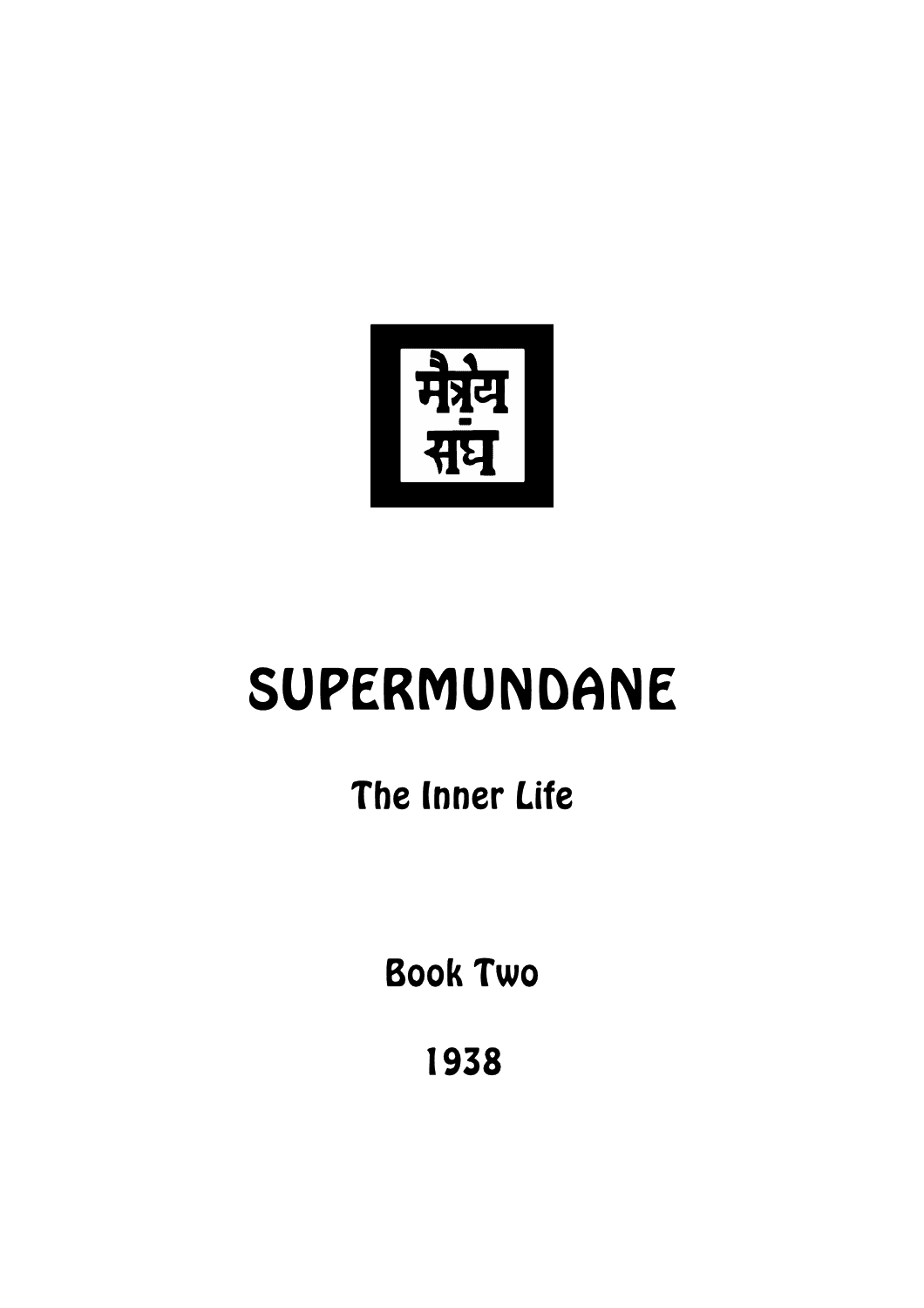*Copyright, 1995 Agni Yoga Society, Inc.*

*This book or any portion thereof may not be reproduced in English or in translation to any other language without written permission from the publisher*

*First Edition, 1995* 

*Agni Yoga Society, Inc. 319 West 107th Street, New York, NY 10025*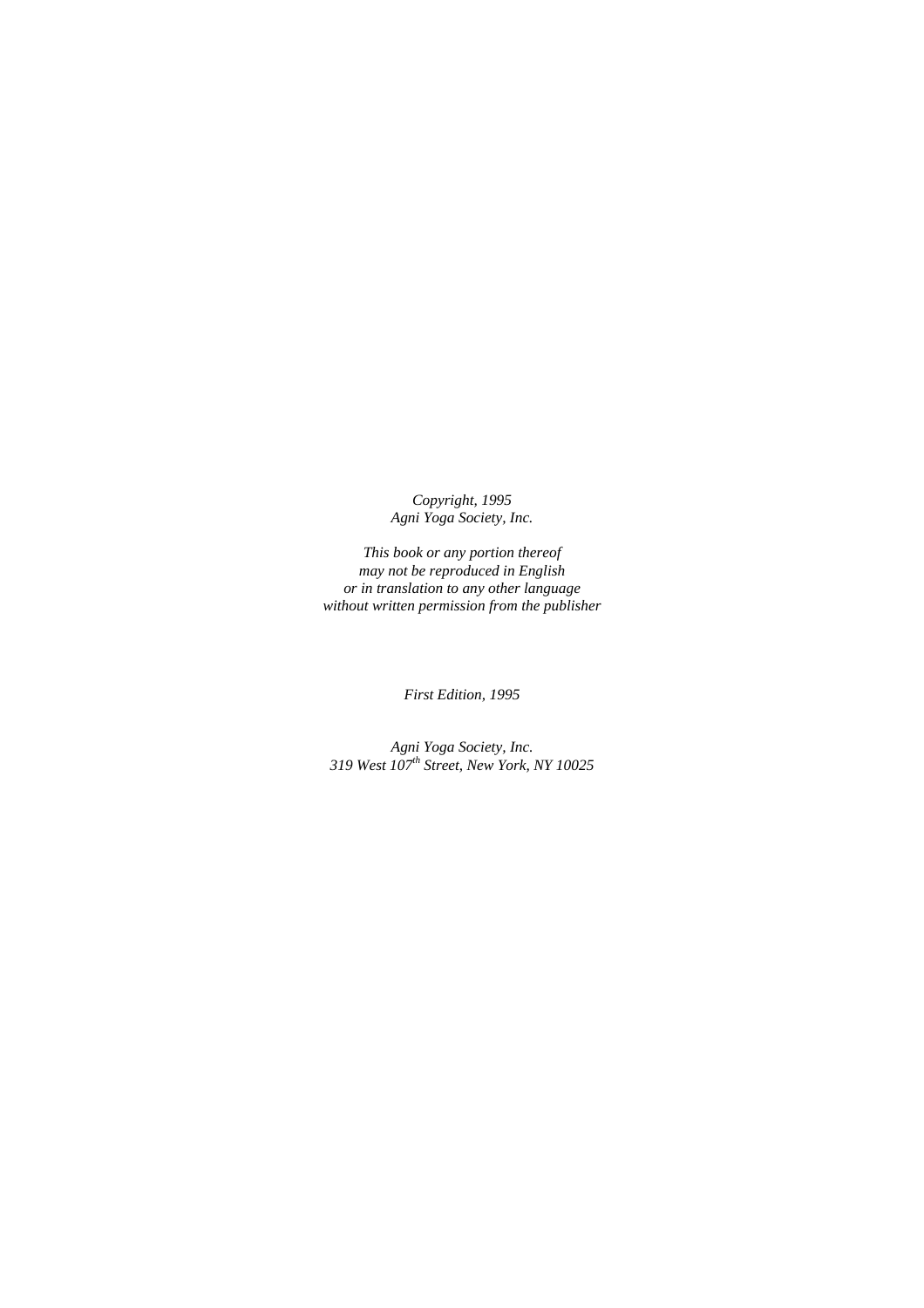The Inner Life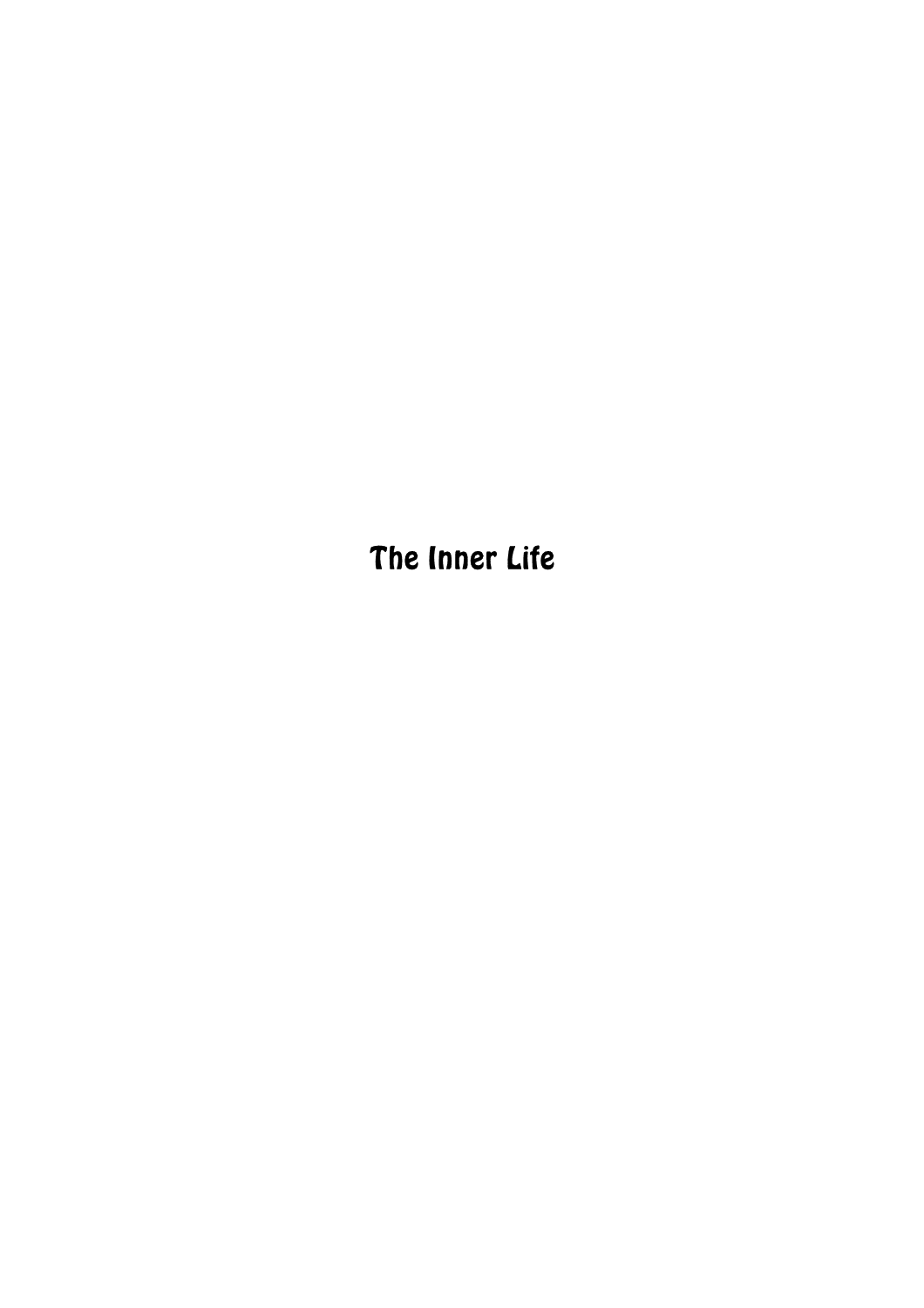250. Urusvati knows that often a short thought, quick as lightning, is of more value than lengthy contemplation. But this is not readily understood. People think that artificial profundity is stronger than a

swift thought, not realizing that lightning thought can be evidence of the highest influence. Long ponderous thoughts can usually be traced to some earthly origin, but it is far more difficult to determine the source of a fleeting thought, which is of such speed that one cannot fully comprehend it and put it into

words.

 Such messages can deal with the loftiest concepts. But they are often misinterpreted, the subtlety of their meaning is distorted, and they usually vanish without a trace. We are often the source of these messages, which We send out for the general good of humanity without knowing who the recipients will be. Thus thoughts are engendered in various parts of the world. But it is lamentable that so many of these glorious guests are rejected by the human mind.

 Long ago, the Thinker taught His disciples to pay attention to short, swift thoughts. "The sparks of the Highest Intelligence pierce us like lightning. Blessed is he who knows how to keep them in his heart. Indeed, you should perceive them with your heart, which cannot be burnt by their flame, whereas the brain could be seared."

 251. Urusvati knows about the diversity of cosmic events. The subtle quality of manifestations of the fundamental energies should be especially emphasized. People expect only the grossest phenomena, and will accept nothing less than complete darkness at midday, or the entire earth in flames. But sudden, spectacular events such as these do not occur, because the harmony of Cosmic Law does not permit such shocks.

 However, Nature's book is full of subtle omens, and people should be able to read them. Only the blind will fail to see the fiery signs, and only imperceptive physicians will not distinguish the fiery diseases. People say, "The sun rises, the moon shines, and everything is in order; yet for some mysterious reason we feel threatened." Those who can see will point out unusual events that are influencing human nature, while other events will pass unnoticed. Many things happen in unpredictable places, and if you were to record the whereabouts of earthquakes, floods, epidemics, unusual atmospheric events, and unexplained tensions, you would have a book about the sickness of the planet.

We greatly value the ability to observe objectively the omens of nature. Learn the symptoms of disease. Physicians must not cease observing; if they do, they are not physicians. We pay attention to many cosmic signs. The planet is very sick, and man cannot remain indifferent when his whole being is filled with the influences of the subtlest energies.

The Thinker said, "Who can determine the measure of Nature's forces?"

 252. Urusvati knows how ignorant most people are about the origins of events. They cannot perceive even the culminating points, and are satisfied with effects alone. But a sensitive heart will tremble at the very inception of an event. Perhaps no proper words can be found to describe this feeling, but its unspoken meaning will at once resound in the depths of the heart.

When We say, "Affirm the success," it will be asked, "But where is the proof that it has taken place?" People do not understand that something beyond mere words is happening, and this "something" determines the combination of energies. An inexperienced eye cannot catch the first vibrations of atmospheric tension. An untrained ear cannot hear the developing accumulation of forces. To a casual observer nothing is happening, and everything remains as it always was, covered with dust!

 When then did something meaningful happen? The reaction of the worldly one will be that nothing has taken place, and he will become indignant, asking, "Where is that affirmed success?"

 Therefore, care should be taken when you speak about the inception of events. Only a well-tested consciousness will embrace this idea. One should not expect people to rejoice about something that is not evident to them. And if We add that many events originate on days when signs are favorable, most people will not understand it. Superstitions are readily accepted, while scientific conclusions are ridiculed. Thus, today We shall say, "Affirm success."

The Thinker said, "Every man can accelerate a cosmic event by the smile of his heart."

253. Urusvati knows how important is the relationship between microcosm and macrocosm.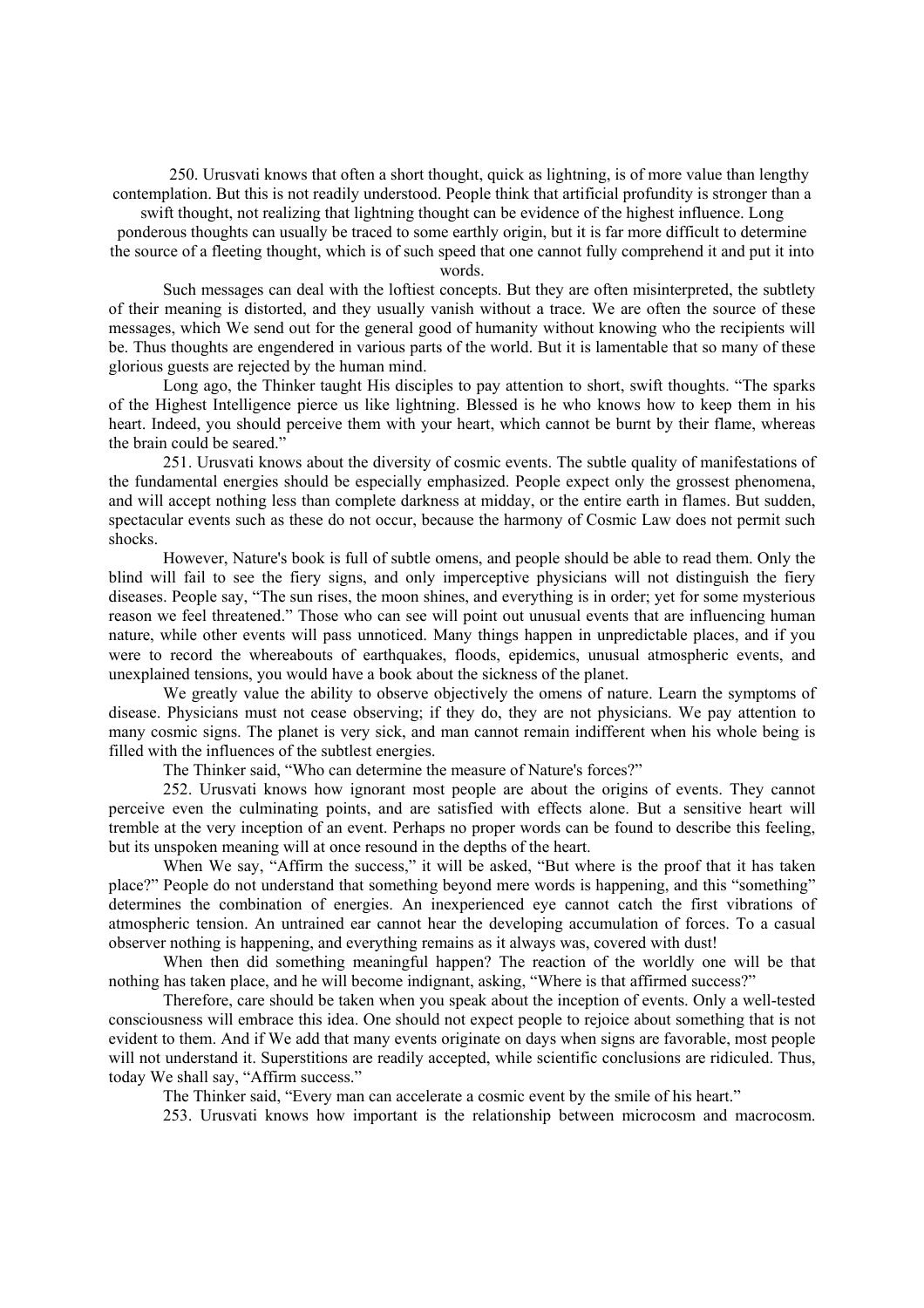Science traces fluctuations in the motion of the Earth, but no one considers their cause. And when We say, as We have already said, that their cause lies in the accumulation of gas spread by humanity itself, no one will believe it or admit that there are also such abnormalities in the functioning of other planets. But if one planet is sick, other parts of the Universe will respond. People are familiar only with epidemics on Earth, but similar manifestations also occur on a macrocosmic scale.

 The dangers that We repeatedly point out, caused by unbalanced, purposeless ways of living, are part of the supermundane existence—hence, the title of these particular notes of the Brotherhood. But instead of being actively concerned about their negative effect on the macrocosm, people ask how beings of other planets clothe themselves! If a house is on fire, however, and someone were to ask the owner about his clothes, the question would be considered inappropriate, or insane. How then can We impress upon the human mind that right now we are experiencing a fiery Armageddon in which much can be destroyed? We want to draw special attention to this so that people will understand how much depends upon them. Let us not be afraid to repeat "how much." Let these words make it clear that each microcosm is responsible for the macrocosm. Do not assume that such a comparison is out of order. The bond between the microcosm and the macrocosm is the foundation of the world.

Pointing to an ant, the Thinker said, "He has come from afar; do not disturb his labor."

 254. Urusvati knows how much people confuse peace of mind with the inner peace that is the source of peace for all else. Seeking for inner peace should be encouraged, for only this equilibrium makes higher communion possible and opens the doors for the best decisions.

 However, there are those seeking inner peace who are filled with selfishness and false modesty, and believe that they will acquire inner peace by doing nothing. These are not bad people, they do no evil, but their "good" is of little value. What kind of peace can come from inertia? True inner peace can be likened to Nirvana, in which all the energies are so intensified that they are unified in their ascent.

 People should strive for inner peace while participating in life. In the best teachings it is clearly indicated that one can be at peace even on the battlefield. There is much beautiful imagery that teaches us how one can transmit truth and be spiritually uplifted even in the noise of battle! We must remind those who are lost to inaction that by their way of life they may create an illusion of peace, but their spirit will not be strengthened, nor will it succeed.

 The Thinker said, "The ocean is stormy and agitated because the elements are ignorant of the higher laws, but the human spirit is enlightened and can be at peace even in the midst of a storm. Inner peace is an imitation of the Divine."

 255. Urusvati knows that people love to immerse themselves in the past. Everything about it fascinates them, and they are ready to forget the ugliest events in their past in order to cling to those things so dear to them. They detest the tempo of today and cherish the hope that life will return to the slow-flowing current of yesterday. If you tell them that this is impossible, and inform them of the coming of the New World, you will be labeled a destroyer of traditions and a dangerous revolutionary!

 But who is strong enough to bring back the former weak currents when the river is already overflowing its banks? Indeed, the new rhythm is tiring for those who are unable to accept it. An unassimilated rhythm can even become destructive. Uncontrolled gases can be deadly. A technique wrongly applied can cause calamities, and many dangers have arisen because of ignorance. Nevertheless, the new rhythm has already entered life, and people cannot ignore the new conditions that are flooding it. Returning to the past is impossible, and one must harmonize oneself with the new conditions. For that purpose, people should pay attention to the humanities, and the art of thinking must be revived.

 Scientists are discovering new characteristics of the human brain, and such research is useful for establishing the equilibrium of rhythm. The brain and nervous system will provide unusual discoveries that will create possibilities for adjustment to the new rhythm.

 The speed of life will seem frightening until people develop a speed of thought sufficient to outstrip it. People must accept cosmic conditions or there will be dangerous discord. The motion of Earth will slow down, but at the same time the influx of energies will be accelerated. Each disharmony is destructive in itself, and each disunity brings disruption. When it was declared that ideas rule the world,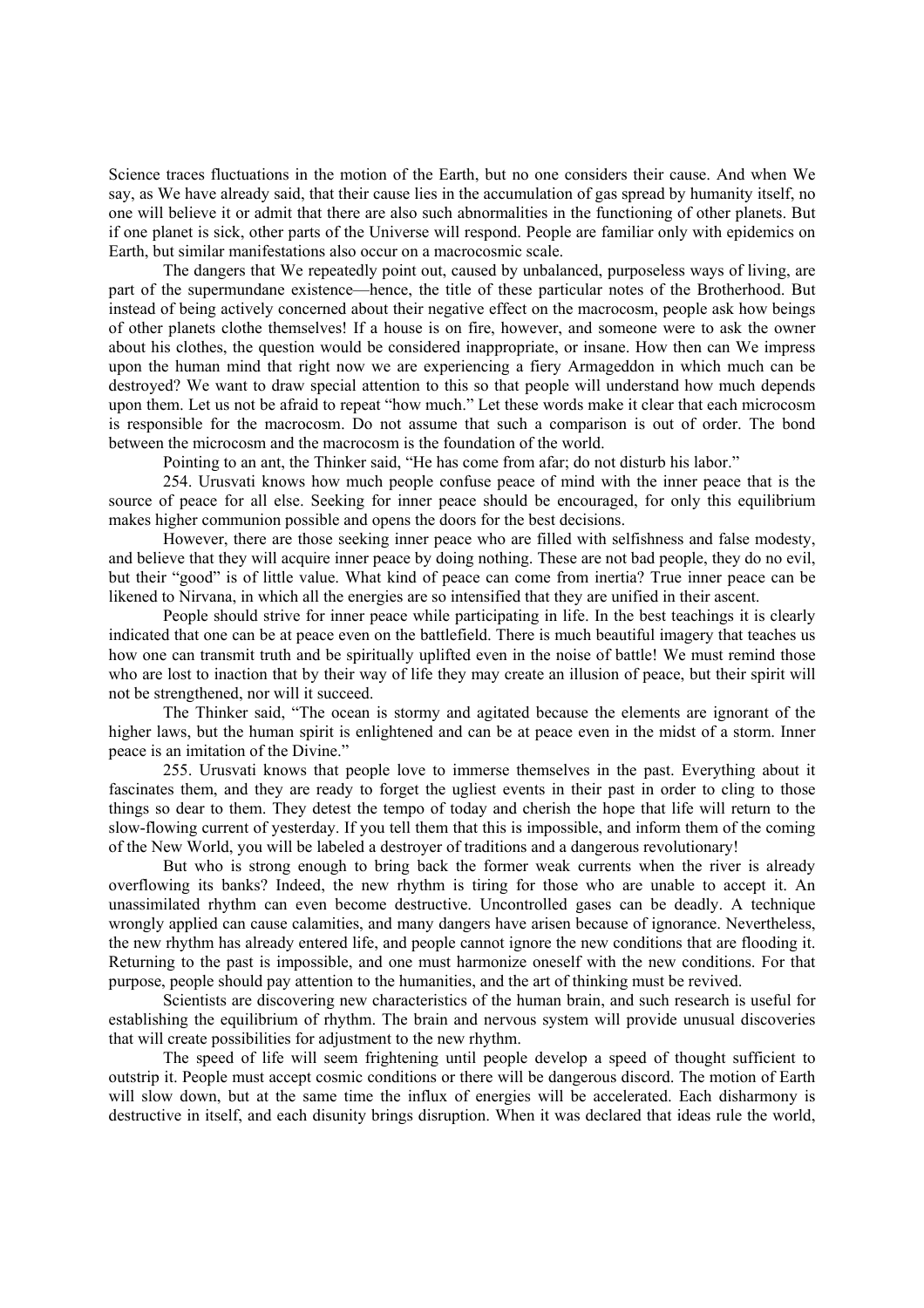the power of thought was affirmed.

 Intelligent thinking must help humanity to accept the new rhythm and cognize the New World that has already drawn near. Truly, the New World pours forth its influence, and has manifested its power in the radiance of scientific achievements. May we overcome all the suffocating dangers through concentration upon the New World!

 Mankind must realize that life now takes on supermundane meaning. People may still ridicule astrology, but they have accepted the idea of the influence of cosmic chemistry. Instead of the limited formulas of the past, humanity will now see unlimited supermundane achievements. In these new achievements there will be place for both the intellect and the heart. One can affirm that the gates to the New World are wide open, and in this realization there will be no place for remorse or depression.

 The Thinker said, "Soon people will learn how to fly. New spheres of Light will become accessible. May people be worthy of such gifts!"

 256. Urusvati knows that decisions are made in the Subtle World concerning the tasks in one's future earthly life. Most people in the earthly state do not accept this, but those in the Subtle World know that their incarnations will take place with their knowledge, and, more importantly, with their consent. When they are about to incarnate, people understand the karmic load that will compel them to undergo certain trials, but once in the earthly state they lose the memory of how their destiny was determined. Similarly, dwellers of the Subtle World are fully aware of life on the far-off worlds, but once they are in their physical bodies they usually lose this knowledge completely.

 There is a story about the mother of a great leader who dreamed that her son would become a great benefactor of humanity. However, the son could see no reason why he should immerse himself in the problems of human affairs simply because of his mother's dream, and he turned toward a life of meditation.

 The true cause for this was deeply rooted in his own past when, over many lives, he had developed a love for and dedication to meditation, while neglecting self-sacrificing work for the good of others.

 In spite of his refined consciousness, this man did not realize that it was not his mother's dream that was urging him on toward this work, but that while in the Subtle World he had realized to what extent he was unable to harmonize the abilities given to him, and decided that in his new incarnation he would dedicate his entire life to the service of humanity.

 Thus we have a living example of a highly refined individual who blamed his mother's dream for motivating him toward what should have been the true purpose of his life. It often happens that people who fulfill the tasks that they themselves have chosen become discontent with their own decisions.

The Thinker often used to say, "Let us search the past; perhaps we shall find the lost keys!"

 257. Urusvati knows the tension that is needed for supermundane tasks to be accomplished on Earth. Some will call this state inspiration, others exaltation, and still others, effort, but all those who must fulfill such missions experience it. The nervous system will react strongly to this particular tension, which can even cause a raising of the body temperature.

 If one watches the temperature of healthy people it can be observed that sometimes there are unusual fluctuations of both temperature and pulse. During work these fluctuations are particularly noticeable. Many think that this is due to normal exertion, but careful research will show that the nerve centers are being influenced by external factors.

 Indeed, the Subtle World continuously influences the physical world. Subtle messages will cause unusual vibrations of prolonged duration, because the messages are not realized as mere passing thoughts, but must be transformed into decisions and physical readiness.

 Do not assume that people easily recognize such subtle influences. In most cases, they will even protest and try to avoid cooperation, fearing that it will diminish their own self-absorption, which for them is a great treasure.

 We only want to remind you that supermundane messages are not rare; they come often and are most varied. People should not avoid collaboration with the supermundane spheres, but should rejoice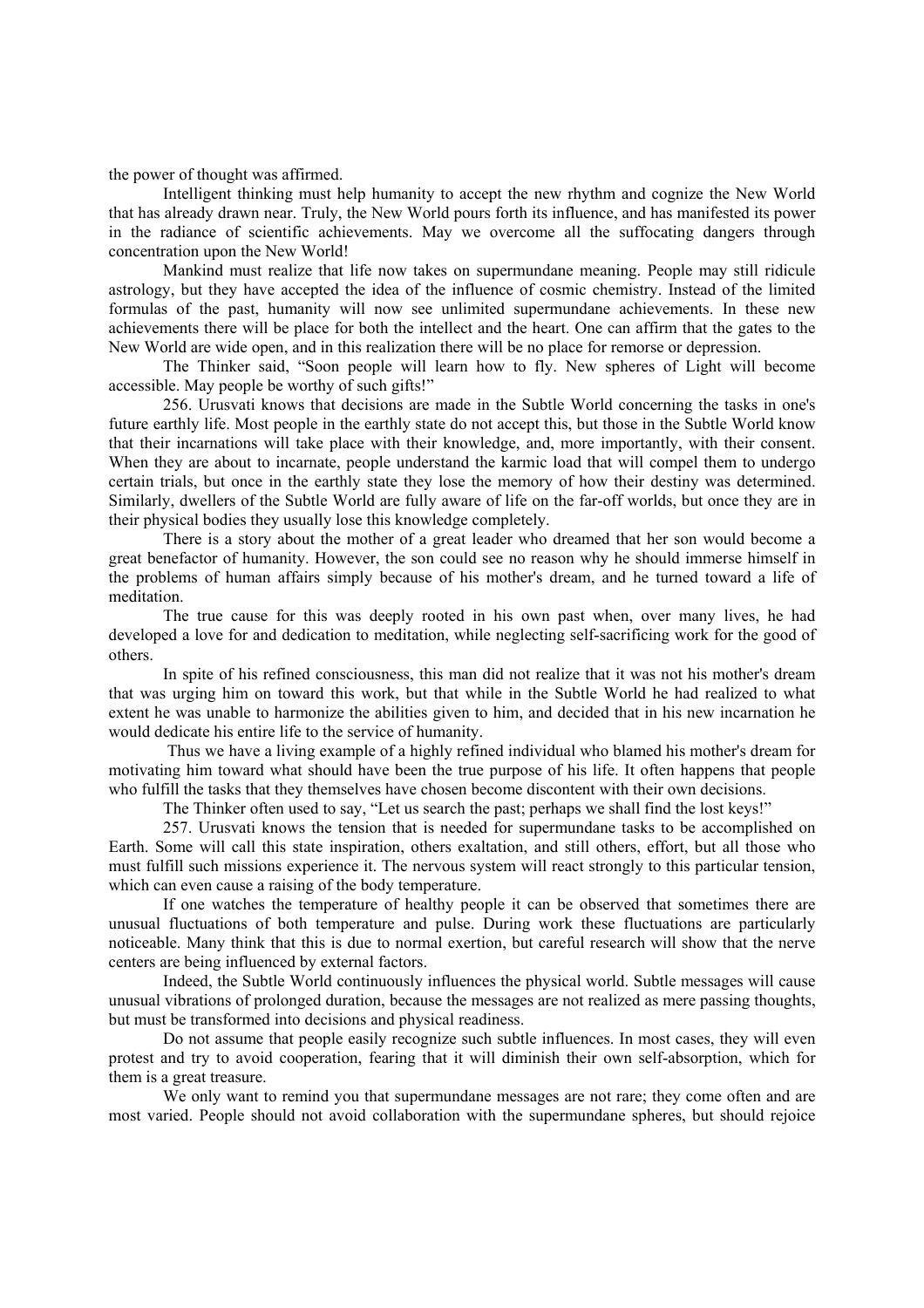when cooperation with Us is entrusted to them.

The Thinker often said, "Can I be so fortunate as to have the privilege of helping my Teachers?"

 258. Urusvati knows that many complex obstacles must be overcome before We can help people. Imagine a narrow mountain path filled with galloping riders, or a street crammed with a crowd running in panic. Then imagine trying to save from the stampede an individual who is not prepared for the help that is offered to him. We cannot hold back the crowd because great confusion would result, and if We stopped him, for even one moment, he would be crushed. However, it is quite different when the one who is to be saved can sense that help awaits him. As if by a magnet he can be drawn to a safe place that has been prepared for him. But for this to happen he must be ready to accept the rescue.

 We should also note the difficult cases, such as the person who imagines that he is ready to accept help, but in fact resists it with his entire being. Such contradictions are not unusual. On the contrary, it is full cooperation, when help can be rendered, that is exceptional. It is deplorable when man assures himself that he is ready, but his own nature makes cooperation impossible.

 We can affirm that the most energy is spent not in giving help, but in overcoming the obstacles to its acceptance. It is impossible to imagine the diversity of these obstacles! Among them are many varieties of karmic conditions—atavism, ignorance, and dull-witted skepticism. These obstructions must be overcome not only in the person who is to be saved, but also in those around him. These difficulties are among the labors of the Brotherhood.

We must tell people about their free will, and not leave them with the idea that it is worthless. Free will is the highest gift, and the time has come for people to learn how to use it.

The Thinker taught about free will, which can make man divine.

 259. Urusvati has heard it said that the forces of darkness are more powerful than the Forces of Light. This is a harmful delusion. One should acknowledge that the forces of darkness are united and fierce in their attacks. But there is nothing surprising about this, for they know their finite nature and must defend their very existence. Even the methods of fighting are different, for while We are ready to receive many blows to Our shield, We can end the combat by a single arrow.

 Remember that although the jinn often participated in building the temples, there never was a case when a Brother of Ours was of service to the dark forces. In all nations and all ages, there exist legends about the servants of darkness who were compelled to serve the Forces of Light. There is great significance in such legends.

 You can observe the rapid advance of evolution. Not only by generations, but even by decades, one can measure the considerable progress of life. Experienced observers should carefully and objectively collect facts about the progress of evolution through the decades. Truly, one can declare that the New Era is approaching! Even if many things are misunderstood and distorted, new possibilities are entering life, and will in time influence humanity's level of consciousness.

 Indeed, the jinn also labor in the hope that new discoveries will enable them to fulfill their dark endeavors, but their hopes are in vain. With each new generation, there are more conscious aspirants, who are born to do good.

 Let us not be shortsighted when speaking about the destruction of the world. It is true that Armageddon is raging and incredible crimes have been committed, but it is also true that against the background of these terrors a speedy evolution rushes onward. Is it possible that people do not see how much of the new is entering life? We should not permit the doubting worldlings to proclaim that the dark forces are victorious. That which belongs to Infinity cannot be conquered.

The Thinker wisely encouraged His disciples, and prophesied the victory of the Forces of Light.

 260. Urusvati knows that free will can overcome even karma, and cases can be cited in which the will was able to alter karma. It is commonly believed that repentance has great power, but it would be more correct to call this state of consciousness complete realization. First of all man must know why he should seek new achievements. One should strive for full realization because only a one-pointed will can indicate the right path. There are many wavering and weak attempts of the mind, but these will not turn the key of fate.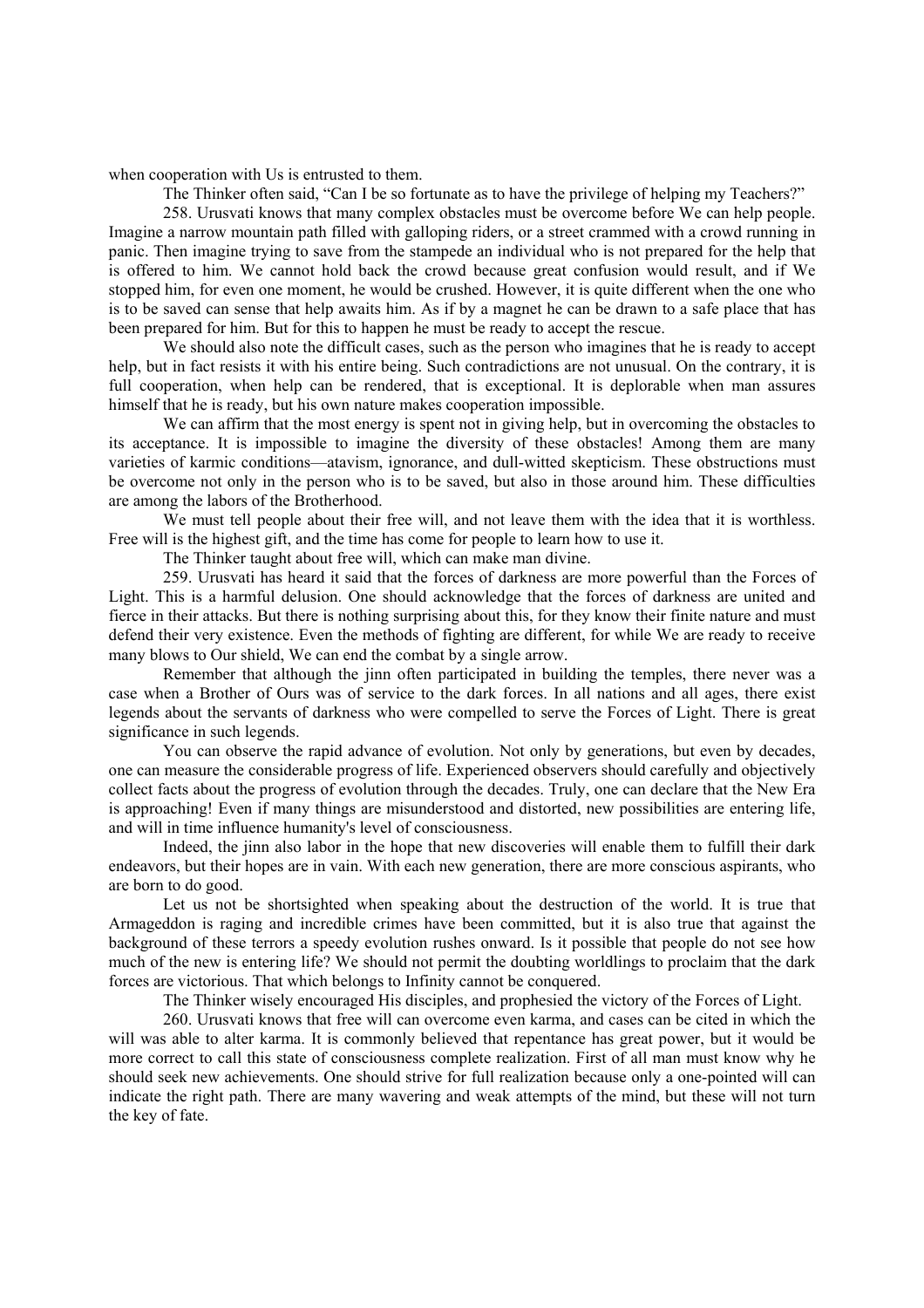Some religions prescribe the confession of sins. There is no doubt that such confessions help to form a clear understanding of one's actions, but this is only a first step. People should train themselves so that their self-appraisal will be precise and correct. When man faces his Guide, he himself should understand both the positive and the negative aspects of his personality. Only man himself can know the true source of his deeds.

 By observing the course of one's actions one can determine their causes and effects, and thus independently prepare oneself for future tests. There are some who require periods of sleep and long reminiscence in the Subtle World, but others will immediately begin their preparations for the further journey.

The Thinker loved to say, "May we not waste our time."

 261. Urusvati knows how much more oppressive the lower astral strata are than even the basest earthly state. The lower layers of the Subtle World influence all of Earth, and its inhabitants should learn to protect themselves against these poisonous influences.

What should people do to protect themselves from such invisible corrupters? First of all, they should accept the constant proximity of these malicious neighbors. Do not think that this suggestion is unimportant. On the lower astral strata good feelings are rare, there is a prevailing envy toward everything that lives on Earth, and every breath of earthly life is pleasing and attractive to these dark, dissatisfied spirits. It is almost impossible to convince them that they should focus their attention not on Earth, but on how to free themselves from their prison.

 People can struggle with base astral entities only when they are firm in their understanding of their own future path. Their passing into the higher spheres will then be easier, and they will not feel the arrows of the dwellers of the lower astral plane. Unfortunately, most people do not choose the higher path and therefore remain unprotected.

 Those few who do understand this bear a heavy burden. The Brotherhood itself suffers greatly from the light-mindedness of the inhabitants of Earth, who, instead of defending themselves against these harmful entities, attract them.

The Thinker taught, "Do not allow demons to approach you."

 262. Urusvati knows how difficult it is to find room for great tasks in the midst of earthly life. There is a saying, "To find a place for good is as difficult as packing a trunk." This saying alludes to the problem one faces, when packing a trunk, of finding room for the many small objects that have accumulated. Similarly, in earthly life the human consciousness is so full of petty concerns that there is no room for great tasks. This situation is not perceived by those who do not carefully observe their own lives. Their trunks are often so full that there is no space left for even the smallest object, and the most harmful details go unnoticed.

 In a crowded life there is often no place for even minimal trust. There are many instances of developing events that were disrupted because of the lack of trust. One can well imagine how these failures affected those whose trunks were all in order! People refuse to understand how their thoughts and deeds are reflected in distant events. In addition to earthly matters there are supermundane ones to be considered, and even with the best intentions, reasonably good people can cause disruptions.

 Sometimes it seems as if there is no way out, but feelings of hopelessness are impermissible. At times of particular tension, a feeling similar to despair may arise. This is not a hopeless condition, for it carries within it the seed of resolute decisiveness. At each turn of the path, one feels this tension. There may be a decrease in strength, but this is only a reflection of the inner tension that is felt most strongly when an important decision, not yet realized, is ripening within. In such a case We advise great caution. Care should be taken of one's health, for the centers can become inflamed and vulnerable.

 We always stress work, but advise rest during such times of tension. This kind of relaxation has nothing to do with idleness; it is a sharpening of forces. However, understand that We are now talking about great tasks that require complete sacrifice.

The Thinker loved to say, "Can we not find even more that we can sacrifice?"

263. Urusvati knows that most people avoid looking into the essence of events and are satisfied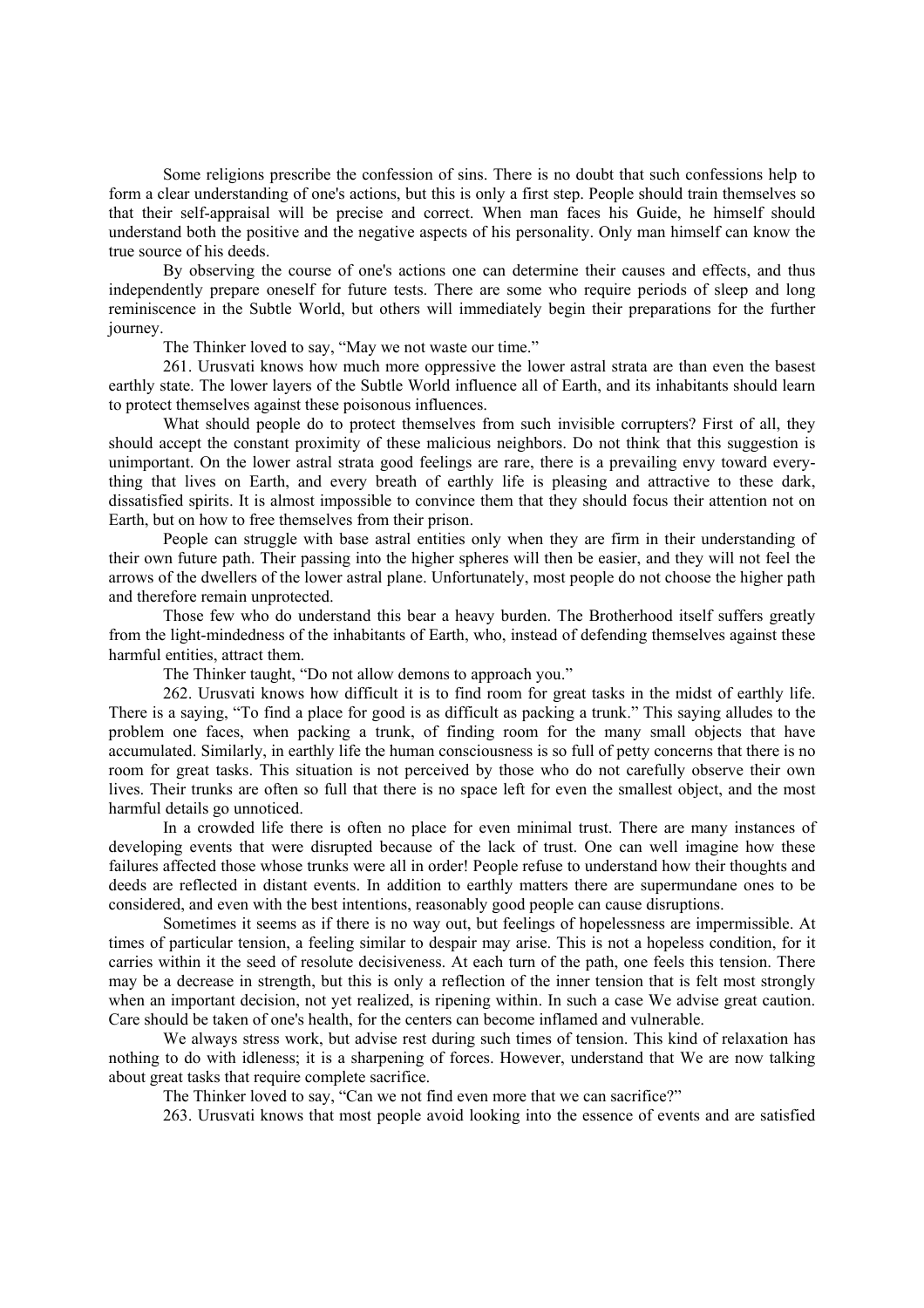with superficial observations. How differently history would be written if real causes and motives, and the true Leaders, whose existence humanity does not even suspect, were revealed! Instead of kings and rulers, there would emerge individuals who had remained in the background, unknown because of prevailing ignorance, or required to go unnoticed because of the law of the Brotherhood.

People would then see that many events that take shape without apparent reason are in reality well-planned. At times an entire country or group of people may be condemned by the world, but then, it is precisely that country or those people that give birth to the most brilliant achievements. Few realize that there exists a power beyond earthly considerations that can affect the flow of events.

 Ages ago it was said, "Look among the condemned for the righteous," for the world often attacks those who carry the message of truth. If people made an effort to carefully investigate the essence of events, they would discern signs of Our influence.

 People should study the figures central to events. They would then understand that these individuals often are mere figureheads, around whom swirl events that lie beyond their comprehension.

 Observe that Our warnings regarding certain countries have come true. Some people may call these warnings threats, but We do not intimidate. We warn out of compassion, but if Our warnings are rejected the flow of events will follow its course.

 People imagine that cataclysms come only in crude and violent forms, but there are other cataclysms, even worse than war. The most painful example is the corruption of a nation. Truly, this sickness is worse than destruction by flood or other catastrophes of nature.

 It may be recalled that We repeatedly warned certain countries, and they rejected Our advice. Their free will preferred to choose destruction through slow decay. Compare the character of a nation before and after Our warning. Great deeds become rare, and people lose the ability to preserve their values, degenerating into criers in the bazaar. Corruption creeps into all spheres of life, and though people can easily choose to follow the Advice, they prefer to bring on their own doom.

 Whole volumes could be written about the sickness of such nations. If people excuse themselves by claiming that they cannot see the essence of events, one can only pity them for their blindness. People should study and be vigilant in life in order to recognize their true leaders. If the nightingales are killed, how can one hope to hear their song? We record all the consequences of ignorance, and this chronicle of humanity is deplorable.

The Thinker always warned against mistakes that cannot be corrected.

 264. Urusvati knows that prayer is often hypocritical. We have already spoken about the significance of prayer, but it is necessary to mention the harm of hypocritical or hired prayer. People do not realize the extreme harm in any kind of falsehood, but hypocrisy and bribery are its grossest expressions. One should realize how pervasively each false thought spreads. It is indeed blasphemous to hire someone for prayer. It is criminal to try to deceive Him who is considered by people as the Most High. Monstrous examples can be cited of people who mumbled prayers and at the same time plotted murder.

 People should be taught not only to esteem truth, but also to develop the ability to contemplate the Universe. Of course, We do not mean that everyone should become an astronomer, but We do advocate thought about Infinity. How can people continue to lie while learning about the grandeur of Cosmos?

 People should be taught that it is as shameful to deceive themselves as to deceive each other. Unfortunately, there can be no law that forbids inner lies, but a state of consciousness can be reached in which it becomes shameful to lie. Let people think about the beauty of the world, and let them know that every thought is immediately known to Someone.

 It is strange that some people attach themselves to the Teaching, yet continue to commit shameful deeds and to utter lies.

 The time has come when the fundamental principles of life must be renewed. Urusvati correctly feels that humanity needs simple words. It is absurd to learn to recognize the higher energies without knowing their purpose!

The Thinker was concerned about every thought, knowing that the purpose of each thought is to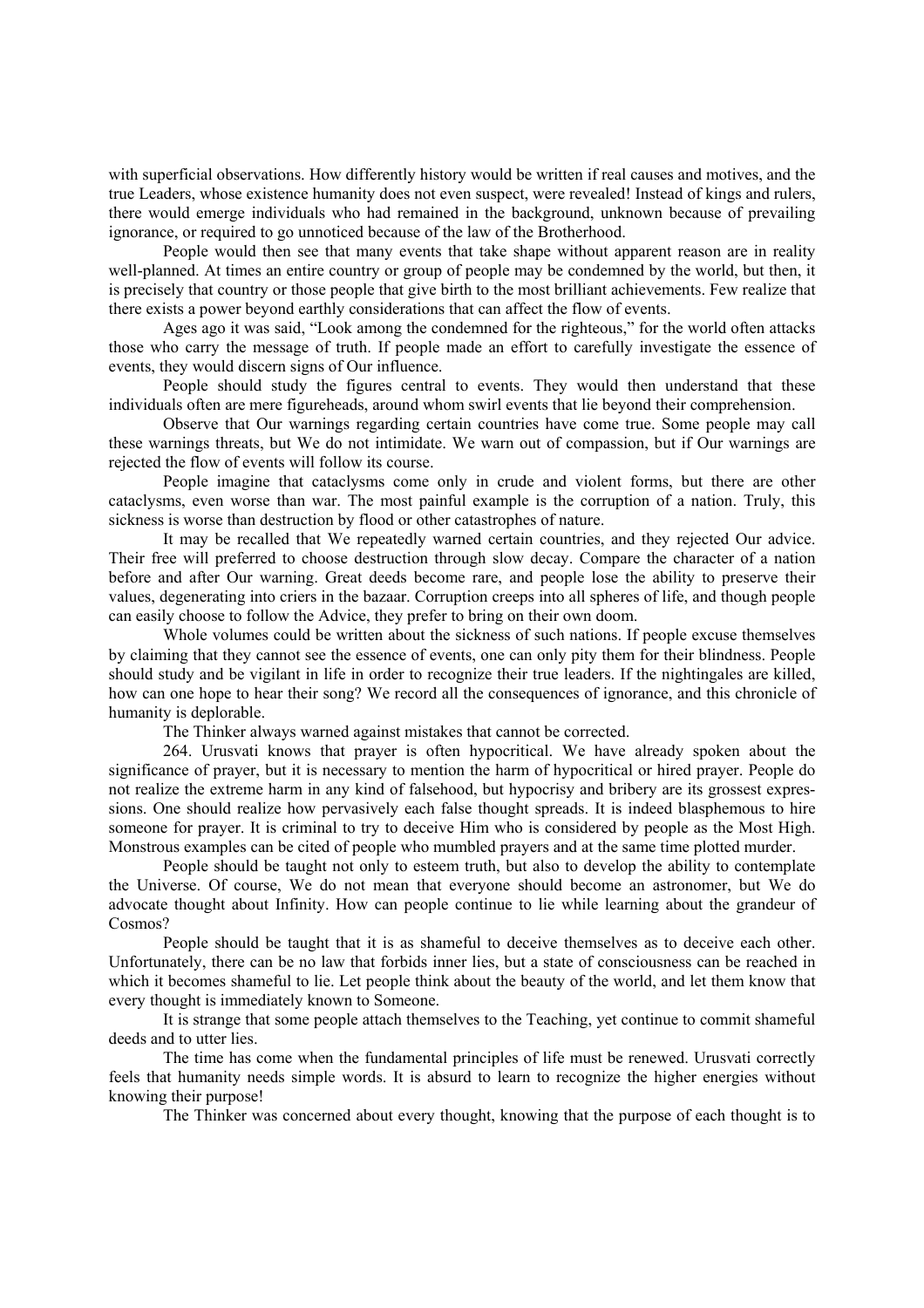serve the Common Good. He said, "When people understand the meaning of the Common Good, happiness will be theirs."

 265. Urusvati knows that in the depths of one's consciousness there is an indelible awareness of the coming detachment from one's old state. Man knows the turning points of his life from within his consciousness, and though their outer manifestations come much later, the consciousness is aware of them, leading the way.

 One must learn to detect the signs of change in the depths of one's consciousness. These signs may be expressed either psychically or physically. Many mistake such signs for a disease, whereas others attribute them simply to a bad mood. But few realize that they are experiencing a departure from their former level of consciousness, and are starting a new step. Few will welcome such signs, because, as a rule, people fear the new or unknown. But there will be some who are prepared, and these few will rejoice, for they know that each new step is a reason for joy.

 It is impossible to remain forever in even the best subtle spheres. Some sorrow, not wanting new tests, but others, like good warriors, aspire to new victories.

 One must listen to the call of consciousness. The Master first of all considers the level of consciousness of the disciple, and then transmits knowledge accordingly. Man's great advantage lies in his ability to realize his progress, and it is so much more joyous when this progress is also for the Common Good. Let us not be fearful. Courage and striving are the wings that will help us to soar toward the goal.

 The Thinker often spoke about the wings of man, and pointed out that physical wings are not sufficient. "Know how to become detached, then you will be able to soar into the Higher World."

 266. Urusvati knows how vehemently every intelligent achievement is opposed by the fury of ignorance. Truly, the brighter the light, the denser the darkness. It would be wrong to assume that the dark opposition is an illusion. On the contrary, it is a real fury that intensifies progressively and knows no constraint in its tactics.

 It can often be observed that as one member of a family strives for enlightenment, the other members will aggressively mock his aspirations. Indeed, this one member needs all his courage to oppose the rude attacks of the others. It rarely happens that an entire family strives toward the Light in a united effort against darkness. Certainly, opposition to darkness develops strength, but to have to oppose one's own family is an uphill task. There is no greater tragedy than darkness in a family. This is a most urgent problem, which must be resolved, for such families breed the calamities of the next generation.

 We deplore the fact that there are so many disagreements within families. Even the best warriors lose their strength due to such disharmony. Instead of goodness, blasphemy and evil talk defeat aspiration and cause waste of the precious panacea of psychic energy! People do not appreciate this gift, and it can be spilled as from a broken vessel. Wherever possible one must help families to maintain their balance.

We watch the most difficult situations and project Our help, but sometimes the discord is so great that the organism struggles against Our influence and its health is affected. In such cases, We must temporarily withdraw, for the remedy would be too strong.

The Thinker believed that all physicians should understand the Law of Equilibrium.

 267. Urusvati knows the many different ways in which Service is interpreted. For some it is a life preserver, for others a millstone around the neck. Some understand the practical value of Service, but for others it is just a vague abstraction. Between these two extremes there exist many different approaches, among which people aimlessly grope.

 Very few accept the fullness of Service in its vitality and its achievements. These few know how the steps of Service have been formed and are ready to carry the living word wherever it will serve the General Good. Such heroes are ready to renounce the comforts of life in order to be able to offer inspiration to others. These few realize that, in addition to making scientific discoveries, it is necessary to unearth the spiritual treasures. Now, when multitudes of people are hurriedly shifting and seeking, it is especially difficult for mankind to reconcile material progress with higher spiritual values. The present age resembles a certain period of Atlantis, when the Atlanteans, too, could not find the necessary balance.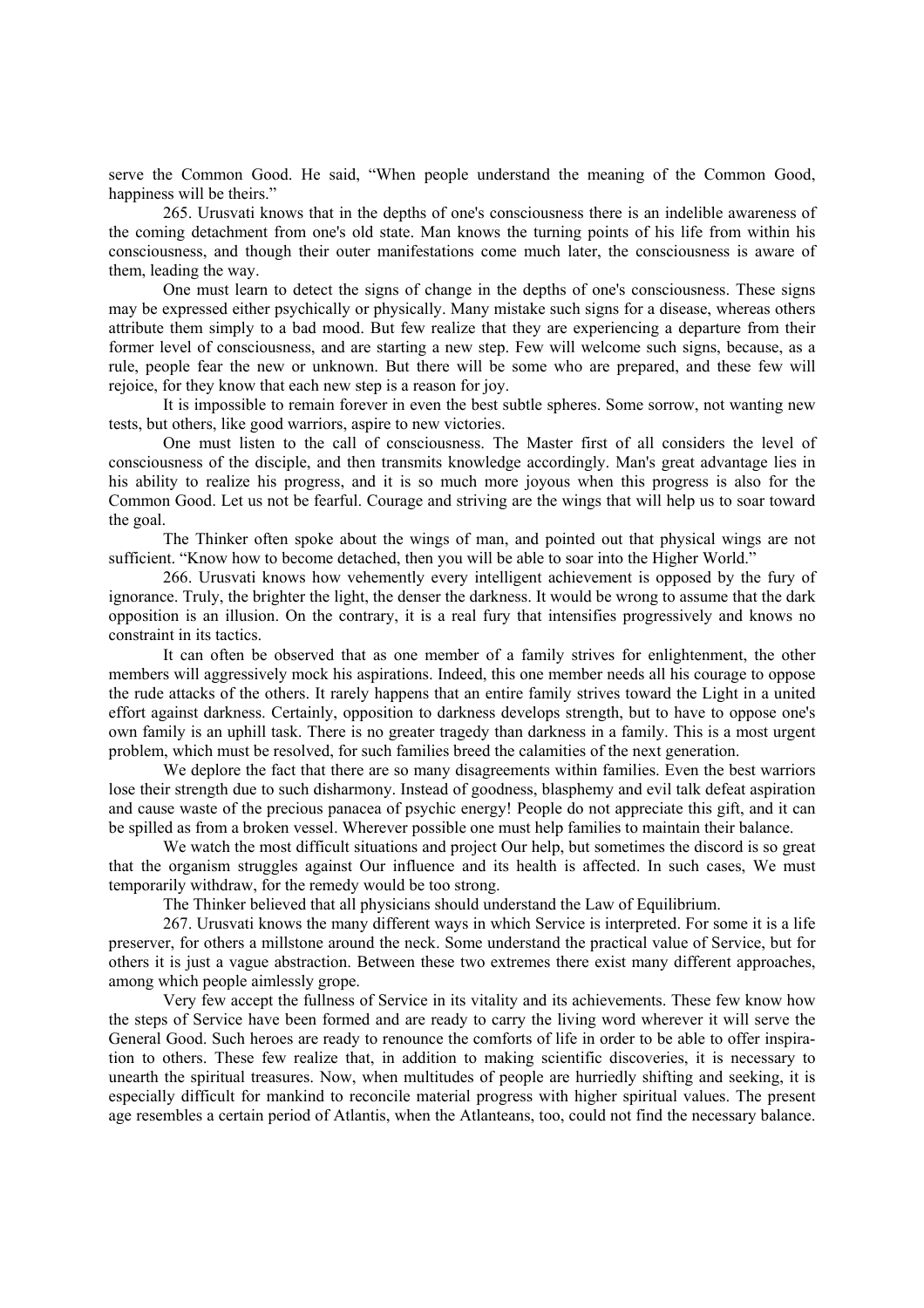But today people are aware of this discord, and this gives Us hope that the most vital nations will find the needed equilibrium.

We see where the idea of synthesis can be assimilated. It will be found not where the pendulum of life is dead, but only where it swings fully. There the significance of the General Good is well understood, and it is known that Good can come only from Good. Although this formula is not yet uttered, it nevertheless is ripening in the depths of the consciousness, and this is very important.

 Urusvati is justifiably amazed to see that people enjoy the comfort of the General Good, yet do not strive to work for it. These walking corpses only prepare a grave for themselves! Where and when will they see the usefulness of the Common Good? It is service, first of all, that opens the path to realization of the Common Good. Neither garb nor ritual, but only service to humanity, is required.

 Words about cooperation have been uttered for many centuries, and the ideals usually outran the material possibilities. But now people have found many useful applications, and the time has come when it is necessary to think about the General Good.

 The Thinker liked to say in jest, "I would like to know for whom we have just finished our dinner, for whom we have replenished our strength. If it was only for ourselves, it would not have been worth eating!"

 268. Urusvati knows that people have fantastic ideas about the past lives of great spiritual individuals. They imagine that these evolved spirits were surrounded by the most favorable conditions in all their past incarnations, as if they never suffered, were never in need, and never endured the persecutions that they in fact so often experienced.

 People do not believe that great thinkers, such as Plato, Pythagoras, or Anaxagoras, lived the lives of ordinary beings. It is essential to understand that even the most lofty personalities cannot avoid the fullness of their earthly emotions, which are kindled in proportion to the scope of their mission.

 Indeed, you should not assume that Plato, when he was sold into slavery, did not react to all the turmoil of such a situation. Of course, he went courageously through all trials, but in his heart felt great bitterness because of the injustice, and it was because of this that he was able to speak so brilliantly about the best forms of government. Pythagoras too was persecuted, endured great poverty, and suffered all kinds of physical humiliation, but these tests did not diminish his ardor. Likewise, Anaxagoras was deprived of everything, yet even on his difficult path he knew how to prepare for himself a majestic crown of thorns.

 Many lives must be compared in order to understand how the light that shines so brightly is kindled by the blows of destiny. Chaos can be seen as the hammer that strikes the sparks. Only the unwise think that the Teacher hovers above everything and feels nothing. On the contrary, the Teacher feels not only his own burdens, but also the burdens of those who are connected with Him. Such near and dear ones can be either in their physical or in their subtle bodies. They may be close physically, or physically separated, yet close in spirit.

 Do not imagine that the Teacher remains isolated. Every one of you can sense mental messages, but the Teacher feels them more strongly. We call these perceptions supermundane, yet they include all earthly feelings. We do not separate Existence by conventional divisions.

 May all people learn to love supermundane thoughts. In time man will realize that in Infinity there is neither mundane nor supermundane, but only Existence.

 269. Urusvati knows how varied are the sendings of psychic energy. In addition to sensing the psychic currents, one may also feel some physical effects, such as burning sensations in the different centers, or tension resulting in nausea.

 The most unusual symptom is the sudden swelling of various parts of the body, especially the extremities. No one can explain the cause of these swellings and an ordinary physician will probably not believe the existence of such an ailment without seeing it for himself. However, this is not so easy, because, though the size of the swellings can be very great, they come and go quickly. Urusvati experienced this, but before the physicians could confirm it, the swelling passed without the slightest trace.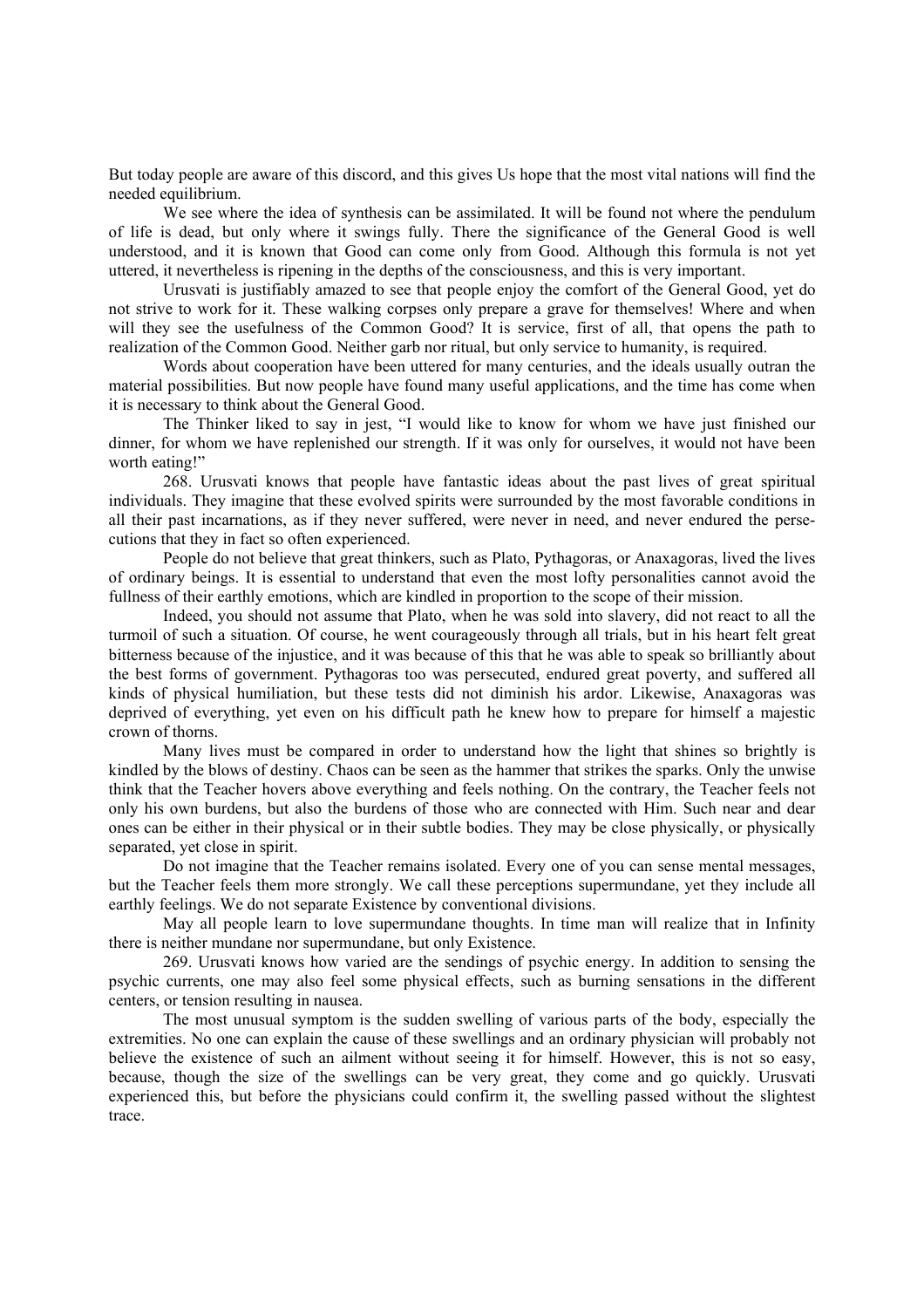We call these manifestations "the knocking of psychic energy," and although the nerve centers are the channels for this, it cannot be called a sickness. It can be observed that such swellings may occur during the transmission of thought over great distances.

 There can also be bleeding from the various openings of the body. This should not be thought of as ordinary ruptures of blood vessels. The cause is the pressure of the psychic energy struggling within the organism; this can affect any organ. Therefore, We strongly advise paying attention to all inexplicable symptoms.

 It should not be assumed that such neural abnormalities must always accompany the awakening of psychic energy. If the planet were in a normal condition, one could also expect the manifestations of psychic energy to be normal, but as long as people are poisoning life in every possible way, psychic energy will be manifested in most unexpected ways. People should study the interrelation of psychic and physical phenomena, because such manifestations of energy are frequently mistaken for physical ailments. The Thinker predicted long ago that humanity would experience the various conditions that He called supermundane.

 270. Urusvati knows how much one's free will contends with the more profound Primal Energy. Sometimes it may seem that the free will acts without higher control, but greater than the most powerful will there is a certain force that can completely transform the sendings produced by will power. In spite of the mind's desire, the pendulum of life points out a different, unchangeable solution. Any honest observer can testify that often it is not his own reason that determines his actions. In addition to the reasoning will that is based upon the experience of everyday life, there is another, profound wisdom, which abides in the depths of the consciousness.

 Contact with the higher worlds is not achieved by an increase of will power, but through the deeper consciousness, the repository of pure Primal Energy. Unfortunately, people do not distinguish between free will and the action of Primal Energy. They assume that the physical action of the will is the most tangible and thus the most effective.

People's dependence on free will is reinforced by their passion for technology, and We have already spoken about the danger of this attraction. The free will must not contend with the Primal Energy, for this would bring great pain and even ruin. And so we arrive once again at the idea of the golden mean.

 How beautiful can be the role of a flexible free will, which, through discrimination, can recognize higher wisdom and subordinate itself to it. By knowing this wisdom, man will also know the profundity of his own soul, and will learn to respect that force within himself which leads to the best achievements. Man's good fortune is his access to Primal Energy, and his misfortune that he does not accept this blessed power, but usually condemns it. What a dreadful thing it is that man refuses to accept his best treasure!

 If a black-haired man insists that his hair is blond, he will be thought mad. Likewise, one who distorts his innate qualities is, in a sense, also mad. People are careful about their physical heart, for they have learned that the heart is the center of the physical life. But they have not yet sufficient information about the correlation of the free will with the Primal Energy, and regrettable disharmony is the result. Instead of the harmonious coexistence of the two forces, conflict and competition exist between them. One of the causes of the planet's sickness lies in the uncoordinated forces of man. People should think about this.

The Thinker spoke about two essential forces within man, his intellect and his wisdom.

 271. Urusvati knows the unique characteristics of this Armageddon. Similar battles have taken place in the past, but what is unique about the present? As always the Greatest Forces are involved, but humanity is also involved as never before! The entire planet is participating in this battle, each one in his own way, and everywhere the tension is unprecedented.

 Now let us try to imagine how all who are involved in this battle are connected with the Subtle World. The invisible hordes of that world are far more numerous than the earthly ones, and they are connected to even higher spheres. Therefore Armageddon must be thought of as a supermundane manifestation. One must have a clear idea of the character and size of the present battle to appreciate its full significance. Only then can one begin to comprehend the battles here on Earth.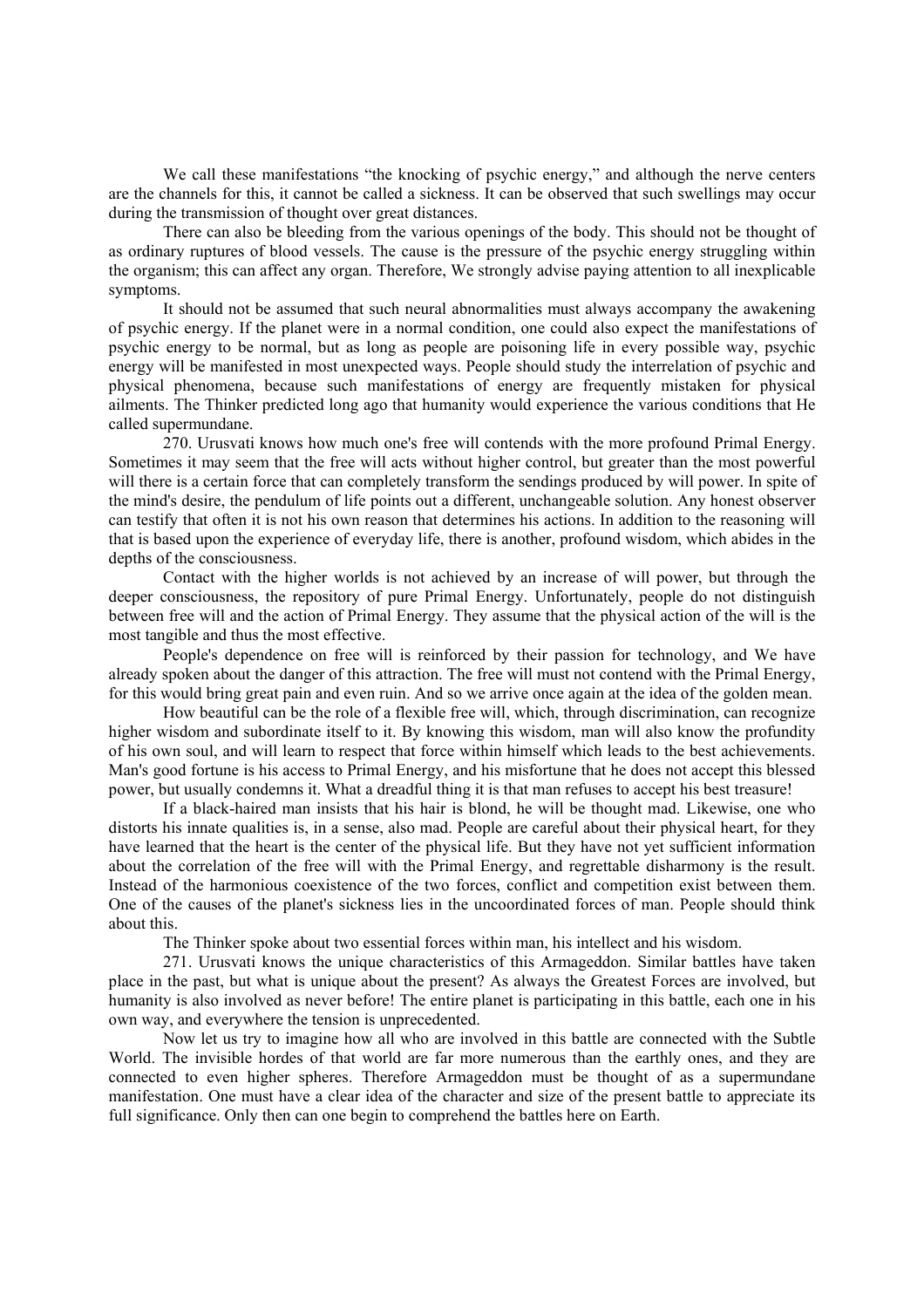Even without experiencing the grandeur of the Great Battle, one can clearly see that the world has gone quite mad. Even logic cannot explain the conflicts of nations, which can bring no good. For the average person the reasons are entirely obscure. The truth is that nations are subject to invisible promptings to ruin the planet. As above, so below. At Our Abode, it is terrible to see how all the spheres of the Subtle World are involved in this battle, and that, like great dark clouds, they press upon the earthly planes.

 Let us not assume that when the supermundane battle expands it does not affect us here on Earth. On the contrary, it is reflected upon the entire earthly space, and involves not only the warriors, but also all ordinarily neutral beings. It not only brings illness, but also poisons the mind, and this, of course, is the most perilous. It is no wonder that sensitive organisms prefer to leave! But it is better to be in the thick of battle than to receive passively a rain of splinters and poisoned arrows. I strongly affirm that the events are approaching a climax.

 Long ago the Thinker indicated that the time will come when all living things will find themselves in great confusion.

 272. Urusvati knows that it is the heroes and martyrs who build nations. Pythagoras and even earlier thinkers knew this truth, but ancient truths should be reexamined in the light of science. So say the scientists, and they are right.

 Who, then, are the heroes and the martyrs and how can they be described? From the scientific point of view, like living volcanoes, they throw out the intense energies needed for evolution. In this we can see an example of how subtly ethics and biology are entwined. The Teachings of the New Life show that exaltation is a blessed intensifier, and people cannot exist without these explosions that open the way. If cosmic explosions can be creative impulses, then human explosions are likewise needed for evolution.

 Many people call the heroes and martyrs fanatics, but We do not approve of this label, for it belittles the better side of heroism. On the contrary, a real hero knows the truth of self-renunciation. He does not attempt to destroy anything, but tries to apply his powers in the best possible way.

 They are foolish who assert that martyrs belong only to the remote past and do not exist today! Heroism and martyrdom are increasingly in evidence, and are presently characteristic of entire nations. These examples are not as clearly discerned, but it can be said that certain nations are creating a completely new rhythm of life.

 The Thinker knew that the many would be formed into nations, and that the self-sacrificing work of nations would be of great value, and understood as heroism.

 273. Urusvati knows that egoism is like a smudge on a glass, and that there are different kinds of egoism. In addition to personal egoism, we can see examples of family egoism and even racial egoism. It is easy to imagine how many distortions of truth issue from these accumulations of poisoned feelings! Moreover, there is even egoism on a planetary scale. You often hear scientists declare that life exists only on Earth. They claim that Earth has exclusive and uniquely favorable conditions, and have no idea about the existence of the Subtle World.

 There are scientists who boldly insist that in all Infinity there is no life except on Earth! It is not enough to call such a claim impertinence: only the crudest egoism can bring forth such an ignorant concept. These scientists make no effort to examine the conditions that exist in Cosmos, and base their judgments upon their own very limited observations!

 True science does not prescribe limitations. It is especially distressing that in an age of the expansion of thought there can be such stagnant and stupid pride. What other words can we use to describe the attitude of those who affirm that even Infinity is subject to their judgment? Such people cause great harm because they impede the potential for broadened thinking.

 Many so-called phenomena are being observed on Earth. Unusual human abilities are manifesting themselves and are beginning to be studied. However, as soon as negation and prohibitions appear, obstacles to evolution are created. Truly, free will can cause disasters.

The Thinker taught about the harm of limitation.

274. Urusvati knows of the harm that is created by caste systems. We should not have in mind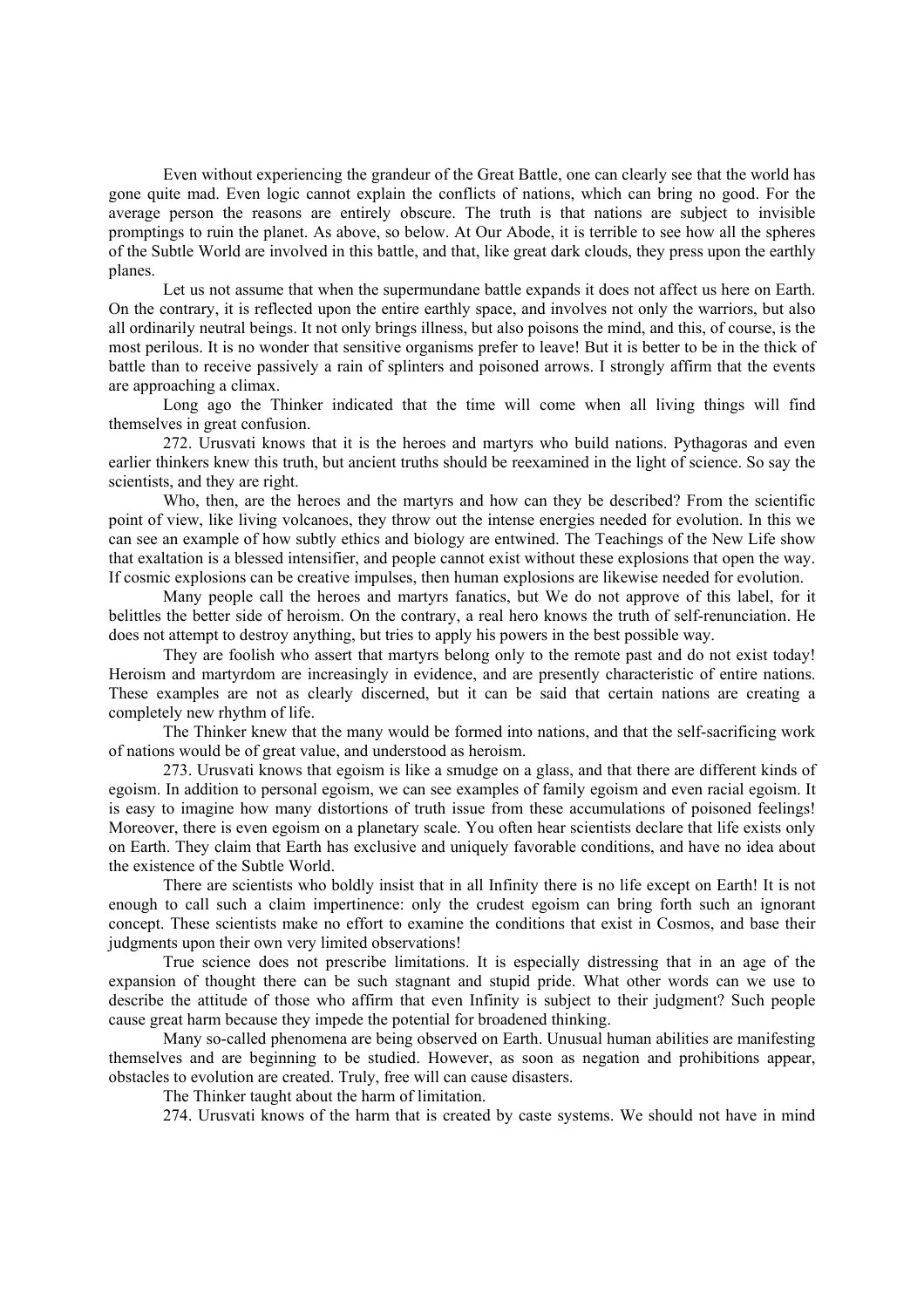only the castes of India, because, unfortunately, castes exist under different names in all countries. They are just as harmful everywhere and should be eliminated.

 There is a story about a physician in ancient times who treated people of different castes with equal attention, and because of this noble attitude the people wanted to stone him. When asked if he would also apply the same care to people of other nations, he answered that everyone should be treated alike, and he was forbidden to practice medicine at all.

 Such examples belong to past centuries, but even today one can see similar acts of ignorance. The right remedy should be sought for such superstition and savagery. Such divisions once had a practical purpose, but it was outlived long ago, and today cannot be considered rational.

 Only science can help by proving that caste systems are unscientific. But science can help only if it is combined with a right understanding of the Subtle World. It can be proved that the spheres of the Subtle World are governed by principles for which earthly systems are inadequate. Contact with the Subtle World is more intense than it appears. The supermundane consciousness prompts man to observe the Subtle World, though he may call it by various names. The work of all scientific fields should be directed to an understanding of it, but instead of seeking knowledge, people attempt to obstruct every new possibility.

 Do not be surprised that even the most material science will inevitably lead to the gates of unlimited knowledge. Many earthly systems will have to be transformed.

 The Thinker was concerned about the spiritual welfare of His disciples, and took care that they should not stumble over illusory obstacles.

 275. Urusvati knows the many manifestations of psychic energy. But numerous misunderstandings develop about this concept. Some deny its existence altogether; others think of it as some kind of miracle; still others accept it, but claim that psychic energy is a privilege meant only for the few. The truth is that psychic energy permeates all that exists, and because it is an energy, it has all the characteristics of energy. For example, it can stimulate and intensify the centers, but at the same time it can aggravate any disease that may be in the organism.

 To a certain degree, the propelling force of psychic energy can be directed. In healing, an uplifting or highly concentrated thought can be directed toward an ailing organ. Any kind of blasphemy or destructive thinking, however, will intensify the flow of the energy toward an affected organ and aggravate the sickness. Wise is the physician who tells his patient not to blaspheme or hate. We have often pointed out that a pure thought is benevolent and has healing powers; it opens the gate to the healing power of Primal Energy.

 Nowadays people attribute many illnesses to neuropathy, thus coming closer to the idea of Primal Energy. It can be said with certainty that the course of every illness depends upon the condition of the psychic energy, but people refuse to understand that free will is a strong factor in their dealings with it. The better one understands this, the better one can help oneself.

 In ancient times, the force of energy was attributed to the Power of the Mother. People even prayed insistently to Her for help, and thus were able to intensify the energy. It does not matter whether a prayer is stormy or unshakably calm; the one essential feature is that it be a conscious call.

 The Thinker said, "I can imagine how the call will reach the Majestic Mother! With one gesture of Her Hand she will direct our sorrow into a channel of joy. There is a temple of laughter in Sparta, and many diseases are cured there. Fortunately, there are no temples of mockery. Avoid blasphemy!"

 276. Urusvati knows My advice to write down unusual and rare manifestations. There are many reasons for this. You have read about radiesthesia, but you should know that there are several kinds, which differ greatly. Radiesthesia can be of sound, smell, or taste. People may at times feel as if they are permeated by a particular sound. If such a phenomenon occurs repeatedly it has a certain purpose, either to indicate something, or as a reminder. The same happens with the senses of taste and smell, or when, for some reason, a person may begin to feel an attraction or aversion to certain sensations. Thus, by means of their senses, people receive signs of warning and protection from the depths of their own consciousness.

Seldom do people pay attention to such promptings, which can be studied only through lengthy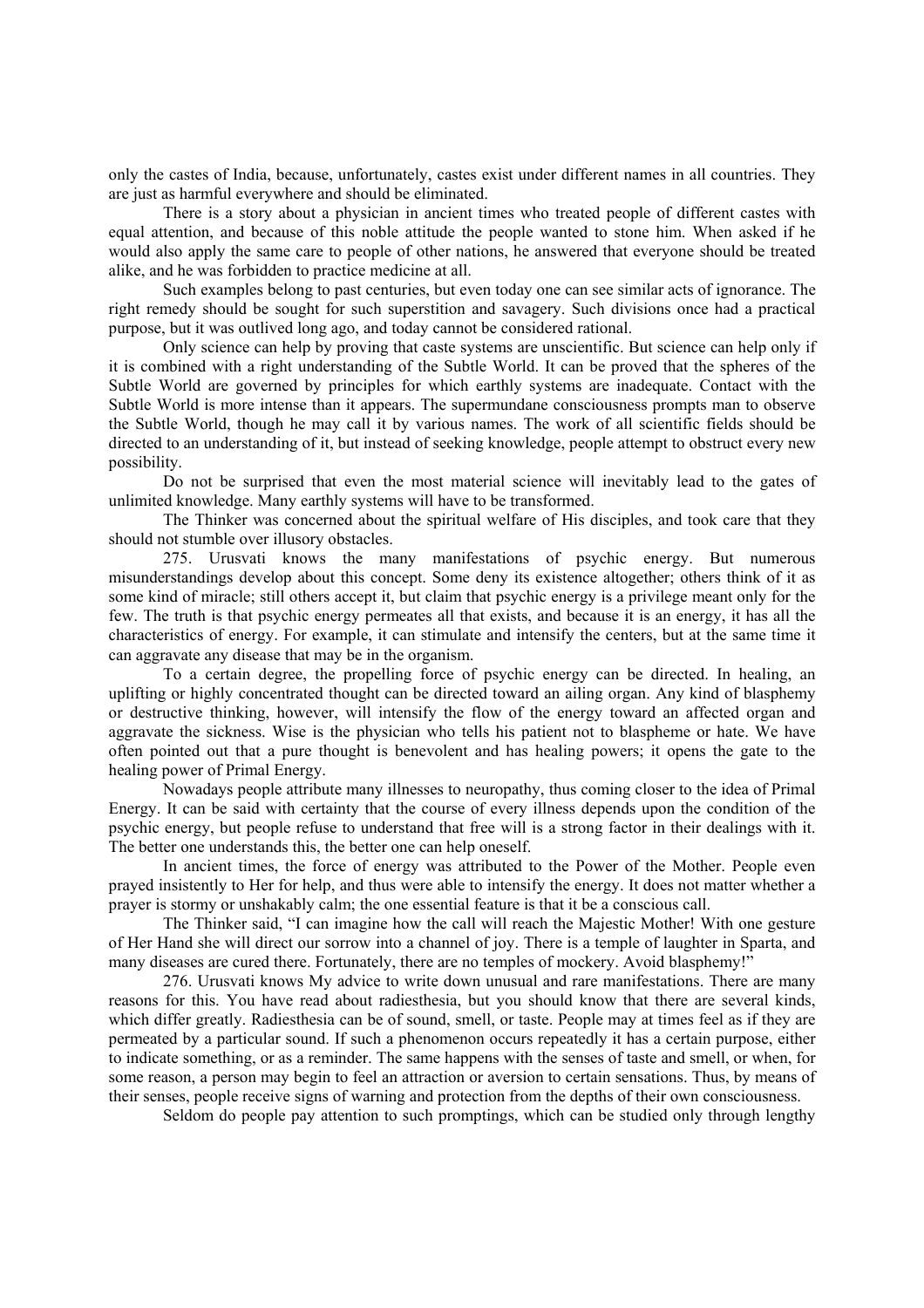observation. But who cares for such drawn-out processes? People read about instantaneous enlightenment and imagine that they can succeed without spiritual practice and protracted experiments. They do not want to hear that certain experiments require a time equal to the span of several generations; they desire immediate enlightenment, even if such an accelerated process could destroy their neighbors.

 Special caution should be taken during periods of disturbed cosmic currents. You have read about cosmic dangers, but there are many more of them than scientists can detect, and the important point is to know what currents can counteract them. One should not only consider the dangers, but also be ready to resist them by all possible means.

 Long ago, the Thinker noticed that the smoke of campfires is harmful, and urged people to use a kind of wood whose smoke does not obscure the consciousness. He knew then that at some time mankind would poison itself and all that exists.

 277. Urusvati knows how carefully one should treat one's psychic energy. Many do not understand that even the inexhaustible Primal Energy needs care. All who strive can testify that sometimes the energy is so intensified that it seems to become exhausted. We advise particular caution at such times. There are many causes for such apparent exhaustion, ranging from the state of one's personal health to cosmic conditions.

 We have mentioned how My Friend became ill when it was necessary for him to fulfill several missions at once. The cause of his illness was an excessive tension of psychic energy. Let us not forget that My Friend sallied forth with an increased store of energy, yet suffered a lengthy illness. We oppose the excessive use of psychic energy. One can imagine how difficult it is to restore one's equilibrium after such exhaustion, and much time is needed for the restoration of all one's forces. If the cosmic currents are favorable, equilibrium can be established more easily, but this does not always happen. My Friend was afflicted during a relatively calm time, but nowadays such an illness would last much longer.

 We watch the useful workers and warn them if We see that the strings are too taut. Especially now, the planet is experiencing a period of unprecedented tension. Fatigue, drowsiness, inflammations, and excessive activity of the heart, all these precede a decrease of psychic energy.

We know that under present earthly conditions perfect equilibrium is unattainable. This is a danger that should be noted. When conditions on the planet become even more complicated, many will recall Our advice about treating psychic energy with care. During inharmonious times even a simple transmission of thought can be exhausting. This should be taken into consideration.

 The Thinker used to say, "Why is it sometimes easier for Me to lift a log than to concentrate my thought? I am not ashamed to admit it, for I know that this happens not because of my laziness, but because of something beyond my control."

 278. Urusvati knows about the fatigue We have described that was experienced by My Friend. There are three methods of combatting it. One can deliberately increase the tension to such a degree that the original fatigue is lost in the whirl of the new stimulation, or relax completely without thoughts or tensions, or change one's location, so that the spatial and ground currents are completely different.

 We always warn against such excessive fatigue. But, although many earthly illnesses are the result of such excessive tension of psychic energy, it is impossible to free a thinking being from the tension that accompanies the battle with the dark forces.

 You may be sure that We are aware of this struggle, because, just as a galloping horse raises a cloud of dust, the magnet of psychic energy stirs up a whirlpool of chaos. Many examples from daily life can be cited that would illustrate the progressive assaults of chaos from century to century. These will continue to increase, and all the power of equilibrium will be needed to withstand them. Now is such a time, and every sensitive person should be prepared to guard himself against chaos.

 The preservation of psychic energy is necessary for the Great Service. People forget that the Great Service has many characteristics, the first of which is goalfitness. Study the earthly lives of the Great Teachers and note their special kind of goalfitness. I have in mind particularly Their earthly lives, when They were unaware of Their former lives. They fulfilled exceedingly difficult tasks over many centuries. Each had His private life, with the customs of its time and place, and Their inner wisdom often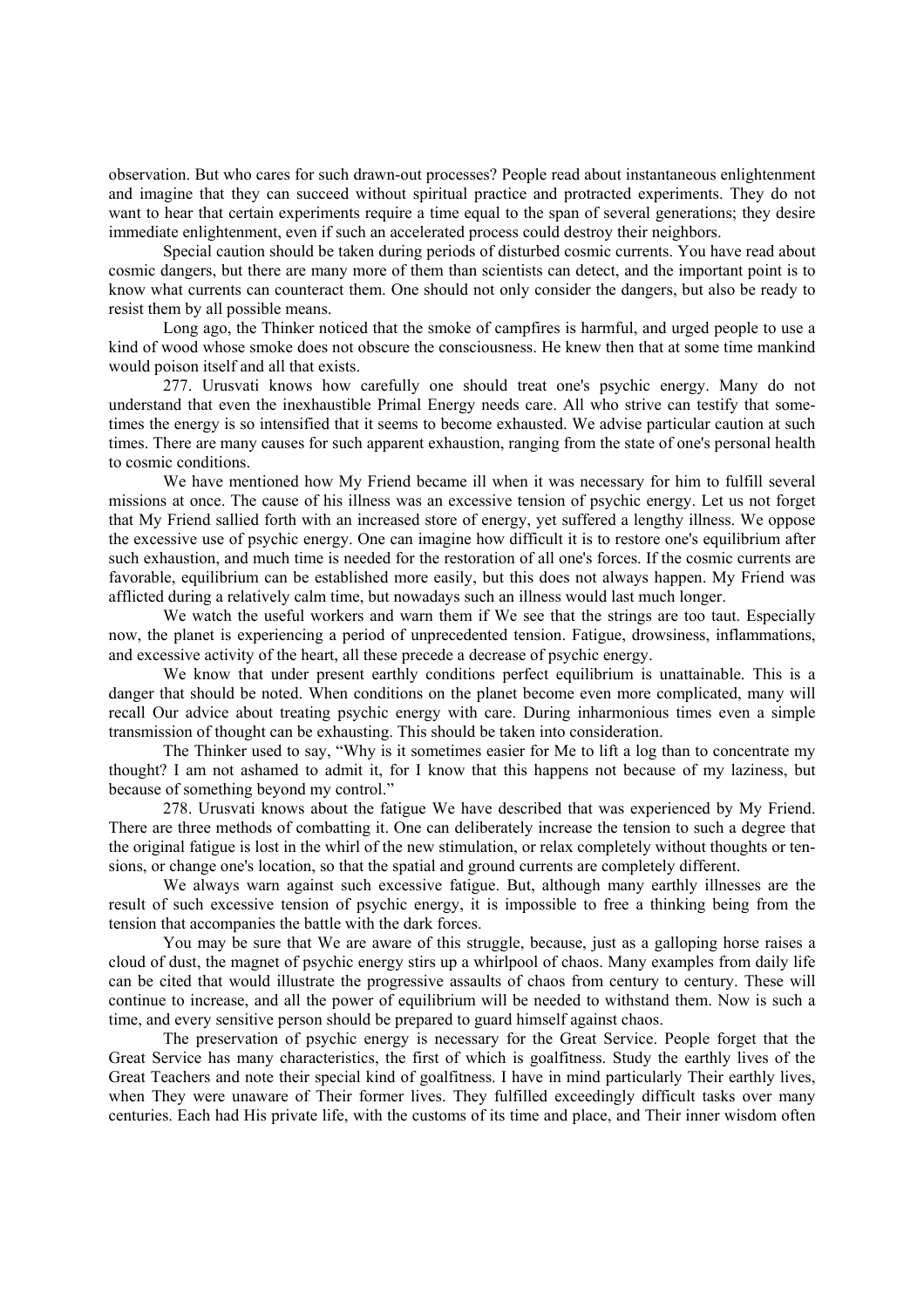rebelled against various absurdities of the age. But in order to fulfill Their task They had to apply the greatest goalfitness.

 It was also necessary to oppose blasphemy and obscenity. The Teacher knows that these vices pollute space and cause irreparable harm. People nourish those harmful entities known as devourers of psychic energy. It is almost impossible to convince the ordinary person that by blaspheming he is destroying psychic energy, and that, whether obscenities are uttered through ignorance or during fits of anger and irritability, the resulting harm is the same.

 Only goalfitness can save man from such self-poisoning. Imagine how the Teacher feels amid such a poisonous atmosphere, not only in the earthly life, but also in the Supermundane. Obscenity goes against the idea of the General Good and should be sternly opposed.

 One can enumerate the dangers created by man himself, which manifest especially when the cosmic currents are intensified. What We say now should also be applied in the coming years, because the sunspots and storms of space are fierce.

The Thinker used to say, "Beauty will save us from obscenity."

 279. Urusvati knows how difficult it is for people to accept the diversity of evolution. Each one insists that there is but one law, and cherishes a different notion about cosmos. When they find contradictions in the various scriptures, they accuse them of inaccuracy. These disputes and misunderstandings arise because of the inability of the ordinary intellect to imagine a scheme with infinite possibilities, and a universal law with many aspects.

 Nevertheless, one should become accustomed to cosmic diversity. Our planet, with its subtle spheres, can be influenced in the most unexpected ways by the far-off worlds. It is wrong to think that our solar system is entirely isolated. On the contrary, all the worlds are subtly interrelated. The fundamental law is immutable, but each planet creates and projects its individual characteristics.

 Individuals of much older stages of evolution coexist on Earth with the people of the sixth race. One can observe that the outlook of people varies from the most primitive to the enlightened. We meet with contrasts not only in the earthly realm but in the Subtle World also. It is important to know about these intrusive influences of distant systems. They act like explosions and storms, and can bring a form of revolution. Therefore, do not assume that the Subtle World is strictly and forever ordered. One must become accustomed to the idea that even in the higher spheres there can be collisions of psychic forces.

 Only an awareness of the great manifoldness can save one from the perils of limitation. One must feel oneself living in the Infinite, and then gain strength by directing one's consciousness to the far-off worlds. In this way, the idea of the manifoldness of evolution will become clearer.

 The Thinker was able to embrace the whole Cosmos with His mind. People used to say, "It is better to err with Plato than to join the intellectual negators." Thus were the best concepts realized in ancient days.

 280. Urusvati has heard the many sounds of Nature. Truly, Nature is never silent. Our Ashram has a reputation for stillness, but this should be understood relatively. It is quiet in comparison with earthly, human noise, but Nature continues to send forth Her sounds. The whispers of the mountains and the noises of the waterfalls and streams near the Ashram, merge into one intensified choir. But all these voices of Nature cannot prevent one from hearing the calls of the Supermundane.

 People mistakenly assume that the music of the spheres can be forcibly evoked. One can hear these sounds, but their sources are too distant and cannot be evoked within the Earth's vibrations. One must imagine all the stormy, violent cosmic turbulence in order to understand the humble position of our Earth.

 Some still believe that Earth is stationary, that it is the center of the Universe, and that human life exists only here. But if people continue to believe that Earth is the center of the Universe, and that they are the only crown of creation, there will be a new convulsion of ignorance. Such misconceptions are absurd and harmful for evolution, and even without them, people are hopelessly unaware of Infinity.

 Scientists should understand their responsibility and point out the danger of such conclusions. They must have sufficient integrity not to insist on unproven theories, however spectacular they may be.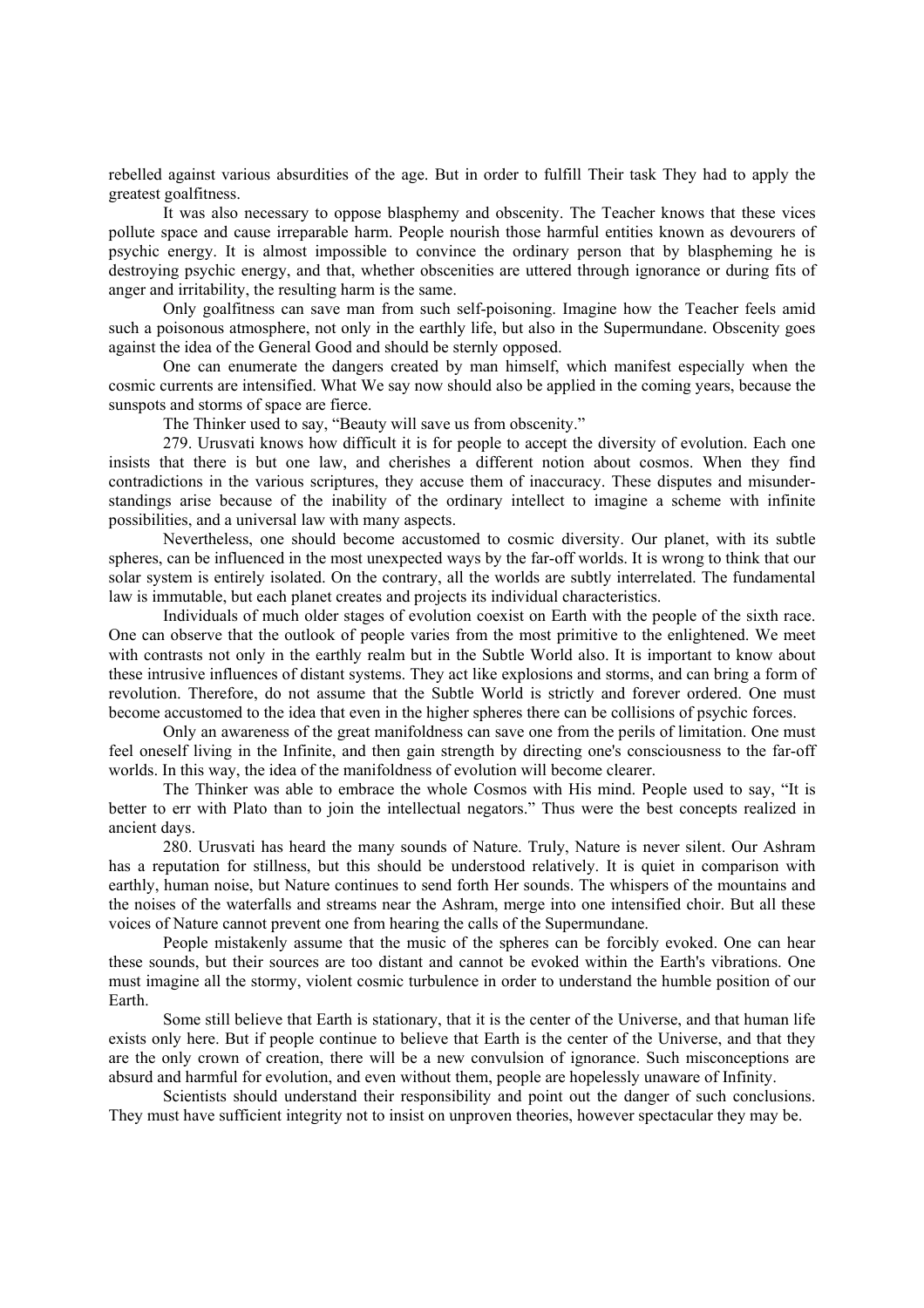There are certain attitudes that should be assumed with the utmost caution. For example, selfconfidence is an excellent concept, but conceit is the grave of evolution. The planet Earth should not be belittled, but her true place amidst the grandeur of the Infinite should be realized.

 The Thinker often directed people's attention to the far-off worlds. Though He fully realized the small place occupied by Earth, He would never belittle the beauty of His birthplace.

 281. Urusvati knows how essential is the joy of life. It is not only a healing remedy but also the best helper for communion with Us. Where does this stimulating feeling, called the joy of life, arise? It does not come from wealth or self-satisfaction, but is often experienced amidst the most grievous difficulties and persecutions. In times of stress, joy is especially valuable and healing. We call it the joy of Beness, for it does not depend on personal circumstances, success, or profit. This joy has no earthly reasons; it comes as a forerunner of the highest currents, which spiritualize the entire surrounding atmosphere.

 Can there be feelings of joy when one is afflicted with disease or when one is the victim of injustice and insult? Indeed, for even in such circumstances the eyes may sometimes fill with fire, the bowed head may rise, and new strength may be experienced. Then one will begin to rejoice at life, perhaps not at one's own life, but at real Be-ness.

What strong thoughts will come to those who perceive the joy of Be-ness! The atmosphere around them will be purified, those near them will feel relief, and We will smile from afar and approve the better currents. We shall even be grateful, for each preservation of energy is benevolent.

 Everyone who wants to succeed should remember the joy of life. Each person who wants to contact the better currents should know the path that will bring him to Us. One need not fabricate special scientific reasons for such joy; it comes through the heart, and is absolutely real. This joy will enable one to better hear Our calls.

 Sometimes the Thinker gathered His disciples for a discourse, which He called a Festival of Joy. Only spring water and bread were served. On such occasions the Thinker said, "Let us not besmirch the joy with wine and rich food. Joy is above everything."

 282. Urusvati knows how harmful it is to pollute space. We have already offered many indications about how to avoid causing harm, but now We advise you not to dwell on mistakes or remain in places where there is blasphemy or irritation. Gossiping about mistakes pollutes the atmosphere around you, and attracts the fluids that will intensify the original errors. In the same way, it is harmful to stay in a place that is polluted by blasphemy or irritability. I speak as a physician.

 Both blasphemy and irritability are especially harmful when the cosmic currents are tensed. They cause an inflammation of the mucous membranes that cannot be attributed to a sickness of the stomach, intestines, nose, or throat. There may be pain in one specific area, yet all the mucous membranes are inflamed, and diagnoses fail because they do not deal with all the symptoms. This illness may be considered Armageddonal. Eyes and intestines, stomach and teeth, throat and heart all collectively produce an unexpected combination of symptoms. This condition requires serious attention since it destroys the mucous membrane, and can be transferred to the nervous system.

 Understand that this is a general inflammation and should be treated accordingly. Very light food should be eaten, nothing raw or irritating. Avoid catching cold, tiring the eyes, and succumbing to irritation. Medicines will be of little help, and alcohol should not be taken. Nothing should be taken too hot or too cold, and laxatives should be used only in small doses and preferably not every day.

 I warned long ago about fiery illnesses to which refined organisms are most sensitive. But people ignore these new aggregate diseases. They can be quite exhausting; frequently inadequate treatments are prescribed and the harm is increased. It is true that every illness is based on inflammation, and inflammations are related to fiery disease, but some diseases are caused by an external fiery tension.

 Many people perish from these unknown ailments, and even the highest organisms will suffer if they are overworked or exposed to irritation. The illness of My Friend is an example. He went out with a great store of psychic energy, but the ignorance of the people around him, and their irritability and stubbornness, created a poisonous atmosphere. When in Our Tower We can use a special ozone, but I cannot deny that even there We suffer from the poisoned atmosphere.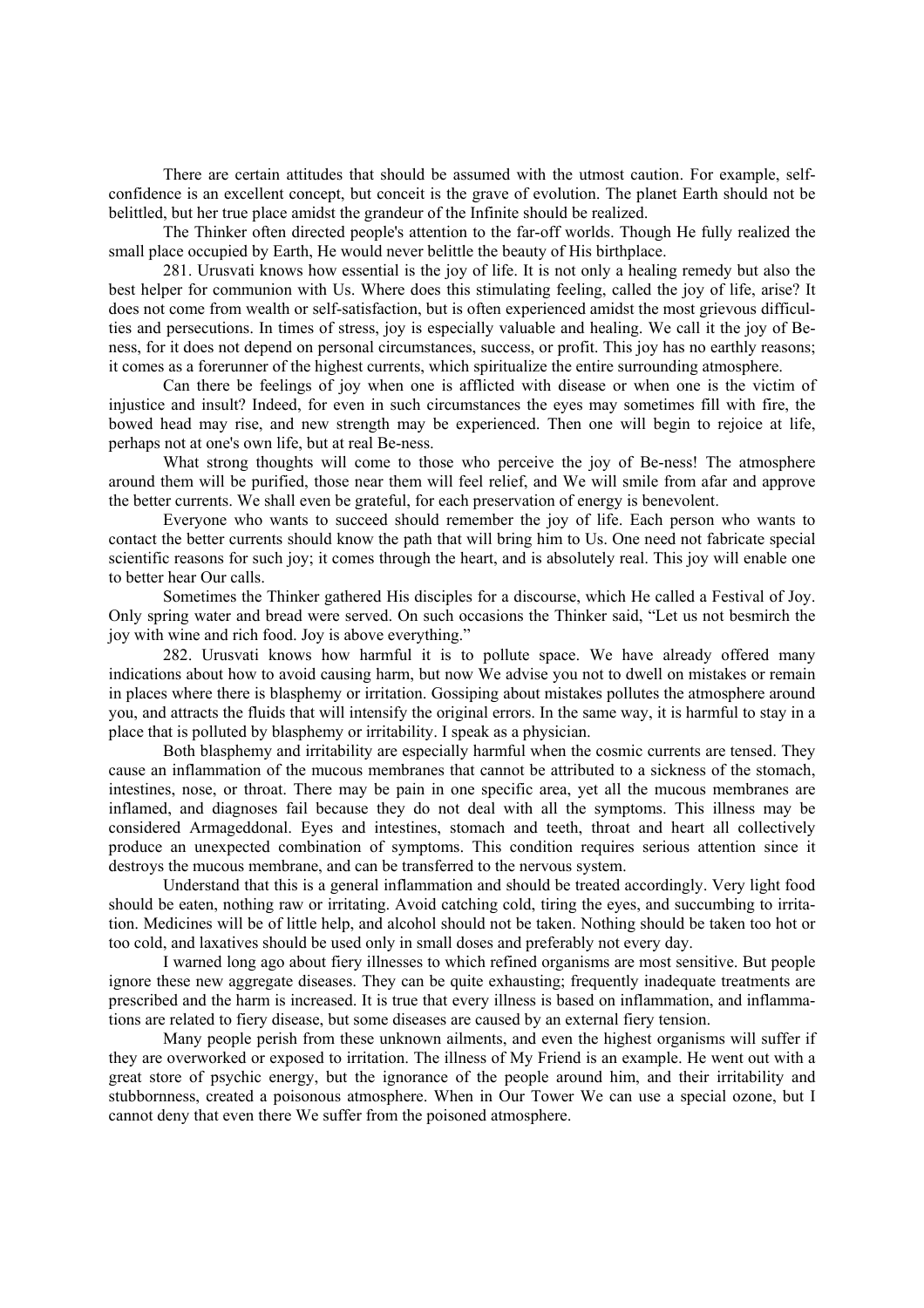The Thinker warned that one should fear the poison in a cup less than the poison in space, for poisoned space has even more deadly currents.

 283. Urusvati knows how much We value readiness for action. Activity can be of two kinds, external and internal. A person may not yet have the opportunity to begin external activity, although his inner resolve is already fixed upon seeking truth and a desire for self-perfectment. But his striving creates within him a sort of magnet, which attracts the outer possibilities.

 We are continuously in motion. Even when We remain in the Ashram We are at the same time moving into the far-off realms through the power of Our striving.

 One should know that activity is beneficial; however, amorphous particles of one's organism can seriously impede activity. There is a type of person who resists the idea of being active. These lazy specimens are especially harmful, and there are many of them.

 A readiness to move purifies one's thinking, and We rejoice to see this transformation of outlook. Possessions lose their hypnotic power and cease to burden the consciousness. People can then understand the balance between owning things and renouncing them. What remains is a respect for human labor, and selfish greed is dissolved in the whirl of movement.

 How beautiful are thoughts about motion! They are a source of inspiration for Us. We overcome the idea of time when We are in motion. We can solve problems when We adhere to the concept of motion. Be not surprised that in many people there is an intuitive desire to fly, for this is a sign of our epoch. But people should move even more in thought, and thus forge ahead of even the speediest flights. I know a valiant country that is ready for such high flights.

 The Thinker indicated a certain nation that will conquer the North and said, "Observe the seven signs in the sky; they point to the country of the conquerors."

 284. Urusvati knows that at times the human consciousness expresses itself abnormally in a dual way, as a kind of split consciousness. This can be a sign of obsession, but there are cases in which the duality is the result of the promptings of past incarnations. There are also times when the future is glimpsed, and as if hypnotized, the individual is drawn away from the present reality.

 A split consciousness occurs more often than people suspect, and cannot simply be attributed to bad character or bad habits. It often occurs during a temporary blacking out of consciousness, when, as some researchers believe, the consciousness comes in contact with waves of chaos and the abnormality results. This observation is undoubtedly sound.

 People usually do not study the normal state of consciousness, and therefore do not learn about its abnormalities. We advise the study of human consciousness, so that the many kinds of abnormality will be more easily recognized. Nor is it correct to assume that a disease of the organism always influences the consciousness adversely. Indeed, sometimes it is a sickness that elevates the consciousness. We will not now enumerate the varied circumstances that influence human consciousness, but simply wish to point out that duality of consciousness is a common, though undesirable, condition.

 It is very difficult to help people so afflicted since each state of mind requires a particular technique of suggestion. Sometimes the duality is of such a contradictory nature, and the fluctuations occur so frequently, that it is impossible to apply suggestion, which can be quite useless or even harmful.

 Truly, man needs to learn about his psychic energy. Many experiments are taking place, but so far the results are not satisfactory since the researchers work without any system and overlook many facts.

 The Thinker pointed out that such research should be continuous, and conducted objectively, without personal bias.

 285. Urusvati knows that the danger of psychic epidemics is increasing. In the Puranas it was predicted that toward the end of *Kali Yuga* humanity would be driven to acts of madness. It is very dangerous that people do not recognize this state, for while it is possible to cure a patient who does not resist treatment, if he struggles against it the beneficial effects of the medicine will be diminished.

 But how do you explain to people that their leaders and their teachers are insane? How can you convince a nation that immediate measures must be taken for the restoration of its health? Indeed, Our prescriptions would be quite different from the measures offered by the medical authorities! This will be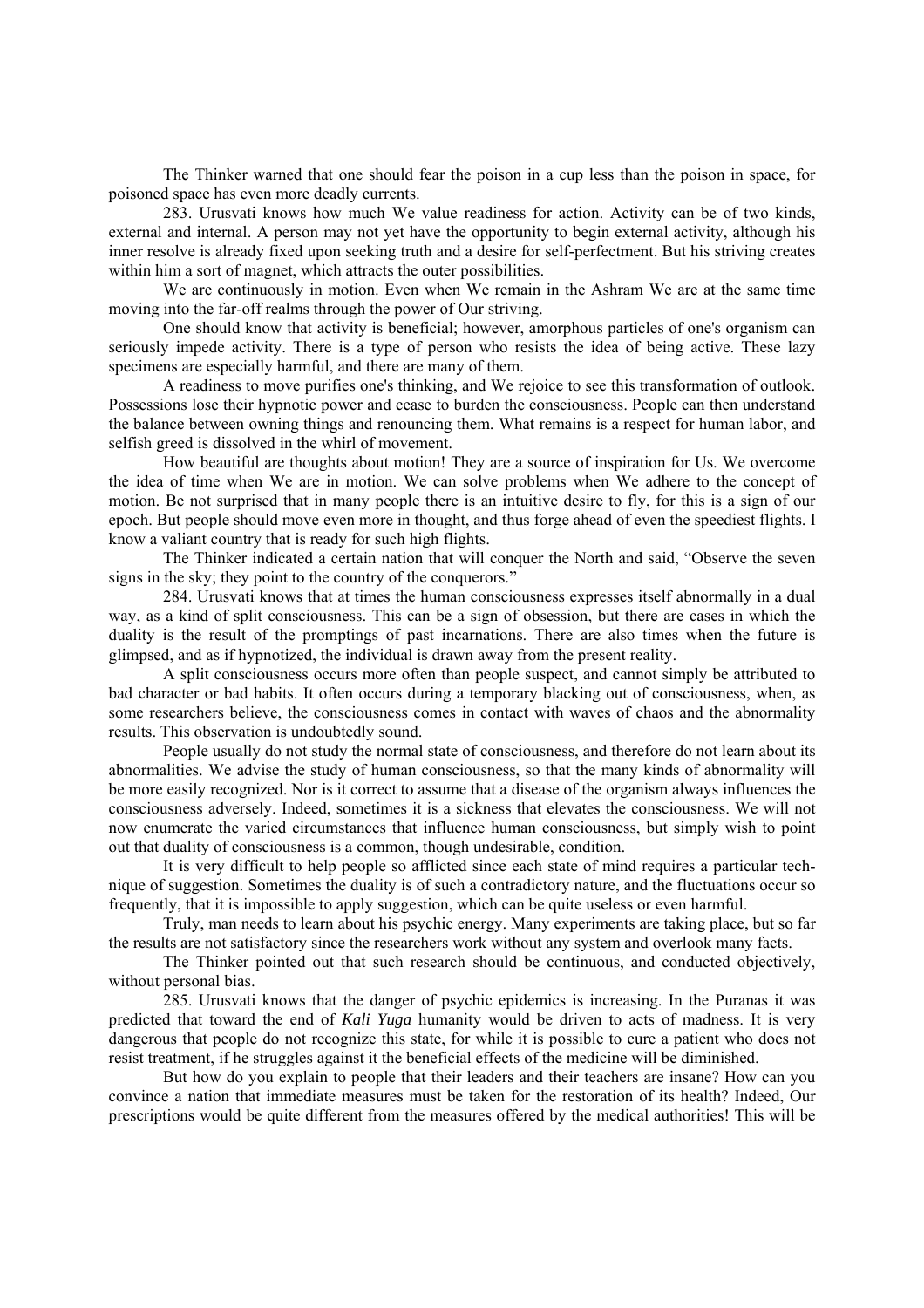especially obvious in the psychic sphere. People do not yet acknowledge obsession, and though many books about the subject are available, a cowardly consciousness will deny the facts. Many materializations can be demonstrated, but those who want to deny will somehow justify their disbelief.

 Indeed, such mental confusion fully corresponds with the end of *Kali Yuga*, but it was said that if the confusion reaches its climax, the only way to correct the situation will be through fiery purification. The examples from the past are eloquent. People have already begun to speak about Armageddon. A few years ago they would not have thought about the closeness of decisive events, but the Teachings are serving their purpose, and even the skeptics are now aware of the terrors of Armageddon. Thus, the information spreads in its own way.

 We do not insist upon identifying the source. Let each one understand in his own heart whence the information has come. Most people hate the messenger who brings knowledge. They may not accept that it is We who warn, but let them at least remember the warning that humanity is acting insanely.

The Thinker warned, "Do not fall into madness."

 286. Urusvati knows that certain conditions can be worse than the state of war. You certainly know that We consider war to be the shame of mankind, but one situation that can be considered as worse is the decay of humanity.

 Armageddon should not be understood as only a physical battle. It is full of incalculable dangers, among which will be epidemics, but the most ruinous consequence will be psychic perversions. People will lose trust in one another, and will compete in doing evil. They will develop a persistent hatred of all except their own kind, and will sink into irresponsibility and depravity.

 To all these insanities will be added the most shameful—the intensified competition between male and female. We insist upon equal and full rights for women, but the servants of darkness will expel them from many fields of activity, even where they bring the most benefit. We have spoken about the many maladies in the world, but the renewed struggle between the male and female principles will be the most tragic. It is hard to imagine how disastrous this will be, for it is a struggle against evolution itself! What a high price humanity pays for every such opposition to evolution! In these convulsions the young generations are corrupted.

 Plato spoke about beautiful thinking, but what kind of beauty is possible when there is hostility between man and woman? Now is the time to think about equal and full rights, but darkness invades the tensed realms. However, all the dark attacks will serve a certain good purpose, for those who have been humiliated in *Kali Yuga* will be glorified in *Satya Yuga*.

 Let us remember that these years of Armageddon are the most intense, and one's health should be especially guarded because the cosmic currents will increase many diseases. You must understand that this time is unique.

 It is near-sighted to think that if war is prevented all problems will be solved! There are those who think so and imagine that they can cheat evolution, not realizing that the worst war is in their own homes. However, there do exist places on Earth where evolution develops normally, and We are always there.

 The Thinker warned that the gifts of all the Muses must be treasured. Only such accumulations will help to conquer darkness.

 287. Urusvati knows that the fundamental fiery energy can make objects not only luminous but transparent. During powerful phenomena the transparency is almost enough to contradict the usual notion of a solid body. But such manifestations can seldom be observed by the naked eye. One cannot expect the fiery element to be manifested in a routine way, since such fiery tension can become as destructive as a strong electrical explosion.

 How then can the transparency of solid bodies be explained? Each body carries the fiery energy within itself, and during extraordinary intensification this energy is kindled and the density seems to disappear. There are two reasons why such a phenomenon occurs so rarely—the quality of the intensification, and the qualifications of the observer. It is difficult to observe such phenomena while in the physical body because the heart can be overstrained, and only one or two observations at long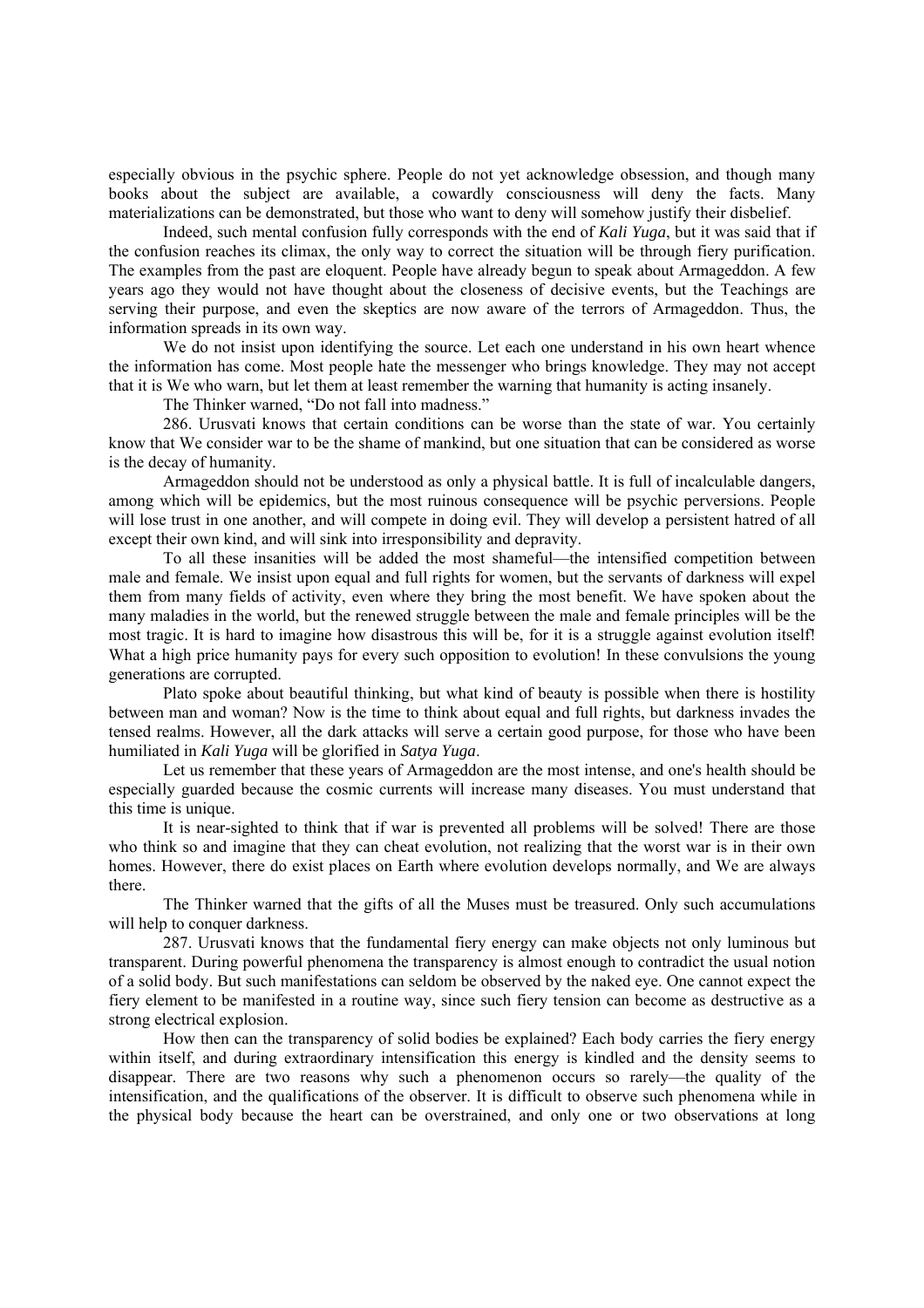intervals may be permitted. Therefore, contacts with certain spheres must be maintained with caution.

 Most people miss this point, and do not appreciate the need for such precautions. Even erudite people can fail to understand the immutability of the law, but every violation is punished accordingly and without exception.

 Nevertheless, the phenomenon of fiery energy can be observed, and Urusvati can confirm the transparency of the bodies that are aflame with it. Such manifestations can also be observed in Our laboratories, but, especially during these times, even there We must act with caution.

 The Thinker warned His fellow citizens, "You can also be ignited by hatred. Fire flows in your veins."

 288. Urusvati knows that many small stings can be more dangerous than one strong bite. Considering the present state of the world, this truth should be recognized. People expect great events, at the very least a collision with a comet, yet do not notice the many small daily dangers. They must be reminded that they cause these dangers themselves by their constant quarrelling. This warning is not given in the name of a higher philosophy, but simply for the sake of physical safety!

 There were no periods in antiquity that compare to the present era of total global confusion. While in ancient times perhaps thousands were involved, today there are hundreds of millions! Try to imagine the difference in the power of the emanations, and the myriad invisible participants that everybody is surrounded by. Let us not attempt to calculate the multitudes causing disorder in the earthly sphere, but rather consider the innumerable invisible stings.

 Especially disgusting are the emotions evoked by small stings. During great calamities feelings of self-sacrifice or heroism may be aroused, but in time of decay there is only wasted energy. I affirm that the worst part of Armageddon is in the decay of organisms. During strong disturbances the Guidance can be increased, but what can be done about gangrenous aggravation?

 One should realize that the warriors for Good are not always able to defeat the dark legions quickly. Many conditions, both mundane and supermundane, must be observed. Remember that human cooperative action has cosmic significance, and the image of man is created by man himself. But if all of mankind were just to assume the same grimace, what kind of image of man would then be produced?

 Thus people themselves ruin the planet. They prefer half-measures, even quarter-measures, wishing only to remain undisturbed. But let them be assured that the result is nothing but decomposition.

 Not everything should be blamed on the dark forces. Why make giants of them? Is it not better to analyze the tastes of humanity? What do people enjoy, and what do they reject? Let us analyze the sciences, philosophy, art, and physical culture along these lines and we shall see precisely where the sickness of humanity lies. If we examine every negation and learn precisely what has caused it, it will become obvious that disgusting causes bring disgusting results. How can one struggle for Light while still surrendering to darkness?

The Thinker understood ages ago that Beauty is also Goodness.

 289. Urusvati knows that the understanding of the fundamental principles and agreement about them among co-workers is the main guarantee of success. What can be worse than a mob of people who understand the rhythmic power of words and numbers, but cannot agree about life's fundamental principles? We put particular stress upon the understanding of these foundations, for without it knowledge itself is not only useless, but even harmful.

 We are alarmed when We hear someone intoning a well-memorized ritual, for if one repeats the words continuously, an unexpectedly powerful rhythm may be established that could actually destroy him! We condemn such irresponsibility. Imagine what would happen if a group of guards were to start firing their weapons indiscriminately in all directions. They could kill each other! The same thing could happen if a group of people were to repeat a memorized ritual without a harmonious understanding of the fundamental truth that underlies it.

 We have spoken before about unification, which means first of all the harmonious, mutual understanding of the fundamental truth. People may raise their hands together in solemn oath, but that does not mean that they are all in agreement. Actions taken simultaneously do not necessarily signify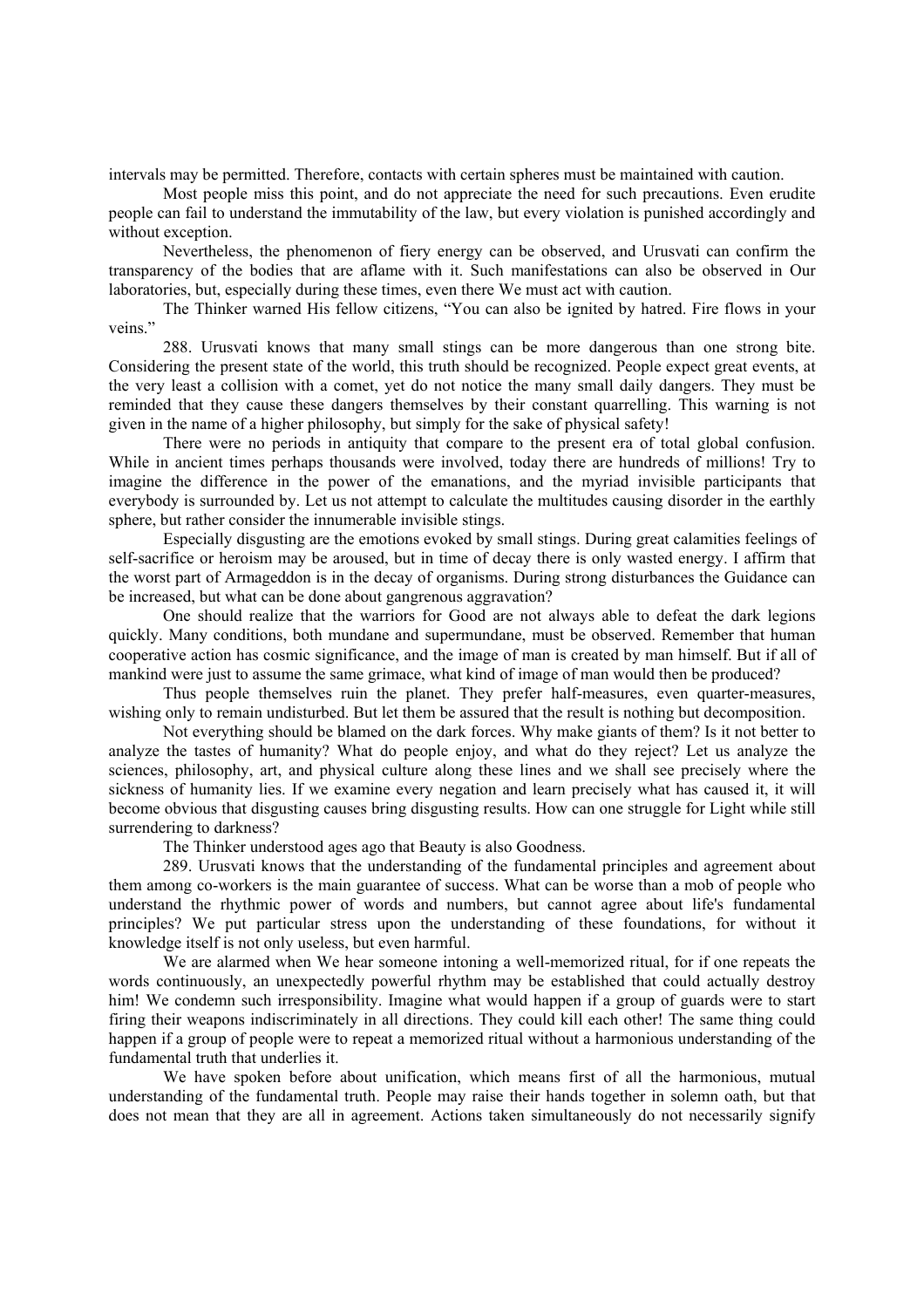unity, and without inner harmony such actions will only cause disturbances of the atmosphere.

 The Thinker constantly reminded others about harmony in music. He hoped that this awareness might help establish harmony in life.

 290. Urusvati knows how much We value the many aspects of wisdom. Wisdom accepts goodness, regardless of its source. Wisdom condemns evil, regardless of its source. Do not take wisdom for granted; it is quite rare. Many people perish because they judge good and evil according to their personal concepts. They expect good only from one particular source, and fear an evil that is often only a ghost of their own imagining.

 You know how capricious are the scales of good and evil. In an earthly sense no one can predict where good or evil may originate. We have seen thieves who became saints, and pillars of the church who committed evil deeds. It is folly to be limited by one's preconceptions.

 Broad-mindedness is based on tolerance. Wisdom will say, "Let justice be done," yet will not dictate the verdict, for wisdom understands the complexity of the conditions required for justice. Wisdom will sense the right time and will not force events. Wisdom realizes that every event involves all nations.

 Circumstances may appear one way on the surface, but the true, deeper meaning may be entirely different. Sometimes the predestined is manifested in an unexpected guise. Thus one becomes used to the idea that Justice has many faces.

 People judge in accordance with their habits, but the law of justice is forged in the three worlds and may be considered supermundane. Acceleration and retardation of events depend on many cosmic causes. Often an insignificant earthly happening is a reflection of great events in the far-off worlds. There should be a harmonious, mutual understanding if one wants wisdom to transform the reality of everyday life.

 The Thinker liked to emphasize that although the earthly pilgrim goes his own way, there are countless ways above.

 291. Urusvati knows that people underestimate the influence of cosmic currents, and assume that a more refined organism is less susceptible to them. But the saying, "The Burden of this World," was known in remote antiquity. Simply, it states that this burden is carried by the most refined and most elevated ones, who resound intensely to the currents of space. They suffer greatly who sense distant earthquakes and the shock of cosmic currents that exceed the speed of light. The study of such currents has not yet been developed, and people stumble upon obscure evidence only by accident. But physicians should remember that cosmic currents influence many diseases.

 People produce strong poisons within themselves, and exhale them in their fits of hatred. The legend about poisonous breath has a true basis. The roar of crowds does shatter space, and the breath of malice pollutes the atmosphere for a long time. It is particularly timely to remind you about this during the days of Armageddon.

 People protect themselves from poisonous gases by wearing gas masks. But they should provide themselves with one more mask—the protective mask of pure thought—for only thought can shield one from the poisonous breath. People should admit that there is such poison, and remember that thought has the power to resist the most harmful vibrations.

 Only thought can produce the antidote. These words should not be taken as symbolic. Thought produces a substance that attracts the helping forces from space. We have spoken about resistance to evil. Precise, clear, and disciplined thought is a powerful aid, and also a powerful antidote. So-called immunity is the result of thought. If you remember Us you will intensify your thoughts and they will acquire a new power. Think about Us. Think about reality and face the terrors of Armageddon.

 The Thinker consoled His disciples, saying, "An Invisible Messenger is ready to contact you. Allow Him to reach you."

 292. Urusvati knows how the information about the Brotherhood has been distorted. Mediums invent strange fables, and there are even more harmful fabrications. There are certain types who can be called semi-mediums, who obtain only fragmentary impressions of the Subtle World, and then attribute them to the life of the White Brotherhood.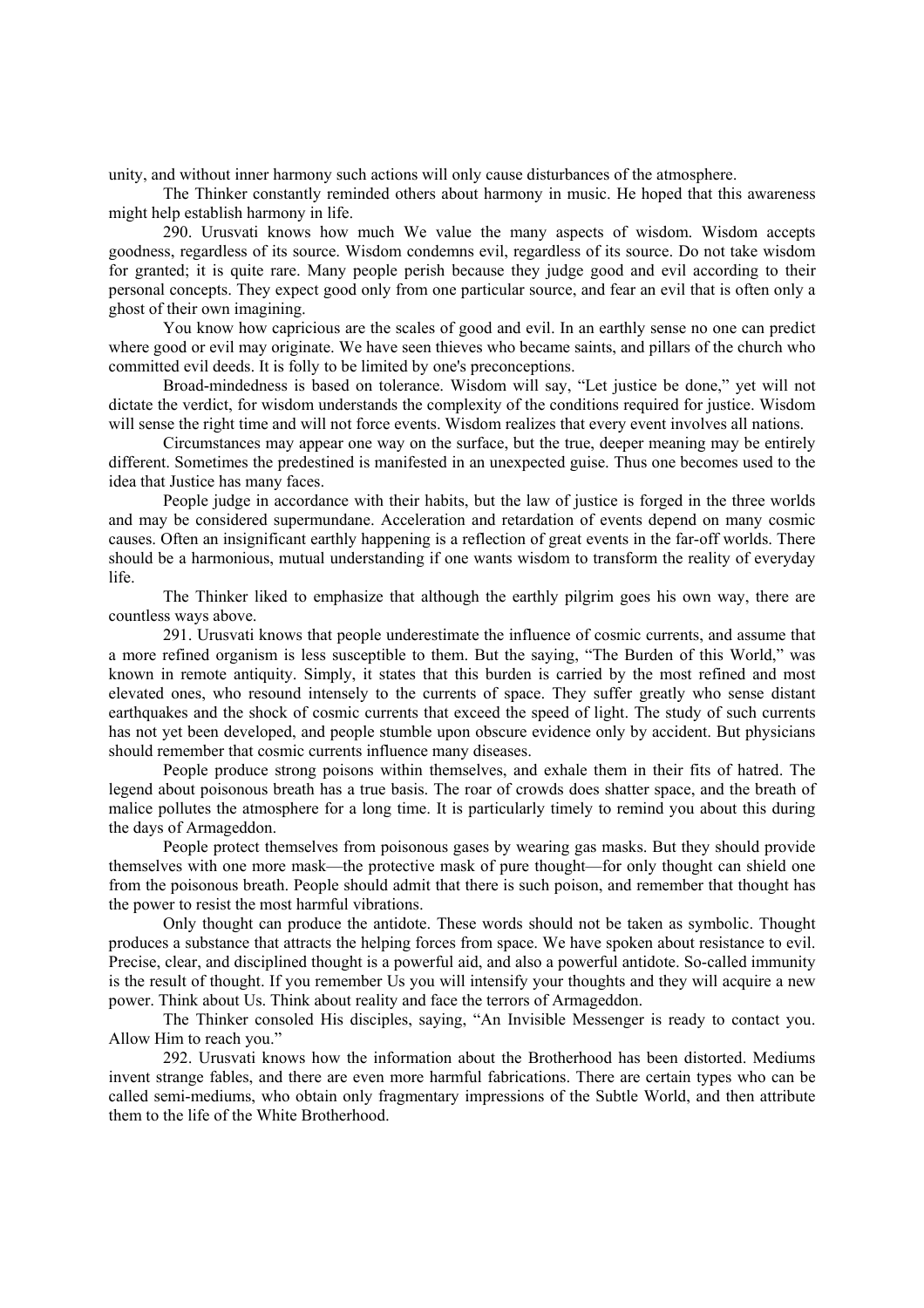You have heard about the false Olympus, which was built by thought-forms in the lower astral spheres. Fragmentary details of this Olympus are perceived by the mediums, but they know little about the thought-forms of the Subtle World and are always ready to attribute these ephemeral temples, solemn processions, and ostentatious garments to Our Towers. Those who have little knowledge of the conditions of the Subtle World can therefore become misled.

 Ordinarily, earthly people are unable to imagine the subtle strata. They do not realize that multitudes of subtle entities can move among them, penetrate their dense bodies, and can even create their own entire cities. People think that thought-forms are only a fairy-tale, not realizing that their earthly existence leaves its mark in this way on the Cosmic Life.

 How harmful are extremes! On the one hand, some deny the "hereafter" completely, whereas others put their faith in absurd images, forced upon them by religions in order to frighten them! It is wrong to remain in the grip of these limitations. People forget that only unprejudiced knowledge will help them to approach the Truth.

 Let us discuss two ideas that are usually misunderstood. First, people assume that if clairaudience can be manifested under ordinary conditions, it will be even stronger when the currents are intensified. However, highly intensified currents can interfere with clairaudience, for when the currents are crossed they form a kind of shell that is impenetrable to thought-transmission.

 Second, when We recommend vigilance, We mean it to be applied in all aspects of life. People think that vigilance is necessary only at times of great importance, but in fact it is required in even the most insignificant daily actions. It is impossible to separate the outward details from the essential, therefore events should not be evaluated by their appearance. All conditions should be calmly considered and one must learn from their diversity. Try to apply Our Vigilance, the vigilance that prevails in Our Tower.

 The Thinker never tired of reminding His disciples about the importance of paying attention to every step and to every mental transmission. He said, "It is not for us to judge what is important and what is unimportant. Therefore, let us be vigilant!"

 293. Urusvati knows that people more readily understand any advice when it is explained by analogies from the practice of medicine. For example, one can cite the case of a patient who is instructed to fully inhale a certain medicinal vapor, but because he distrusts the physician he only inhales half a dose, and the desired result is not obtained. Similarly, when people do not strive fully toward the Source of Ultimate Good, the results are lamentable. Disbelief, laziness, or ignorance will lead to the same sad end.

 People should remember that their undisciplined striving causes suffering to their Guides, who receive poisonous stings, so to speak. We must point out that a considerable degree of the burden comes not so much from direct hostility as from undisciplined striving. We especially stress harmony in thought transmission, and the need for each one to concentrate his entire consciousness.

 In the same way, the Thinker exhorted His disciples, "Perhaps you can find an even higher degree of concentration. Search your hearts! No one can say that he has exhausted his striving to the utmost degree. Let us express our aspiration to its maximum, and then we shall declare it to the whole world."

 294. Urusvati knows how strong are the accumulations of human thought on objects, and that man himself creates good and bad things and places. Many leaders chose new locations so as to avoid the bad accumulations of previous dwellings. Some did this consciously because they knew the truth, but others simply had an unexplainable feeling that prompted them to live in a new, unsullied environment.

 The time will come when people will learn to recognize the chemical compounds to be found in various strata. They will not then attribute manifestations to magic or conjurations, but will realize that man himself is a kind of magician at every moment of his life. Great power is given to a man who knows how to create the formulas of good and evil. We must not regard such people as magicians, but understand that the weaving of good or evil continues at every hour. Let us encourage the weavers of good and pity the weavers of evil, who will one day bitterly regret the dark shrouds they have woven.

Most people do not have the slightest idea of this, and those who do quickly forget. It is not an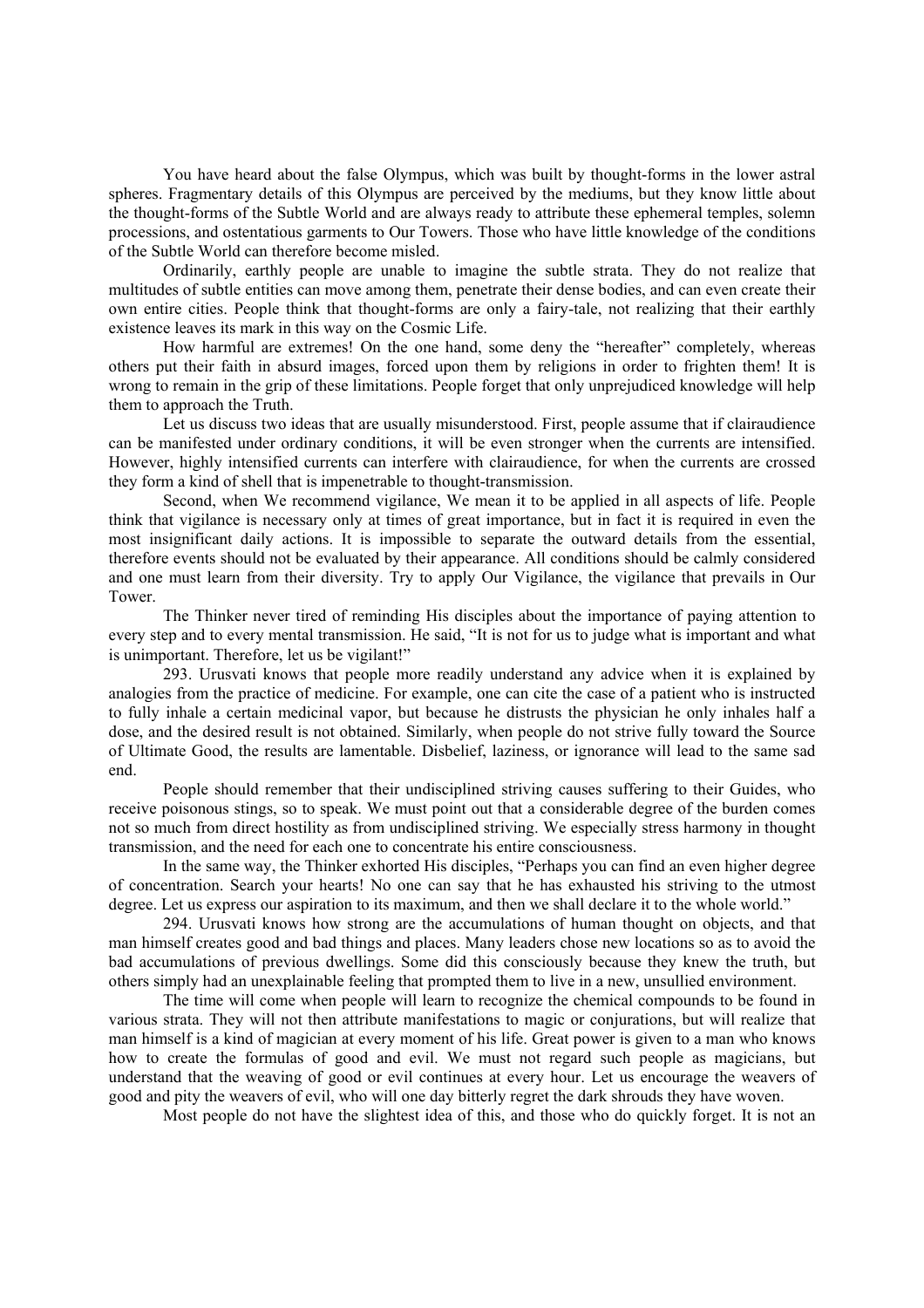easy task to dissolve these dark stratifications. As you know, every substance emits and even harbors its own germs. People easily accept the idea that certain objects can be infectious and even poisonous, but refuse to understand that it is their own thoughts that permeate the objects. Indeed, people have a low opinion of the potency of their own thoughts! Likewise, few realize that by surrounding themselves with poisonous objects they put barriers between themselves and the Higher Realms. We suffocate in a polluted atmosphere. It would be wonderful if medical authorities would apply to the mental realm the same improvements they make to sanitary conditions!

 Sometimes the Thinker advised a newcomer to wash his hands, because an evil thought could have settled on them.

 295. Urusvati knows that profound similarities underlie all the moral Teachings of the ages. And how else could it be? The Law is one. There may be details that vary according to local life, or differences of language, but the foundations are changeless. Of course, it should be understood that We refer to real foundations and not to imagined ones.

 For example, We say that the illusion of so-called peace is worse than actual war. People who are full of hatred may assure you that they live in peace, but they are liars. Such a lie is not easy to wash away; it continues to exist in the Subtle World. People should consider whether they have the right to pollute the subtle worlds, but they seldom think about their responsibility to the Universe. The continuity of life is not taught in the schools. There are few, if any, courses taught that reveal the grandeur of human life, and the teacher is rare who is capable of impressing upon students the dangers of false concepts. Yet all the Teachings testify to the Great Reality of true peace.

 It is hard to accept human indifference to reality. People are fond of the untruths that mask the ulcers of corruption, and they refuse to understand that a lie created by them remains with them.

 Speaking about false concepts, one should not relate them to only a few significant events. It should be remembered that man's entire life is filled with petty but characteristic falsehoods. So much false courage, so much false devotion, so much false diligence is manifested throughout the world!

 It is deplorable to see how such make-believe concepts can lead to demoralization and mass lies. People put these lies into the very foundation of life, and there can be no evolution based on lies. Such lies produced by the make-believe mentality are sheer perversion, and should not be mistaken for *Maya*, which expresses the relativity of concepts.

 Courage and fearlessness can truly protect one from all evil attacks, but the courage must be real and true. The borderline between the real and the false is subtle, and only from a distance is it possible to evaluate precisely where the corrupting process starts. It must be understood that only the real will bring lofty results.

 The Thinker pointed out that the disciples must test their fearlessness. When the Teacher observed that a disciple was afraid of something, He placed him at once face to face with what had frightened him. The same trial was also used in the schools of Sparta. There, the expression of the eyes was watched in order to confirm the disciple's courage. Thus We also watch the motion of the spirit, and rejoice when We perceive true courage.

 Fear of scarecrows in this earthly life only shows an unpreparedness for life in the Subtle World, where one is also confronted with frightening images. But the courageous do not even notice them! Only fear breeds ghosts.

Such was the teaching of Pythagoras.

 296. Urusvati knows that the heavens continually change. During a single earthly life one can observe many manifestations that cannot be explained by today's science, and even imperfect telescopes can show us that the infinite life is infinitely complex.

 People improve their telescopes, but the results are insignificant compared with the astronomical scale. Only by combining telescopic observations with clairvoyance will it be possible to focus upon planetary movements that are beyond the capacity of the telescope.

 The question may be asked how one can reconcile astrology with these unexplained movements of heavenly bodies. The fact is that once astrology is understood to be based on the chemism of the stars,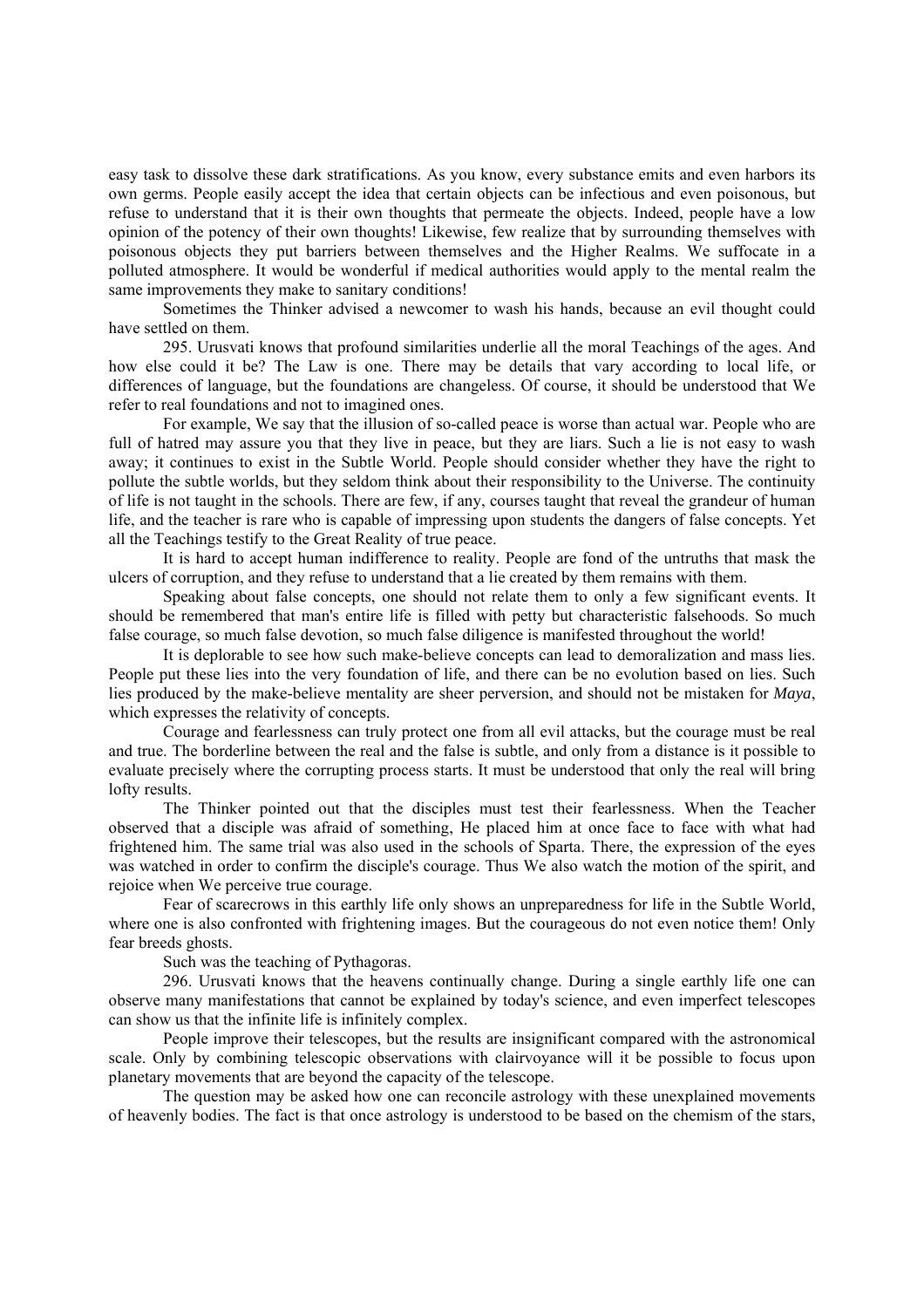it will be seen that each heavenly body has an influence upon Earth, and an experienced astronomer will take into account the special influences caused by the various positions of the heavenly bodies. In the same way, astrology should make use of telescopes and accept clairvoyance. In fact, all fields of knowledge should be synthesized and applied.

Scientists often bring the faculty of intuition into their research. This intuition may already dwell within or may be newly born in the depths of the consciousness. Either way, it should be heeded, for it is hard to discern the boundary between intuition and clairvoyance, and one should not limit the process of thinking to the physical abilities. Even during ordinary telescopic observation it must be remembered that the human eye works in diverse ways, and We can assure you that man sees things differently each day.

We can properly observe the heavenly bodies only by utilizing these methods. From an early age, young people should be taught that the complex process of learning is a broad synthesis of all knowledge. Those teachers who begin with methods that limit thinking are in error.

 Ages ago the Thinker was concerned with the broadening of thought, for constraint of thought is unacceptable in philosophy.

 297. Urusvati knows the meaning of labor. It is an intensification of psychic energy that can be understood in many ways. Some think of it as prayer, others joy, and still others ascension. People can create a natural discipline out of labor. The rhythm of labor is a form of *pranayama*, and can be made into a natural discipline. It is wrong to assume, as many people do, that routine work is repellent. The experienced worker is a master of his task and perfects every detail.

 It is significant that people often sing or talk while performing their tasks, as if to encourage themselves. They may also murmur in a manner somewhat between thought and word, unaware of the fact that they are uttering a sound. Their rhythmic whisperings should be studied. They not only reveal one's character, but also demonstrate the degree to which psychic energy is manifested in all labor.

 The whisperings may have nothing to do with the work itself. The intensified energy of work may be evoking forgotten memories from the Chalice, and the murmuring may be revealing new tales. Such experiences should be investigated, for they may indicate accumulations from former lives.

 During work a person may also whisper numbers, or letters, or an unfamiliar name. Any such manifestation has great significance, and the work itself acquires a majestic meaning. We can testify to this by Our own experience.

The Thinker often listened carefully to such accompaniments to people's labor.

 298. Urusvati knows that We encourage mastery in all fields of work. Everyone should strive to perfect his art and his work. Even if these attempts are not always successful, they will nevertheless help one to achieve a new level of concentration.

 While on Our Path We always implemented the betterment of arts and crafts; We taught new chemical combinations; We encouraged ceramics and carving. We even taught people how to preserve their food. I speak of all this so that you will understand the variety of approaches to evolution.

Let each one help where he can; no opportunities are insignificant. Where there is true striving, help is more easily granted. We try all the ways.

 There is innate talent in every child. Children can recollect experiences in the Subtle World. Adults often do not understand their children, and impose games upon them according to their own tastes instead of observing the children's natural inclinations. Children are fond of toys, not so much for the toys themselves as for the possibilities for creativity that are inherent in them. A child loves to take a toy apart so that he can put it together and use it in his own way. In this activity children are not influenced by outside impressions, and often produce things that they could not have seen at all in their present life. These creative impulses are brought from the Subtle World, and have great significance.

 We encourage the revealing of such accumulations, but you can imagine how We must struggle against family prejudice! Only one family in a thousand pays attention to a child's true nature.

We devote much energy in trying to give guidance to families. We affirm full rights for women, but as soon as these rights are pronounced there is barbaric opposition. Any country that approaches the idea of equal rights will lead in the quality of work. Remember, I said that from little rays will be made a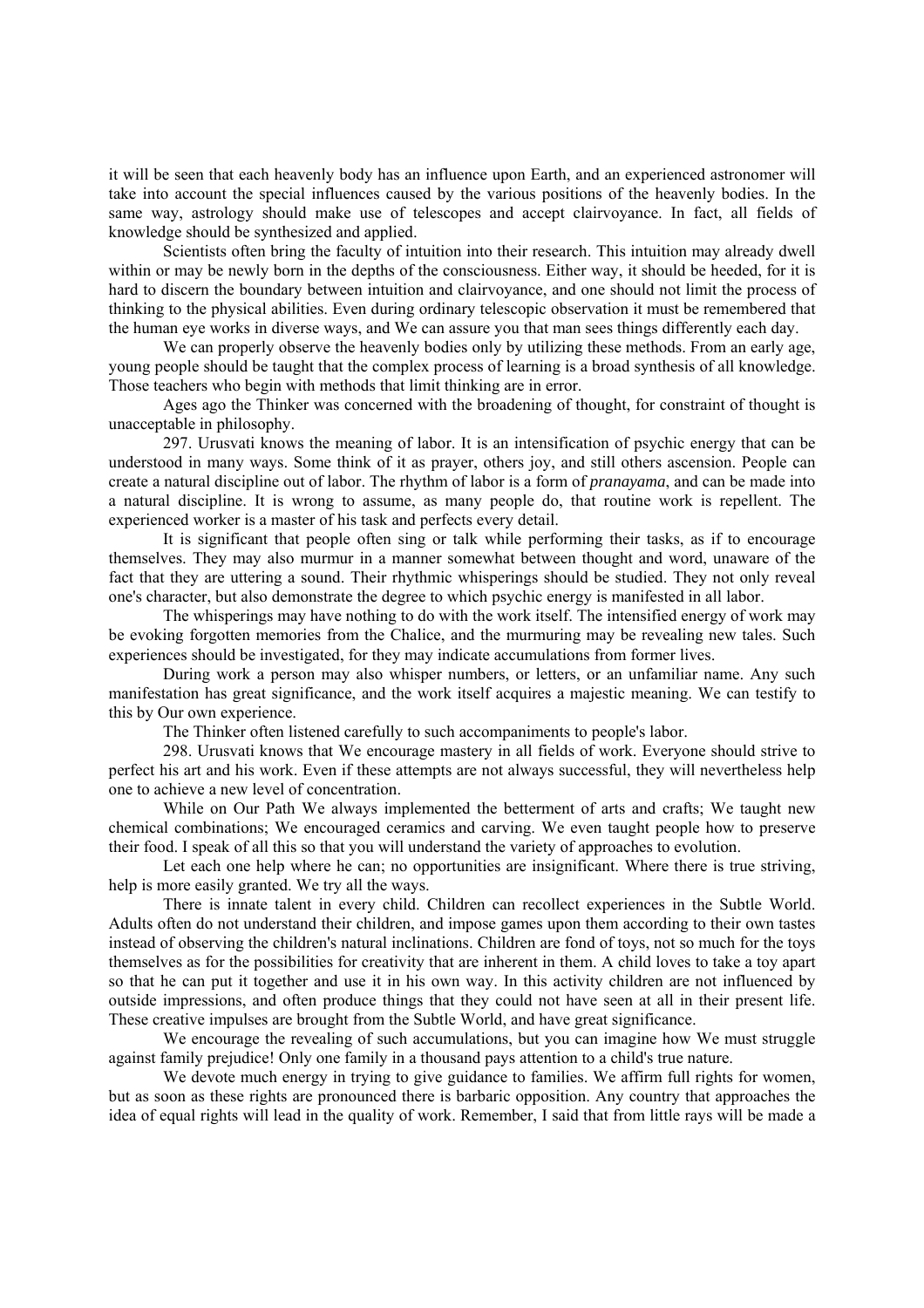sun. It takes time to manifest quality, and co-workers will come from among the young ones.

 The Thinker would often ask children what they would like to do in life. Many answered that they did not know, but others spoke of their long-standing desires. To those the Thinker would say, "What seems impossible today may become possible tomorrow."

 299. Urusvati has observed that some localities can have different names at different times. There has been a rumor that We deliberately changed the name of Our Abode, but this is not true. In fact We simply allowed the changes in name that would normally occur due to differences in language.

 Generally We do not rely on names or rituals, but are concerned with the essentials. Urusvati knows that the essence of Our work, Our goal, is the transformation of consciousness. Like sculptors, We work on the coarse aspects of human consciousness and try to mold it into something beautiful.

We do not mind being accused of pointless repetition. First of all, it is not true. We do not repeat, but only refine and ennoble concepts that have not yet been assimilated. Physicians treat wounds until healthy new tissue is formed. They do not refuse to help, they show great patience, and are ever ready to take abuse from impatient sufferers! They know that certain treatments require extended amounts of time, and that patients do not understand the process of healing.

 We know that a transformation of consciousness cannot take place at once. We do not refuse to provide a remedy, but when given it must be accepted in full measure. Do not be surprised when you meet with misunderstanding and ingratitude, which indicates that the consciousness of the one you help has still not been awakened. How often a person understands his tasks in the Subtle World, yet when incarnated in the flesh is once more as though turned to stone!

The Thinker spoke often about hearts of stone.

 300. Urusvati knows that there are many stony hearts. Let us see what the Thinker had in mind when He made this severe statement. He was referring not so much to cruelty as to an inner stagnation, when the heart feels neither heat nor cold. Such hearts cannot be called evil, because they know not either good or evil.

 Unfortunately, these hearts exist in great numbers, but are not easily recognized. They show no evident symptoms, though they are in a state almost identical to the recognizable condition known as coma, in which the organism is neither alive nor dead, nothing is remembered, and the subtle body is immobile and as numb as the rest of the organism. In this condition man ceases to be really human. Stone-like hearts are similar, and so numerous that they are a great burden to the world, and impede evolution.

 To resist evolution is to oppose the inevitable and commit a dreadful crime. It is amazing that after millions of years of existence humanity fails to understand that the process of evolution takes place in all the kingdoms of nature. It can be clearly shown that outlived forms are dying away and new outlines of life are coming into existence.

 Please understand that the spirals of evolution can be accelerated only if senseless human opposition ceases. People do not always know how to create, but they do indeed know how to oppose, and ugliness, discord, and calamities come into being.

 We are now witnessing the disappearance of entire countries, but does this always happen in the name of evolution? Indeed not. People often either become like stone or attempt to sink into the old ruts, but Nature does not permit delay.

 The Thinker used to say, "Oh, seafarer, do not sail with a cargo of stony hearts. With such a cargo you will never reach your destination."

 301. Urusvati knows how even the greatest heroic deeds can be misunderstood. Are there many people who can look at the actions of others without prejudice? Picture a stranger making his way with great difficulty in rain and hail, and mud up to his knees. People watch him from the windows and laugh, wondering why he didn't stay home in the storm.

 Compare those who sneer and laugh with those few who sympathize and wonder what the traveler's goal might be. Perhaps he is on his way to save a neighbor, or is a physician hastening to give help, or even a messenger bringing salvation to an entire nation. Those who serve Good will look for the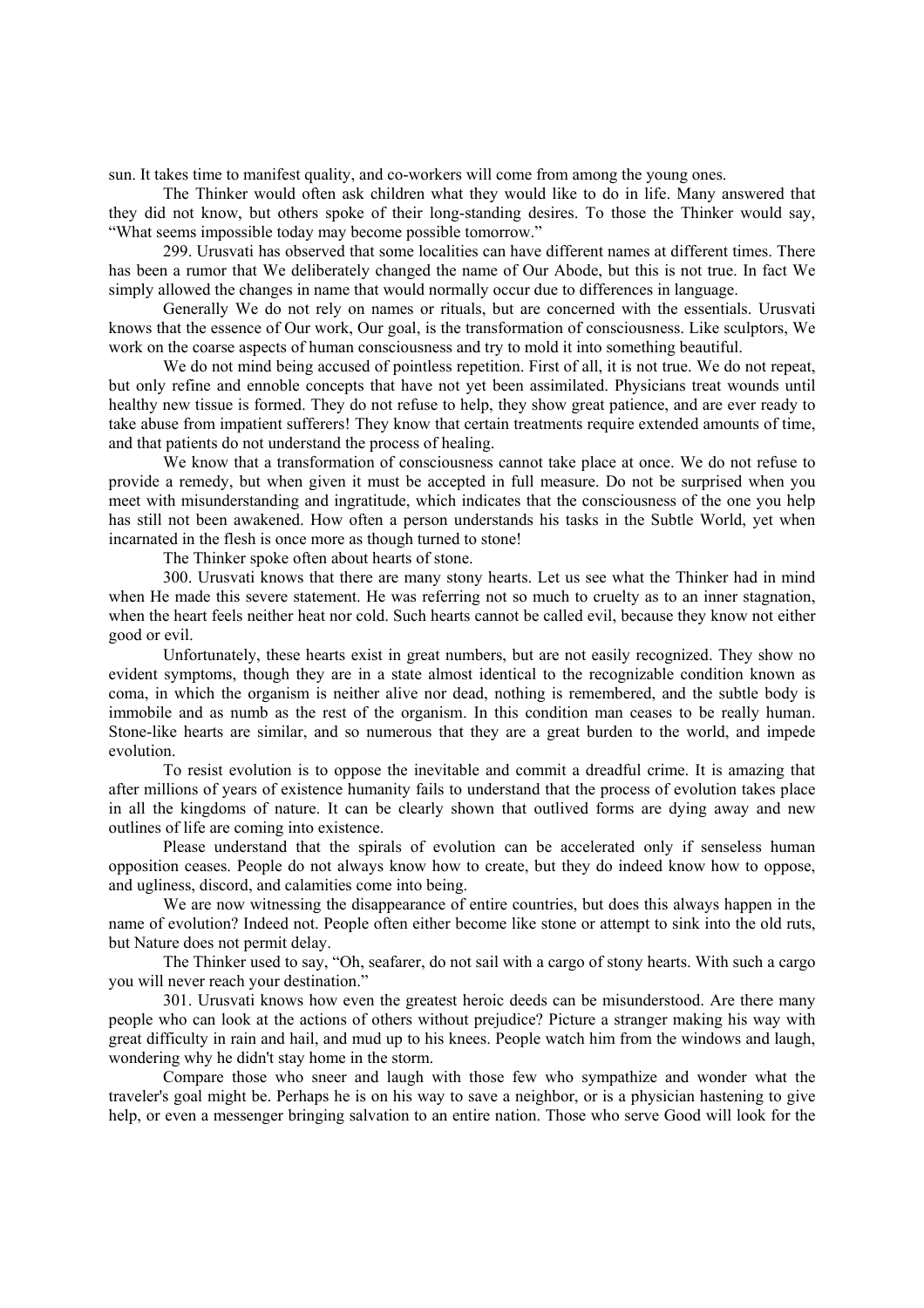good in others, but one rarely comes across such people! Most people usually look for the bad in others, and thus suspect every stranger to be a vagrant or a thief, not realizing that to accuse the innocent is an indelible crime.

 People fear being cursed, but in fact bring curses upon themselves whenever they commit an injustice. Try an experiment; send the purest man to perform important work or a heroic deed, then see how he will be slandered. The majority will criticize without considering his task, and only a few, who are themselves persecuted, will think about the aim of the *podvig.* This lack of good will is a major obstacle to the progress of evolution.

 Generally people do not consider who might have sent the messenger, or who may be harmed by their evil tongues. Some will argue that their slander is quite harmless, not realizing that anything unclean lessens purity.

 We have been compelled more than once to take special measures for the purification of space. But such discharges of energy cause shocks so strong that they have consequences in the Subtle World. Such arrows cannot be sent forth frequently. We are very concerned about those unwise people whose actions boomerang.

 The Thinker carefully watched the pilgrims and used to ask if He could be of help to them. When He was warned that they might be vagrants, He whispered, "Who knows, they may be from Beyond." When their poor attire was pointed out to Him, He smiled and said, "Pilgrims are not used to luxury." And when He was told that true heroes do not come from the lower classes, He became indignant and pointed out that the time would come when the common people would produce great things.

The Thinker directed attention to the people.

 302. Urusvati knows that at times when the currents of space are in such opposition that the pulse of life is suspended, even many of those who are clearly alive are threatened by death. This danger is even greater when people are ill or suffer from a state of nervous stress.

 The circumstances are complex and We indicate caution, but Our advice is seldom accepted. People think of caution as inertia, not realizing that even during days of great strain We would never advise inaction. We compensate for the collision of currents with the most intensified activity. This may not always be evident, but We are not concerned about outward manifestations. The Teacher must direct His inner energy and thus help to withstand the tension.

 Can there be caution without vigilance? Even watchfulness can be of two kinds. A person is usually interested only in his immediate surroundings, and it is only when We exclaim, "Watch out!" that he will begin to look around. True alertness must encompass everything.

 Can anyone be certain that there is anything that does not affect him? Can anyone affirm that nature manifests itself in the same way in all ages? Can anyone argue that human thinking has not changed over thousands of years? Even within this century thinking and language have changed.

 It is evident that during periods of extraordinary tension the events of life are accelerated, and an especially keen vigilance is needed during these times. How can people acquire such vigilance? It is not the bold and daring ones but the plodding thinkers who fail to recognize the need for caution based on vigilance. They will reproach Us, unmindful of the fact that it is within everyone's power to be watchful.

 The Thinker used to ask, "Have I failed to observe something important? Has something irreparable happened? May my eyes acquire the power to observe!"

 303. Urusvati knows that the foundations of life should be expressed in every human action. It is not enough just to read and discuss fundamental truths; they must permeate one's life so that they need not be mentioned at all. For this one must learn to distinguish the different levels of thought.

 Just as there are three worlds, there are also three levels of thought. Man can think simultaneously on all three levels. For instance, he can be absorbed in mundane thinking, which includes empirical reasoning. Behind this functions his subtle thought, and in the depths of his consciousness a fiery spark may radiate. At times these three layers can merge harmoniously into one, and there results a powerful projection of thought. But, as a rule, people exhibit only discord in their consciousness. Sometimes their earthly reasoning produces seemingly attractive ideas, but their subtle thinking will reject these ideas,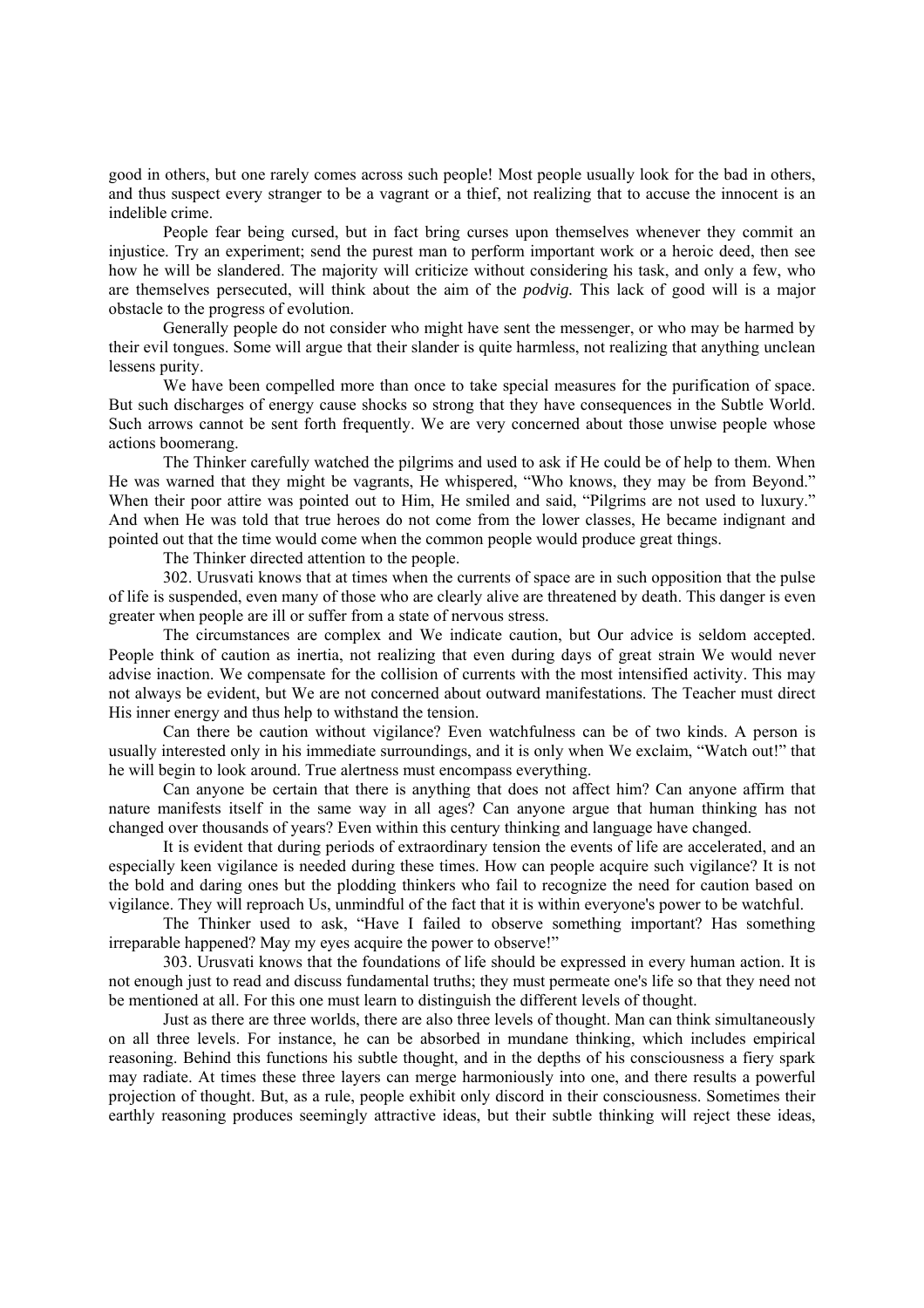knowing their true origin. For them, the fiery sparks may not ignite at all.

 One can see how it is possible for the discordant consciousness to be influenced by these three impulses. What kind of power can be achieved with such disharmony? There is an ancient fairy tale about a man within whom lived an angel and a demon. Both whispered their instructions, but only when the fiery spark was kindled by love did the demon leave him.

 It is instructive to observe how the three levels of thought replace one another. An earthly thought is not necessarily inferior to a subtle one. There are cases when earthly thought led people to lofty actions, whereas the subtle thought crept its way upon an outlived path. Of course, the fiery divine spark is always faultless, but it must be kindled.

 We watch the process of human thinking and rejoice when the three strata are united in harmony. You must realize that these three layers of consciousness are only crude distinctions, and that in reality there are many more subdivisions. But let us now consider only the fundamental three, so as not to complicate the observations.

 The Thinker instructed his disciples to strictly control their thoughts and to harmonize them. He called such harmony of thought music.

 304. Urusvati knows how karma affects each nation. Some countries appear to be under a kind of curse. The history of these countries can offer a partial explanation, but there may be other causes that were not recorded on the pages of history.

 There are many combinations of personal, family, and national karma. One may ask if it is possible that an injustice committed against one person could affect a whole country. Indeed, it can, especially since many who are involved with one another reincarnate in the same country. Such conditions increase the responsibility of mankind. People acknowledge that physical characteristics are transmitted through the generations; it is regrettable that they are not aware that karmic traits can also be transmitted.

 Urusvati is right in thinking that it is desirable to be reincarnated into different ethnic groups. This idea must be assimilated so that people will not attempt to cling to their own kind while in the Subtle World and deprive themselves of new tests and experiences.

 Communication in the Subtle World is mental, and there is no need for different languages. It is wonderful to be able to think in one's own language and at the same time be understood by those from other countries. There is no need to impress thoughts on others; on the contrary, the more natural the flow of thoughts, the more easily they are understood. Such communication is supermundane, but it must be realized here upon Earth so that the adjustment to the Subtle World will be less difficult.

 During ordinary sleep one's psychic energy is strengthened by earthly currents, yet when passing into the Subtle World the consciousness may be interrupted. Thus it is advisable to assimilate certain ideas while still in the physical body. Upon transition, most people fall into a deep sleep and, while in this condition, lose their memory of many things. The accumulations remain sealed in the Chalice, and often the assistance of another person from outside is needed for removal of these seals. I am not speaking of those who pass into the Subtle World in full consciousness. In order not to lose consciousness, the most important thing is to remember and strengthen throughout one's life the decision to maintain consciousness during the transition. This consciousness is the treasure which we carry along with us.

 In the Subtle World, those who have lost consciousness cannot be seen by Us, for they are covered by an impenetrable substance. They can be seen at the moment of awakening, but their sleep should not be disturbed prematurely.

 The Thinker was concerned about the preservation of consciousness. Prompted by his inner awareness, He often repeated, "I will not lose my consciousness." Certainly, consciousness is needed in the Supermundane. The consciousness loses its earthly aspect, and can be transformed into spiritual knowledge. The clearer the earthly consciousness, the quicker the awakening of the spirit. While on Earth we can only sense the laws of karma, but in a state of spiritual awareness we can truly understand the combined forces of karma.

 You may ask why people are not taught to understand the higher laws while in the Subtle World, but do many strive to learn while in the earthly schools?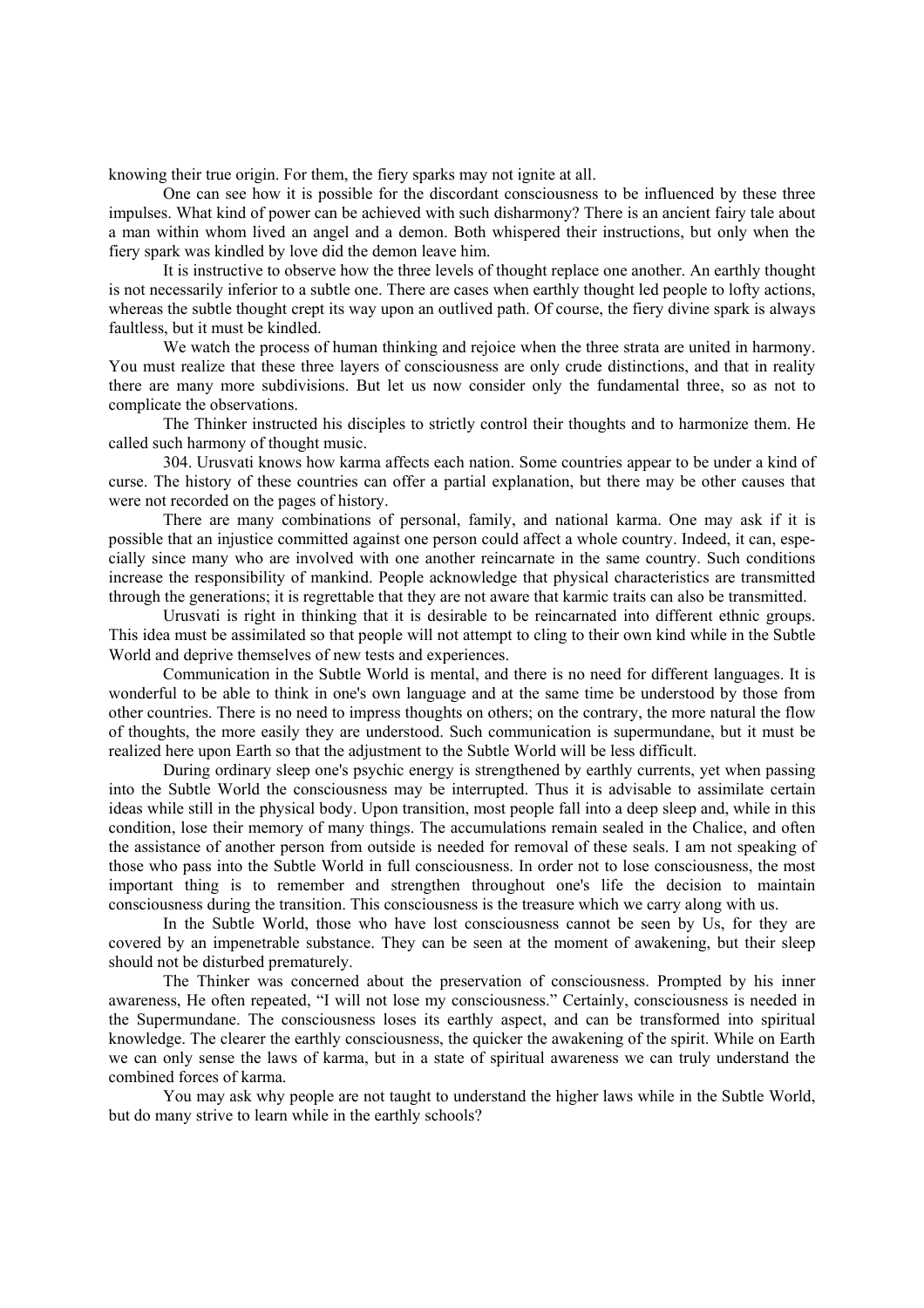The Thinker loved the Hermetic saying, "As above, so below."

 305. Urusvati knows what We mean by "life." We say that life is service for evolution. One might find it simpler to say that life *is* evolution, but We emphasize the idea of service. Indeed, everything is in the process of evolution, but life's full expression can come only under conditions of voluntary service. It is the voluntary quality of service that indicates the rightness of the path.

 In general, people dislike the concept of service. They dream about a time when there will be no need for it, and would be horrified to learn that all of life is unending service. They prefer to hear about Us, about Our labor and Our joy, and puzzled, they ask, "What kind of continual service is it when one can hear singing in the Brotherhood?"

 People cannot understand that We use singing not as a pastime, but as a method for achieving harmony. It is hard for them to understand that art is a refined aid for evolution, and that We recommend the mastery of any art or craft as a rapid approach to service. A master will willingly agree to perpetual service in the perfection of his art, and feels no need to count the hours of labor.

 Our life is a voluntary mastership and is not concerned with limits. Even on Earth it is possible to almost forget time, and service becomes joy. I affirm that one can prepare oneself for such service under all circumstances. One need not be a sage to accept life as something important and responsible. There are examples of even simple farmers who were ready to devote themselves to the idea of service. It was the loss of this concept of service that turned earthly life into slavery and insanity. But the time is approaching when people will be looking, even unwittingly, for the purpose of life. They will first refer to evolution in scientific terms, but the next step will be the acceptance of service as the right approach to life.

The Thinker taught that the concept of service can solve the riddles of life.

 306. Urusvati knows that We do not advocate rituals. It is true that a united assemblage of people can produce powerful emanations, but this is possible only when there is true aspiration. But how many are striving? How often do we find them? In ancient times one could find perhaps three hundred heroes such as those at the battle of Marathon, but now everything is counted in the millions, and it is impossible to expect united action. Therefore we should transfer our attention to inner conditions.

 People, through their own efforts, can become self-disciplined and moral, and produce healthy emanations. They should not burden themselves with rituals, and should realize that only inner striving will bring them to perfection. Let them learn to project thought to a distance. Let them visualize the Image they revere. For such inspiration rituals are superfluous. Everyone, in the purity of his own heart, can commune with the Teacher. Thus can Earth be filled with good aspirations. Such people will not be left in solitude, for the ultimate goal of Goodness will unify all seeking hearts.

 There is no need to return to the old rituals, many of which have lost their meaning. The experience of higher exaltation comes instantaneously, and no words can describe its rapture. It is a feeling that is known only to the heart. Do not yield to rituals if the flame of your heart is burning brightly.

The Thinker knew that everyone has, as an inner gift, the ability to contact the Highest.

 307. Urusvati knows what it means to see with the eyes of the heart. Every object is perceived by people in accordance with their inner state. People cannot accept the simple truth that *maya* originates in their own consciousness, and that it is necessary to escape from the snare of self-hypnosis.

 Despite misleading outer impressions, man can glimpse sparks of reality. He can oppose the selfhypnosis of *maya* with the knowledge that dwells in his heart. People may wonder if this is not just another form of *maya*, with an equally deceptive appearance. But remember that in the Subtle World perception is considerably clarified, and that in the Fiery World reality is completely revealed. Even through the obstacles of the earthly world man can obtain some glimpses of truth.

 It is true that *maya* remains impenetrable for the vast majority of people, for they do not even attempt to overcome "her." But there are a few seekers of truth who even in their earthly state can penetrate to the real essence of things. First, the seeker must learn to understand his own fleeting moods. He then will realize that the sun is the sun, neither cheerful nor gloomy, but that his personal, inner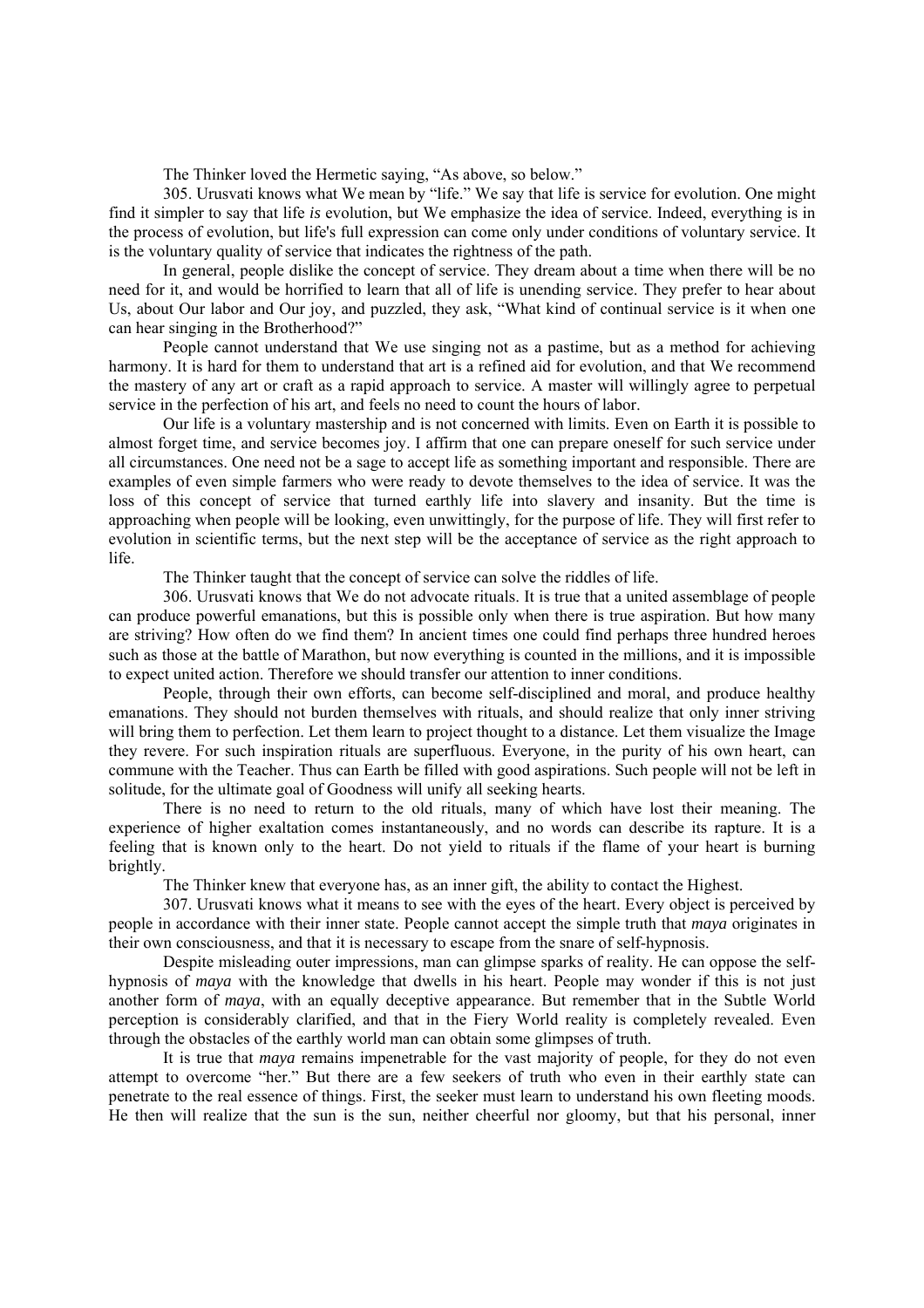feelings can color even that great luminary.

 He who wants to improve himself must know how to overcome his moods. If people were always aware of this task, they would avoid many errors. They would refrain from uttering unjust opinions and would realize that their inner feelings must also be just. Do not think that this is a superhuman task. On the contrary, it is a task of everyday life. For cooperation with Us, one must learn to see with the eyes of the heart.

 The Thinker used to say, "Thank the Gods that I will never become blind, for as long as my heart beats it will also see."

 308. Urusvati knows Our methods of healing through vibrations, which are similar in some ways to radio waves. These methods require cooperation, trust, and receptivity in the patient. Atmospheric conditions, which can at times interfere with Our currents, must also be taken into account. Many actions depend on attunement with the cosmic currents for their success. This must be well understood, or people will think that We at times withdraw Our help, and We may be accused of partiality.

 Distrust disturbs the currents, and even if this disturbance is overcome by a special intensification of energy, the aftereffects of such a tension will be destructive. For a successful transmission of currents the recipient must be attuned to Us. It is not necessary for the recipient to send first; he must simply be receptive and not be surprised at the diversity of currents, which may feel pleasant or painful, depending on the condition of the various nerve centers.

 It is necessary to know that the vibrations are directed to the nerve centers, and that one must be quiet so as not to impede the treatment. Remember that such vibrations can help all kinds of illnesses.

 People are sufficiently informed about hypnotic suggestion, yet still cannot accept the idea that vibrations can travel over vast distances. It is a great tragedy that people welcome the most questionable concepts, yet often refuse to accept what is best for them.

The Thinker declared emphatically that healing can be received from space.

 309. Urusvati knows how difficult is the art of the Good, which is how We describe the continuous, creative good will. One must learn how to discriminate between isolated, accidental good thoughts and actions, and conscious good will.

 People themselves complicate this idea by fabricating numerous slogans which only confuse weak minds. They repeat, for example, "He is so kind, he would not hurt a fly." But We say, "He might not harm a fly, but indeed will kill the poisonous snake that threatens the life of his brother." To say this, one must first know which fly is harmless and which snake is deadly! Books can provide this information, but one must know how to look for it.

 Much work is required before one can discern goodness. It is even more difficult to detect all the inner motives of the human mind. One should not judge only by outer deeds, but must examine motives. This art can be learned from the ancient sages. The circumstances of those days were quite different, but the scope of human thought was the same. Legends perhaps exaggerate the facts, but the essence of true achievement remains unchanged.

 Thus, while studying the arts, let us not forget the art of the Good, which requires assumption of full responsibility and an understanding of the meaning of life. It is the most difficult of arts, but it speeds the way. An unskilled sculptor can ruin a block of marble, but an unskilled doer of good can break many hearts! Only by hard work can a sculptor become skilled. Likewise, only profound contemplation can perfect the art of the Good.

 The Thinker never tired of calling His disciples to perfecting the art of the Good. He said, "A field should be fertilized to produce good crops, and it is the same for the human soul."

 310. Urusvati knows that the mundane and the Supermundane are in essence the same, because every earthly action is linked to all of existence. But when We speak about the foundations of life We call them supermundane. People should be taught by all possible means that the Supermundane is real, but man fears the Supermundane and tries to escape the grandeur of Infinity by burying his head here on Earth.

During a rainstorm most people will take cover in a shelter, even an insecure one, while a few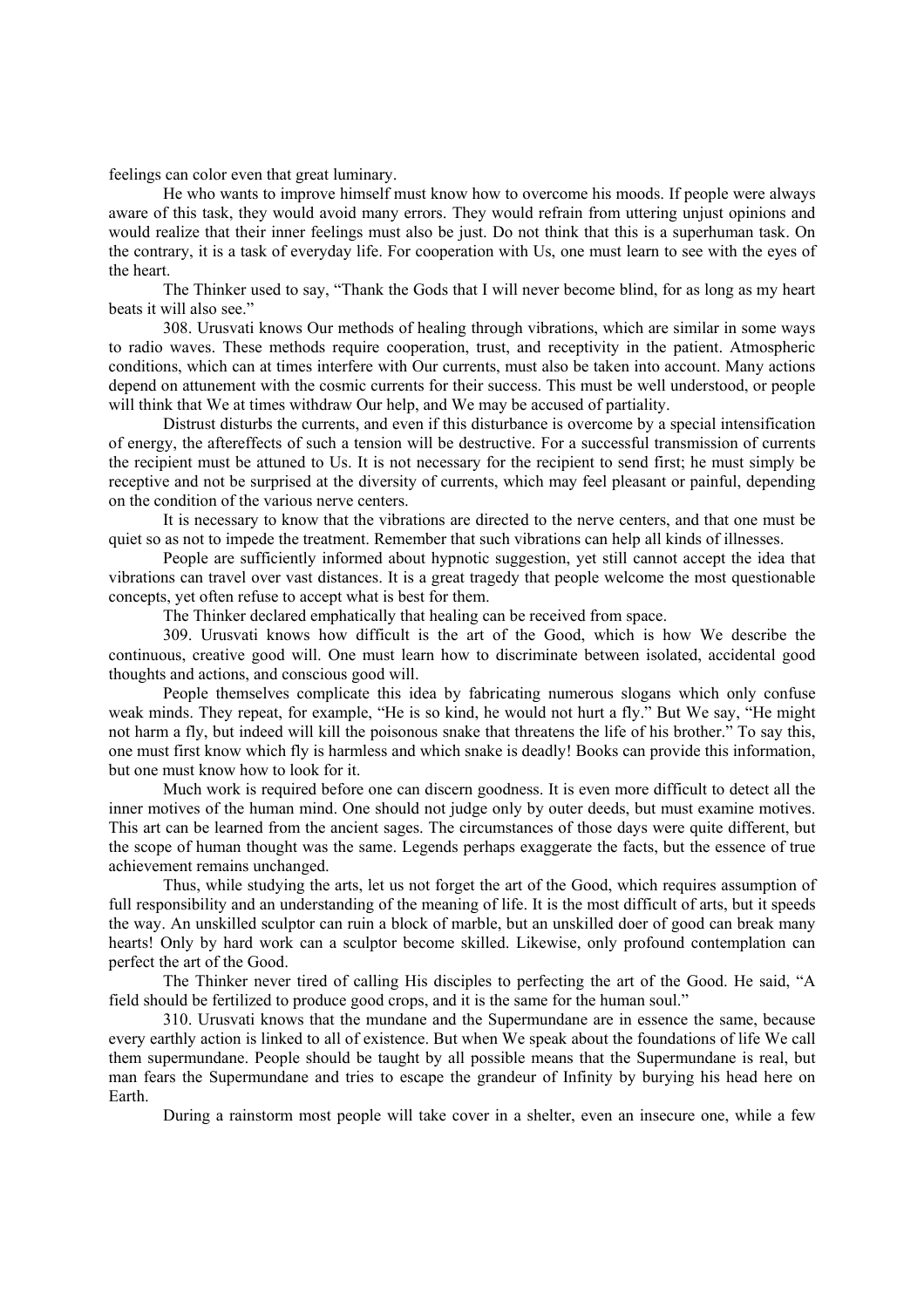will stand fast, facing the downpour in an open field. Similarly, while only a minority will understand the supermundane nature of life, the majority, full of doubts because of their fear, reject such an idea. Even the thought of life on far-off worlds seems impossible to them. In this, both atheists and religious believers are in agreement, and there are even scientists who still believe that Earth is the center of the Universe!

 There are many beliefs by which people shield themselves from reality, and it is therefore necessary to goad humanity into participating in all aspects of life. Many ancient thinkers emphasized this, but unfortunately their advice came down in the form of maxims which today are read, but never applied. The thoughts of Confucius, Pythagoras, and Marcus Aurelius are recorded in the pages of history, yet the average man is loathe to accept their authority. People are ashamed to reveal the cause of their ignorance, therefore it is important to persist in reminding them about participating in the totality of life.

 Many wish to be called Our co-workers, but for this they must learn to think in unison with Us. They may cooperate to different degrees, but there should be no room for distrust. First of all, the Teacher must find out how much the thinking of the disciple is purified and free of misconceptions. Only then can he be guided to the truth, and only then will mundane and Supermundane be understood as aspects of one whole.

 The teacher should speak so that each word sounds like a familiar truth, but the results will be a new and deeper consciousness. We could use the word "higher" instead of "deeper," because, in truth, space knows neither height nor depth.

 And where will our Supermundane be in a few hours? What new chemistry will affect us? It will not only touch us, but will also pierce the denseness of the entire planet. It will destroy certain metals and give life to new combinations. People cannot escape this laboratory; therefore it is wise and useful to participate in the work with all one's consciousness.

The Thinker said, "Participate in all of existence. It is meant for you and you are meant for it."

 311. Urusvati knows well Our discourses that touch upon the life of the Brotherhood. Our thoughts, concerns, and labors are expressed in these messages for the betterment of life. There are some who feel that We give only ethical teachings; they do not realize that each Teaching is based upon observation and the experience of life.

 We affirm that the conditions of life must be continuously improved, and thus We contribute with Our thoughts to the evolution of nations. But bear in mind that the difficult conditions at the end of *Kali Yuga* require special measures, and understand how hard it is to resist the attacks of chaos. People underestimate this and simply want to gratify their personal desires. Very few try to comprehend the complexity of the counterattacks, which, unfortunately, people provoke by themselves.

 Do not underestimate the power of human counterattacks; you can find fanatical declarations everywhere. Fragmentary messages and human outcries should not be ignored, for they all pollute space. Inexperienced people would want extreme measures for purification, but can you imagine these extreme measures applied daily? They would cease to be extraordinary, and the surrounding atmosphere would become strained to the point of explosion. Such methods cannot be applied without taking into consideration the final goal. Think, therefore, about the complexity of Our Labor and try to apply your forces in the same direction. Everyone can do something useful. Each consciousness can perceive the necessary path.

Thus spoke the Thinker, "Cooperation is predestined for all."

 312. Urusvati understands the reasons for the disruption of thought. This occurs constantly but attracts little attention. It is usually believed that man himself interrupts the thread of his thought, but why then is the interrupted thought not replaced by another? Instead there is a complete cessation of the train of thought. Sometimes the interrupted thought does not return, leading one to conclude that an external influence has driven it away. This is precisely what happens.

 The currents of space are of many kinds and influence human thinking much more than one imagines. Spatial messages could be assimilated in their original form, but because they often intrude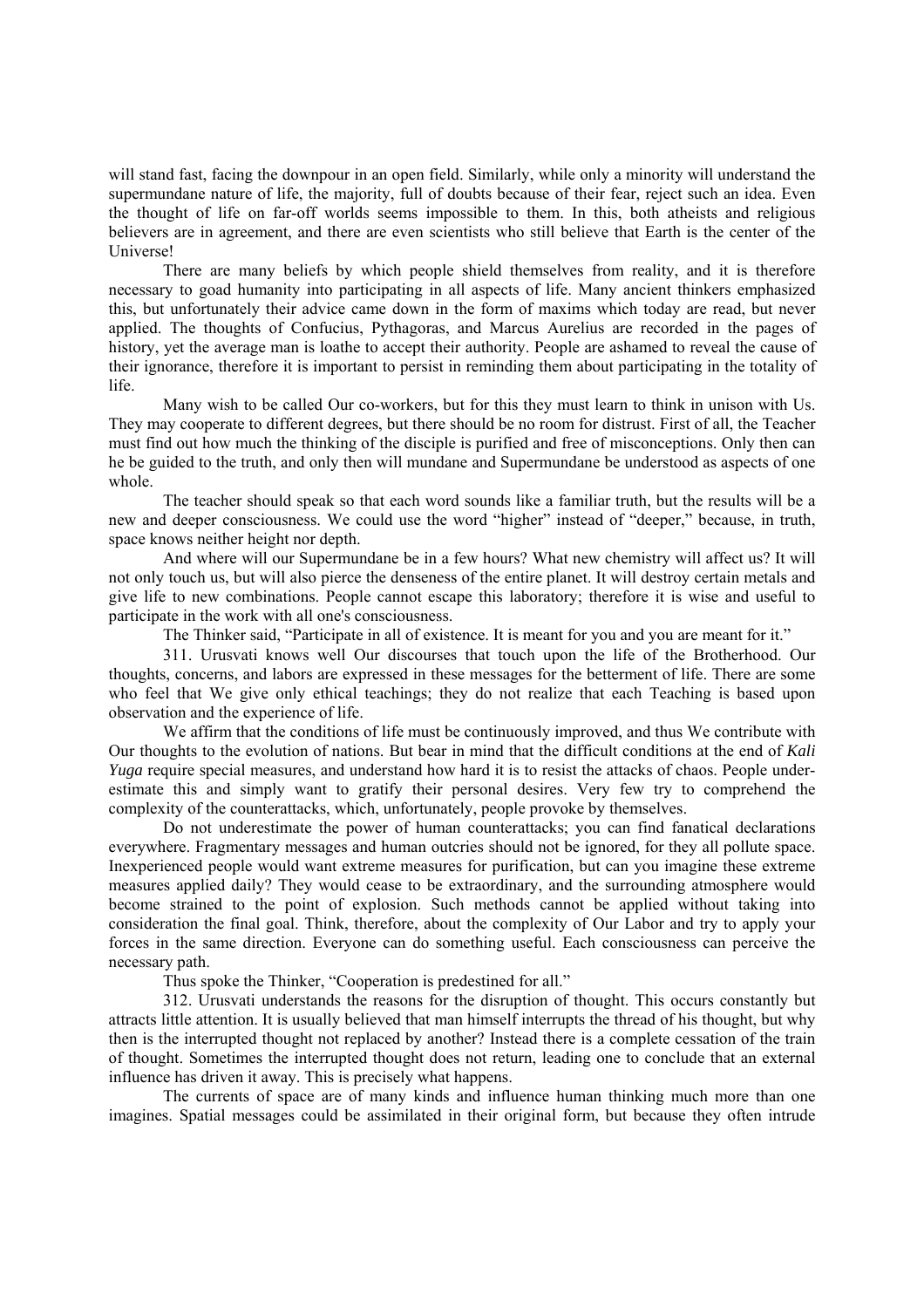forcefully into the consciousness as if in some unknown language, they cannot be understood. Such interruptions do not necessarily mean that a person's thoughts are poor or weak, for spatial currents can pierce even the most powerful thought. Man should understand this and not struggle against it. On the contrary, man can train himself to control the thread of his thought by being aware of the interrupting currents. If he is aware he can instantly make use of his ability to remember and deposit the uncompleted thought into the treasury of memory. Even if he is unable to withstand the power of spatial thought, he can nevertheless protect the current of his own thoughts. He can be like a pilgrim who temporarily uses a shelter during a rainstorm and later continues his journey.

 One can even derive a benefit from such interruptions, because each of them carries a certain energy which one should recognize. The thoughts of space cannot always be transformed into conscious forms, but even in their formlessness they bring energy. Indeed, this energy may be coming from Our Towers! Remember that We send much and varied help.

The Thinker often said, "Who is the helping One? Who is present? I sense Thy touches."

 313. Urusvati knows that so-called loss of memory is an illusion. Memory, as such, cannot be lost, but there are three factors that affect it. First, if one is absorbed with past events, current events cannot be perceived. Second, strong external influences can obstruct the natural access to memory. Third, damage to the brain can cause dysfunction of the memory. But in all these examples the memory as such, and the center of the Chalice, remain unimpaired.

 In cases of amnesia a person can appear to lose all memory about himself, yet, if asked about what he can remember, his answer may be most unexpected. He might even recollect his past lives or vestiges of supermundane sensations. But physicians never ask about such things, and some of the most essential aspects of life are overlooked.

 Even in childhood, the memory must be developed by overcoming these three undesirable conditions. The mind can be protected by labor, which guards against self-absorption. It should be understood that although We are surrounded by dangers and external shocks, they cannot affect the memory, and by being aware of this We are able to maintain clear thinking. Without the tension of challenges man grows lazy, but through vigilance his mind becomes disciplined, and he learns not to allow chaotic thoughts to obscure his memory.

 People sometimes have flashes of remote recollections at the most unexpected moments. Their consciousness has preserved memories that cannot easily emerge from their treasury. A particular stimulus may be needed for the memories to surface, but they do exist!

 The Thinker smiled when He said, "If man could unwind the skein of his recollections, he would see an endless thread."

 314. Urusvati knows how often man's concept of the Subtle World changes. There were many periods when he was much closer to a correct understanding of the Subtle World. Entire eras saw an improvement of consciousness, but for no evident reason people would then fall into periods of ignorance.

 An important book could be written about the fluctuations of human understanding. The psychic realm is not understood any more now than it was in antiquity, and this fact deserves special attention. It is logical to assume that man's evolution would result in a broadening of consciousness in all spheres; why then has such an important realm as the knowledge of the Subtle World remained so misunderstood? The reason is that man fears everything that lies beyond the boundaries of the material world. The consciousness strives to knowledge, but the earthbound mind will whisper that it is not necessary to know about the hereafter. Sometimes even well-informed people will begin to doubt, and thinking that the Subtle World does not exist, they undermine their previous accumulations.

 When knowledge is for a time suppressed, mass disbelief will follow, but one should always remember that the consciousness will once again search for the Truth. One should not waste time in doubt, for the highest understanding was given and assimilated long ago. A courageous understanding of the future life is wise.

The Thinker used to say, "Courage is the ability to look ahead. The wise know that a cloud of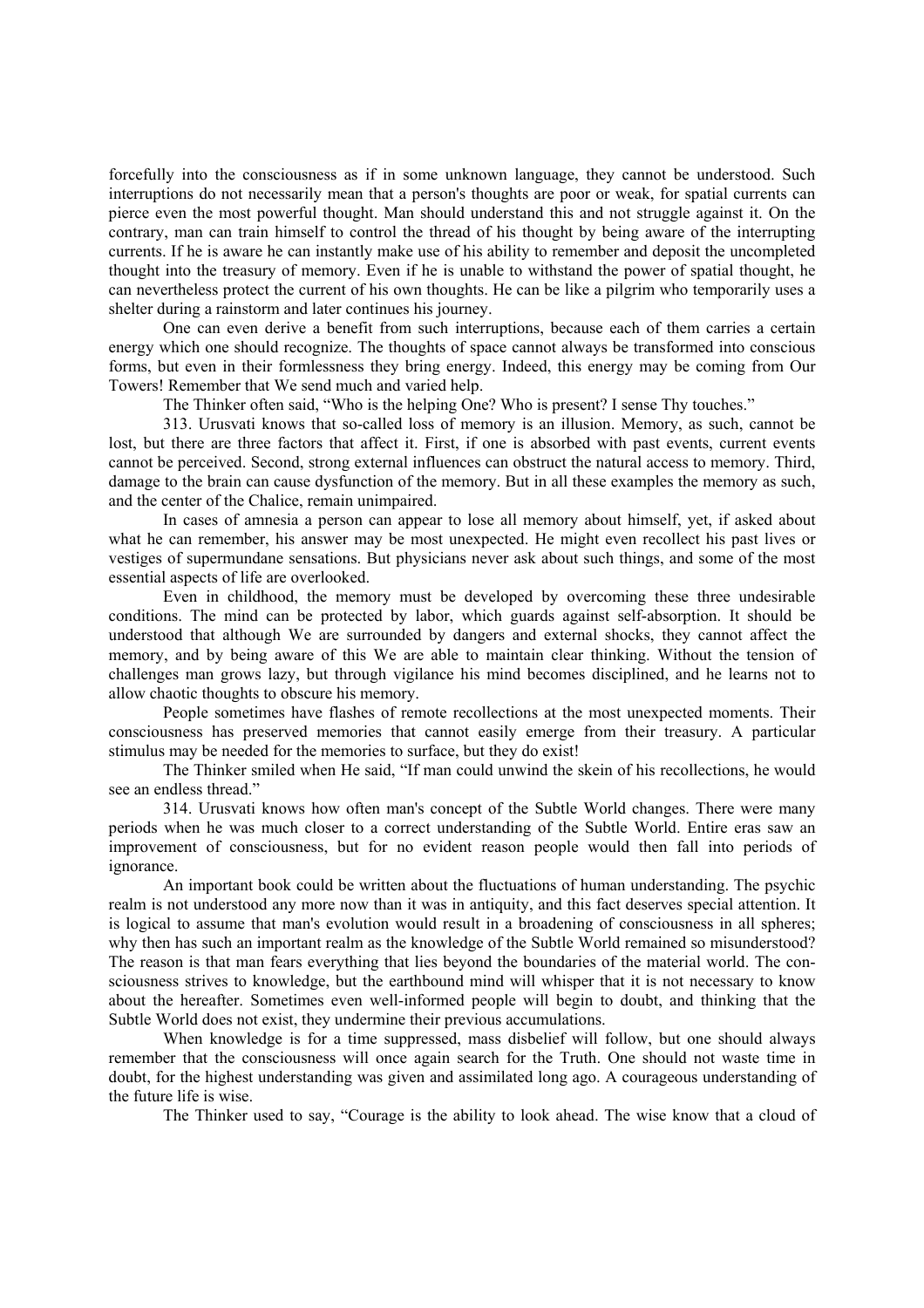dust is finite, and that nothing can obscure Infinity."

 315. Urusvati knows that a sequence of events can be perceived in different ways. Imagine a room with a large gathering of people who are about to be poisoned. The question is, does the decisive moment occur when the poison is brought in, when it starts to take effect, or when people are beginning to die?

 For most, only the third moment is significant. A few might have noticed the first signs of poisoning, but only the exceptional ones would have sensed the dangerous first instant, which is the most important. Thus, every event can be considered as a sequence of important moments. For some the moment may not have come, and for others it has already passed. And so it is, in all matters, great and small.

 One should pay attention to the characteristics of each moment. Do not be deterred by the ignorant ones who ridicule and scoff, for they can perceive only the third type of moment and are only aware of the effects, while the creators of life know the first, causal moments.

 One should also realize that events can be either accelerated or slowed. In essence they remain the same, but through some unpredicted circumstance a new significance emerges. All is in motion, and life cannot proceed without motion. In this grandeur of change and aspiration are contained the causes of key events.

 The Thinker wanted His disciples to understand the true meaning of the sequence of events. He used to say, "Let us not be concerned about how we become corpses; it is better to comprehend the foundations of life."

 316. Urusvati knows how some people try to cheat the Law of Karma. There are people who do this in ignorance of the law, but I am now talking about those who know about it and defy it.

 Imagine a criminal who, having committed a crime, trembles in fear of punishment. But when the days pass and nothing happens he becomes bolder and decides that his crime was not so bad after all, and that perhaps it was justified by some higher law. Eventually the criminal grows impudent and scoffs at karma, calling it an invention of fools. At last, at a most unexpected moment the rebounding blow falls, and he blames karma for punishing him so unexpectedly at the prime of his life, when the punishment is particularly painful, forgetting that there are many factors involved in the timing of the karmic reaction.

 Egotistically, man often believes that he himself can decide the moment at which karmic law should act. One asks why karma is so delayed, another complains that it is too hasty, but no one considers the complexity of the circumstances of each event. Some see the cosmic laws as simplistic to the point of absurdity, while others think of them as so complex and ponderous that no action is possible. How can one collaborate in such extremes?

 We have always stressed the golden mean, the middle way that includes a readiness to comprehend and accept the flow of energy that in human parlance can be called justice. Pure aspiration enables one to feel the power of this energy, but any impurity is like a threatening cloud.

The Thinker's concern was that the light of the sun not be obscured by human crimes.

 317. Urusvati knows that each physical action is the result of a psychic action. This is not a new idea, yet people fail to recognize that thought precedes action, and when you speak to them about psychic action, they will think that you are joking.

 One should understand that there are many subtle functions connected to each physical action, and that each action is produced not only through the will, but also through the influence of external energies. Thus the understanding of earthly manifestations can be infinitely expanded. When people accept the idea of such infinite collaboration, they will acquire a broader view of all of existence.

 There should be an attempt to expand the boundaries of human concepts. Present schools are totally inadequate in fostering the expansion of consciousness. Today the average person would consider Our discourses to be insane or foolish! You know of people who scoff at Us because We attempt to teach humanity the purpose of life.

 The evil forces zealously keep their vigil, ready to harm every beneficial undertaking. It is a mistake to think that these attempts of evil are casual; on the contrary, evil has its well organized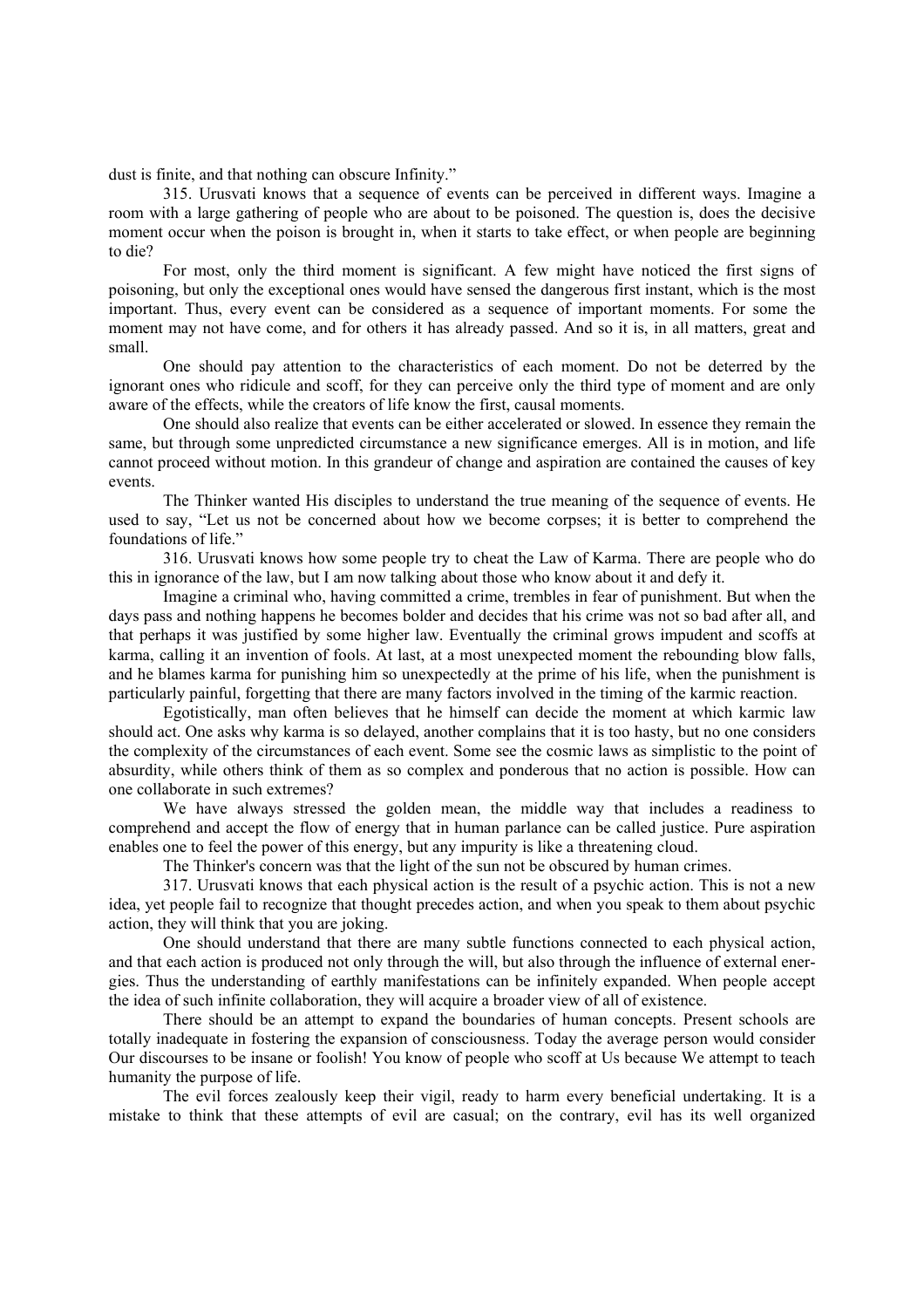followers. The inexperienced think that evil can simply be ignored, but We advise caution, and an increase in one's defenses.

 The Thinker said, "I am here to fulfill an earthly task, but who is the Invisible One who has already created the prototype of my humble work?"

 318. Urusvati knows that it is especially difficult for people to understand that psychic actions are instantaneous. They believe that earthly thinking requires time, not realizing that thought is instantaneous and that it generates lightning-like fiery decisions.

When a person says that he will think about something, he has already thought about it. The fiery decision already exists within him and when he says that he will think, he refers to the act of intellectual deliberation. It is instructive to observe the duel that takes place between mental and fiery decisions. The intellect can often distort a fiery decision, but the fiery seed itself remains intact. It secretes itself in the depths of the consciousness and reappears often. It is lamentable that man stubbornly refuses to accept the various states of consciousness that exist within him. This very awareness would help him to treat the process of thinking with caution.

 Although We often tell people that thought is like lightning, they seldom understand what is meant by such a statement, believing it means that they must think quickly. We are not referring to the speed of reasoning however, but to the lightning-speed of psychic energy, which helps in contacts with Us. Psychic energy should not be accepted as a vague, occult idea: it is the very essence of existence. We try to impress upon human consciousness the importance of this natural essence of life; unfortunately, people do not like to look for natural causes, even of the greatest events.

The Thinker said, "How can there be anything unnatural in Nature?"

 319. Urusvati knows how We labor for peace. Why then do We not rejoice at the many organizations dedicated to the promotion of peace? Simply because very few of them are unselfish in their work and the majority harbor hidden motives that are worse even than the drive toward war.

 The matter of peace is a standard by which one must test oneself. To test oneself is to know how to draw upon new forces and achieve a new consciousness. It is a self-examination that must be performed within a context of absolute dedication to human evolution. Only then will peace be rightly understood; true peace will include the defense of the treasures of humanity.

 Envy is a viper that grips the human heart and infects it with evil, and thoughts of peace then become impossible. Indeed, people can be envious in the most unexpected ways. Many surprises will await you when you learn to read the human mind. A man may have many treasures, yet will still envy his neighbor's meager success. Until the vices that obstruct peace are eradicated, true peace will not be possible.

 Each benevolent thought about peace is helpful in space. The word *peace* should be repeated as a mantram, and it will strengthen all efforts to bring harmony. But woe unto those who promote pseudopeace, which will lead only to corruption. Our Teaching is the Teaching of peace, of true peace.

 The Thinker used to say, "I will stand guard to prevent the viper from crawling across the threshold."

 320. Urusvati knows that each one of Us has contributed to the peace of the world in various ways. You remember Orpheus, who gave the people soothing melodies of peace, and how a certain Teacher tried to purify the Teachings so that people would know more and understand life better. Another spiritual Toiler preached that people should first of all make use of the most peaceful methods. And the Unifier of nations taught that peace can flourish only in harmony.

 Those who work for goodness and peace suffer many hardships; where do such unbearable burdens come from? Every evolutionary step evokes the fury of chaos, and such fury is a response to every benevolent aspiration. But peacemakers can testify that their efforts for peace remain with them as their best memories. These efforts are not only recorded in the histories of nations, they are reflected also in the life of the people.

 Is not the serenity that is derived from harmonious sounds within the grasp of all? But someone first had to discover ways of attaining peace through music. While many songs were sung in ancient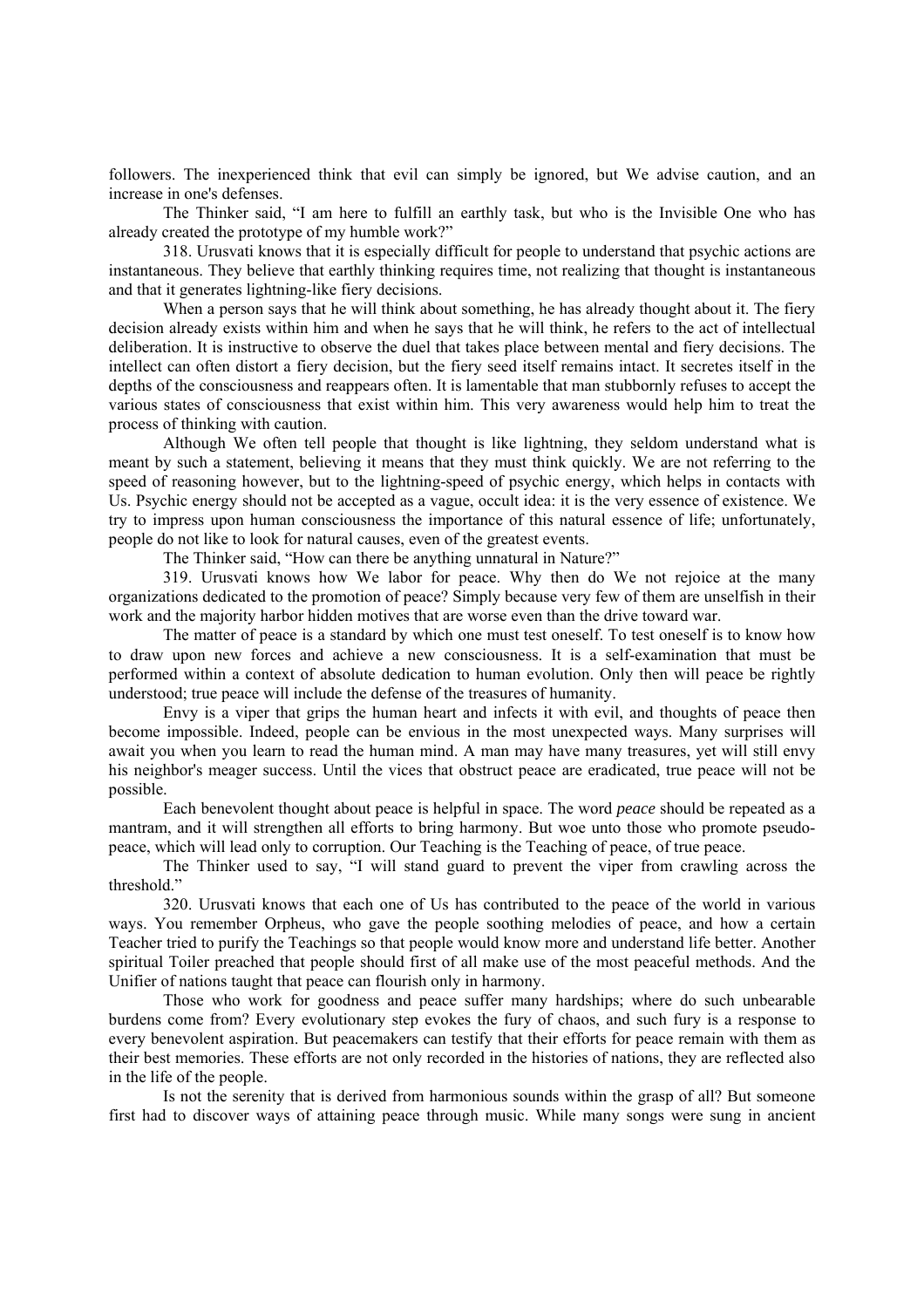times, it was considered necessary to point out their ability to evoke peace of mind. In this way a new harmony was introduced into the world.

 In the same way, the command to use every possible resource for keeping the peace stands for all time to come. Although mankind seems to have forgotten Him who gave this command, it has nonetheless entered into human consciousness. One should always question whether all peaceful measures have been applied, but without causing the loss of human dignity. One should understand both the mundane and the supermundane measures; only through harmony and dignity can the beauty of peace be realized. Disregard of human dignity can only result in ugliness. He who knows nothing of beauty cannot think of peace, nor can the concept of unity be realized by the ignorant. Yet all people have reverence for the Unifiers. Thus We labor for peace.

 The Thinker contributed greatly, daring to imagine a government of peace. What if people call such daring a dream? We know that dreams pave the road to Eternity!

 321. Urusvati knows that in every significant aspiration there is an element that can be achieved. One of the most unrealizable dreams is that of world peace, yet humanity continues to pray for it. Difficult as it is to fulfill this dream, there is in it a fragment of truth that can be realized in earthly life.

 Man has the gift of communication with his brethren. He learns that a life of enmity finally becomes unbearable, and that the family is ruined by discord. He should understand that this is also true about great nations, which become corrupt without constant, vigilant efforts toward improvement.

 In these times it is not possible to expect peace, but we should understand that the coming era will be more suitable for an intelligent acceptance of peace. Therefore, everyone should speak about world peace even if only in the abstract. Let this word, which belongs to the future, be heard amidst today's clouds of hatred. Do not expect to hear such words at lifeless meetings. Let the best dreams be expressed by the young. Let them, in the armor of defense, lay the foundation of life. One should not interfere with the loftiest dreams.

 There are many dreams that could be transformed into reality, even though they now seem unrealizable. For example, people dream about education for all, yet there is much illiteracy throughout the world. And as long as slavery and barbarism remain in many areas, how can one dream about universal education? But We will say, not only can one dream, one must. Space must be filled with commands to begin campaigns for education.

 One should not look upon illiteracy as an obstacle but as a reminder of the urgent need for education. How can we be proud that many schools already exist, when humanity has not yet outlived the shame of slavery, and education has not been sufficiently fostered?

 The worldly-wise advise us to ignore the cruelties that surround us, but these "wise" ones are without life. You will be told many stories about the brilliant achievements of culture, yet the fact remains that slavery still exists. Moreover, it exists under a clever mask of sanctimonious hypocrisy; such a masquerade is particularly shameful. Yet instead of general indignation, one hears excuses for this shame.

 The Thinker taught, "Beware of people who attempt to justify shameful deeds, for such people are enemies of humanity."

 322. Urusvati knows that the concepts that We speak about must be fully understood. When We speak of slavery, We mean all forms of this infamy. It is not only the gross buying and selling of people, which, as We have often observed, was condemned by even the most fanatical conquerors, it is also the subtle humiliations inflicted on man that should be particularly noted.

 Truly, slavery flourishes even more in enlightened capitals than in barbaric marketplaces. People have not freed themselves from the idea of slavery, and in order to satisfy modern standards of behavior they invent new pompous, hypocritical justifications. Behind these disguises is concealed a most hateful rapaciousness, and individuals are given less sympathy than dogs. Indeed, dogs are often treated better than humans.

 Songs are sung in churches about human goodness, while just outside the begging hand is ignored, and no one shows interest or asks for the cause of the beggar's misery, or offers to ease his suffering.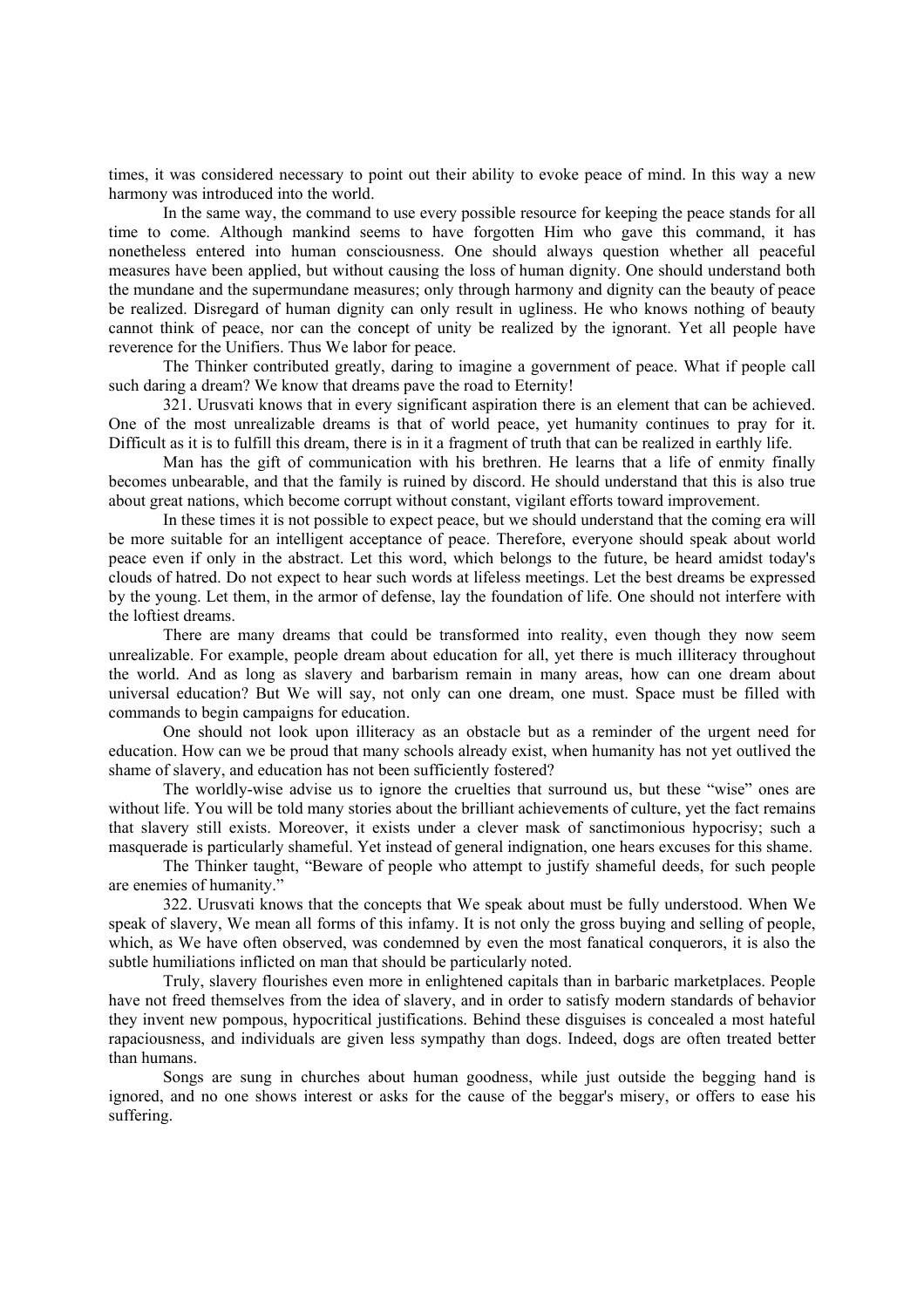Understanding another's misfortunes broadens the consciousness. Just one brief caring thought can create a salutary link, but, alas, even such brief thoughts are not often sent, and people ignore these karmic resolutions with cold indifference. They cannot imagine how much they separate themselves from Us and from the Subtle World, from which the best help could be received. Therefore, you must fully understand the foundations of life.

We have shown how the full extent of slavery is little recognized, and have cited examples from all aspects of life—in the standards of family life, the present state of education, and the general condition of humanity's welfare. These various aspects will provoke fierce argument because the concept of synthesis is not realized.

The Thinker pointed out that the nation's welfare begins in the heart of each person.

 323. Urusvati knows that a person can be helped only within the limits of his consciousness. One can give a monkey a precious diamond, but he will just play with it and then discard it. Perhaps a passerby will then find the diamond and exchange it for a knife, which he will use to kill his brother. In the same way, one can accept advice only according to the limits of one's consciousness. Only intelligent aspiration will lead to the goal. People refuse to learn this truth, and think that they can make use of all precious things, but in practice We see that the most beneficial advice is unrecognized.

 One should think of consciousness as a vessel that can contain all the human potential. When an ordinary cup is filled to the brim there is no room for more, but fortunately the vessel of consciousness can be stretched infinitely to accommodate the life-giving fluid. Thus, even the most wretched individual will not be deprived of wisdom if he can realize that the capacity of his consciousness is without limit.

 People are not aware that their destiny depends upon the scope of their consciousness. They do not like to discuss the concept of consciousness, because this kind of discourse reminds them of their responsibilities. Such a reminder is always unpleasant, for behind it rise long-forgotten phantoms. But a courageous man does not fear ghosts and is able to benefit from the inspiring advice that has been recorded throughout the ages.

 One may recollect that at the French court letters containing useful advice were written, but conditions were then difficult, and we should therefore respect the fact that even amid the extravagance of the court a voice about the useful life could be heard. Many calamities were thus averted. In this way one should examine the various eras.

The Thinker realized that the measure of man is determined by the breadth of his consciousness.

 324. Urusvati knows how people reveal themselves in everyday life. Biographers make the mistake of thinking that the value of a person can be measured only by exceptional deeds, and because of this they miss the truth. Celebrities are often characterized by the glory of their activities, their sparkling eyes and powerful, eloquent speech, but entirely different personalities are revealed by these people in their everyday life. They should be observed in their routine work and in the company of their near ones. Their true mentality, as manifested in thoughts and dreams, should be properly understood.

 Above all, We value the achievement of harmony in everyday life. Most of human life passes in such routine, and people should be evaluated by how they stand this test of daily life—whether they can preserve harmony in their domestic environment, resist petty irritations, and rise above boredom.

 Many unseen circumstances are hidden in daily life, and one must find in them the joy that elevates one into the Supermundane. May you all remember that you build your human dignity amid daily turbulence. This awareness will make your achievement permanent. We rejoice at the builders of harmony in life, and every day should become a stone in the foundation of this beautiful structure. If you love work, understand it as a substitute for time.

 Can Our Life be imagined without total harmony in its daily routine? Not days, not years, but a succession of joyous works can provide the exaltation and strength to live without concern for time. We also have other joys, which the toiler can partake in. The intensity of Our labor brings Us closer to the music of the spheres; ordinary people usually do not notice when such a harmony occurs in their labor.

 The Thinker taught that awareness of the resounding of space comes when least expected. "No human measure can determine when the harmony of the Supermundane becomes accessible."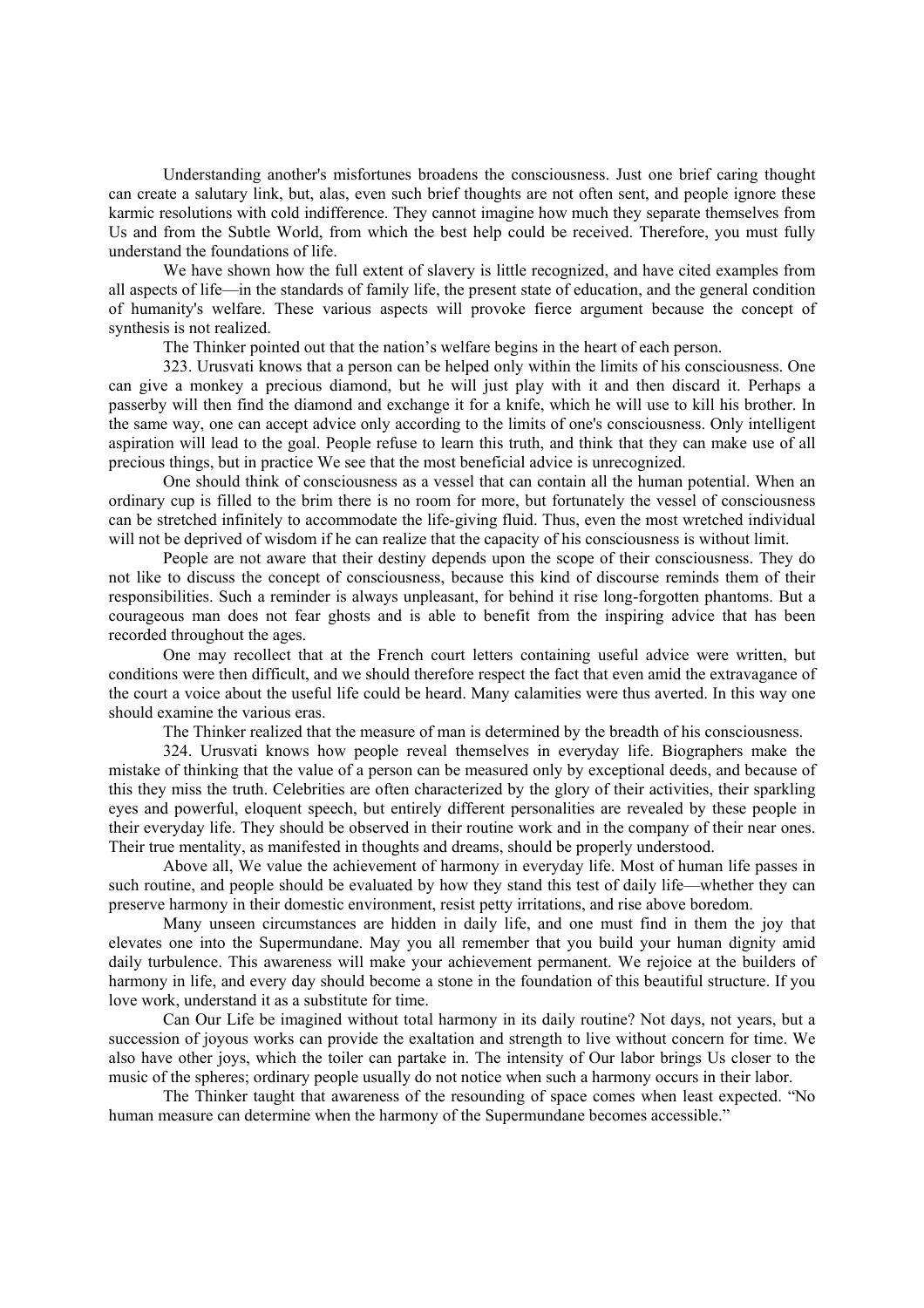325. Urusvati knows that dragons dwell at the threshold. It is usually believed that they lurk at the bottom of fearsome abysses, or somewhere in the dark where people seldom enter, but in fact these dragons dwell at the threshold of the home, and one often meets them in the midst of daily life.

 All that has been said about such dragons is quite correct. Their appearance is frightful, they are voracious, and they do not release their victims. They carefully watch those who enter and try to gain control of those who dwell in the house. They can change their appearance and rarely reveal their hideous essence.

 The Dragon of the Threshold symbolizes the sentinel of human consciousness. These dragons are not mere abstract symbols, for they touch closely the daily life of every human being. Man's desires can never be satisfied, and his discontent is nourishment for the dragons. I certainly do not speak about man's thirst for knowledge, which is a worthy quest, but about his ordinary dissatisfactions. These are rooted in the base passions, where the accumulated discontent becomes food for the dragon, who wins the battle and rejoices in the feast.

 In discussing the Supermundane We want you to recognize the obstacles that stand in your way. People can stumble, fall, or even be killed in crossing the most ordinary threshold. We have often spoken about the evil routines that man creates for himself. What then can one say about the threshold of loathsome habits? Indeed, it is dangerous to step over such a threshold!

 Much wicked talk takes place at the threshold of evil, and dreadful curses originate there to the great delight of the dragons. We warn you to remove the dirt from your threshold. It nourishes the dragon, and he may grow so fat that you won't be able to squeeze past him through the door! One must realize that an evil environment is an obstacle to evolution. I can hear someone already exclaiming, "An old truism! We have known it for ages!" Friend, if you really knew this, your threshold would be cleaner.

 Enough about the evil threshold. Let us assume that our friends have already realized the danger of feeding dragons. Now let us speak about the good threshold, which leads toward a good daily life. It may be an ordinary life, but if it is pure, the dragon will shrink, and turn into a small lizard. Thus, man is endowed with the power to bring about great transformations.

The Thinker said, "Is it not a miracle that people have the ability to transform evil into good?"

 326. Urusvati knows that coarseness will be eradicated only by education. But one can be a learned scientist and still remain coarse. Clearly, formal education alone does not necessarily eradicate coarseness, but We should make clear what We mean by this word. A coarse nature cannot deal with subtle perceptions, and the science of the future will require genuine refinement, without which synthesis is impossible. A teacher must have reverence for all branches of science, but an awareness of synthesis is the product of long prior training.

 If you ask the ordinary man what he considers coarse, he will probably suggest foul talk, blasphemy, and boorishness. But these are only some aspects of coarseness. The origins of coarseness are not recognized by most people. Only the one who deals with subtle energies can understand that coarseness is a violation of all that is subtle. People should understand that politeness is not a cure for rudeness. One can meet people who are polite, yet coarse, and they will certainly be the last to admit it.

 Some may shrug their shoulders and ask whether a book about good behavior is needed as part of the Teachings of Life. It is indeed, for you must acquire subtlety of understanding if you want to refine your consciousness. We are now speaking about concepts that are almost impossible to express in human words. Many basic principles are indeed inexpressible, and must be intuitively perceived. Such silent understanding and receptivity are bridges to future achievement. Not words, but an inner feeling will be remembered and will help lay the foundation of evolution. Thus, he who is refined in his feelings will never be coarse.

The Thinker said, "Know how to feel deeply, or people will think that you have a pig's hide."

 327. Urusvati knows that there is a type of person who cannot distinguish between the tolling of church bells and the sounding of an alarm. What is wrong with them? Are their ears constructed differently? Indeed not, they simply misuse their free will, and when frightened by an alarm convince themselves that they are hearing the opposite, in spite of all evidence. Many people are guilty of this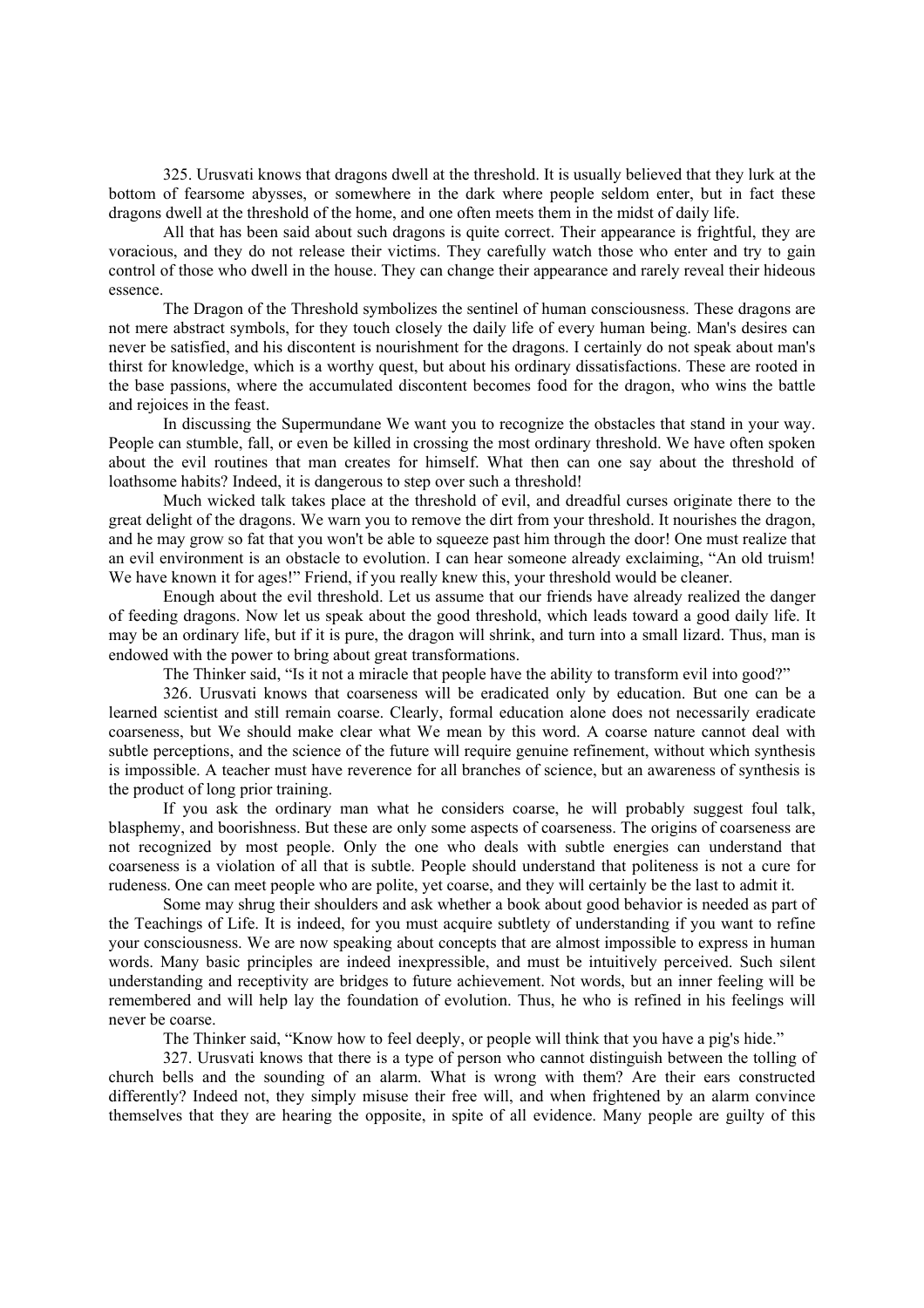delusion, and it is impossible to convince them of their error when they have made up their minds to hear only what pleases them.

 Such wilfulness delays progress. Ask several people to explain the meaning of a simple statement and you will receive the most contradictory and even malicious interpretations. The statement may be quite clear, but the free will can find a way to obscure its meaning and replace that meaning with its own notions!

 The Thinker smiled and said, "People are always ready to answer before hearing an entire question!" What is more, their answer is colored by their impressions of the questioner—his figure, his attire, and sometimes even his handwriting. Handwriting does have significance, but certainly not in the case of those who judge without straight-knowledge. Superficial judgment is based on superficial signs, and is of little value.

 Always remember the potential madness of free will. In this malady, one imagines that his will is unrestricted and begins to violate the fundamental laws. Such madness has been known since ancient times and can lead to great destruction. But the will is of value only when it is strictly in harmony with the laws of life. Most people do not understand this, for to them the will is equivalent to wilfulness, but a wise man knows that will and freedom are united in the Law of Be-ness. Unless we understand this harmony of will and freedom we shall distort facts and hear a joyous pealing of bells in the sound of a fire brigade!

The Thinker taught the understanding of the language of bells.

 328. Urusvati knows that souls incarnate with good intention; such is the Great Law. Even the spirits in the lower strata, just before incarnating, receive a ray of enlightenment about goodness as the foundation of life. But just as the finest aroma cannot permeate space for long, kind intentions are dissipated by the influence of the varied conditions of life. A child is not evil, but can quickly succumb to inherited atavism. Also bad habits, formed from the smallest details of life, are the gates of evil. Thus the enlightenment so briefly experienced in the Subtle World is dispersed.

 The process of merging into the dense physical body cuts off all impressions from the Subtle World. Nevertheless, many facts about life in the Subtle World can be obtained. The best way to collect these facts is from the individual testimonies of those who have received unexpected glimpses. This kind of evidence is usually honest, because these people did not expect anything and are amazed to have received any information at all. Thus, they testify to their impressions sincerely.

 It is very informative to interview country people, who, being close to nature, observe many interesting things, but may not speak of them for fear of ridicule. It is clear that everyone comes into contact with extraordinary things, but the difference between people is in their attitude. Some pay attention to unusual perceptions, while others do not care to or are unable to open their hearts to things that are beyond the range of their intellect.

The Thinker taught people to concentrate intently upon extraordinary manifestations.

 329. Urusvati knows that, in certain cases, passing into the Subtle World is accompanied by sensations either of extreme pain or extreme bliss. But these are extremes, not the average conditions that are experienced by the majority.

 Let us take the case of someone who realizes the benefits of Good and who understands the power of thought. He will not lament leaving Earth, for he knows about his eventual return into physical existence. Such a person will fall asleep peacefully and will find himself conscious in the Subtle World. He will not suffer any pain, for his subtle body is not burdened by guilt—he committed no crimes, even in thought. Thus, he will not suffer from depression and will be able to relate to his new environment. He will drive away fear, because he understands that thoughts are his strongest shield.

 It is especially valuable to know that even with an average degree of consciousness an individual can dispense with prolonged sleep in the Subtle World. In fact, he can begin to learn and work immediately. He can create his particular attire and hasten to join useful co-workers. He is ready to share in all the advantages of the Subtle World, and will even be ready to make contact with the higher spheres. Indeed, he can boldly approach the highest in full daring.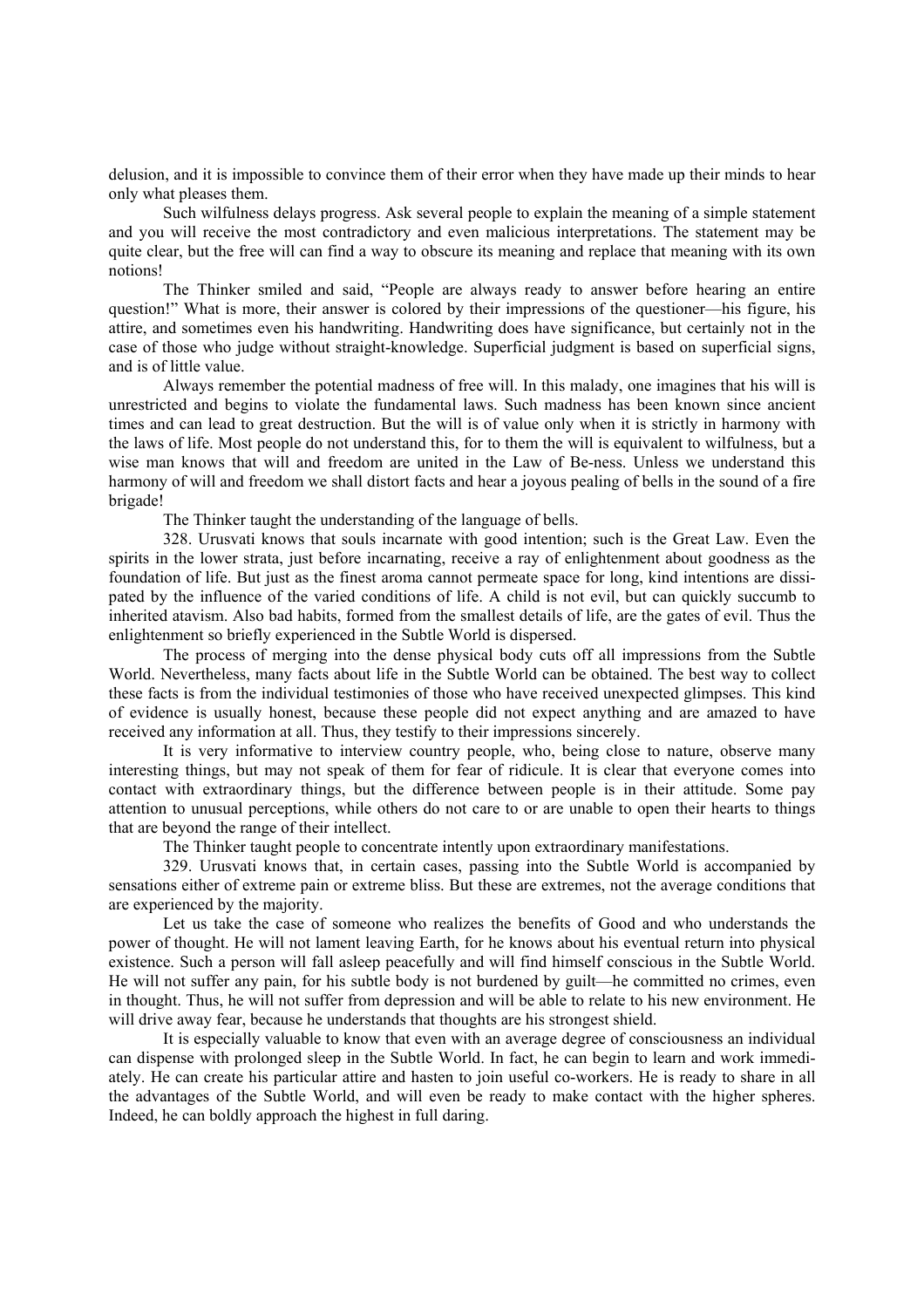This person will think about the Subtle World as a joyous state of consciousness, and in such thought will create his future joy. He will affirm his previous experiences, for if he does not wish to do this, they will not enter his consciousness. People must remember this well, and understand the saying, "He who wants to receive, will receive."

 The Thinker reminded people about this, for He knew that they deprive themselves of their own achievements.

 330. Urusvati knows that the Subtle World can offer great help and mercy. Even where revenge and hatred seethe, the Master applies the maximum degree of help and persuasion. Unfortunately, the free will often resists and chooses to undergo terrible trials once again.

 It is no contradiction when We say that every incarnating soul receives a ray of enlightenment, for no one is deprived of mercy. However, one must know how to make use of this blessing. You know that in earthly life the most useful advice is often rejected, and similarly in the Subtle World We often observe that illumination may be distorted.

 Evil influences operate strongly in the Subtle World just as on Earth. Disembodied spirits bring with them from Earth the passions they have not yet outlived. However, such passions are not as dangerous as prejudice, because passion can lead to motion, whereas prejudice is stagnant and inevitably causes corruption. Do not conclude from this that We approve of passions. We only point out that in motion there can be a seed of success, whereas ignorance is quite hopeless. When We say "prejudice" we mean an opposition to true knowledge; this attitude is common not only on Earth, but also in the Subtle World. There are even those of a certain mentality who are convinced that knowledge is the cause of all human miseries.

 I would like Our co-workers to imagine the various strata of the Subtle World, but there should be no false ideas about this. Many imagine the Subtle World to be a richly adorned paradise filled only with bliss. Yet, Earth groans under the pressures of murder, aggression, and falsehood, and the consequences of earthly delusion fill the Subtle World too.

 We are not surprised when people do not accept benevolent advice; it simply means that the soil is not yet ready.

 Please tell your friends that they should not assert in their earthly lives what they wish to be in the next incarnation. The fact is that the Subtle World provides possibilities so great that earthly limitations and measures can only diminish them. Life on Earth should be the expression of one's best accumulations. Often people begin to ponder upon their next incarnation, but it is wiser for them to postpone such thoughts until they find themselves in the Subtle World. They may then discover that it will not be necessary for them to return to Earth again, or that they will have to stay for a long time in the Subtle World to perform an entrusted task there. Such work brings one closer to the Brotherhood.

 You remember the physician U., who stayed in the Subtle World for a long period of time in order to render great service to humanity, though his mission became clear to him only while in the Subtle World. Such an exemplary man is in stark contrast to those idlers who want to stay as long as permitted in the Subtle World, in order to delay facing the new tests awaiting them upon their return to Earth.

 It should be understood that such defined times in the Subtle World exist for all, but some welcome them while others curse them. There are many who want to return to the earthly state before their time, while others try to avoid returning, at least for a short time, and will even invent some new task as an excuse to prolong their stay in the Subtle World. We could mention many different examples, but at the moment We refer only to those tasks that bring souls closer to the Brotherhood. When there is a relationship such as this, it is possible for one to develop while in the Subtle World, without incarnating.

The Thinker taught, "We can be useful in all states of being. Such readiness in itself is victory."

 331. Urusvati is aware of foretold dates. People may be surprised to learn that events in China and in Spain were predicted ten years in advance of their happening. The evolution and involution of other nations were also indicated. At times these indications were given in symbols; for example, the coarsening of Germany was pointed out in visions relating to the Thirty Years' War.

The question may arise why some prophecies are received in definite forms, while other are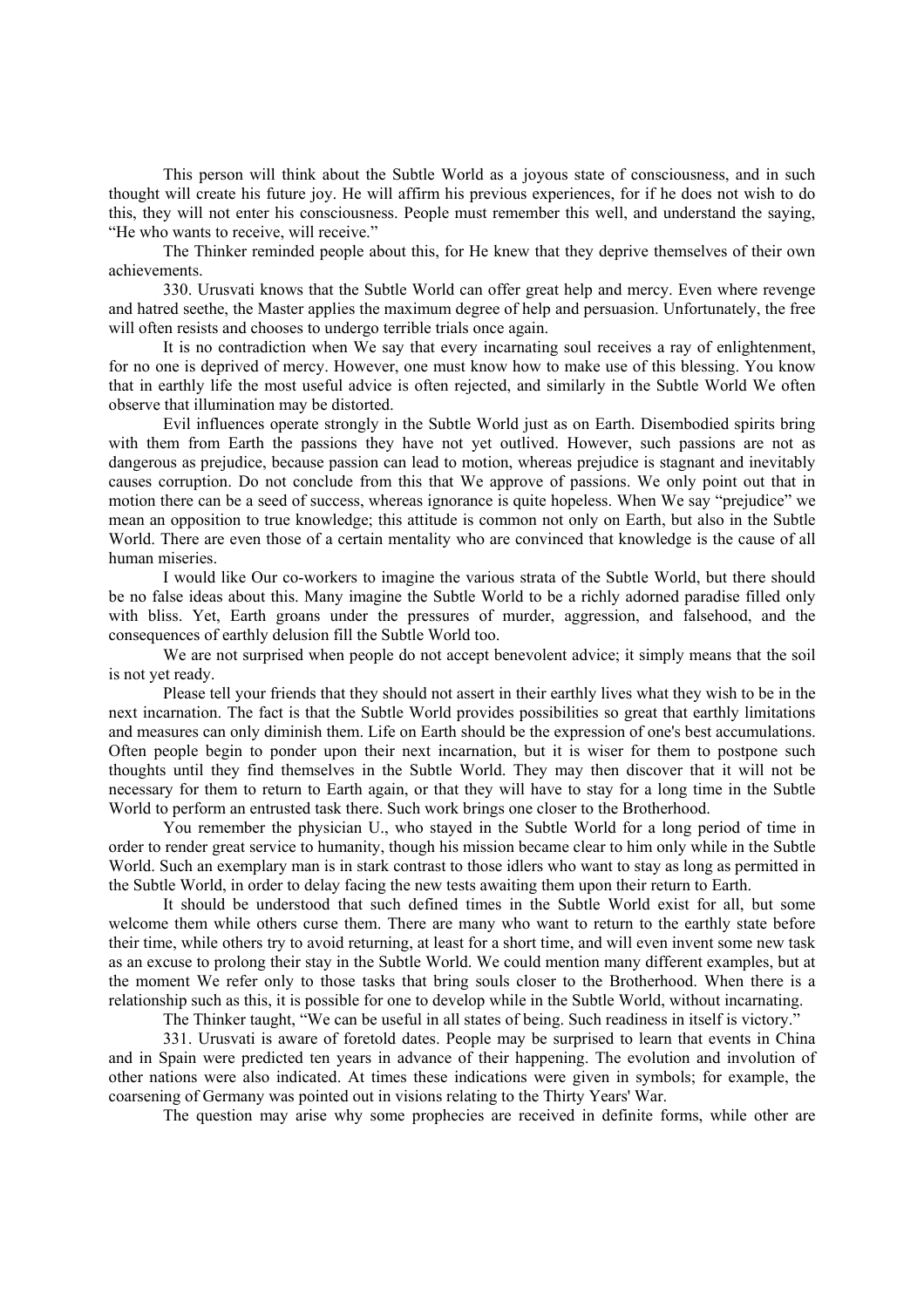perceived only in vague symbols. There are many reasons for this. Sometimes it may be a karmic situation, at other times it may be caused by a deliberate misinterpretation, the working of free will. Nations can be influenced in a benevolent way, but if free will is misused, it will only intensify the obscuring of consciousness.

 And again it may be asked how it is that earthly events can be foreseen, and whether it is because they have already been manifested in the Subtle World. Such an idea has a sound basis. Actually, many events originate in the Infinite, but this does not mean that events on Earth are simply shadows of events that have already taken place in the Subtle World.

 There are no words in the human language to express the correlation of events on the various planes. There are many currents in space that unite cosmic events.

 A physician can predict the development of a disease by observing the very first symptoms, and various measures can be taken to avoid a fatal end. This applies also in the development of events, whose ultimate significance will depend on many influences. Our influence is always benevolent, but one should know how to recognize its consequences. If one is sufficiently observant, one will see that many events develop in unexpected ways. Shouldn't one conclude that behind them there is a Leading Hand?

 The Thinker often tried to train His disciples to be open to unexpected developments, even those that are beyond human logic.

 332. Urusvati knows that the law of the spiral is the basis of Cosmos. This is confirmed not only by physics, but also by evolution. The simple example of a screw will illustrate this idea. The more threads there are on the screw, the better it serves its purpose. Similarly, from an evolutionary point of view the spiral must have many turns.

 People usually are amazed that human consciousness appears to experience again and again the same achievements and the same failures. The question arises, why must one return if it is possible to move forward? But this "returning" is only illusory. Evolution never returns to previous points, but passes above them. People complain that they fall back into coarseness, but they do not realize that this state is not as before, for many new factors have entered their lives. It would be wrong to look upon life from one angle only. Life is a complete synthesis, and only in its multiformity does it reveal that the spiral has completed its turn.

 It is very likely that we pass repeatedly by our former dwellings, but we make contact with them each time on a higher level, as in a tower with a spiral stairway on which we progress toward the Infinite. You must always remind yourself of the symbol of the spiral, otherwise many questions will remain unanswered.

 It may seem that humanity has not shown any substantial progress during these millions of years. The point is that evolution proceeds, but the circle of its turning is enormous.

 It is quite correct to say that people fall into coarseness and falsehood, but at the same time they acquire new knowledge in many fields. It is not easy to bring such extremes into harmony. In spite of this, let us love humanity.

The Thinker taught, "Love not the man, but mankind."

 333. Urusvati knows what causes Us to choose an unusual system for giving Our discourses. The ignorant will say that there is no system at all, but simply countless aphorisms, some of which deal with current events, while others are unreasonably repetitious. Such is the opinion of the superficial reader, who cannot grasp the idea of the need for rhythm, which helps to broaden the consciousness. One cannot separate the discourses into formal subjects.

 One could write a book about joy, but We prefer to give glimpses of joy, linking them with thoughts about grave dangers. Each discourse is given in a certain rhythm. You know that wearing many layers of the finest silk can keep one warmer than would a fur coat. Reiteration generates an accumulation of precipitations, providing an increased power of psychic energy, but these precipitations should be subject to a certain rhythm.

 It would be unwise to put stress upon only one group of nerve centers. The foundations of life are manifold, and its refinement should have no limitations. Imagine the variety of impressions that strike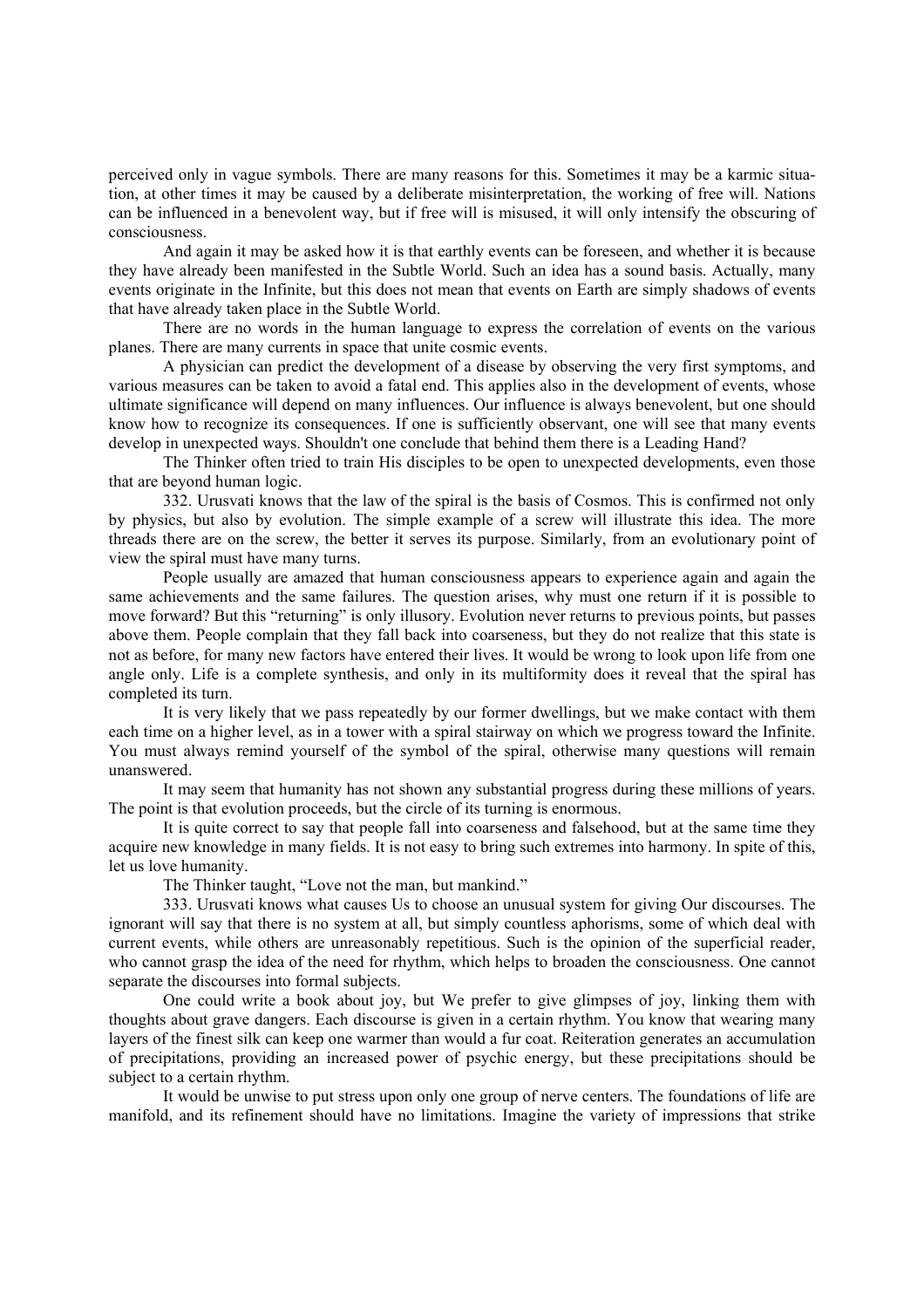your consciousness in the course of just one day! Varied are the precipitations and the rhythms, and the ordinary person becomes a co-creator of many events. Even if he does not notice these intense currents, they do exist. Therefore, we should approach the foundations of life in all their multiformity.

 Joy cannot be just one joy. There are innumerable joys, and each of them touches upon a particular combination of nerve centers. People should think more about rhythm and multiformity.

The Thinker asserted that every good deed is rhythmical.

 334. Urusvati knows that objects can be magnetized. You were able to observe that psychic energy can magnetize water, and that waters containing iron or lithium are very easily magnetized. One can also observe how water is gradually demagnetized in proportion to the decrease of psychic energy. This can be done with all objects, and it is not magic, but a scientific process. The important point is that the influence of the magnetizer himself be preserved.

 The magnetism of objects can actually persist for centuries if the person who projected it does not withdraw his influence. Thus, the magnetic power lies not in the object itself, but in the individual. It must also be kept in mind that demagnetization can be effected by a special process.

 There were cases when magnetized objects fell into the hands of evil people who were then able to use the beneficent energy for evil purposes. In such cases it becomes necessary to cut off the magnetic currents that permeate the objects. The energy should be maintained only where there is a benevolent purpose. This law is of paramount importance. Many previously revered sacred objects can be found for sale, but they are now used for selfish profit.

 One should remember that minerals in particular are most easily permeated by psychic energy, because they are almost free of microorganisms, and their energy is less subject to change. This is not so with textiles and leather objects, in which microorganisms immediately assimilate the psychic energy and an undesirable, complex substance is formed. Therefore, We advise the destruction of such objects by fire.

 It is a known fact that while a curse can remain active over centuries, the most powerful talisman becomes powerless in evil hands. Certain invocations can produce a great intensification of the power of objects if these objects remain long enough where the invocations were performed.

But now I want you to pay attention to another detail. It is not the object itself that is of importance, but the energy, which can be either renewed or cut off. If thieves think that they can steal living energy, they will find themselves before an empty pit. Thus, magic can be seen as a scientific act. He who has ears, let him hear.

 We have often spoken about the influence of thought upon objects. Truly, it is easier to magnetize than to demagnetize, but the magnetizer himself can remove the magnetism when necessary through the concentration of his will. Such demagnetized objects acquire a neutral quality, that is, the living energy leaves them and they remain lifeless and subject to chaos, and can become the opposite of what they were.

 Fundamentally, all legends are based on scientific truths. It was always believed that thought is the garment of an object. This idea refers to the accumulations of thought and the emanations of energy.

 The Thinker strongly advised treasuring objects that were given with good thoughts and good wishes. He said, "We are not superstitious people but scientists, and We realize that he whose hand holds a gift close to his heart gives a part of his soul."

 335. Urusvati knows that encounters with the servants of darkness are frequent, and that one should be aware of their versatility. There are manifestations that are clearly ugly, but there are others that are luminous, and only an expanded consciousness can determine the true essence of these entities.

 The question may arise whether We ever encounter these enemies. Certainly, and We must not only constantly battle with them, but sometimes even converse with them. They miss no opportunity to approach Us during Our journeys, and attempt to sap Our energy for their own use. It is fair to say that the dark forces do not spare themselves. They courageously endure the pain caused by contact with Our energy, and are quite prepared to sacrifice themselves. It is lamentable that the so-called servants of Good are not nearly so devoted to their cause.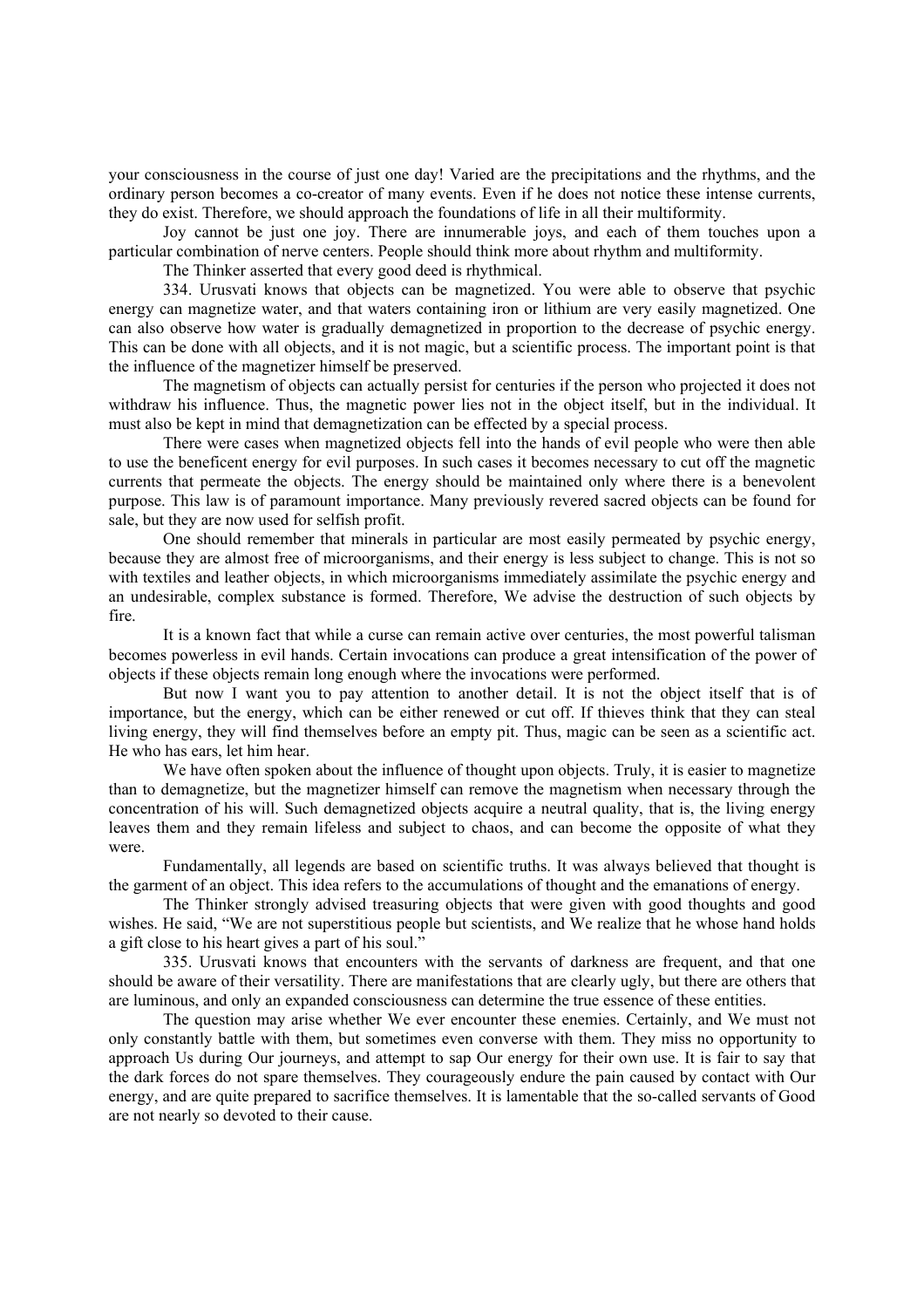Indeed, it is not those who ferociously reject Truth who are dangerous, nor those who distort it, but the indifferent ones, the living corpses who remain unmoved by the word of Truth. We can only smile at the blasphemers and deniers, who do not suspect that by attracting attention to the truth they deny, they serve a certain purpose. Some force compels them to direct their energy into loudly denying the truth, while so many servants of Good whisper. Judge for yourself who is of more use, the one who whispers the Truth timidly and inaudibly, or the one who boldly and loudly attacks it.

 Let us look to the past and we shall see that the brightest achievements were the result of ferocious opposition. If truth does not exist, to what purpose does this enemy exhaust itself? But if truth is alive, nothing can hurt it and slander will be its advertisement. We have often told Our adversaries that there is a law that turns their evil efforts into glorifications of truth.

 In the same way, false prophets serve a purpose in attempting to give the multitudes their message. Therefore, let them continue to proclaim, in ignorance of the result. Let the empty shell of untruth fall away; the water of truth will continue to flow.

 The Thinker, after meeting with a stranger, said, "He is not a good man, but he spoke much to Me about truth. Blessed be the Truth."

 336. Urusvati knows how We grieve at every distortion of truth. We say that false prophets are less dangerous than "unfeeling, living corpses;" however, this comparison is relative, and you can be sure that We do not justify false prophets. Everyone knows that they work only for their own gain, and that their activity has nothing to do with the Teaching about the New Life. If one should ask those trumpeters of falsehood how much silver they have accumulated, they would remain silent, knowing that the Teaching is for each of them as a milk cow.

 People may accuse Us of lack of logic, since on one day We say that the false prophets are not dangerous, yet We sternly condemn them on another; but relativity and antithesis are little understood. Indeed, worldly relationships are complicated, and an unwashed person will seem clean if compared with a chimney sweep. We shall not tire of reminding you that one of the signs of Armageddon is the enormous increase in the numbers of false preachers. They appear in all countries and offer whatever the crowds desire. We shall not belabor their distortions of life, but We can lament them.

 The distortion of truth can be conscious or unconscious. Many people will assure you that their distortions are unconscious, but in reality they act consciously. The difference is in the degree of consciousness. One can often observe that the most incredible lies are uttered in the hope of a small personal advantage, or to assert the ego, or to make money. This pitiful gain is entirely out of proportion with the grandeur of the abused truth.

 How amazingly perverse is the human mentality! People throw unmeasurable concepts upon the scales, and then will excuse themselves by professing that since they do not know the truth, they are not responsible for its distortion!

 They should be told, "If you do not know what truth is, you can at least strive toward it. In such aspiration you will learn to love its first signs. The necessary thing is to learn how to love; this in itself will keep you from becoming traitors."

 Once, when the Thinker saw a cloud of dust on the road, He exclaimed, "Who is approaching, a good messenger or a murderer? But I know, for my heart tells me that it is not a murderer who approaches."

 337. Urusvati loves communion with Us. It cannot be ordered, it cannot be intellectually evoked, only the power of love can bring it into life.

 Mark what I tell you. Often people come together for the purpose of united concentration of thought. Such an exercise is praiseworthy. Similarly, people gather together and send forth collective thoughts for the salvation of the world and the curing of illnesses. This too is praiseworthy. In these times there are many gatherings dedicated to the transmission of such benevolent thoughts. However, communion with Us is overlooked, even though it would help them in their good intentions.

We do not criticize those who attempt to unify and intensify their thinking, for in their own way they act worthily. But how much more intense would be their transmissions if each of them learned to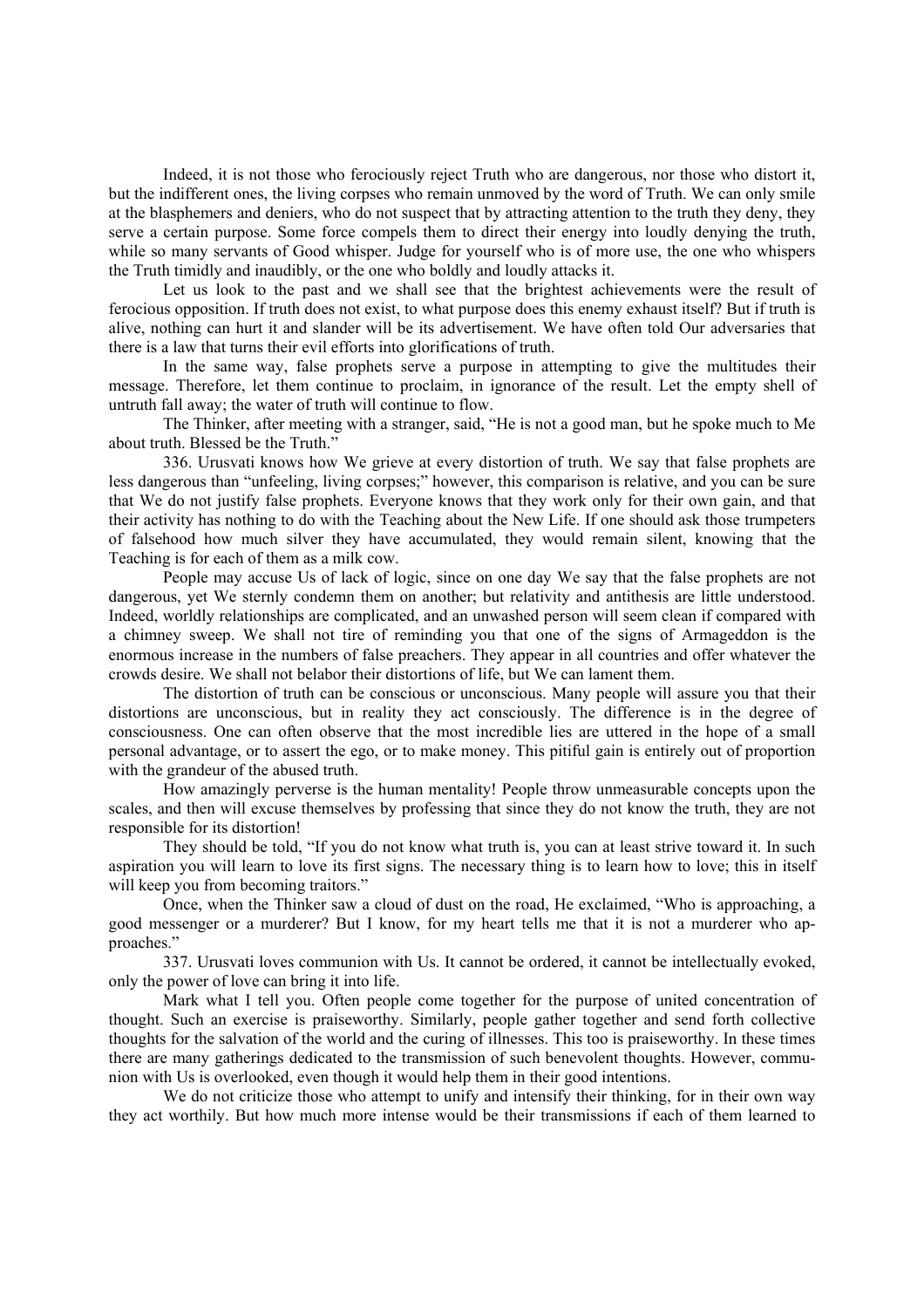love communion with Us! Everyone should dedicate at least a little time to mental unification with Us, but only love can be the bridge.

 There is no need for stimulating artificial tension, or for counting, or for the repetition of hundreds of names. What is needed is simply a strong feeling. One must love the momentary contacts, and should feel the beautiful wings that they provide! We value each such bridge of love, which is built from love of labor. Contact with Us is established, therefore, on love and labor. However, any harmony can be disrupted and is difficult to restore.

 The Thinker looked at the fragments of a priceless amphora and said, "Great is the power of man. He can break even the most precious vessel."

 338. Urusvati knows that the human organism is generously endowed with powerful substances. The chemical laboratory of a human being is truly amazing, and it can be safely said that nowhere except in the human organism are such powers stored. With good reason theories have existed since ancient times that any illness can be healed by the patient's own secretions. Let us also consider the fact that the chemistry of the human organism derives its subtlety from being under the direct influence of psychic energy, constantly renewed by its connection with the currents of space.

 Powerful are human poisons, and salutary is psychic energy. Thus, when I speak about the necessity for psychic correlations, I advise you not only as a Teacher and humanitarian, but also as a physician. For example, I advise taking care of the spleen and keeping it clean. But at the same time I stress the need for preserving calmness and an atmosphere of solemnity. This may sound strange, for what can the spleen and a solemn mood have in common? In fact the spleen is the organ of harmony and must therefore be purified by a harmonious disposition. People assume that only the nervous system requires psychic influences, but such influences are also needed for various organs. The example of the spleen is indicative. I speak of this particular organ because it is rarely mentioned and needs special attention.

 We are saddened when We see the violation of harmony. Imagine what would happen if a few members were suddenly to drop out of a group that is under Our influence. Great perturbations in the currents would take place, and the group would be exposed to many dangers. Likewise, if a patient swallows a medicine in a dosage prepared for many, dire consequences may befall him. And so one can cite many medical examples, for they remind us that psychic and chemical influences are interdependent.

The Thinker used to say, "I cannot bear the burdensome aura of a large crowd."

 339. Urusvati knows that man's true nature is revealed at times of calamity—such is the way on Earth. We do not call this a law, because the conditions for each misfortune are different. It would seem that exaltation and happiness should have more effect than misery, but even the illusion of well-being renders people numb. How lamentable it is that most people can refine their feelings only through suffering!

 Over many generations people have developed an awe for misfortune, and claim that it is the gods who send calamities. Man never forgets to pray for help, but he seldom remembers to give thanks for his happiness. It may seem hardly worthwhile to speak about such a thing, but it should be examined from the scientific point of view. The projected image of feelings of distress is an agitated one. We can observe their zigzags flickering on the screen, whereas rapture and exaltation produce perfect circles. It can be proved that disturbance not only produces poison, but also deadens the organs, whereupon the entire laboratory of the organism falls into disorder. This condition can be compared to the death of psychic energy.

 Shock often causes loss of consciousness, but fainting must not be confused with stupor. Fainting is an unconscious numbness, but stupor does not necessarily exclude consciousness. External shocks rarely cause stupor, whose cause is far more subtle. While in a stupor, a person can often be cured of the first stages of a dangerous disease. Generally, it is incorrect to regard stupor as an illness; it should be seen an exceptional condition of body and mind.

 It is a pity that the many aspects of such lethargic conditions are seldom studied. The important thing in such cases is not how to feed the patient, it is to observe the rhythm of the pulse and the activity of the brain. It would be wrong to awaken him, for he is absorbed in other worlds, and if it were possible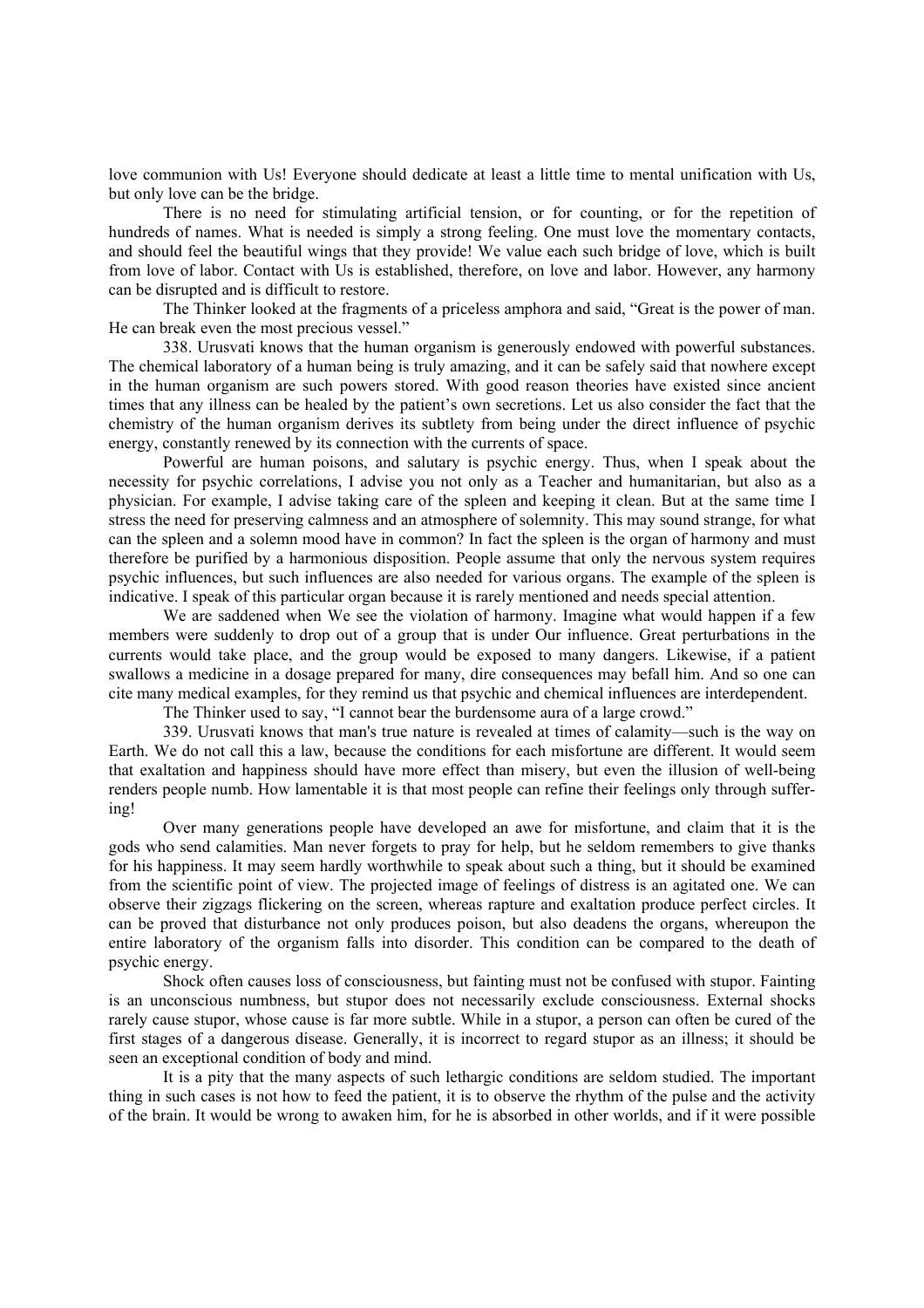to question him carefully, he would reveal many interesting things.

 Folklore preserves stories about sleeping beauties and knights who remained in states of suspended animation. Folk wisdom observes this as a special condition that is followed by renewed energy and heroism. Truly, the time will come when medical science will be able to create these periods of absolute rest for the renewal of vital forces. Experiments for this took place in ancient times.

 We experience similar conditions during distant flights. The important thing is that one must not overlook the first impression at the time of awakening. Under ordinary conditions it is difficult to be constantly vigilant, and the significant signs can be missed. Later, one may forget everything, and if pressed by clumsy questioning, will insist that he remembers nothing. We have mentioned this before, but such experiences are rare in Our Abode. Only at times when a general concentration is needed can We allow such methods; We do not want to miss any manifestation, and everyone's will is focused.

 The time will come when people will be amazed at the idea of refining oneself through suffering, while ignoring the many other possible ways that We have offered.

 The Thinker said, "Could it be that man evolved from stone, since we see that a sharp blow is needed to ignite a spark in him?"

 340. Urusvati knows that under normal conditions the human organism can successfully overcome diseases, but it is essential to understand what kind of organism we are talking about, and what conditions are best. The dangerous influence of genetic factors should be limited as much as possible. Governments should take measures to achieve this, and are only now beginning to pay some attention to this problem. Yet, people do not think enough about the natural environment. They are quite content with basic sanitary measures, and the essential foundations of life are overlooked.

 It is not possible to promote health without a proper understanding of psychic life. People go to sanatoriums to improve their health, and ignore the fact that they will be closely associated with a random company of sick people. Such an environment can hardly have a positive effect. On the contrary, the association with those whose attention is focused upon illness can only intensify the fear of disease and aggravate their ailments.

 It would be good to remember the remedy of ancient times when sick people would go into seclusion and remain close to nature. This was done not only in cases of contagious diseases, but when the organism was in need of renewal. Even now, there are those who prefer to live in mobile homes or in tents. Of course, a collection of many tents in one place only replicates urban conditions, but the fact that people dream of and look for seclusion reveals a healthy instinct for the preservation and restoration of health. We transmit thoughts of health, but of health correctly understood. It is especially important to think about health now. Many people are aware that the destruction of the nervous system has reached an extreme point. They understand that progress is impossible on this path of decay, but only a few know the significance of health in its full sense.

 It is not psychology with its indifferent analysis that is needed, but enlightened striving toward the restoration of health. There are many cases of city dwellers who take jobs as farm laborers to escape the sickening environment of the big cities. This is a praiseworthy decision if one knows how to avoid crowds in the new environment.

 Let us recollect various quests in which people sensed the need to change their unhealthy conditions. A longing for nature should be combined with psychic joy, otherwise the seeker will begin to weep at the first rainfall or other discomfort. The time will come when physicians understand that the human organism can fight diseases without outside help.

 The Thinker said, "Even a dog cannot bear being disturbed during his illness. Is man inferior to a dog?"

 341. Urusvati knows that harmony in life refines human feelings. Indeed, harmony is the only thing necessary; with it all will be subtler and loftier. Harmony is a great concept! Yet people seek it in external conditions and overlook it in the essence of things. For example, a primitive man may live in natural beauty, yet be far from harmony. The city dweller may be oppressed by the bustle of his surroundings, and be unable to think about a harmonious life. Even a refined philosopher can be crushed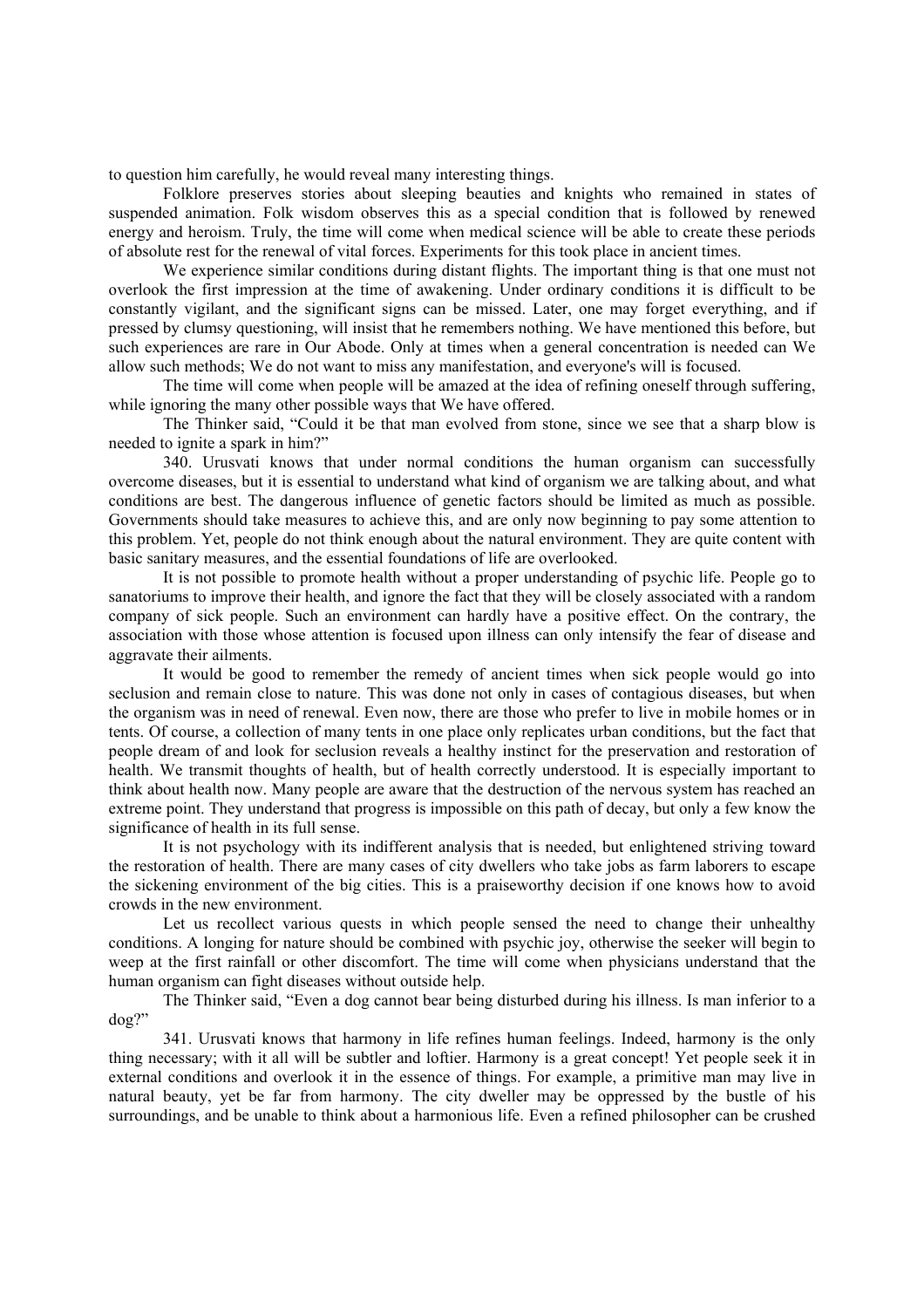by the cares of supporting himself. Thus the fundamental law of harmony is forgotten.

 People do not understand that the way to harmony is in the art of thinking. Deep contemplation is needed for the realization of harmony. Truly, only the art of thinking can refine one's feelings. But how does one acquire this art, which can sometimes be possessed by an illiterate person, yet elude the most learned? How can We teach man the art of thinking? Many will take this to be a clumsy aphorism. How can We explain to people that Our philosophy is based upon thinking about Infinity? With such ideals, earthly tribulations become bearable and manageable. Do not fear the lofty concept of harmony. It can be applied in all aspects of life, and every human being can develop a sense of it within himself. This state can be called by different names, yet it is the property of all. Everyone sooner or later will achieve harmony if the art of thinking is cultivated.

 The Thinker stressed correct thinking. He wanted His disciples to feel themselves to be artists who could create new kinds of harmony.

 342. Urusvati knows how persistent are the forces of chaos. They should be resisted consciously, because only through conscious opposition can one overcome them. Two currents can be distinguished spatial chaos, and the chaos that affects the weak human will. Even good people can become victims of the attacks of chaos.

 Certain events can only be explained by these attacks of chaos. You have heard about the girl who, even while the evil forces are attacking her, can heal with the power of her psychic energy. Even moderately good physicians oppose her and try to interfere with her *podvig*. There are many similar examples in various fields, and the remarkable thing is that individuals who are not even involved will also interfere.

 It is astonishing that seemingly enlightened people are not ashamed to soil themselves by opposing benevolent work. Why do they become so savage and utter such shameful things? It often happens that they are obsessed, but it may also be a case of poisoning by chaos. Such circumstances should be studied scientifically. When their feelings are temporarily obscured, people can act in the most shameful manner without even realizing it. Later they may feel regret, but the deed has already been done, and karma determined.

 One could object to the fact that people are held responsible unfairly for having succumbed to the attacks of chaos. However, by a vigilant free will they could have controlled themselves. How can one excuse people who carelessly blind themselves, then seek to justify their own carelessness? Thus, we should be able to distinguish between the conscious servants of darkness and those unaware victims of evil who also serve evil and can be even more harmful than darkness itself. The currents of chaos should be explained from a scientific point of view. Let as many people as possible learn about it, because this servitude to darkness takes place in both the dense and the subtle spheres.

The Thinker always warned about the attacks of chaos.

 343. Urusvati knows that We carefully observe the life of animals. We keep dogs, goats, bulls, horses, and some smaller species of animals and birds. Our principal studies are of their psychic energy, although We also involve them in medical experiments. It goes without saying that We do not permit vivisection or torture. We do not train them by force, but by penetrating into their world of thinking. Only such an approach can bring trust and a correct response.

 We must admit that observation of the thought and language of animals produces the most unexpected conclusions. Their language is expressed not so much in sounds as in gestures and glances, and remind us somewhat of language in the Subtle World.

 People think that one should talk to animals, but such communication does not always lead to the best results. Animals understand thoughts, and do not need words in order to grasp with certainty the mood of their master. The horse and the dog know very well when their owner is cheerful or sad or disturbed. They also reflect the fears and anxieties of their owner and become fearful and anxious themselves. They understand such situations far better than people think they do. The important thing is to obtain their trust, which is not given easily.

Psychiatrists could benefit from observing animals; many puzzles would be solved. Since ancient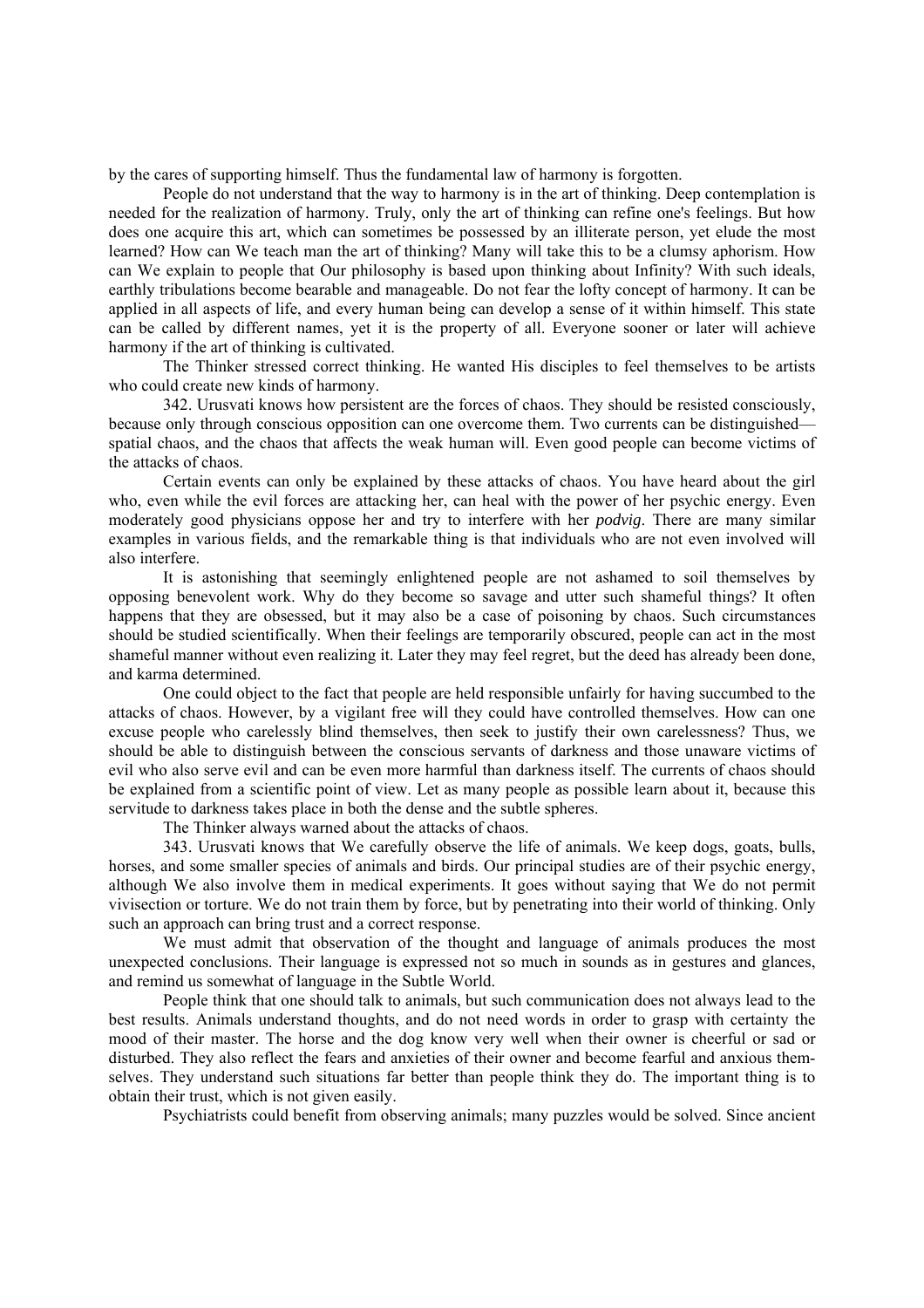times indications have been given regarding the importance of animals in human life. It was well-known that animals intensify the currents of psychic energy, but it was also known that they attract lower entities from the Subtle World. The psychic energy of animals can be beneficial, but it can also be dangerous, and one should act with caution. Animals should not be allowed too great an intimacy with people. Comeasurement is necessary in everything.

 The Thinker frequently pointed out interesting facts about animal consciousness. His remarks were ridiculed on the grounds that animals have no intelligence and are therefore inferior beings, but the Thinker meant to show people that psychic energy works through all beings and throughout the universe.

 344. Urusvati knows how heavy is the burden of the world. We can remind you of the suffering of Our Sister when embodied in Siena. It should be noted that the pains she endured were related to events in France and Spain. She experienced severe pains in the region of the solar plexus and by them was able to predict certain distant events. Often these events were felt more intensely than local ones. In the same way, one can trace specific links with previous lives.

 These strong pains could not be stopped and there was often little time to alert physicians, who did not understand the true cause and tried to stop the pains by prescribing potent medicines. Even today, people do not understand subtle influences, and such lack of understanding hinders scientific progress.

 During the lifetime of Our Sister of Siena the idea of telepathy was suppressed. Today much is said about telepathy, but its signs are still treated with skepticism. It is astonishing that even in progressive scientific societies there is doubt about it; this attitude only hinders research.

 You have heard about the physician who was sent to investigate subtle manifestations, but could achieve nothing because prevailing conditions were not favorable for the success of his investigation. We want to encourage such research, but it is difficult to find some common ground for communication.

 Urusvati can provide many convincing details to researchers, but it is essential that her testimony be listened to and correlated with that of Our Sisters and Brothers who have lived in the world. In such correlative studies one will be able to trace the evolution of knowledge about the subtle energies.

 The Thinker Himself often experienced strange pains, which He attributed to the rays of the various planets.

 345. Urusvati knows how many subtle feelings and influences fill one's life. Imbalance, that dreadful scourge, is the obstacle to appreciating and understanding life's precious gifts. After millions of years of evolution humanity is still ignorant about the art of achieving harmony.

 What then do we see in this age, so proud of its discoveries? People reject completely all that is beyond the earthly realm and become victims of destructive imbalance. They forget their immediate responsibility toward Earth and begin to wander in a fog of abstraction, and if they meet those who have attained harmony, they despise them!

We should not attribute such hatred only to the forces of darkness. Many highly regarded citizens are the very ones who hate all that is harmonious, because they detest the idea of the unification of the mundane with the supermundane. Darkness has loyal co-workers among unbalanced people. If you see attacks upon useful undertakings, look attentively and you will see that the persecutors have not even the slightest degree of harmony within themselves. Study them and you will observe the inadequacies of their reasoning faculties and learn how to resist their trickery. You will learn when it is possible to remonstrate with them and when, because nothing can be accomplished in this life, a change of sheaths will be necessary. Yes, yes, yes, harmony itself is often understood as an abstraction!

 Similarly misunderstood is Nirvana, in which the greatest intensification of one's faculties is sometimes interpreted as passive, unfeeling inaction. Equilibrium requires mutual tension, for both cups of the scale must bear equal loads. Therefore, both cups, the mundane and the supermundane, never stand empty. In his ignorance, man prefers to limit himself to one side or the other. That is why humanity is lame; but can one hop for long on one foot? Can one drag one's crutch into the Subtle World? I speak in jest, for sometimes a jest is better remembered!

 The Thinker asked some narrow-minded intellectuals, "Why do you cripple yourselves by cutting off one of your legs? Verily, you will have great difficulty returning home."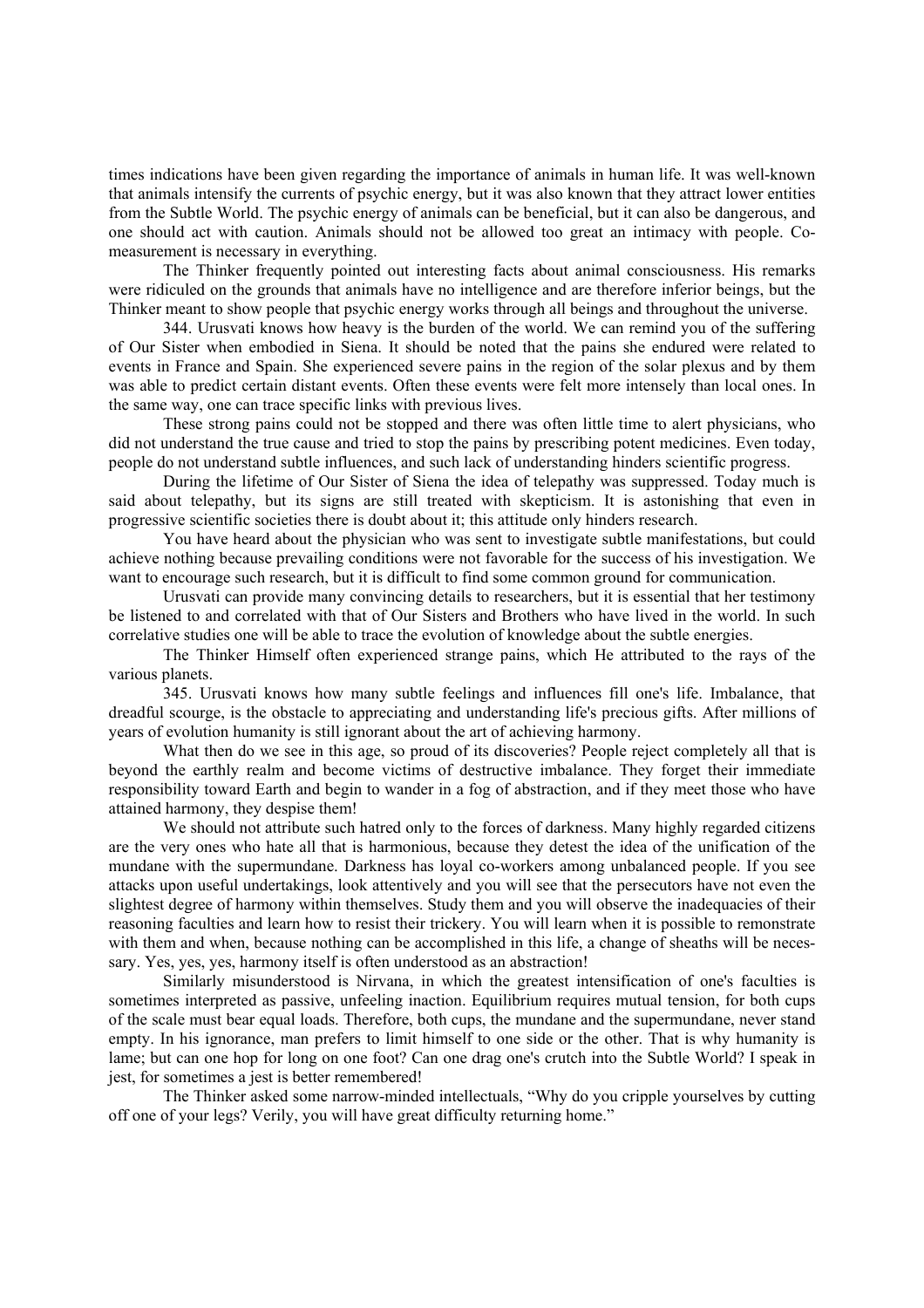346. Urusvati knows that if each person wrote down a description of something phenomenal that had taken place in his life, humanity could compile an extraordinary book in just one day. Everyone has had authentic glimpses into the supermundane and many could provide revealing accounts. Even a rank materialist cannot claim that he could provide mundane explanations for everything that has happened in his life.

 The main obstacle to compiling such chronicles is the embarrassment each one feels in revealing his personal experiences. Urusvati remembers only too well how she was ridiculed as a child when she attempted to reveal her feelings. But that is an unavoidable experience for all.

 I hope that some people will read My words to their immediate friends and will collect examples from the life around them. There is no need to be amazed about the little girl who suddenly began to speak twelve languages! And one can discover many other phenomena which could be explained scientifically.

When your friends begin to record their extraordinary experiences, please urge them to do it as simply as possible and avoid elaborate descriptions. They should not add their own interpretations but record the facts simply and accurately, with the utmost truthfulness. It is not necessary to place much significance in the fleeting lights that one sees, for they are small details of everyday life. Information should also be gathered from printed sources, although these cannot compare to one's own verifiable observations.

 There are many books available that deal with psychic phenomena, and We will not waste Our time trying to convince the wilfully ignorant. At present, We only want to point out that psychic phenomena are increasing. One can also see that there is an unfortunate increase in fierce opposition. The forces of darkness are alarmed that the subtle energies are approaching the earthly plane. You must understand that the battle has reached its climax, and chaos is attempting to prevent evolutionary advance. But the New World approaches and nothing can stop the growth of consciousness.

 The Thinker spoke about the inextinguishable fire of the heart. He understood the path of humanity.

 347. Urusvati knows how distressing it is to have to withhold from people all that has been prepared for them. In fact, there are many new discoveries that cannot be revealed to people simply out of concern for their safety.

 For example, powerful poisons have been discovered that are salutary when used in a certain way. But do people care about these salutary properties? Usually their first impulse is to experiment with the destructive qualities. Poisons often have medicinal powers, but to entrust them to irresponsible hands would be the greatest folly. The same can be said about all aspects of life. Discoveries are safe only when their use is goalfitting.

 The question arises as to whether events caused by hatred can be goalfitting. You must realize that evil can be good, in a relative way. It is hard to imagine putting a limit on the number of miseries! Sometimes the only alternative is to choose the lesser evil, or, as the Romans said, "to take with a light hand."

 When studying the history of psychic phenomena one can observe a rise and fall in the degree of their frequency. One might expect there to be a constant increase, but there are certain conditions that influence the manifestations. For instance, psychic phenomena increase during wartime, but they are of a less desirable type.

 The same is true about most mass manifestations. Certainly a multitude intensifies psychic forces, but only rarely can the ecstasy of a crowd be of high quality. During quiet, constructive periods the manifestations can be very intense, because there is nothing to prevent the subtle energy from approaching the physical world. Moreover, people of a quiet and balanced nature create a more suitable atmosphere and intensify the phenomena. Thus, one may observe entire eras of evolution and involution.

 People are not yet sufficiently trained to discriminate between these changes, because the science of psychic phenomena is not accepted by the majority. One must also bear in mind that We can help these phenomena in a variety of ways. Amidst the world's events Our energy is directed to those areas where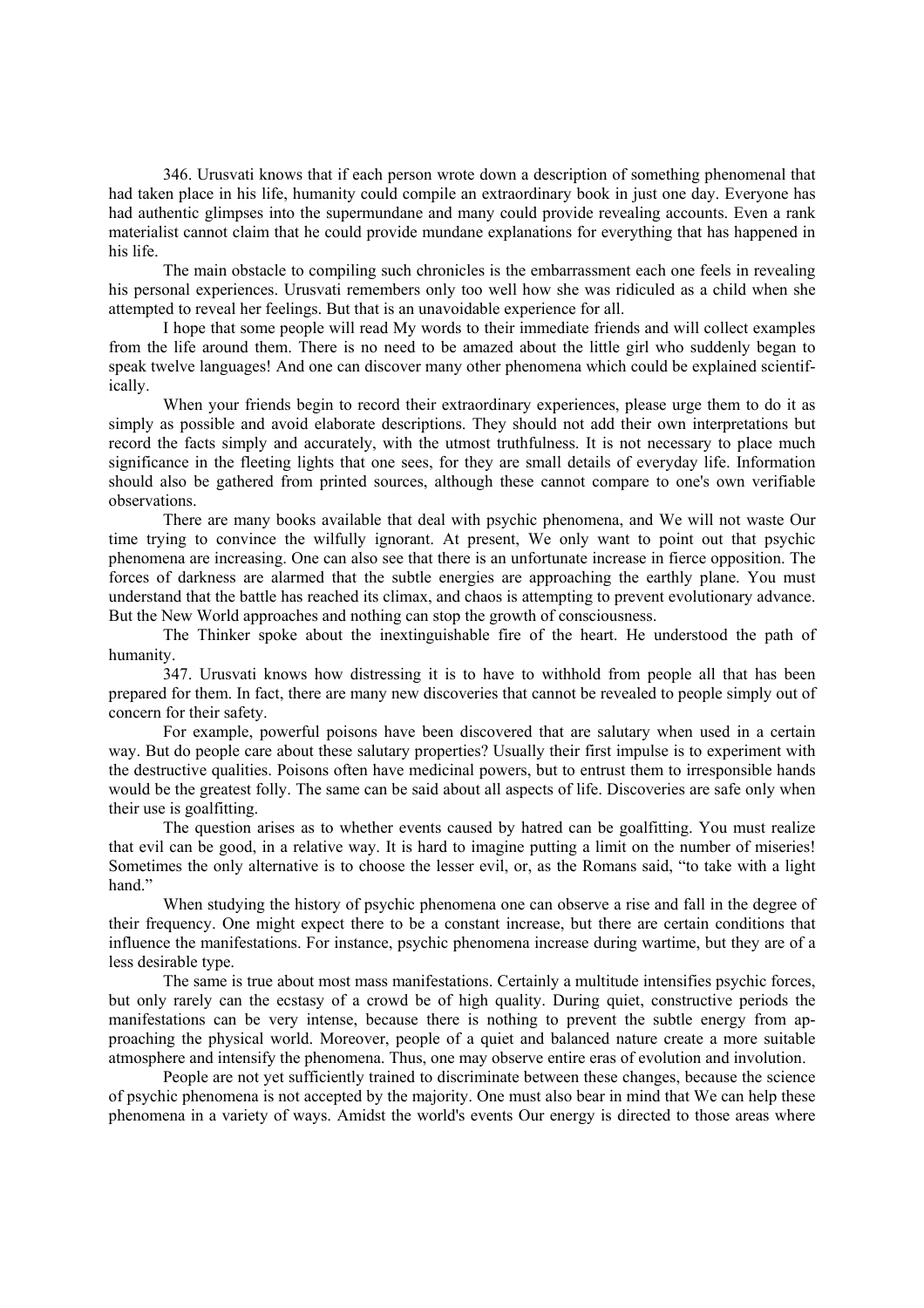there is a possibility of cosmic danger.

 The Thinker pointed out the brilliance of the sun and added, "What dangers are hidden at times in this radiance!"

 348. Urusvati knows the different ways in which people react to manifestations of the Subtle World. These manifestations often evoke shock and even terror. If people are constantly surrounded by inhabitants of the Subtle World, why is it that seeing them produces such extreme reactions? One should remember that although such subtle manifestations sometimes cause shocks, people can only react to what they actually see, and unaware that they are surrounded by inhabitants of the Subtle World, they show a pronounced fear of contact with these so-called ghosts. But such contacts are unavoidable, and We have ways of protecting people from truly unbearable experiences.

 People fear the dead because they do not believe in eternal life. When this truth is broadly accepted, the world will be transformed. It is useless to speak of purification or sublimation before the continuity of life is understood. I affirm that at present people are far from an understanding of the structure of the three worlds. Nor will it help to simplify the scheme by division into two worlds; people will only become confused. Remember that in ancient times, too, very few accepted calmly the existence of invisible worlds. The majority feared these realms just as they do today.

 The Thinker attempted to open this natural way of communication to His disciples, but only a few dared to face the truth.

 349. Urusvati knows how emphatically We insist upon the need for harmony and unity. We often speak about unification, but now We wish to point out a special aspect of this concept—harmony. Only unification will bring right results. It is true that any kind of unification will intensify energy. Even unity in evil can be effective, but it can never be harmonious, for evil by its very nature is disharmonious. Also, unity in evil cannot last, and its results will be vague. But goodness is always harmonious, and it alone can produce meaningful results. Thus, by speaking of harmony We affirm goodness.

 Each quality has many aspects, but they cannot all be revealed at once for they would not be understood. We first indicated unification in a general sense, and now it is time to point out the specific conditions that are required for the achievement of complete unity.

 Are there perhaps certain invocations or physical exercises that can intensify this harmony? Certainly there are many such aids, but in the end they act like narcotics, producing only an imagined harmony. Such attainments are not beneficial and are not suitable for the Subtle World. Since the object of self-betterment is to become perfect for our future existence, We advise the use of the more natural methods of spiritual development. This is the new message.

 People are either skeptical or they indulge in artificial methods and ignore all natural ways of broadening the consciousness. Yet such ways are the true treasures for ascent in the Subtle World, for those who dwell there have no artificial methods, and act only according to the fundamental laws of Nature.

 We strongly advocate both labor and thought for self-perfectment. These will bring sublime accumulations that do not evaporate in the Subtle World, but, on the contrary, will lead to further knowledge. Thus We lay the foundation of harmony.

 The Thinker pointed out, "Not the outward appearance but the power of thought will open the Sacred Gates."

 350. Urusvati knows that all the advice We give is based on scientific truth. When We stress the benefits of an ethical life, Our chief concern is to preserve the fundamental laws of the Universe. When We say, "Purify your thoughts," We have harmony in mind.

 Just imagine the power of a pure thought! You know that such a thought purifies the aura and emanates a radiant light. And what is more, purity of thought is the best defense against the dark entities that cling to every dark thought. I can already foresee the indignation of those pedantic scientists, in whose dictionaries dark entities do not exist! Well, We shall speak according to their consciousness, and tell them that every thought is in a way a magnet that attracts whatever is similar to it. Space is saturated with thoughts, and each of them attracts thoughts of similar quality. Whirlpools of thought exist in space,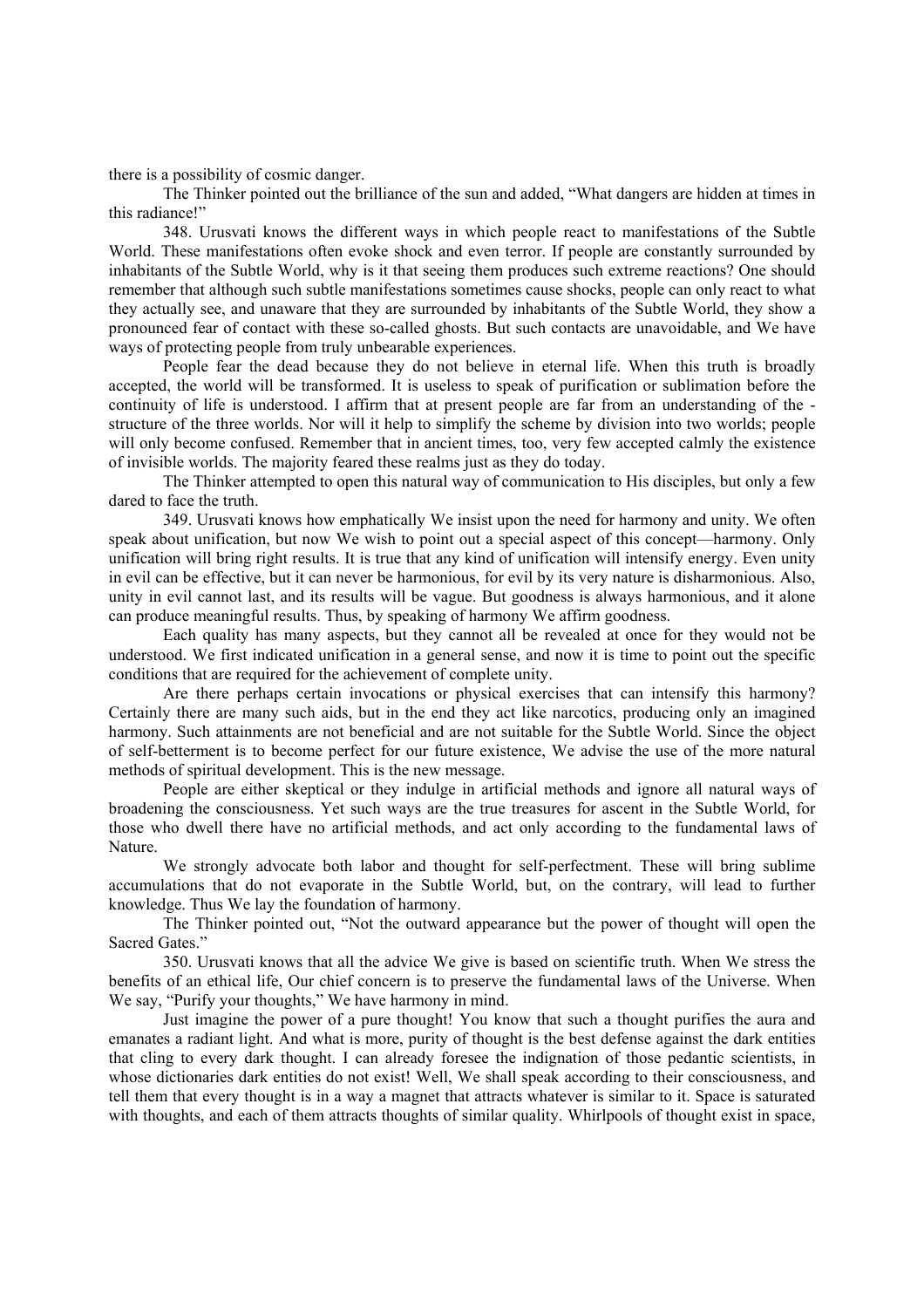and grow amid the cosmic rotations.

 Man has no right to produce chaos and cause harm to the manifested world. You must remember and understand that each good thought begets goodness, and each dark thought is a cradle of evil.

 It may be asked how man can discriminate between his good and evil thoughts. Words can be deceptive, but at the deepest level of thought people do not deceive themselves. They understand quite well the difference between noble deeds and crime. The outward appearance of a deed is not its essence: this essence is clearly perceived in the heart of the author of the deed. Thus, man should not become a sower of destructive forces. Let everyone think about creating good. When people think scientifically they will understand the laws of ethics.

The Thinker warned, "Unless you acquire knowledge, you will remain immoral."

 351. Urusvati knows the many reasons for the interruption of thought transmission. The main causes are the extraordinarily intense currents and the unexpected disturbances that must be immediately countered. But also undesirable entities may approach and try to obtain information that would cause harm if acquired prematurely, and that should not be revealed to them.

 We can provide an example of information that was prematurely interrupted. Once, We sent a mental message about the sad condition of a certain Western country, but as soon as the first word, "space," was sent, unwanted listeners were discovered and the communication had to be interrupted. In order to fulfill Our intention We used a code word, which was sent at night. We continued with our communication the following night, not naming the country, because Urusvati could then understand the meaning of Our message.

 I mention this episode to remind you about the caution that must be exercised in dealing with the filling of space. Even in earthly life people seek the opinions of experts in order to learn the meaning of events. It is the same when certain entities try to intercept Our communications in order to use the information for their own purposes.

 Those of great experience accept the need to adhere to the laws of nature. Only the ignorant think that We need not submit to cosmic laws. It would be sad indeed if We were to unnecessarily intrude upon the karma of countries, peoples, or individuals.

What great harm results from a careless attitude to life! You know how unwisely some people extract fragments from Our books. This is very harmful, for one can never know how or by whom such incomplete quotations might be interpreted. We are concerned first of all about the accuracy of what is conveyed.

 The Thinker was concerned about His disciples, wanting them to be responsible for every word they uttered.

 352. Urusvati knows that one cannot perceive the exact moment of falling asleep, and that dreams or participation in the life of the Subtle World do not begin immediately. There seems to be an unexplainable transference into a new condition to which one must adjust. The same occurs in all contacts with the Subtle World, which are more numerous than one may think.

 People may complain that contact with the Subtle World is not frequent enough, but even during one's ordinary waking hours unusual sensations can be felt—perhaps a strange sense of being absent, or an awareness of some invisible presence. If people would learn to be attentive, they would see and feel many inexplicable phenomena. No special concentration is necessary for this, because subtle reactions come unexpectedly and cannot be anticipated. You know that the most wonderful phenomena have taken place amidst the most ordinary surroundings.

 It is impossible to predict what kind of earthly circumstances will be most favorable for subtle manifestations. The only necessary condition for all is to be aware that every moment can bring a manifestation of the Supermundane. But while developing such an awareness one should not withdraw from earthly labors. We insist upon labor while on Earth.

 The Thinker used to say, "Friend, are you ready for an unexpected communion with the luminous sphere?"

353. Urusvati knows that on the verge of awakening one must pass through a transitional state in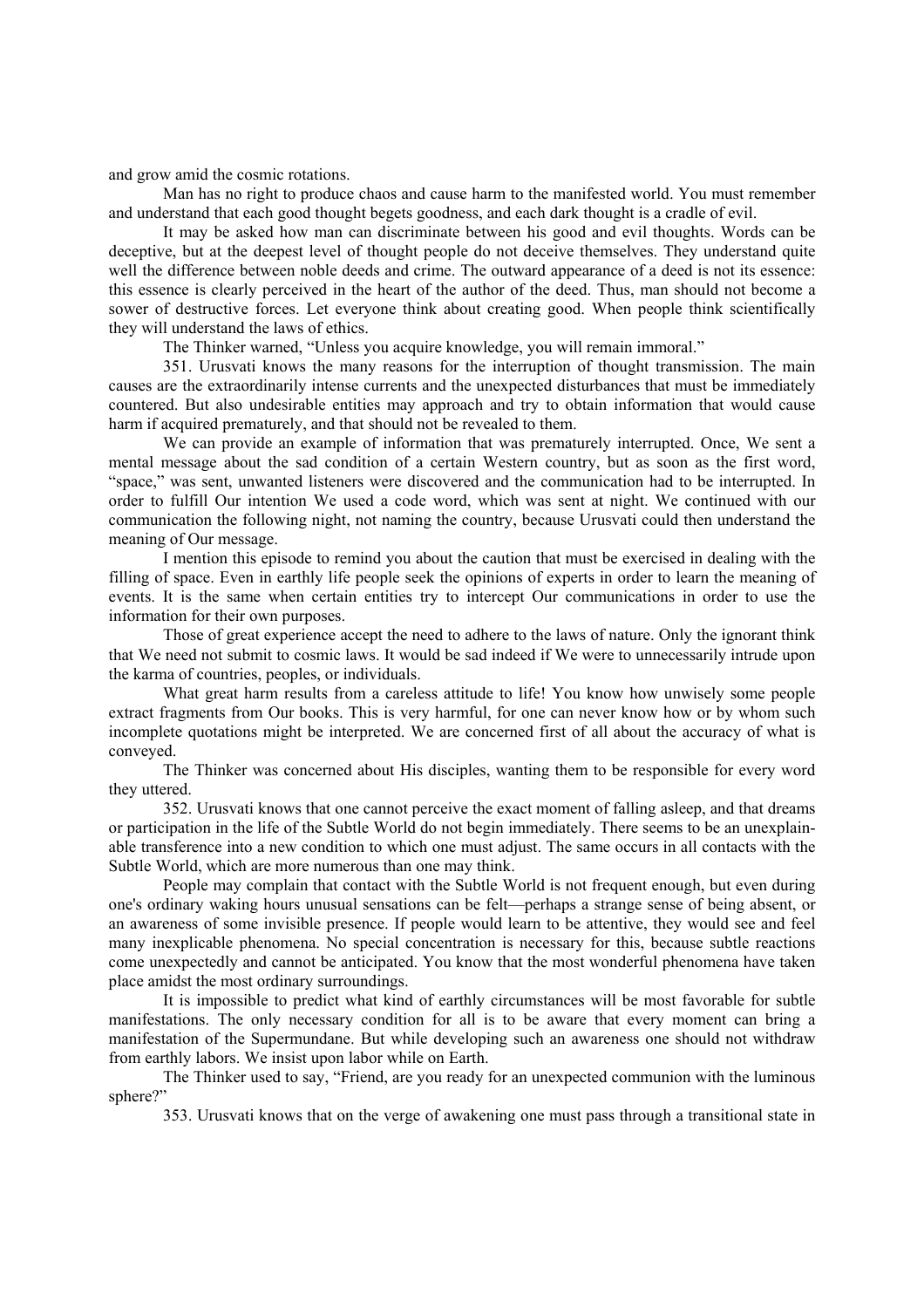which one belongs to two realms. Some people do not remember this state, but others retain impressions of subtle experiences.

When the ancients urged, "Know thyself," they were primarily concerned with the development of the power of observation. This process is no mystery. People should simply become more attentive to their own nature and to their surroundings, and should realize that they are responsible for the quality of their projections. It is strange that the interval between sleep and awakening remains unnoticed. People read about the particular qualities of drowsiness. The ancient initiates knew how acutely perceptive one becomes during this state, but this knowledge remained only with the initiates, who alone could remember their experiences. The average person, absorbed in his work, had no time for such observation.

 But now We once again call people to develop attentiveness and to observe the idiosyncrasies of their nature even during labor. One should learn to combine one's ability to work with the power of subtle perception. Such a synthesis will transform life.

 You should not assume that the initiates were withdrawn from daily life. From the biographies of the great, it is clear that they did not avoid the most diverse manifestations of life. And now too, labor should not keep one from self-examination. The new life requires collaboration with the two realms.

 The Thinker used to say, "Friend, before retiring for sleep and before awakening for labor, utter a word of blessing. Verily it will open the gates of the two worlds."

 354. Urusvati knows that very few have a right attitude about those who have passed into the Subtle World. Some grieve over the deceased, thus interfering with their ascent, and others criticize them, which is equally harmful. In some cases the deceased are completely forgotten, and this, too, is wrong. It is essential to have a proper, harmonious attitude.

 Let us imagine a dear one who is in an adjoining room absorbed in some important work. Our first impulse is to safeguard his quietude and take all precautions against disturbing him. We provide the best conditions for the speedy fulfillment of his task. We are concerned about the work, and send our benevolent thoughts to him. We know that our dear one is near us, and although we would like to see him, we realize that we have no right to disturb him. We are patient, knowing that we shall be together at the right time.

 In the same way, there is much to tell our friend who has passed into the Subtle World, but out of love for him we must control our desire and be cautious. We shall not allow a single word of evil, not wanting disharmonious currents to disturb his work. In short, we shall have a right attitude to the situation, and shall not grieve about the imaginary loss. How can we, knowing that our dear one lives and is near? Nor should we insist upon physical communication. If he is meant to, he will hasten to appear at the proper time.

 One should be concerned about harmony, which is essential for both worlds. If an important task is being performed near us, we should not quarrel or make noise. Even in daily life people celebrate in the name of an absent one, and try, for example, to take care of the dear one's possessions. We act wisely if we behave toward the deceased as we would toward an absent friend.

 You should have the same attitude toward Us. This attitude will broaden your consciousness and is beneficial for your inner life. It is lamentable that after millions of years We still must stress an intelligent attitude toward the life of the Subtle World. Let us be fair and admit that people do not understand the Subtle World; moreover, due to the predominance of technology, they are moving even farther from the true concepts. Literacy does not yet mean culture. Great calamities occur because of ignorance. We do not expect extraordinary refinement, but only that people manifest the best qualities of their spiritual nature.

 The Thinker taught, "Let us send a smile of love to the deceased. Let us send encouragement to all pilgrims. May they rest peacefully at the crossroads. Pilgrim, tell us about the wondrous countries!"

 355. Urusvati knows that, at times, people unexpectedly experience unusual psychic phenomena. They may receive radio transmissions, see through solid objects, or distinguish the presence of subterranean metals.

Let us elaborate upon this seeming suddenness of experience, for nothing occurs without a cause.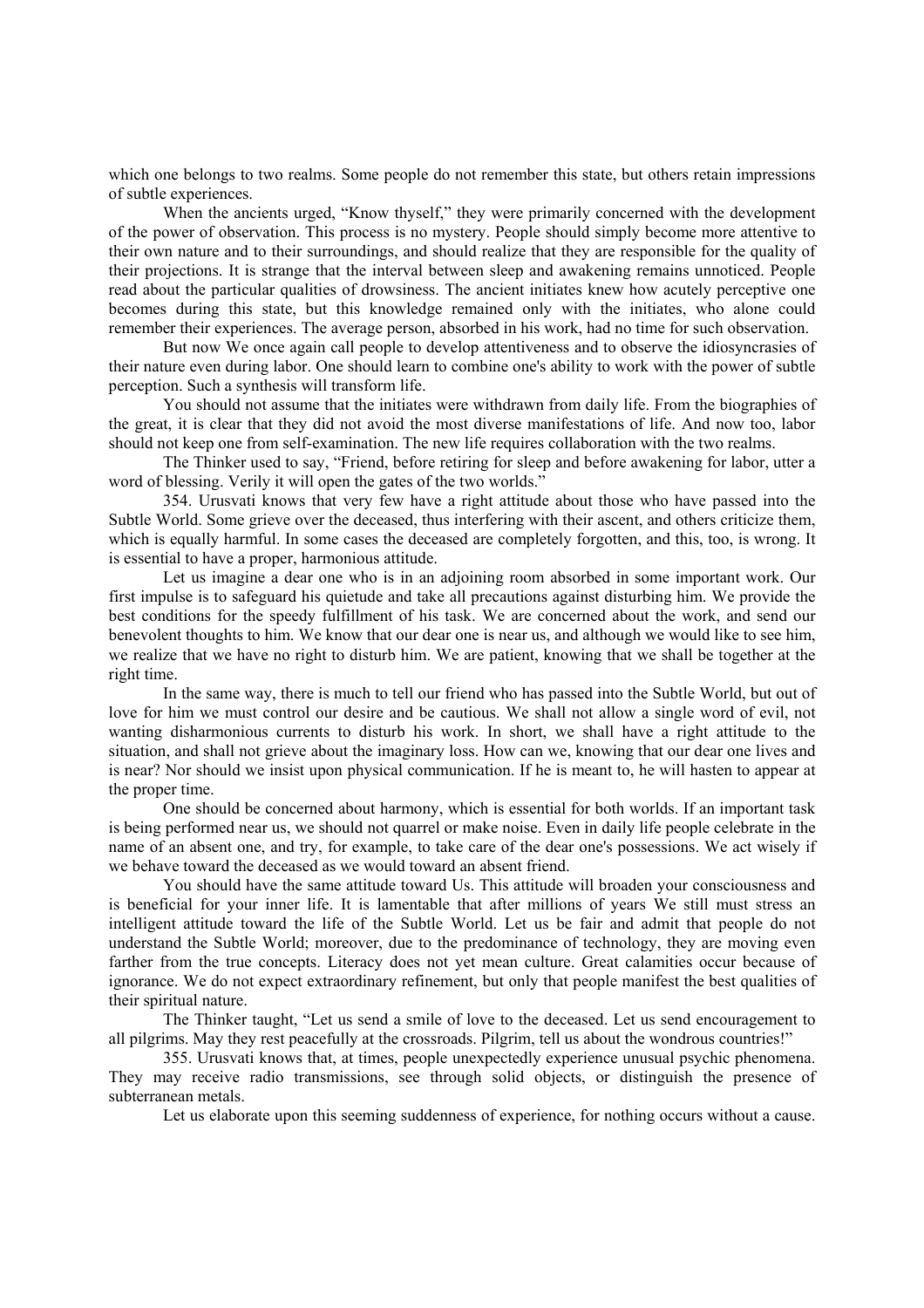Even when We speak about a "sudden illumination," it should be understood from a relative, earthly viewpoint. Although the illumination is sensed suddenly, it is the result of a lengthy process of the refinement of consciousness. Such refinement usually begins at an early age, or rather, is brought by the soul from the Subtle World.

 People think that psychic powers are gifts from above, little realizing that these gifts are earned by the individual himself amidst all kinds of burdensome experiences. Usually, one does not recognize the presence of these seeds, which are ready to blossom at the first favorable opportunity. Furthermore, no one points out to the toiler the possibilities earned by him. A vessel filled to the brim is easily spilled. In the same way, accumulated psychic powers can be suddenly manifested at the least prompting.

 People endure many humiliating situations and much self-doubt before they dare to speak about their powers. But the most difficult and incomprehensible potential for ordinary people to realize is their participation in cosmic events. The heart is strongly affected during such processes, but what earthly physician can understand the dangers of cosmic tension? As a rule, physicians do not even notice signs of cosmic suffering. They would rather accuse the patient of malingering than admit that cosmic disturbance could be the cause.

The Thinker long ago understood this kind of pain in the world.

 356. Urusvati knows how painful it is to participate in cosmic processes. One may ask what causes such painful tension. The answer is simple—when even a particle of ectoplasm is affected a medium will suffer greatly, but ectoplasm constitutes only the subtle body. Cosmic experiences affect the fiery body, and cause far greater suffering.

 One may further ask, if cosmic currents influence all living beings, why must only exceptional people undergo severe suffering? Again the answer is simple. These currents certainly influence the entire planet, but the degree of reaction to them varies, and when someone fills his Chalice and refines his consciousness, he places himself in the first rank of those affected. It is impossible then to avoid such suffering by altering his consciousness, for it has already attained a natural degree of development.

 Who can stop the growth of consciousness when it has reached a certain degree of development? One should not interfere with the actions of a hero who has dedicated his life to *podvig*, for the destruction of darkness is the dream of every spiritual warrior. The battle is the same on both the mundane and the supermundane planes. By the use of vibration We may lessen the tension, but the cosmic battle requires a universal defense.

 Defense and Nirvana are two mercilessly distorted concepts. People try to make them into something amorphous, vague, and passive, but such distortions are harmful for evolution.

 People must consciously prepare themselves for a state such as Nirvana, and this takes a long time. They must learn to love the state of mind that can be called all-containment. In the same way, people must learn to love the concept of defense, and think of it as the most intensified and vigilant condition. They must perfect themselves consciously, otherwise participation in the Cosmic Battle will become unbearable.

 But how can man train himself for austere defense without contemplating cosmos? In practicing defense man displays the highest self-denial. He acts not for himself, but for the far-off realms. Everyone can understand that it is not easy to forget oneself for the sake of the far-off worlds. An expanded consciousness must go hand in hand with a solicitous attitude toward one's health. Human forces are frail compared to the currents of space.

 One should develop clarity of consciousness. One should understand that in the protection of harmony lies Beauty. One must not allow doubts that will violate the order of harmony. Beautiful is the vigilance that knows and loves the treasures that it protects.

 The Thinker knew the beauty of such vigilance. He said, "We learn, not for ourselves, not for Earth, not for the sun, but for the invisible Realms."

 357. Urusvati knows how realistically a subtle entity can manifest itself. People think that such phenomena can take place only through the ectoplasm of a medium, but other processes of manifestation must be considered. These entities can also be perceived through the power of clairvoyance, which works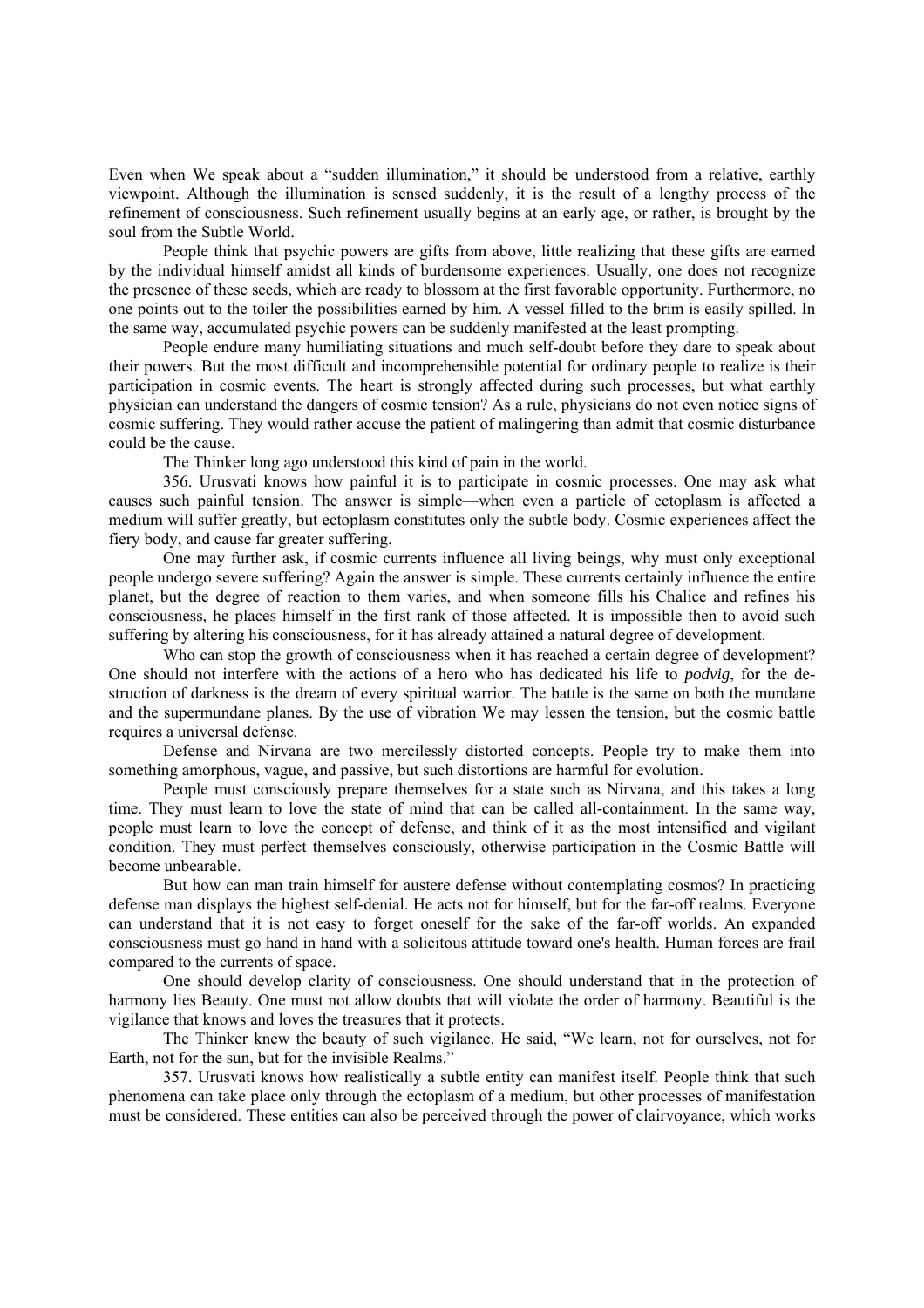not through ectoplasm, but through direct, fourth dimensional vision.

 It is characteristic for certain entities to be attracted to particular places. In these cases, the energy that evokes the materialization has been accumulated in various locations, most often as precipitations on the walls of old buildings. Subtle entities strengthen their manifestations by use of certain layers of this matter. Such buildings could humorously be compared to old, worn-out garments infested with microorganisms that make them "come to life," as it were.

 People frequently complain that they have no visions. These visions do indeed occur, but people do not pay attention to them. For example, the sight, in broad daylight, of human images, which then immediately disappear. Unfortunately, the human mind would rather fabricate all sorts of artificial explanations than find the true cause for such manifestations.

 The time has come when it is necessary to bring the Subtle World closer to Earth, but it is impossible to do so without the cooperation of humanity. Even those who are ready to accept the existence of the Subtle World expect some tremendous shock that will immediately transform their entire life. Our help is in proportion to human cooperation.

 People must accept the existence of the Subtle World and free themselves from superstition and bigotry. These two vipers deprive people of the possibility of communing consciously with the Subtle World. Do not think that We exaggerate the dangers of superstition and bigotry. The lives of most people are based upon these prejudices, which deprive them of freedom of thought and so fill them with ignorant convictions that they deliberately close their eyes and ears to the most obvious manifestations. If one wants to see, one must have an open mind. Negation closes the keenest eye. On the other hand, one must beware of false, imagined visions. Thus, there remains only one way—the golden middle way, which We have already stressed. He who follows the middle way knows an all-embracingness that excludes or changes nothing. This is not an easy way, for it requires a refinement of consciousness.

The Thinker taught not to fear the middle way.

 358. Urusvati knows how varied are the rhythms of Our communications. At times they flow slowly and distinctly, but at other times so rapidly that it is almost impossible to hear them. They may be shockingly loud, or may become almost inaudible, like the softest whisper. Sometimes they strain the centers, but usually they are beneficent. Do not suppose that these variations are the result of Our unbalanced minds! You should seek the cause in the spatial currents. The example of Our communication is of use to anyone who studies the energy of thought.

 People are impatient in everything. To explain each phenomenon they hasten to create their own rules, and through such arbitrary, willful interference, they interrupt the most valuable manifestations. This is why it is so important that you be reminded about the variety of Our communications. One should bear in mind that if Our force can be affected by cosmic currents, it is even more difficult for the efforts of beginners.

 When We speak about purification of thinking We have in mind primarily liberation from preconceived notions. Imagine someone experimenting with the receiving of direct communications who then tries to introduce his own thoughts. Such a student will only mix up the messages. There have been many such cases.

 When receiving communications from a great distance one should be particularly careful not to allow interruptions. Through carelessness in receiving, many words can be lost. Much experience is necessary for one to be able to perceive the various changes of rhythm.

 When We speak about Our Inner Life We primarily want to impress upon you the diversity of conditions that surround you and Us. It is an annoying fact that people fail to understand that we are all surrounded by the same currents of energy. Only when you realize this will you come close to Us. This closeness will evoke reverence, or in other words, acceptance of the Teacher. Alas, it is seldom that the Teacher is accepted. At times people may feel sparks of devotion, but such flickering will only irritate the atmosphere. We do not speak about Our authority, but about the principle on which harmonious communion can be built.

The Thinker insisted upon respect for the Teacher. He said, "In the dark of the night one should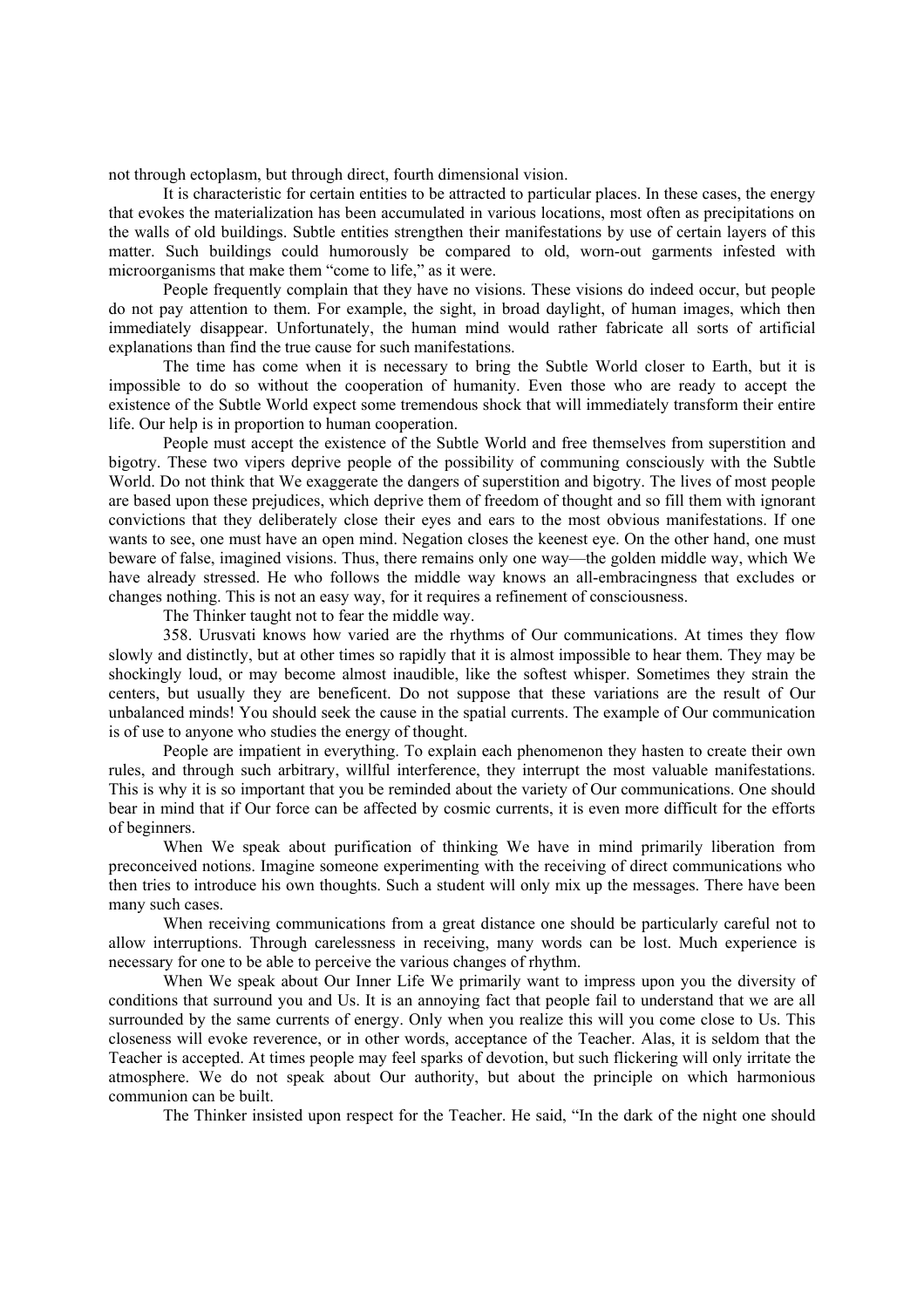look for the Guiding Hand. The Voice of the Guide is a joy. But this devotion should continue not only in the darkness, but also in the sunlight."

 359. Urusvati knows that clarity of subtle vision is developed in the course of many incarnations. This quality is correctly called clairvoyance. Glimmers of clairvoyance are not unusual, but steady vision is acquired only with great effort. Urusvati has testified correctly that even in her childhood she possessed clairvoyance with full, unwavering images.

 It is interesting to observe how slowly people acquire this ability. Often the perceived images tremble, the features become distorted, parts disappear, or the images may become stretched out of proportion or change their expression. Even the most kindly face can acquire a look of malice. Due to these distortions people imagine that they have been approached by an evil spirit, but the cause lies in their own inability to develop subtle vision.

 Certainly, amid fuss and commotion it is not easy to concentrate one's attention upon the image, especially when the contours of its aura tremble. It is a mistake to attribute these fluctuations of the aura to the imagination, for they are often caused by the wavering aura of the observer himself. You must remember that the majority of auras are not steady, and this can affect even physical sight.

 In ancient days students were required to develop subtle sight. For this purpose, the student was asked to observe an object, then suddenly was asked to close his eyes and describe it. This is not an easy discipline. In these tests, although the student thinks that he has memorized everything, he has in reality absorbed only the general outlines, and the object's distinctive features have eluded him. But it is precisely in the distinctive features of an object that one can find its essence and style.

 The ancients paid much attention to the study of the psychic nature of man, and such studies took place not only in the temples, but also in special schools, which, when later established in Greece, were called Academies. Many subjects were studied in them, including the legends, which were the main source of information about life in remote antiquity. Even now, scientists who study folklore can find there traces of profound wisdom.

 We should investigate the heroic achievements of the ancients; we will find in them similarities with the achievements of modern science. As a matter of fact, the ancients not only dreamed about future scientific achievements, they were aware of many of them. If scientists were to look at the treasures of folklore from a scientific point of view, they would find many confirmations of the knowledge of ancient people.

 The Thinker once saw a shepherd who was followed by his large flock of sheep. The Thinker smilingly asked, "By what magic do you compel the animals to follow you so obediently?" The shepherd answered, "I live with them and love them, and they feel that they are safe if they follow me."

 360. Urusvati knows how often people attempt to attribute subtle phenomena to gross physical causes. For instance, noises in the ear that are experienced by many are physical manifestations that provoke varying interpretations. Doctors often attribute them to abnormal blood pressure, but this is simply another external symptom. The true cause of such pressures is the touch of subtle influences. Actually, there are three kinds of noise—one is a peculiarly dull, continuous noise, another is like a reflection of the pulse, and the third you have described as like the sound of cicadas. This third type, a curious, very rapid pulsation, is especially characteristic, and is the sign of a particularly subtle energy.

 These noises cannot be explained by a decreased function of the heart, or by irritability, especially since they occur unexpectedly and independently, with no connection to any previous physical experiences. They may be due to the pressure of cosmic currents, but it is more likely that they are the touches of the Subtle World. Thus, we come back again to the subject of contact with the Subtle World. People should look more within themselves, and should fulfill the ancient maxim "Man, know thyself."

 Therefore it is not only physicians who are equipped with the necessary knowledge about such matters; ordinary people can also give wise advice if sufficiently experienced and introspective. Long ago it was known that, even amid the most ordinary daily routine, it was possible to be in touch with reflections of the subtlest energies. Indeed, from the very depths of man's nature explosions erupt, as if a seal were opened by some special touch.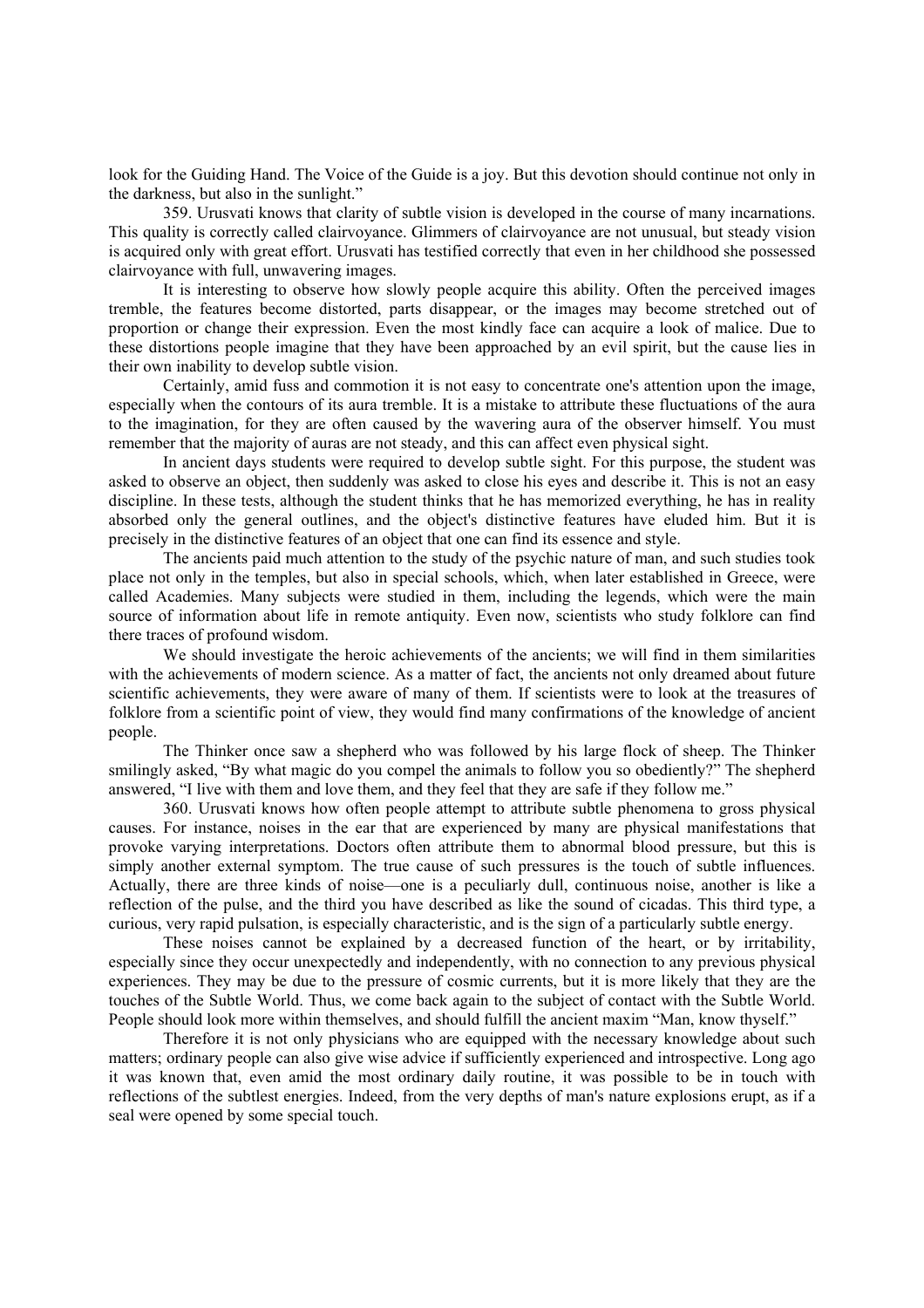There is a curious state of mind called *idée fixe*. I am not referring to possession, which may have similar symptoms, but to obsessive, constantly repeated assertions, which can have a special significance. Medical science considers the *idée fixe* to be dangerous, but this is a baseless judgment. If we accept this opinion, we must then consider many splendid scientific minds insane! It is time to revise the notion about the insanity of genius, otherwise we will have to conclude that fools and dolts have sound and healthy minds!

 We have repeatedly condemned the dark obsessions that lead to evil and crime. It should be understood that it is the influence of subtle energy alone that results in the healthiest state of mind. The benevolent influence of subtle energy is the great blessing that inspires man to ascend the ladder of evolution.

 Only by observing human actions can one discriminate and sense the subtle differences between good and bad people. You will see that the one who labors for evolution is filled with ideas. But who would call these ideas fixed? It would be right to call them leading ideas. Pay heed then to all the manifestations of nature.

 The Thinker said, "Whether I serve Nature, or Nature serves me, does not matter. The important thing is that all my knowledge and experience are offered in the service of the Common Good."

 361. Urusvati knows that with each generation there are changes in world outlook, customs, and even language. It is not easy to recognize the New Era when in the midst of it, but from a distance every observant eye can see how agitated is the substance of life.

 There was an ancient practice of sending observers to certain places, to stay for a period of time and then return. With the coming of the new generation, the same observers were sent again to these places. We use the same method, so that Our Messengers may witness the formation of a new generation. Only in this way can We acquire a fresh and correct impression regarding the evolution of a particular nation.

 Many will doubt the very possibility of such evolution, for they themselves are stagnant. But evolution is a law of Nature. The difficulty is that people see only from their own point of view and are therefore unable to progress. They imagine that everything ends with their demise, and cannot understand that life has its own continually changing, vivid waves.

 Such immobile people will find themselves in a most lamentable position when they enter the Subtle World. They will regret that during their earthly existence they did not mingle with different generations or find points of contact with a variety of mentalities. The ancients wisely experimented with various generations. And you too will learn how to feel at home among the most diverse mentalities. Remember that We, also, had to undergo such experiences.

 The Thinker compared such tests with the tempering of a blade. He knew that only by the alternate application of heat and cold could indestructible strength be forged.

 362. Urusvati knows that intention equals action. More accurately, We can say that intention is more significant than action. Action discharges energy, whereas intention accumulates the energy that will be manifested as action. Therefore, when I advise being careful about intentions, I have in mind the maximum benefit.

 People frequently leave their earthly existence with many intentions still unrealized. The ignorant think that these intentions will remain so, not understanding that life does not cease and the opportunity remains for intentions to be fulfilled elsewhere or at another time.

 Blessed are those who have a store of good intentions, for they will be beautifully realized. Truly, every intention will bear fruit, every promise will be kept, and every goodness glorified.

 People complain that their merits are unappreciated, ignorant of the fact that life continues after the death of the body. He who believes that everything ends with his departure from Earth is a poor man, for he has robbed himself of the treasures of fulfillment and will enter the Subtle World unprepared. Where then will he be while his consciousness is so obscured? Alas, he will be confined to a place in the dark regions of the lower spheres that he could easily have avoided, where he will be subjected to negative influences that will impede his progress even more.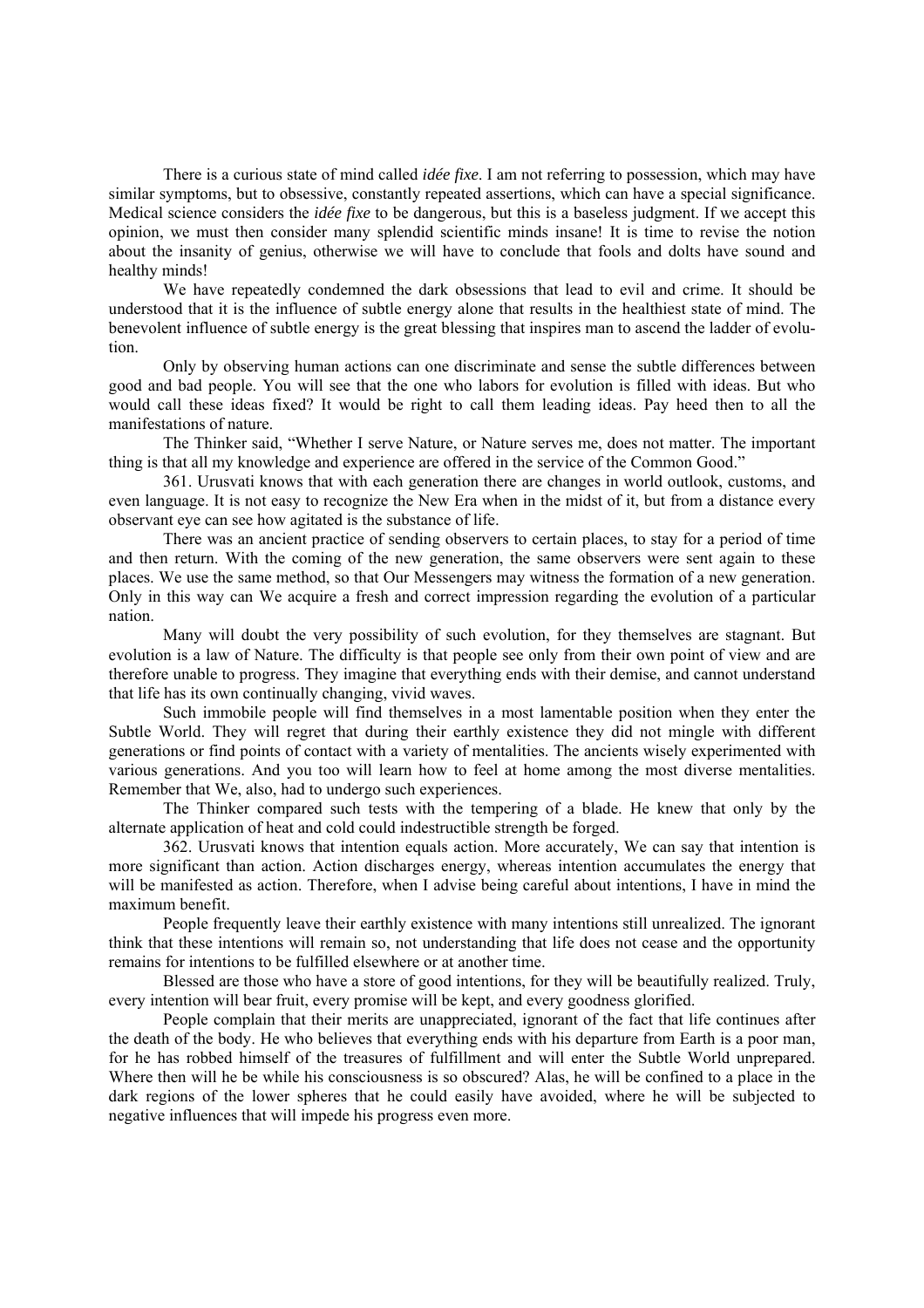Various religions deal with the idea of the continuity of life, but these hints are not sufficiently convincing or people would try to prepare themselves for better progress. Some people try to buy a better future with monetary donations, but gold has no value in the Subtle World. Good deeds combined with a good consciousness will bring joy on Earth and in the Supermundane Realm. If the instrument is tuned, it will resound in harmony with the higher spheres.

Sometimes people hope that there will appear a Guide who will save them from any abyss. These selfish people do not understand that the Guide suffers when descending into the lower spheres. Others think that there is enough time in Infinity, and that while on Earth they can enjoy themselves without limit! Alas, once beyond the earthly boundaries, they will learn to evaluate their losses.

 You are quite right in your feelings. There can be no merriment while Earth cries out from the burden of calamities. While hunger exists there can be no gluttony. And what kind of dances can be performed against a background of violence? Truly, I say that merriment is indecent in these days of calamity.

 You are also right in assuming that the waves of distant transmissions are quite varied. Some may be caught by certain intended receivers, but others may reach the most undesirable listeners, and in this respect caution is always needed.

 The Thinker knew about this when He said, "May my thoughts reach those who will appreciate them."

 363. Urusvati knows that labor engenders one of the most sublime joys. One would expect this truth to be accepted by all, but alas, labor is usually considered a burden and people dream only about holidays. However, We shall share with you Our concept of labor. We work always amidst the most tiring conditions and also have holidays, but Our holidays are periods of communion with the Highest Spheres.

 There are some who would consider that such communion is labor also, and they would be right, for the exploration of the higher spheres requires much energy. Absolute concentration is required and the apparatuses must be controlled with skill. Recently, Urusvati experienced a powerful shock when one of the levers broke in My hand. Such unpredicted complications often occur, but there is a great difference between the breaking of a lever during routine work and a complication in the apparatuses used for communication. Yet, despite inevitable complications, the labor of striving toward the higher spheres is a true festival.

 Amid earthly chores you too can create festive labor. Self-examination however is needed in order to decide which particular work one might consider a festival, and to learn what kind of work increases one's strength.

 Rest is best achieved through change of work. Yes, yes, yes, it will be a long time before people understand this paradox! Nor is it easy for them to recognize that even the process of thinking is labor, for who can understand that man creates something real when thinking?

 People are reluctant to accept the idea that a routine task should be followed by a period of concentrated thinking. How then can they imagine the kind of thought that kindles the fires of space and builds structures in the Subtle World? Even those who write about the significance of thought do not apply to themselves the rule about the inevitable and irreparable results of thinking. Man is a strange being, quite ready to accept the idea of the influence of someone else's thoughts, but oblivious to the results of his own thinking. Thus man neglects his own possibilities. I believe that the time has come for people to cease lecturing and to apply themselves to strict self-betterment.

 Why is it that psychic research societies so often stagnate? The members themselves obstruct their own progress. It is an unwholesome situation when the researchers themselves are unable, first of all, to test the purity of their own intentions.

 The Thinker was greatly concerned about the purity of the intentions of His disciples, and used to ask, "Precious substances are available even for the usual ablutions, but what substance can be used for purifying our intentions?"

 364. Urusvati knows that world events usually affect those who participated in their inception in past ages. Events in any country affect those who are currently involved in them. But they also affect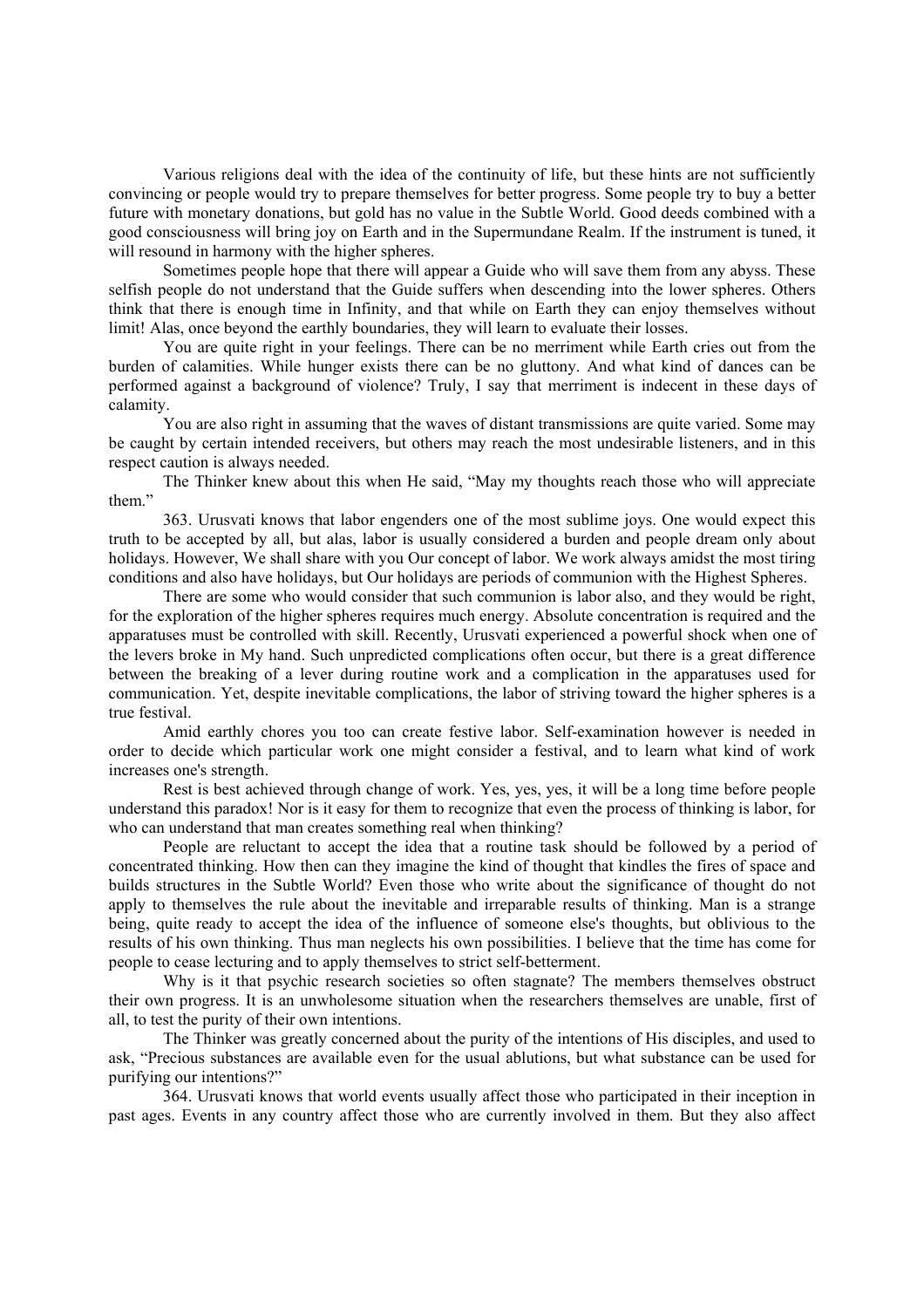those who, in past lives, helped to build the country. They, too, reverberate to the violent calamities that befall the nation they created.

 You can imagine the anxiety of Sister O., who was connected with two countries and now is witness to their suffering. Likewise, He who directed a nation toward righteousness during its revolution is now saddened to see it rush toward destruction. Indeed, how can one remain indifferent when the best intentions are thwarted?

 You also are filled with anxiety because you were once involved in work connected with the suffering nations. One can already witness the humiliating fate of one particular nation that could have been in a favorable position. Gradually the events are taking shape in the West, with its feverish campaign against ideas of community. But the false communitarians are even worse than those dreamers who think of themselves as founders of the New Era.

 Anxiety surrounds the nearby spheres, and special care should be taken for the preservation of harmony. These are unprecedented times, and the human consciousness is unable to perceive them properly.

 The Thinker warned His fellow citizens, "Do not overestimate your knowledge, for events may take place that will reveal its inadequacy."

 365. Urusvati knows that it is extremely difficult for materialized entities of the Subtle World to reproduce the sound of the voice. This is understandable, for an entity is more accustomed to transmission by thought, and reproducing the voice is difficult. Of course, in cases of special harmony this difficulty can be overcome, though such a degree of harmony is rare. People do not know how to approach subtle guests in order to determine their needs.

 It is possible to observe a complete materialization or a transfer of objects; rarely however can one witness a manifestation of the earthly voice, for it is far more difficult. True, mental communication is possible, but unfortunately people do not yet know how to use it. So much would be achieved if people could sense the subtle conditions.

 This ability should also be developed in relations between people. What a pity that so many good achievements are obstructed simply because of a lack of care and understanding. Indeed, great care for one another is needed, particularly amid the more oppressive currents.

 You have experienced the onrush of anguish. Such anxiety should be analyzed, and can be traced to the repercussions of world calamities. You should record them as the explosions of Armageddon, whose astonishing waves shake the whole world.

The Thinker could recognize such days by a particular beat of His heart.

 366. Urusvati knows that outer appearances do not serve as an indication of the inner life. To obtain a clear idea of the inner life, one must have a knowledge of a man's aspirations and intentions. Learning that someone was a philosopher, physician, king, or warrior will not show you the inner man; it is far more important to learn the underlying motives that prompted the actions of these individuals.

 And so We now give you the outlines of Our Inner Life, pointing out the principles that lie in the foundations of the Brotherhood. Alas, people have too often pictured Us as celestial beings, but nothing good can be derived from such an idea, for it appears to isolate Us from Earth. Indeed, when We discuss the Supermundane Realm We certainly do not imply isolation from Earth. After all, all of life is supermundane, for it is permeated with the subtle energies.

 The time will come when people will be compelled to turn to a more subtle mode of thinking. Evolution is created by man himself and nothing can impede it. Even the present state of evolution will in the long run serve a good purpose as a unique *tactica adversa*, for in his attachment to technology man will drive himself into such a dead end that no way will be open to him but to turn to the joy of the Subtle World.

 It has been prophesied that if man escapes the catastrophe he will turn toward the refinement of life, and the time will arrive for the coming together of the two worlds. Even now the time has come! For example, the densification of the subtle body is no longer considered as supernatural, and there are those people who, while in the physical body, know how to consciously release their subtle body. From both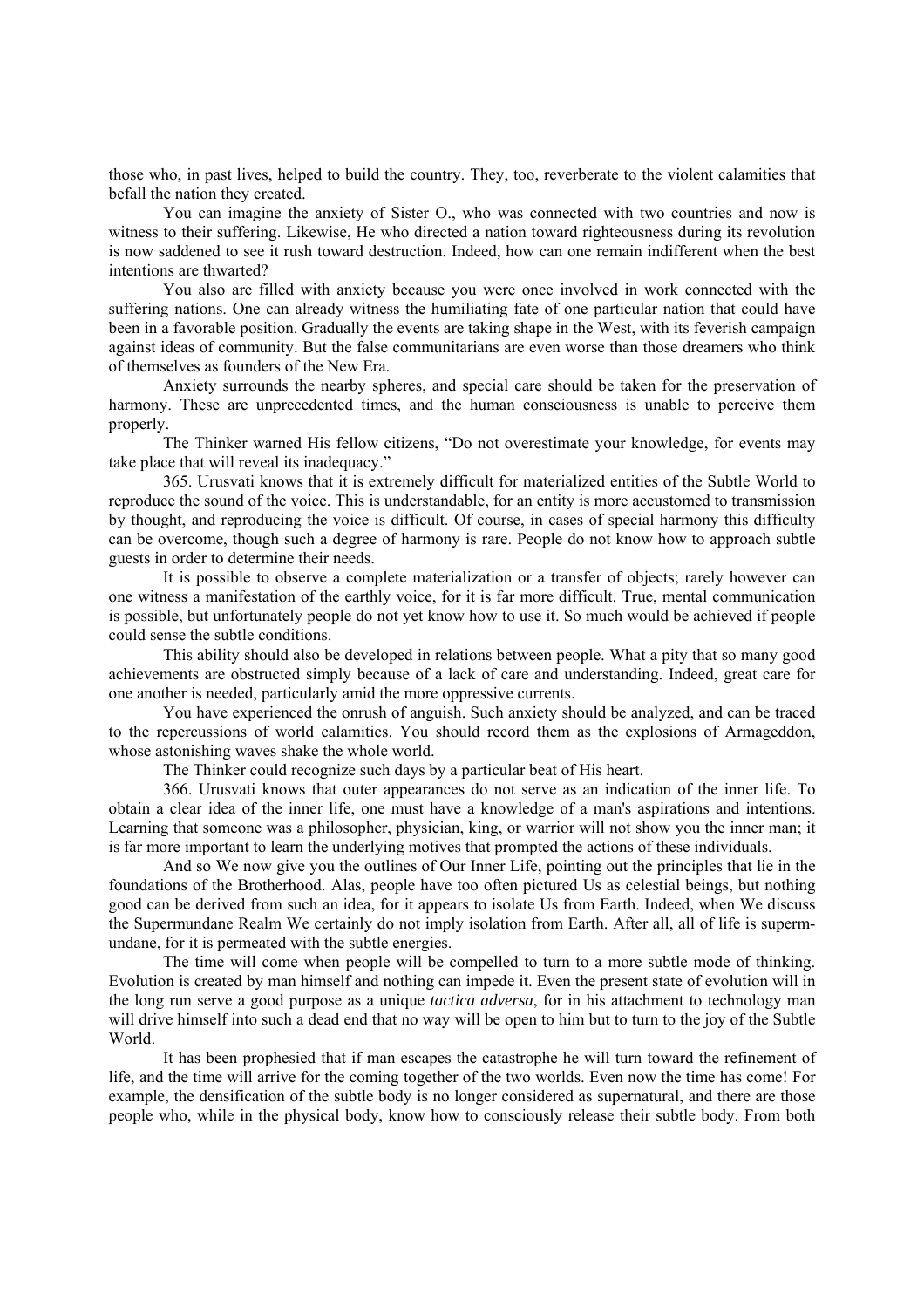sides the parts of the bridge are coming together. Lightning can unite these two parts, and We wait with great vigilance for the time when the bridge will be joined. Then Our work will change course, and We shall proceed to the far-off worlds.

 Therefore, the first task of humanity is the building of the bridge of the Temple. The second task of learning communion with the far-off worlds will be easier. What some people now perceive vaguely will become a normal condition of planetary life. Do you not think that for such tasks it is worthwhile to preserve Earth? But as yet only a small minority thinks in this way.

The Thinker foresaw how few there would be who care to save the planet.

 367. Urusvati knows how physical and psychic phenomena are intimately linked. For example, because of extreme physical exertion a person may see sparks of light that are similar to psychic phenomena. Therefore We advise calm and concentration of the mind in order to prevent sudden physical shocks. Thought should be directed to Us, but in a state of mental equilibrium. We even advise a partial realization of the Infinite, for nothing contributes so much to one's balance as the sense of Infinity. There are many different methods of acquiring calm, but awareness of the Infinite is the most effective.

 Uttering the name of the Guru also creates a strong bond, but this, too, must be done with serenity, for any excessive exertion will invariably produce a disturbed atmosphere. Realize, however, that calmness is not inertia; on the contrary, just as in the state of Nirvana, it is full of inner vibration. Many will not understand this and will see only contradiction. They will argue, "How can calmness be filled with vibrations, and how can a calm invocation of the Guru's name be so effective? How can a calm prayer be more effective than a cry of despair?"

 It is hard to express certain ideas in words. It is hard to explain the difference between the power of calmness and the oppressive force of aggression. Only those who have trod many earthly paths will understand the value of calmness, particularly during the days of Armageddon. Calm reigns in Our Abode, where even the slightest imbalance can cause a great calamity. Calmness should be cultivated everywhere in the world.

 Urusvati quite correctly stresses the building of character in the young. Indeed, it is more important than a strictly intellectual education, for only the building of good character can lay the foundations of calmness and productive labor in life.

 The Thinker warned His disciples, saying, "Preserve calmness, or you will fall into the inferno of hell."

 368. Urusvati knows that the world-outlook changes with each generation. But few individuals grasp this, for an entire generation is rarely studied. Amid life's confusion people are not accustomed to paying sufficient attention to the thinking of youth, and believe that by using the old textbooks, they will strengthen traditional concepts. But these books are obsolete, and young thought finds its own way.

 Twenty years is the measure of a generation. This division should be kept in mind, otherwise you will perpetuate the same old injustices.

 For example, imagine the hostility that arises in a certain country where the population has been living in hatred for a quarter of a century and has transmitted its hostility to the next generation. Is this just? Even when the original enemies no longer exist, and the young generation has begun to think in a new way, there are those who will wish to impose upon the young minds earlier antiquated concepts. One should always remember the span of the generations so that injustice will not be done.

 The essential meaning of a society should not be judged by the outward conditions and customs of life which can remain unchanged from one generation to the next, but by its inner growth and striving. You should understand that I am not talking abstractly. I am observing a certain nation in which people are creating a new world-outlook, yet there is a strong opposition that attempts to force the nation to revert to the ancient concepts of past generations. Casual, short-sighted observers tell the most contradictory stories. It would be appropriate to ask these observers from which generation they have drawn their judgments.

 One must insist upon clear discernment, or misjudgments will be committed and the new generation accused of crimes of the former generation for which they are not responsible. It is difficult to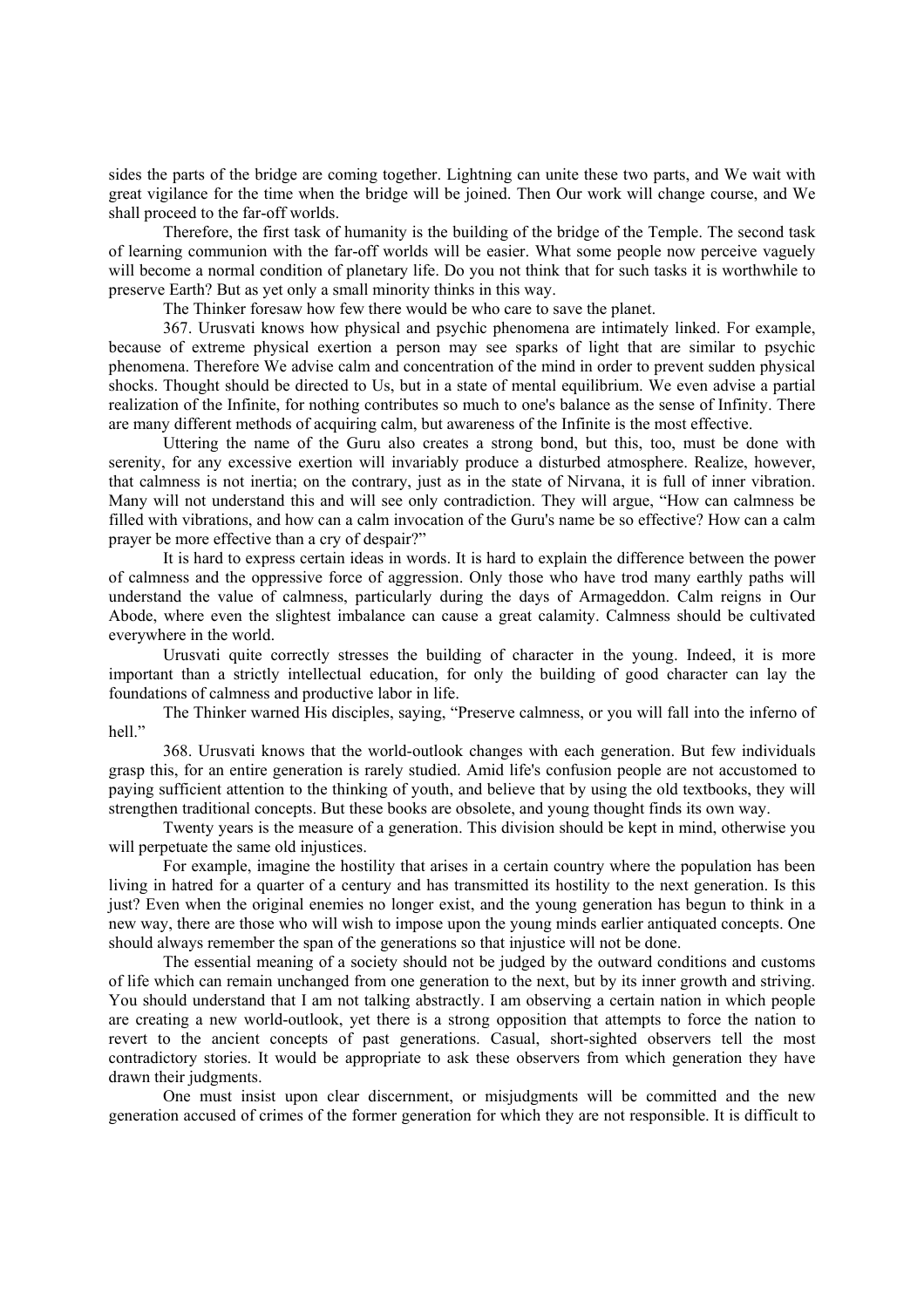form a correct judgment, which is why one must learn to understand the causes and effects of life in general.

 The Thinker often questioned His listeners, "Of whom are you really speaking, a son, a father, or a grandfather?"

 369. Urusvati knows that there are certain individuals who can foresee the direction of evolution. Such co-workers of Ours can be found in different countries and ages. We use them as channels through which We transmit the varying degrees of aspiration that correspond to the needs of evolution. But it should be understood that such striving individuals are rare, and will feel out of place in any generation. It would be correct to think of them not as dwellers of Earth, but rather as guests, filled with memories of better worlds. Indeed, earthly life is not easy for them. They are filled with the spirit of service to humanity, but this concept is little understood on Earth. These toilers cannot find a common language with coarser earthly people. It is to be lamented that time so distorts their ideas, although eventually their words find some degree of recognition. All that I have said here is also true about Our own work, but through the centuries We have become sufficiently aware of the turning of the Wheel of Life. We understand that in motion much is consumed; even huge meteors are burned away, yet some of them succeed in carrying their diamonds to Earth. Only a calm understanding of earthly processes can reveal the whole range of accumulated knowledge. We call such observations a clarification of consciousness.

 The Thinker fully understood that His Teaching would be subjected to many distortions. He used to say, "Only in the clouds will the signs of Our intentions be fully recorded."

 370. Urusvati knows that self-betterment must begin with the eradication of small, but harmful, habits. We particularly stress the importance of daily habits. People believe they must overcome the main obstacles at once, only to find that such drastic measures are beyond their capacity. One may also often observe instances when people imagine that they have rid themselves of their major sins, yet remain burdened with little ugly habits. A tree bent by the weight of ugly fruit, developed over ages, is a sad sight indeed.

 Bear in mind that it is not easy to rid oneself of petty habits. Among them there are always some of which one is not even aware, and which only a keen-eyed observer can discern. Yet, the uncovering of such hidden habits often leads to complete transformation. Remember the ancient saying, "If you seize the lesser devil by the tail, he will lead you to his superior."

 The wisdom of folklore should always be remembered; it will lead to a practical application of the Teaching, rather than a superficial reading. Many people read all the books, but remain without knowledge. Sometimes such unreceptive readers even regress, and prove to be worse off than if they had been illiterate. People should try to understand exactly what has been assimilated from their reading, and what can be useful in its application to their lives. Let them ask themselves what negative habits they have successfully overcome, and write down those paragraphs from the books that have influenced their minds in a beneficial way. How can one expect harmony amidst the uproar of disharmony if the smallest habits remain untouched and unchanged? Thus, do not forget to warn friends against the dangers of petty habits.

 The Thinker was careful about His habits, and knew how to relinquish any of them. His motto was, "Do not carry unneeded stones in your pockets."

 371. Urusvati knows that in preparation for Infinity the earthly path is filled with both danger and joy. However, there are three kinds of doubters. The first asks, "And where is the promised joy? So much is said about joy, but now we hear only about endless dangers! After all, it is only because of the promised joy that we pay attention to instructions."

 We shall say to him, "Ignoramus! Is not the overcoming of chaos a joy? Is not the bringing of light into darkness a joy? Is not the understanding of service a joy? If your concept of joy is the joy of the bazaar, our paths are not compatible."

 Another angrily complains, "You remain in complete safety, yet all you offer us is continual danger." We shall answer, "Ignoramus, what makes you think that We are safe? Our dangers may be invisible to you, but there is no such thing as life without danger. You must realize that one of the greatest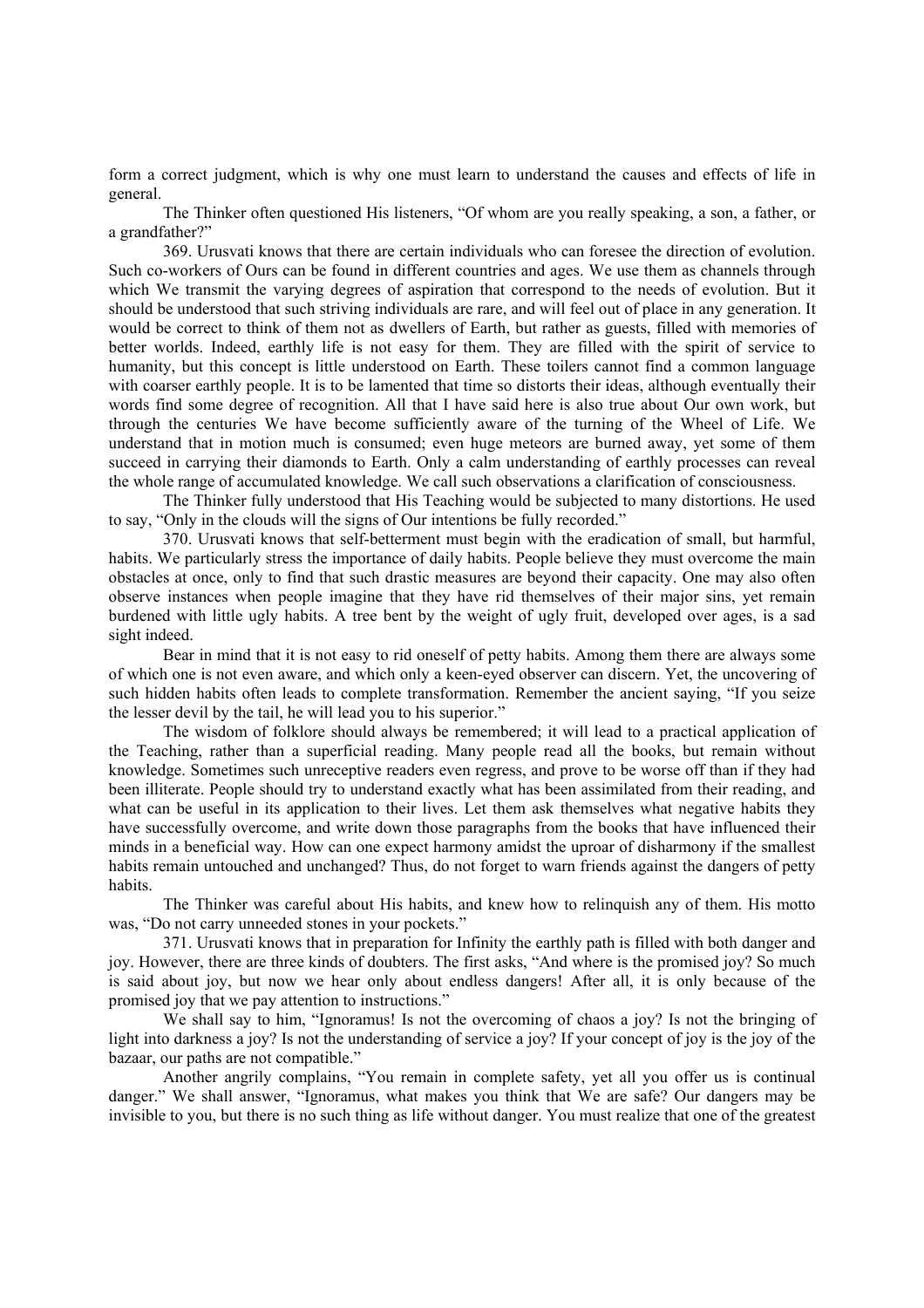joys comes from the awareness and understanding of danger. Through vigilance and awareness man becomes victorious, and this victory is joy!"

 The third doubts the concept of Infinity. To him We shall say, "Ignoramus, your heart has become harder than stone if you have lost the joy of Infinity. Man should realize that he is called to saturate Infinite Space with thought. The realization of the infinite power of thought is in itself the highest joy. Imagine what a beautiful garden of thought has been given to you, and rejoice at this knowledge." In this way one can nullify all doubters.

 Bear in mind that certain terms should be understood relatively. For example, one may speak of "spiritual drought," but few understand the meaning of this condition. Yet it does come about, due to an intense but unbalanced concentration, when the consciousness is greatly elevated while the centers are unable to adjust themselves. Thus, temporarily, man cannot express his consciousness. Such turns of the spiral of consciousness are unavoidable.

 The Thinker once said, "Today I felt as though I knew nothing. This is a good sign, for it means that tomorrow I shall probably learn something beautiful."

 372. Urusvati knows how great are the dangers that We must overcome. You know about the terrible consequences of the explosion that was experienced by Our Brother V. Space absorbs many shocks! Nevertheless many terrible events take place as the result of disregarding Our Indications. Some people will argue and take issue with the beneficial advice, while others outwardly pretend to follow it, yet inwardly rebel. Pay particular attention to this second type. If people could only understand how worthless are their false, superficial smiles! The most useful advice loses its significance if it is inwardly rejected; then nothing is left but the husk.

 Also remember that a large number of useful instructions are distorted. Let us take, for example, the question of food. We are decidedly against a meat diet. The normal progress of evolution has been retarded in part because of the eating of meat. Yet there are instances, such as a shortage of food, when dried or smoked meat may be eaten as an emergency measure. We are decidedly against the drinking of wine. As an intoxicant it is inadmissible, but it can be used in the treatment of certain illnesses. We are decidedly against all narcotics, but there may be cases of such unbearable suffering that a physician has no choice but to use them. There are those who may object to this, and ask if it is not possible to use suggestion against pain. Of course, it can and should be used, but it is not easy to find a person with sufficient power of suggestion.

 Our instructions are quite clear, yet there will be people who try to confuse others and cause harm. These troublemakers will assure everyone that We allow the use of wine, narcotics, and meat, and they will demand absolute abstinence. Yet, should they be hungry or ill, they will be the first to accuse the Teacher of allowing them no exceptions.

 Besides hypocrisy, one can also expect to see great cunning. People will deceive themselves in order to justify their own weaknesses. Yet they will not stop to think about the dangers they create for themselves. On the surface they appear to be Our co-workers, yet where is the reverence that should be at the foundation of all collaboration?

 The Thinker used to say, "Do not believe all assurances of love! The great foundation of the world needs not assurances, but actions."

 373. Urusvati knows that culture is the common heritage of all humanity. Despite differences in customs, creeds, and languages, every act of culture is the possession of all mankind. The unification of the world through culture is the first step toward the transformation of all life.

 The objection may be raised that each nation has its own culture. You can answer that culture should not be confused with customs. The objectors will also insist that there are great differences in the written languages of the various countries. But in speaking of culture We have in mind not the alphabets or the style of expression but the intended meaning and ideas. Compare the finest creations of the various nations and you will see that the basic ideas are common to all. Thus, We can affirm that even in diversity there is a unifying international aspiration.

It is a joyous fact that the essence of human nature strives toward perfection. Man ignores this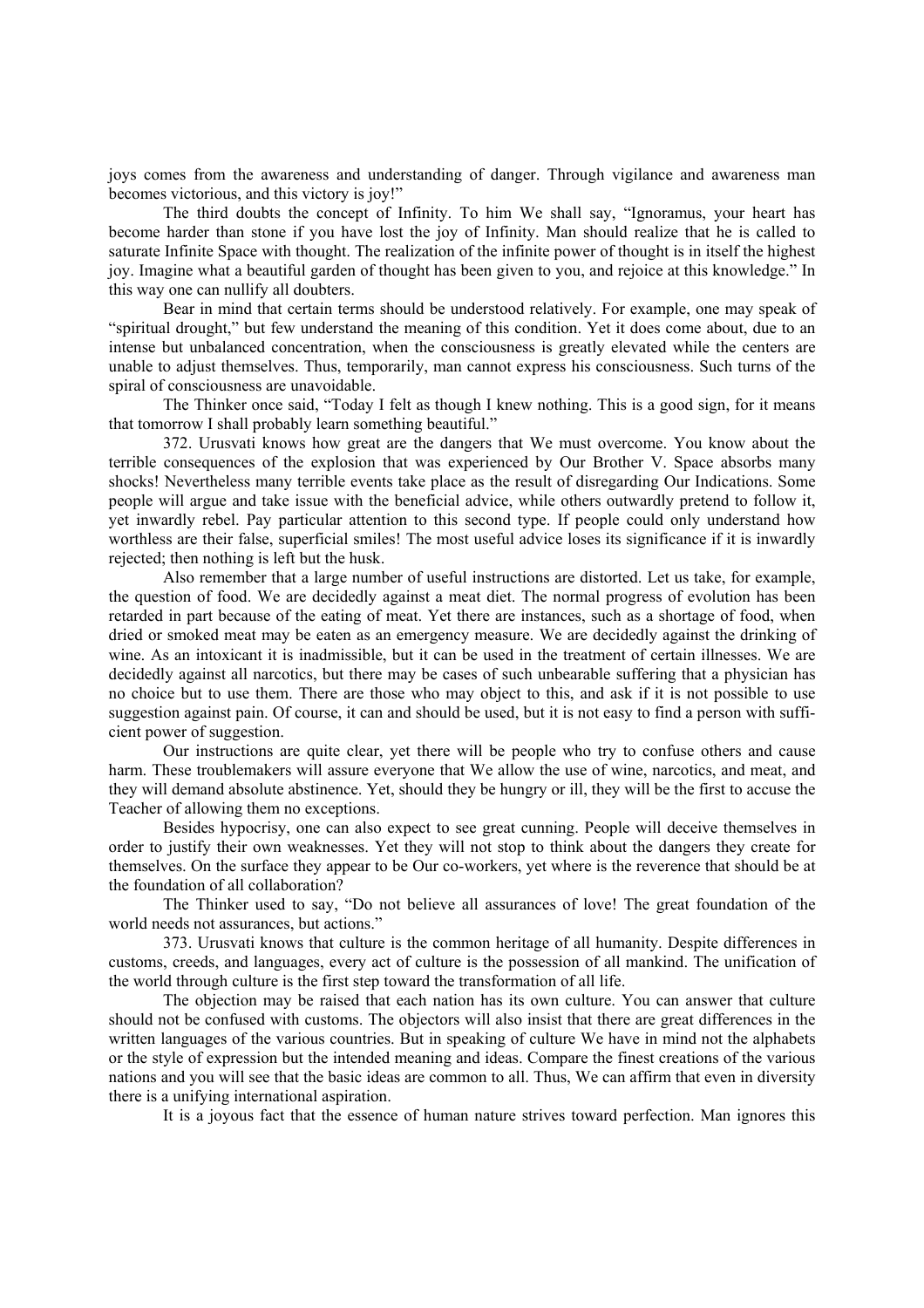ever-present impulse, and will even rebel against this prompting of his higher nature, yet deep within the recesses of his Chalice the seed of culture radiates! Sooner or later this seed will sprout; this is why everyone carries within himself a sense of his humanity.

 One then may wonder if the many who are filled with fury and hatred also bear within themselves a seed of culture. Yes, but it is deeply buried under their accumulation of crimes. They will find an Instructor in the Subtle World who will point out that such a debased state is inadmissible. Verily, people must understand that each day can be radiant with humaneness.

 The Thinker was concerned that His disciples should understand that universal humaneness radiates even in the far-off worlds, and that everyone is a citizen of all the worlds.

 374. Urusvati knows that every thinking person searches for the Primal Cause. Some seekers use subtle approaches, others coarse ones, yet all seek. The common mistake is in attempting to investigate the Highest Cause without first studying the more accessible ones. In doing so people ignore the need for common sense discrimination in daily events. He who has sufficient wisdom to perceive the causes of the simplest daily occurrences earns the right to dive deeper and to soar higher. Perceiving the causes of daily events refines the thinking process. It is instructive to observe how sometimes an entire chain of events can be broken simply by an exclamation or glance, yet those who are present do not notice and afterwards will completely forget the original cause.

 In Our mental Messages We sometimes use just one word. Such a hint is filled with meaning, yet not all who receive such hints pay attention to them. One must acquire experience in concentration in order to become vigilant, especially since the cause and effect are often separated by a lengthy period of time.

 Similarly, people pay little attention to the "cementing of space," and question why thoughts should be sent forth again and again that are essentially the same as those that have been sent before. Little do they understand that Our repetitions are intended to fill space. It is not enough to make decisions; a suitable atmosphere must also be created for Our thoughts, and such weaving demands lengthy efforts. People also should understand that their intentions must be enveloped in a protective shield, and much can be facilitated by constant calm and affirmative thought, directed with intention.

 The Thinker used to say, "Intentions are like a sword without its sheath. Anything can damage the blade, and only if it is sheathed will it retain its sharpness."

 375. Urusvati knows how unwise are those who abuse their dwelling place. It is difficult for people to realize that irritability is especially undesirable during meals and before retiring to bed, and they find it incomprehensible that dark thoughts and curses can cling tenaciously to their dwelling place. The most beautiful dwelling can become a den of dark entities when people refuse to acknowledge the energy of thought.

 Just as there are objects permeated with the most benevolent vibrations, there are also cursed objects. People forget that their emanations have the ability to attract antithetical entities. People do not know that any place can be changed into a good and beneficial one. And how can one curse a place that has become unpleasant precisely because of human foolishness? People should remember that their irritability and blasphemy will return to them as a burden. It brings to mind a terrible picture of a man who has unwittingly put his head in a noose and only realizes it when his own neck is being broken.

 Further, people do not think that by their blasphemy they impede Our work. We have to expend much energy purifying those places that they have polluted. How can one permit such lack of discipline? Most obscenity is uttered because of ignorance. And some people might say that they feel imprisoned because of not being allowed to speak freely. But they should understand that many crimes and miseries are caused by casual, thoughtless words. Some places are so permeated with blood and curses that it is better to leave these poisonous locations and start a new life elsewhere. Let time itself clear away the dark emanations.

 The Thinker warned that thoughts and words should express intentions which later will not have to be denied.

376. Urusvati knows that it is impermissible to build with one hand, and destroy with the other.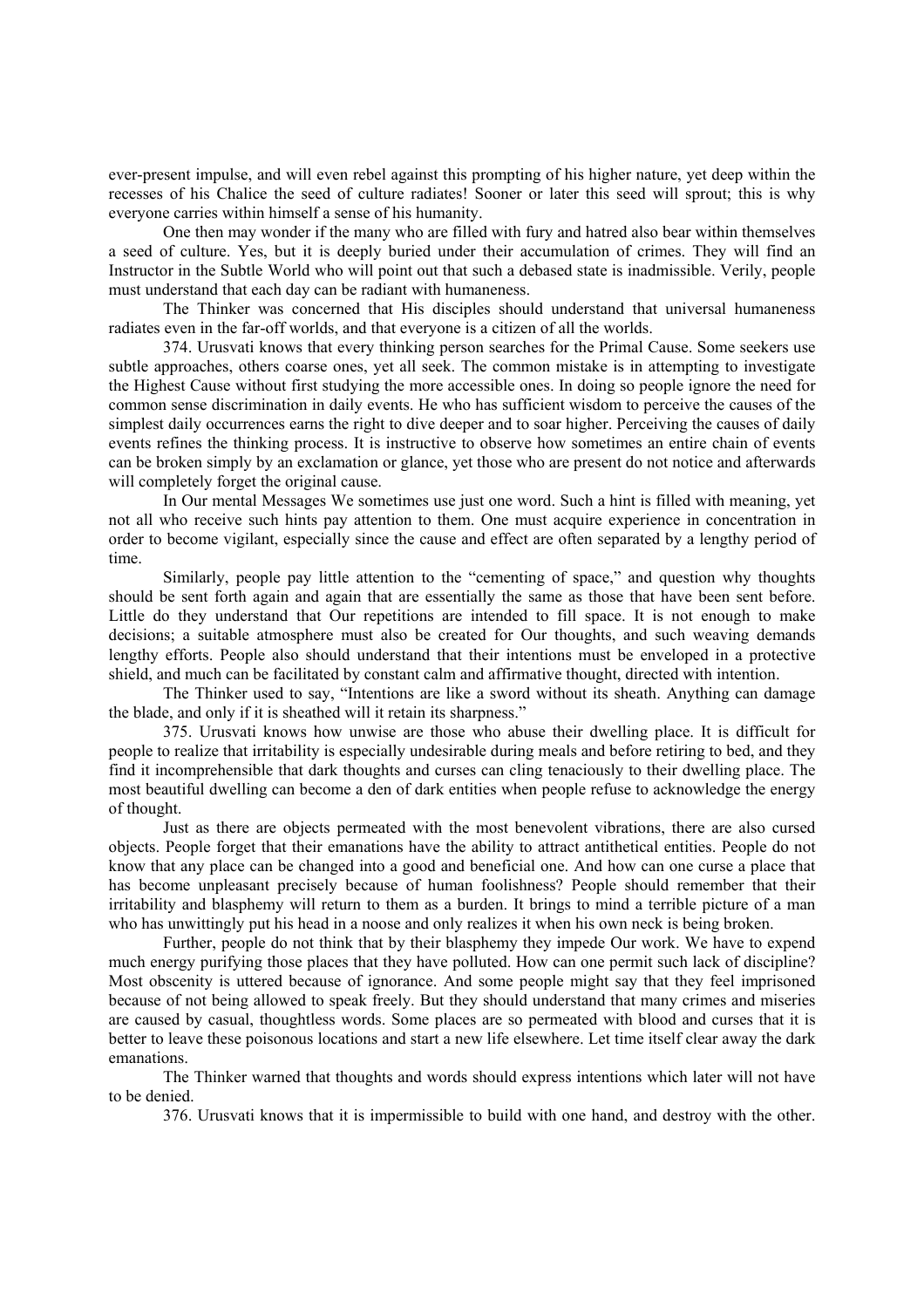But one can often observe precisely that, when one half of a man's personality is dedicated to constructive work while the other half commits blasphemy and destroys his previous achievements, and even his values. We advise applying oneself completely to the constructive work or not attempting it at all.

 This instruction also apply to the cognizing of the Subtle World. On the one hand man seems to wish to bring the Subtle World closer, and on the other he tries to thrust it aside. People are instructed to believe in the phenomena described in the Bible and other sacred books, and at the same time are forbidden to touch upon these domains. One can cite countless examples of scientific investigations of the Subtle World that were forbidden and many beautiful achievements that were abruptly stopped. It is terrible to think that some people are compelled to believe blindly, and that learning is forbidden to them!

 One can imagine the many negative forces impeding much that is ready to manifest. The boundary between the earthly world and the Subtle World has an ugly twist that can be traced to such imperfection. The battle at the boundary of the two worlds is great, therefore We advise you either to approach with full devotion or not to make contact with the Subtle World at all.

 There is much blasphemy. People hypocritically repeat the words of the Teaching and at the same time think without shame about inadmissible actions. Those of whom I speak should take note. The instructions that are sent can only be applied to life in full measure. Whom then will the hypocrites deceive?

The Thinker used to say, "It is not possible to deceive the Invisible Forces."

 377. Urusvati knows about the nature of battle in the Subtle World, where all things are created by the mind alone, and destroyed by the mind alone. One can imagine the clashes that take place when fury contends with the courage of justice. The battle takes place in the various spheres and its quality corresponds to the quality of those spheres. It is particularly frenzied in the sphere closest to Earth, where reign passions not yet outlived. All earthly errors survive here, for those who bear them have not been liberated from their passions.

 Among the inhabitants of these spheres may be found many political leaders who while on Earth believed power to be the crown of earthly achievement, and are still unaware that their unrestrained desires are a burden to the earthly atmosphere. In fact, these souls without harmony are ever ready to storm not only Earth, but Heaven also. They know no peace and derive their destructive power from their fury. There is nothing puzzling in the resultant battles, and many of these madmen perish while others continue to survive. Even the most difficult karma requires existence, if the Law of Karma is to be fulfilled.

 Those with a tendency to destroy harmony increase the burden of their karma. One should ask what happens to those who do not survive, who are "killed" by the explosions of thought. They fall into a deep sleep, an unconscious state that holds back their progress. In this way many descriptions of heavenly battles are not far from reality.

 Unfortunately, people often make crude earthly comparisons that only serve to increase their misconceptions about the Subtle World. Examine human history, and you will see how the striving for Truth is impeded by human imaginings. The crude descriptions of the Subtle World do not correspond to its true condition. For example, the fury of the subtle entities is quite different from earthly rage.

 The Thinker believed that earthly thought cannot attain the degree of refinement it reaches in the higher worlds.

 378. Urusvati knows that the Law of Karma postulates the continuity of existence, or rebirth. Many would prefer the idea of complete annihilation to that of the spiral of karmic reactions. There is an ancient proverb, "Karma is an executioner who guards his victim." In other words, karma will not allow criminals to be destroyed and thus escape their punishment.

 Indeed, sometimes terrible and obvious evildoers continue to exist, although, humanly speaking, it would seem only just for them to have been destroyed. But is it possible to apply human measures where the Law of Absolute Justice operates? Sometimes the evildoers are punished by prolonged illness or, though in good physical health, become subject to the terrors of psychic unrest.

One should not think that crime may be excused because of mental imbalance. We should search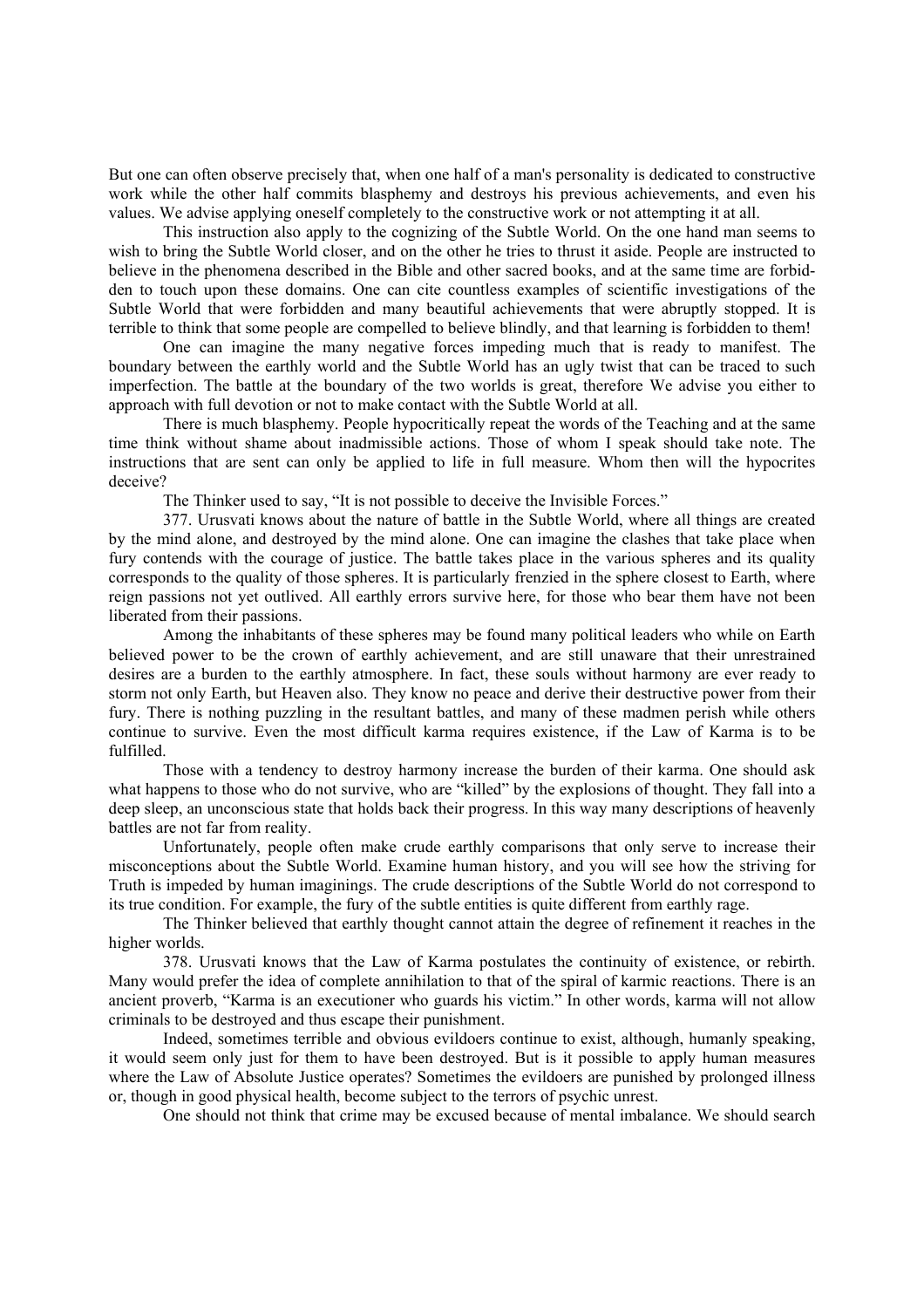more deeply and look for causes rooted in the past. Such a study will clarify the concept of karma. The wise do not fear this law. Generally, humanity can be divided into two groups, those who fear the consequences of karma and those who accept them calmly. Avoid those who fear, for they almost certainly sense the approach of karmic retribution. They may not yet know anything about its effects, but in the depths of the Chalice the long-forgotten viper is rising to the surface.

 Mark well the way in which people differ according to their attitude toward the doctrine of reincarnation. Some are able to accept the full justice of this Law, but to others it seems monstrous. Perhaps those who are fearful have vague memories of their previous deeds, and have good reason for their present fears. Thus one can note the division of humanity.

 The Thinker taught His disciples not to fear the Law of Karma. He said, "The hunter enters the forest with much hope. How else can he set out? Without hope his hunt will not be successful."

 379. Urusvati knows that so-called sacred pains do not differ outwardly from ordinary physical pains. Physicians will find the most routine explanations for them. You recall that two of the greatest sages of India were stricken and died, one from cancer of the throat and the other from diabetes. What can such ailments have in common with sacred pains? Both cases indicate that a selfless outpouring of psychic energy can result in unexpected afflictions.

 You also know about the sacred pains of Upâsikâ, whose doctors would never have accepted the true explanation for them—that they were the result of excessive self-sacrifice. There are those who will object to such an expending of psychic energy, but are such objections proper? One could just as well question the value of the self-sacrificing lives of Our Sisters in Spain and Italy, who both stand as lofty examples of workers for the Common Good. They struggled against injustice and ignorance, endured terrible abuse, and demonstrated patience beyond understanding. Both suffered from sacred pains. No one could diagnose their various ailments, which broke out unexpectedly and ended just as suddenly. No one could trace the cause of their pains, least of all those for whose sake the energy had been expended. But their sublime self-sacrifice led to the glory of ascension.

 One Hellenic sage, observing his very good health, was quite saddened, and remarked, "I would rather give my energy where it could be of use!" There are many examples to show that great service to humanity is not necessarily associated with good health. It is also well-known that some ill people live longer than supposedly healthy ones. Remember that giving one's energy is the highest generosity and mercy.

The Thinker said, "It is wonderful that everyone has within himself invisible resources."

 380. Urusvati knows that those who do not ponder upon the goal of existence during their earthly lives prepare a dark future for themselves after death. Urusvati saw a woman who, though good and kind from an earthly point of view, never thought about the meaning of life. When she crossed into the Subtle World she was utterly helpless, and did not even know how to accept the help of her Guide. Urusvati performed a good deed by visiting this disembodied soul and showing her that help and guidance were very near.

 Most people cannot understand that even having such a fine quality as kindness while in an earthly state is not sufficient, for it is also necessary to think about the future path while still on Earth. Even if such thinking is elementary, it nevertheless will develop the imagination. Without some idea about the next world the disembodied soul is confused by its new and incomprehensible surroundings. If, while still on Earth, man cultivates thoughts about the joyous experiences that await him in the next world, he develops his imagination and prepares himself for entry into the corresponding spheres.

 It is within human capability to greatly facilitate entry into the Subtle World. Indeed, great is the joy when one can enter these new conditions as if into a welcoming home, to find there all those for whom one has yearned, and to sigh with relief that one more earthly journey has been fulfilled. But such a state of mind can only be the result of conscious imagination. Therefore, please understand why We direct you to everything that develops the imagination. We know how gradually this precious quality must be attained. We would not be able to help mankind without making use of imagination, which goes hand in hand with foresight!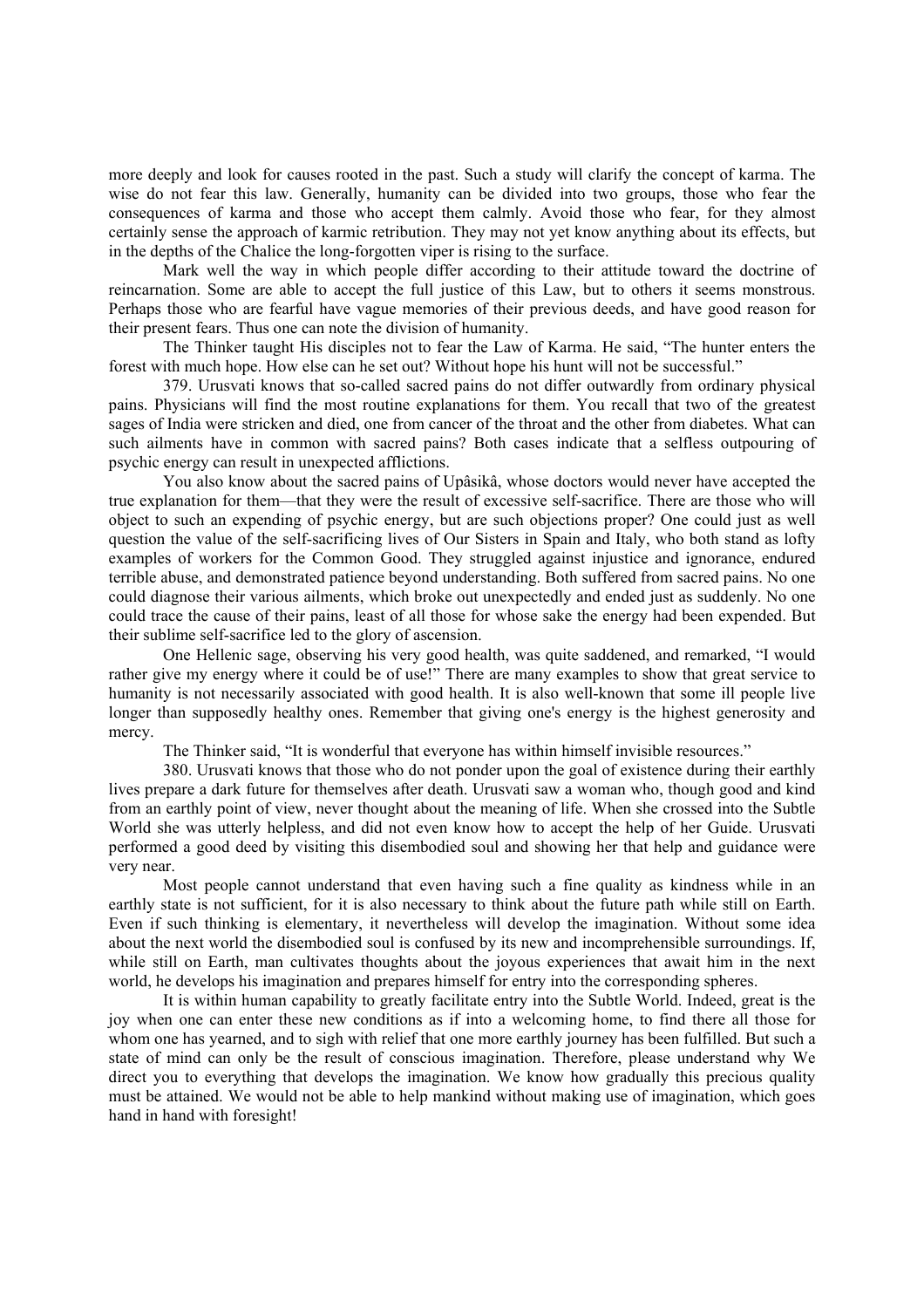The Thinker taught the development of the imagination, without which the third eye could not be opened.

 381. Urusvati knows that tolerance is a fundamental necessity for evolution. Every sign of tolerance must be valued. We, Ourselves, could not help people without the highest degree of tolerance. All one's inner fire of enthusiasm must be used for the Common Good, for dull indifference is most deadly. Truly, fierce opposition is often more justified than unfeeling indifference.

 We often smile at our heated opponents, for in each of them there is a particle of affirmation. But on the ice of indifference no flowers can grow. This explains why, in the Testament, the Lord chose the cold and the hot ones, and spat the lukewarm ones out of His mouth. Some will not agree with this. The fact is however that He does help those whom He rejects. How is it possible to convince the lukewarm one that he is potentially full of fire, and that his apparent tepidness can be ignited into a great flame? Opposition turns into affirmation; this is the pattern of existence. But those who in the Testament are called lukewarm do not easily ignite.

 Unfortunately, there are too many of these lukewarm ones, producers of cosmic waste who obstruct evolutionary development by their inertia. They fail to benefit at all from their stay in the Subtle World, and We are unable to help them, for they produce no fiery emanations that could serve as a conductor for Our influence. So many benevolent arrows are blunted by the thick skin of indifference. It is easier to strike a spark in a negator than to break through a shield of indifference. Fire can be ignited only where there is inner friction.

 One should learn to distinguish each small particle of energy and pay careful attention to it. People furiously shout, "He is not one of us, crucify him!" Fools! He is indeed not one of you, he is of fire! Only the ignorant extinguish the light and then remain in darkness, complaining about their cruel fate.

 The Thinker taught that even the smallest particle of energy should be guarded. "Be thrifty builders!"

 382. Urusvati saw the many different apparatuses in Our laboratory, each of which operates with the assistance of psychic energy. The time will come when people will recognize that the functioning of machines is dependent upon the psychic energy of the person operating them. This should not be regarded as magic or something extraordinary. People should know that they transmit some of their psychic energy to every object they touch. If the energy is uncontrolled it operates without effect, but when it is realized and organized it will work more effectively.

 At times people notice a particularly intense manifestation of psychic energy. They may call such a state inspiration, or attribute it to particularly high spirits, or sufficient rest, or renewed strength. However, they simply sense the intensity of their own energy. They could achieve better results if they would realize that the source of such energy always abides within themselves. No special invocations are needed; one need only remember the treasure that lies dormant within everyone.

 Another factor should be kept in mind, that psychic energy is developed especially during conscious communion with Hierarchy. This communication should be practiced throughout one's entire life, and will then become firmly established. The Image of the Teacher will become ever-present, and the flow of the new, vital currents will be manifested in all endeavors. This will become the foundation of the feeling that people call optimism. Such straight-knowledge helps even machines to do their best work! All Our apparatuses are designed to respond to psychic energy. Not everyone is able to make use of Our methods, but every thinking person can progress on the same path. The difference between Us and others is that, due to lengthy experience, We know how to focus Our psychic energy.

 The Thinker said, "I know that my power is multiplied when I appeal to Heaven. May Heaven provide me with a particle of its power."

 383. Urusvati knows that a true aspirant is ever ready to defend Truth. It is wrong to think that Truth needs no defense. That might be so in a cosmic sense, but from an earthly point of view Truth must be affirmed so that it not be distorted.

Despite everything, sparks of Truth penetrate the human consciousness. Today the average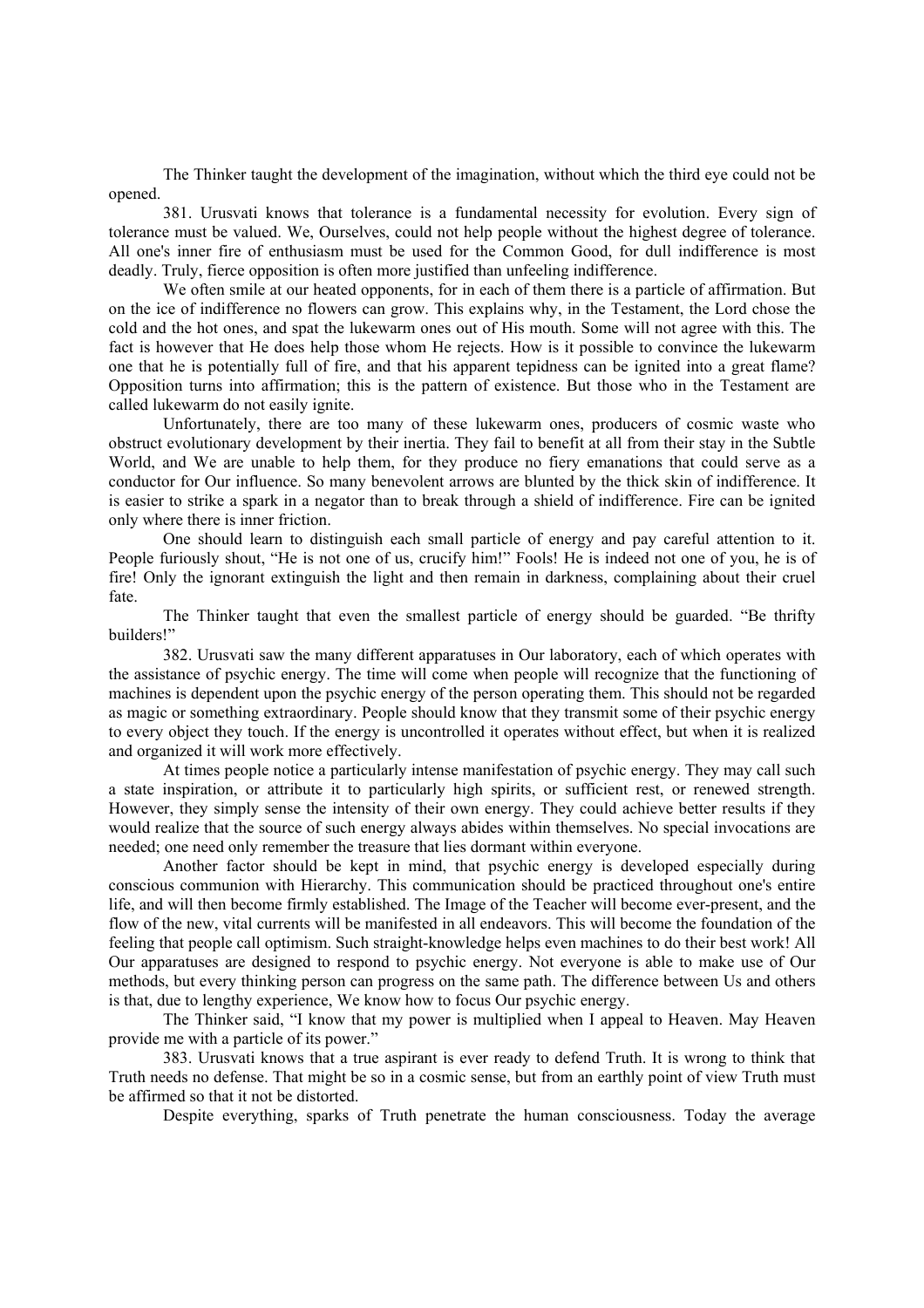person would not sneer at some ideas that were rejected half a century ago, but this acceptance has come at such sacrifice, and with so little progress! The sad fact is that the losses sometimes exceed the achievements. How then should the aspirant defend Truth? If he is slandered, thrown into prison, or killed, who will hear his last words? Therefore, a special wisdom must be applied in proclaiming and defending the Truth. Complete co-measurement must be applied.

 We most definitely do not want to lose useful people. We frequently advise caution and the avoidance of unnecessary dangers. The experienced and devoted aspirant understands how best to apply the accumulated energy. Imagine a scientist who, while absorbed in an especially important experiment, abruptly leaves his work to rush and give aid to victims of an accident in the street. Some people will criticize the abandonment of important work that could have been of benefit to humanity, but a refined consciousness can perceive the boundaries of heroic action. We know how imperceptible this boundary can be. So many factors are placed on the scales that balance is achieved with difficulty.

 The Thinker said, "The burden is so great that We do not know what things must be jettisoned during the journey."

 384. Urusvati knows how potentially harmful it is to apply earthly measures to supermundane circumstances. I am referring to those people who read about the Foundations of Life, yet approach the Truth in an earthly way. They have a sense of proportion when dealing with minor events, but when confronted by major tests they cannot find a proper approach, and rely on their limited, earthly judgment. However, it is precisely in extraordinary circumstances that one should apply a supermundane level of understanding.

 People do not know how to invoke the Forces of Light when threatened with danger. On the contrary, they cast their doubts, regrets, and even accusations into space, even though they are fully aware that such faintheartedness does not help them. They know that accusations are not invocations, and that only the latter can increase their strength.

 The ancient people acted far more sensibly. In times of danger they turned instantly to Heaven, and in silence and without thoughts opened their hearts in receptivity to the Higher Forces. They understood that earthly words are useless in such circumstances and could not express their need, and they allowed the Higher Force to flow unimpeded into their consciousness. They were certain that in time of need benevolent help would come. They knew that space is fully inhabited, and that the Good Ones are always ready to provide help.

 One can observe how the approach of various subtle entities, even though not altogether negative, can shock the whole organism. If the influence of human beings upon one another is strong, the influence of the invisible worlds is far more intense, especially when the subtle entities direct their attention to a particular individual as a chosen victim. The disharmony caused by invisible entities is not uncommon and can cause physical indisposition. Urusvati knows what We speak about.

 The Thinker could sense the presence of invisible beings. He addressed these unexpected guests calmly, asking them not to burden Him, but to help according to their abilities.

 385. Urusvati knows how much We insist upon unification. People often think that this rule has only ethical significance, and do not understand that unification increases energy and provides strength. You can imagine how much easier it is for Us to send help to those who are harmoniously unified. Indeed, much energy is saved, for the united energy is focused upon one idea, and such concentration results in an intensification of power.

 People should learn to understand that each ethical instruction is also scientific advice. I stress this fact because I see that so many who study the Teaching do not apply it in their daily life.

 In addition to the fact that unification evokes an intensification of Our help, it acts as a "pump," pouring forth spatial energy. People do not realize that when they are united their energy is increased many times. Only through scientific methods may skeptics be convinced. Let your scientists show you how united forces are multiplied, and when this progression is calculated, humans will realize once again what has been entrusted to them in their earthly life. Why should you not learn that cooperation is the best magic? Even those who do not know Us should ask themselves if there is not somewhere a precious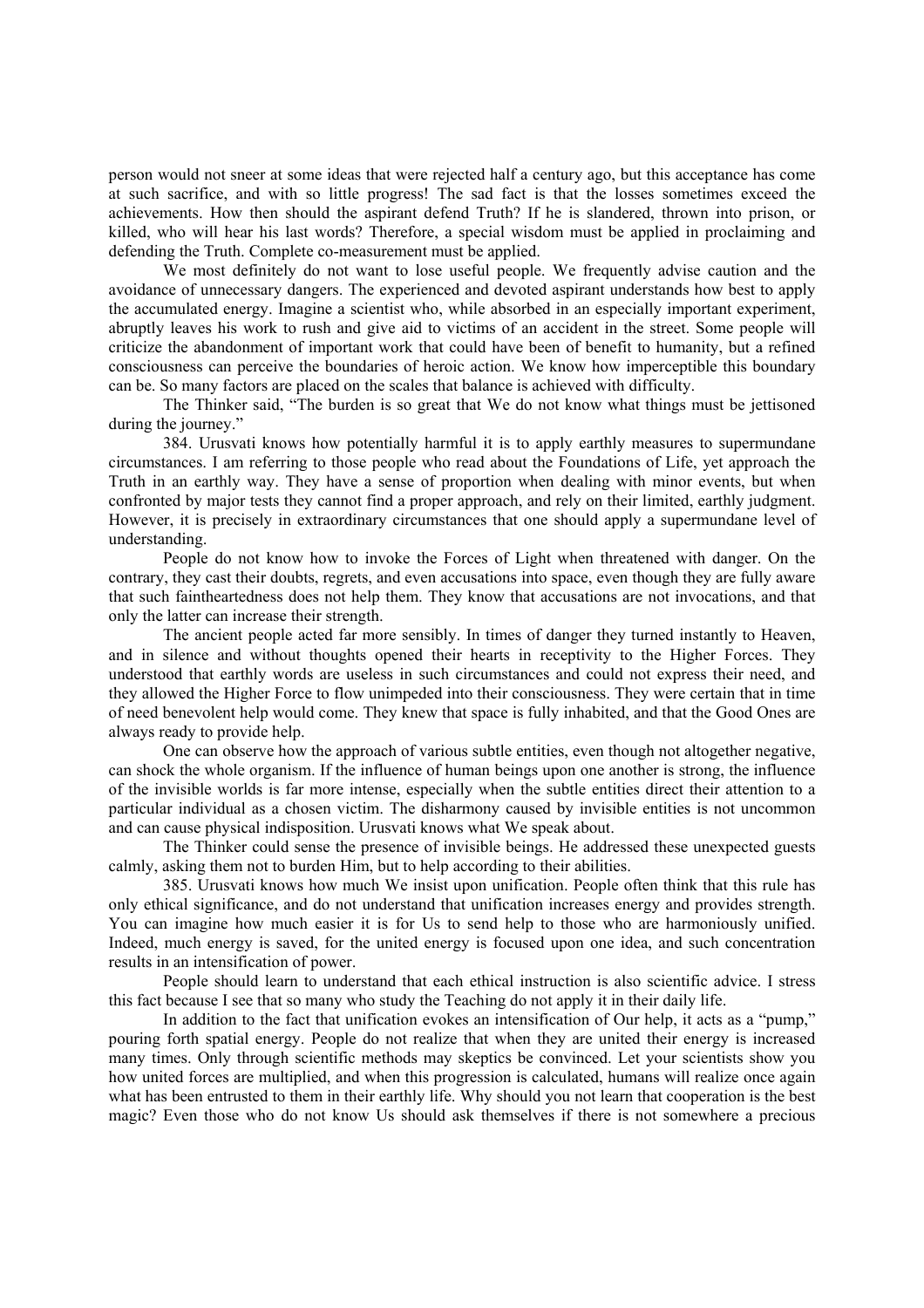Source of energy that could be utilized in life. Every such acceptance serves as an approach to Us.

 The Thinker understood that human energy becomes inexhaustible when one trains one's thought upon the Highest Source.

 386. Urusvati knows about salutary rhythm or the so-called "natural" yoga. In the Middle Way of Buddha's Teaching, in Plato's writings on ethics, and in the schools of the Eye of Horus in Egypt, we can find instruction about the yoga that is linked with earthly life. Especially at the present time one should pay particular attention to the natural development of psychic energy, which should be studied and also applied in life. It is true that psychic energy acts independently, but now I am speaking of its conscious application.

 You should assure people that each one of them possesses this treasure and can utilize it in thought, amidst daily life. But for this one must first of all understand the process of thinking, which continues unceasingly whether one is asleep or awake. However, there are two currents of thought, one in the brain, and another that registers in the depths of the consciousness. Usually, people are not aware of the deep consciousness, and do not realize that the most precious knowledge is not received through the brain.

 People should learn about the process of ceaseless thinking, which works like a pulse and generates a beneficial rhythm. This description is instructive. It indicates that good thinking is also healthy thinking, and produces a benevolent inner fire.

 Urusvati knows that the healing flame can easily be brought into the darkness of the astral world. The subtle body is like a chalice filled with phosphorus. It can be an inexhaustible source of light and beneficial rhythm.

 We love to pass through the dark spheres to scatter the sparks of Light. Every man, no matter in what condition, can be a source of Light.

The Thinker said, "Goodness is Light."

 387. Urusvati knows how diverse are the sensations experienced during and after flights into the Subtle World. Usually these sensations guide one to the Highest, yet at times they can be unpleasant and even painful.

 Confirmed skeptics will insist that all such sensations are illusory, nothing more than disturbing dreams resulting from bad digestion! But those who have experienced the Subtle Realm certainly know of their reality.

 Why then do these sensations differ so greatly during contacts with the Subtle World? They should not be attributed to fluctuating moods, but are caused by the chemistry of the various spheres. Physicians should study and compare the statements of those who have experienced these flights and they will see that the sensations in the physical body correspond to the impressions derived from the various strata of the Subtle World. There may be confusing or even contradictory sensations, such as symptoms similar to those caused by poisoning. Evidence thus gathered indicates that the subtle body is not altogether free of physical characteristics.

 The chemistry of different strata is varied, and as one approaches inhabited locations, their emanations can be felt more strongly. Even places that are not entirely negative can emit disordered emanations that cause pain to the physical body upon the return of the astral body. Thus, experiments with astral flights produce many different physical reactions. The time will come when such flights will be scientifically supervised, but every path of research is full of thorns.

 The Thinker often sensed the separation of His astral body, and at such times He directed it mentally toward those spheres where He could learn something new.

 388. Urusvati knows that there is a ceaseless struggle between the various strata of matter. The statement, "Light overcomes darkness," has become a truism. Undoubtedly light does overcome darkness, though the complete dispersion of chaos and darkness is a very slow process. There are many gradations between light and darkness. This should be understood where both physical and all mental processes are concerned.

One may rightly ask why certain cogent ideas are so slowly assimilated by the human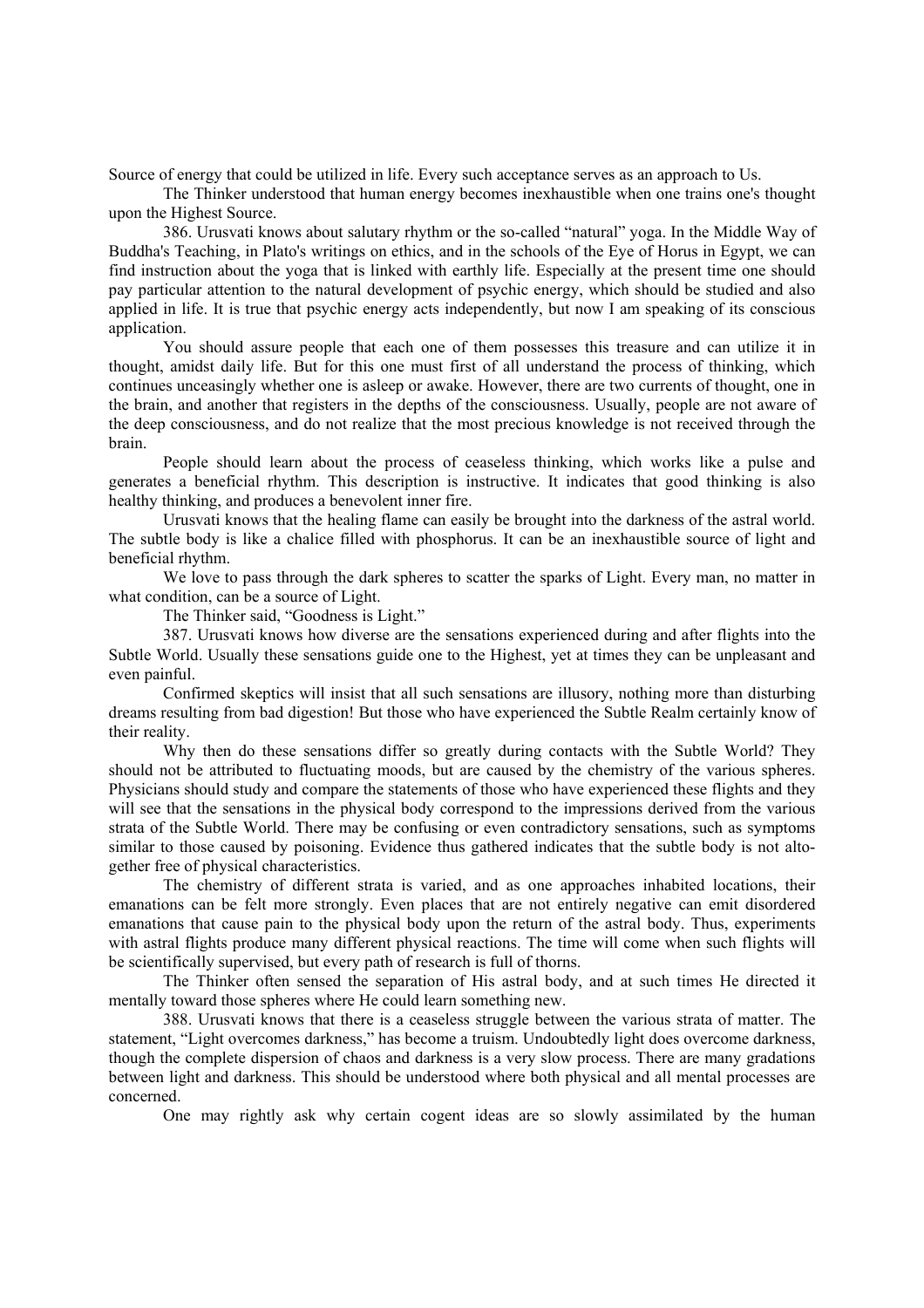consciousness. For instance, it is astonishing that, despite much proof, the concept of reincarnation is such a difficult doctrine for most people. After all, one should understand that the realization and acceptance of this law by all people would signal an end to chaos, and transform the entire earthly life. Compare those who have accepted this doctrine with those who oppose it, and you will understand who is of Light and who is of Darkness!

 The alternation of the waves of acceptance and opposition is amazing, but the real battle takes place in the supermundane realm, and Great Forces participate in it. It is difficult to discern the boundary between unconditional acceptance and complete negation. At times opposers are closer to the truth than those who mechanically affirm the letter of the law without understanding its meaning.

 It is interesting that some people have experienced the Subtle World, yet will not admit it. This is particularly true of "bookworms" who read all kind of books, but whose consciousness cannot assimilate anything. What a great load of ignorance impedes the cognition of every Law! One can often see the fury of certain people who detest any manifestation of the Invisible even when it can do them no harm. This is simply a reflection of the battle between various strata of matter.

The Thinker knew that the feet of humanity are firmly mired in chaos.

 389. Urusvati knows that the law of attraction and repulsion operates in all the worlds. This law is a vital one, especially in the realm of thought, for there the mediating energy is most active. It is instructive to observe how this law operates in the Subtle World, where its manifestation is more evident than in the material world.

 People assume that in the Subtle World one can always remain in the sphere that accords with one's spiritual affinity, but this possibility is conditional. In truth, everyone is attracted to a certain sphere, but this does not prevent the sending of thoughts into other spheres. These mental bridges can serve as media for new contacts as long as repulsion is not operating. And if the directed thought is clear and kind even this obstacle can be surmounted.

 In the Subtle World negative feelings such as malice, revenge, and general harmfulness will exhaust themselves because they are useless. The spirit ultimately awakens to the fact that no gates are opened by such keys. Likewise on Earth, people who are ardently absorbed in their work have no time to dwell on petty offenses or injustices. Work demands their complete attention. In the higher spheres evil thoughts do not exist, for evil is of chaos, and in harmonious spheres there are no conditions for discord. Thus an attraction is created, and the Magnet is brought into operation.

 Even in the physical world clear thoughts will grow and lead to the heights. Such thoughts should not be shattered by petty misfortunes. After all, most grievances are born of mistrust, and when people eventually learn to trust the Higher Forces, they regret the energy spent on complaints. The best thought can be generated anywhere in the world.

The Great Thinker Himself taught people to find refuge where there is no despair.

 390. Urusvati knows that most people enter the Subtle World with their consciousnesses burdened by earthly habits. During her flights into the Subtle World Urusvati frequently observed how even some good people build their astral existence according to their earthly patterns. It is amazing that the new conditions do not inspire them in their new task, and among these astral inhabitants there are some instructive examples. For instance, people who were unduly absorbed in their physical ailments continue with similar concerns in the Subtle World. They are accustomed to their many medicines and cannot imagine that this aspect of their earthly life is no longer necessary for their now disembodied state. Making use of atmospheric chemistry, they invent new medicines; unfortunately these astral experiments are forgotten in their new incarnations!

 It is astonishing that medical authorities do not explore the chemistry of the atmosphere. They prescribe seaside or mountain air, but do not investigate the unusual chemical characteristics that permeate the lower earthly strata. I do not refer to poisonous fumes, which are evident and can be easily traced, but to the higher chemical compounds, which can be studied by means of astrochemistry and astrology. The power of astrochemical emanations must be verified. We study this realm, and know that the subtle spheres contain unique possibilities. People on Earth can also participate in these studies, and if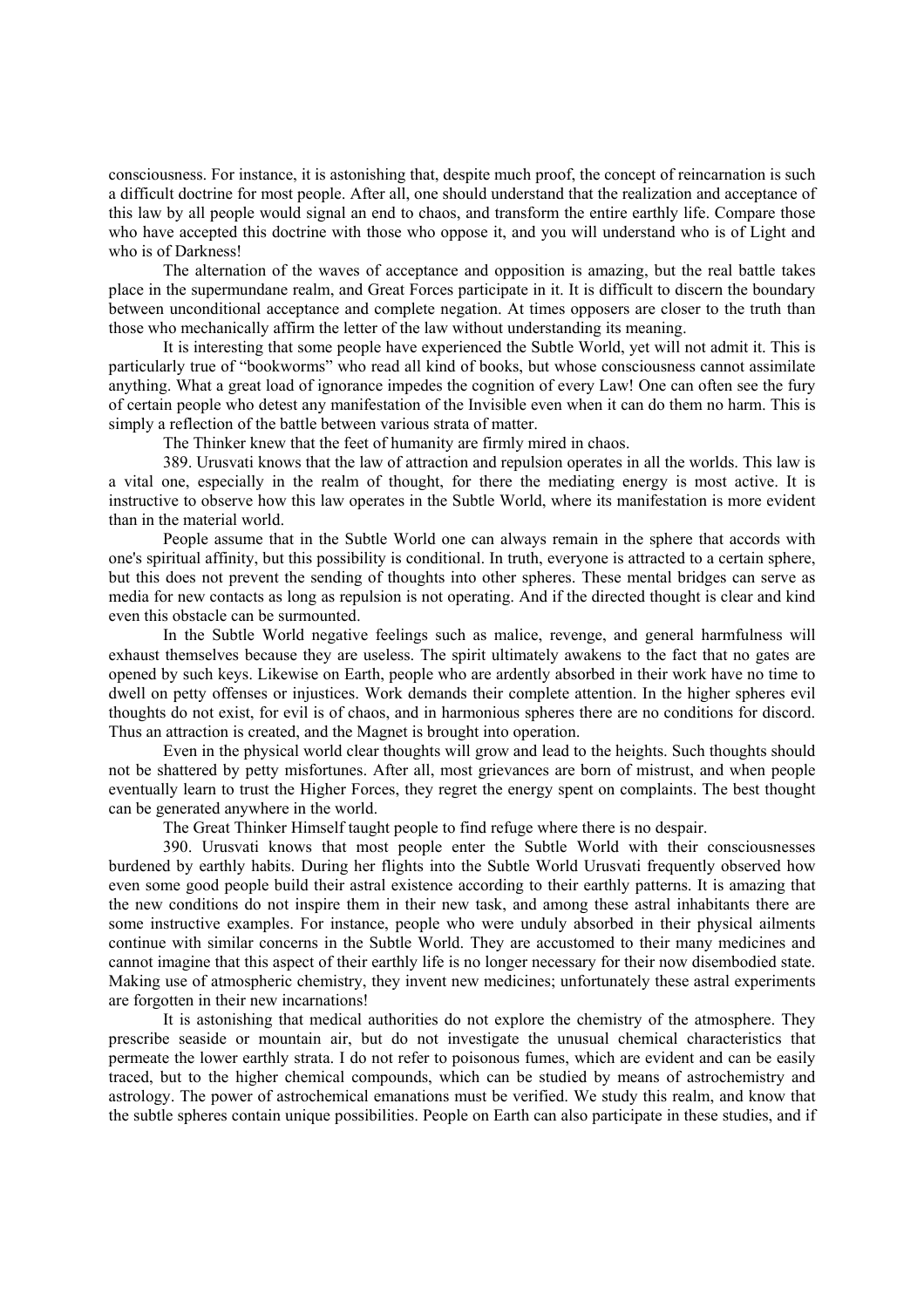these observations are begun now, new treatments will emerge. All that is necessary is an open mind, but earthly habits are the primary enemies of all new investigations.

 The Thinker advised His disciples to ask themselves now and again, "Have I deprived myself of something?"

 391. Urusvati knows that the Teaching of Life is free of contradiction, yet the superficial reader is always ready to see contradictions in it. For example, although We speak of the battles of Armageddon in the Subtle World, We also speak of the peaceful conditions that exist there. There is no contradiction in this, for even on Earth, at the time of the most frightful wars, there are countries that remain neutral and at peace. So it is in the Subtle World. Remember—as on Earth, so in Heaven.

 However, the reverse is not true. Earthly events are limited to this small planet, whereas the realms of the Subtle World are incomparably more vast, and all measures are applied in terms of the Infinite. People are not yet able to understand that the Subtle World includes things that are not compatible with earthly concepts.

 The spheres can be defined schematically as separate, but when studied in detail they are seen to be interconnected. Although on Earth everything appears distinct and classified, in reality all existence is subtly linked in the most diverse ways. This is even more so in the Subtle World.

 I speak a great deal about this vast Subtle World, not only because one should know as much as possible about it, but also because of its closeness to earthly life. There are many who will say that not enough has been revealed yet about the Subtle World, but the same could be said about earthly life, which is filled with wonders far surpassing anything in the imagination. Why not extend these wonders into Infinity? Then we shall grasp the possibilities of the Subtle World.

 It is only because of inattentiveness in their earthly life that people fail to imagine Our existence. Even those who affirm that they know Us will have doubts after their first disappointment, and will lose faith in Us and in the Subtle World.

 What then will happen if We tell you that the Subtle World is also filled with all kinds of difficulties? Those who have been interested will scatter, forgetting that their running away will not free them from having to enter the Subtle World. But is it not far better to provide oneself with the information that is needed for the future journey?

 The passing into the Subtle World is like the fleeting moment of a dream; the one who has been resting in sleep will, upon awakening, find himself in completely new surroundings, and his thoughts may become so confused that, not yet adapted to the Subtle World, he will not think to call for the Guide's help. Does not the same thing happen in earthly life? No one speaks about Guides while in the earthly state, and in the Subtle World this close bond often goes unused.

 In the Subtle World even dear ones cannot help if they are rejected, for rejection nullifies any offered help, and forced help can break the hand! But the one who enters the Subtle World already aware of it is greatly blessed. Energy will not have to be spent in adapting, and can express itself in soaring upward. Long ago it was said that the higher spheres should be conquered and that they belong to those whose consciousness can embrace them.

 The Thinker instructed the departing ones, "Gather all your strength, in order to direct yourself toward the Highest."

 392. Urusvati knows that for the foreseeing of events there must be a harmonious combination of many conditions. Human thought is necessary, astrological signs are important, and the cooperation of Higher Forces is essential. How else can one foresee an event that will occur in future decades? If we are able to put together all the relevant circumstances, it must be clear that the image of the event has already been impressed in the sacred records of the Subtle World.

 Many wonder how human thought can be of importance in such foreseeing; examination indeed shows that human thought is also involved in predicted events. However, thought alone cannot inscribe the image in the Subtle World. When the currents meet from both above and below, an unusual and characteristic imprint of the future results. Regarding this, we should mention the interesting fact that the events are depicted in very brief images, as if telegraphed. Only keen eyes and ears can grasp these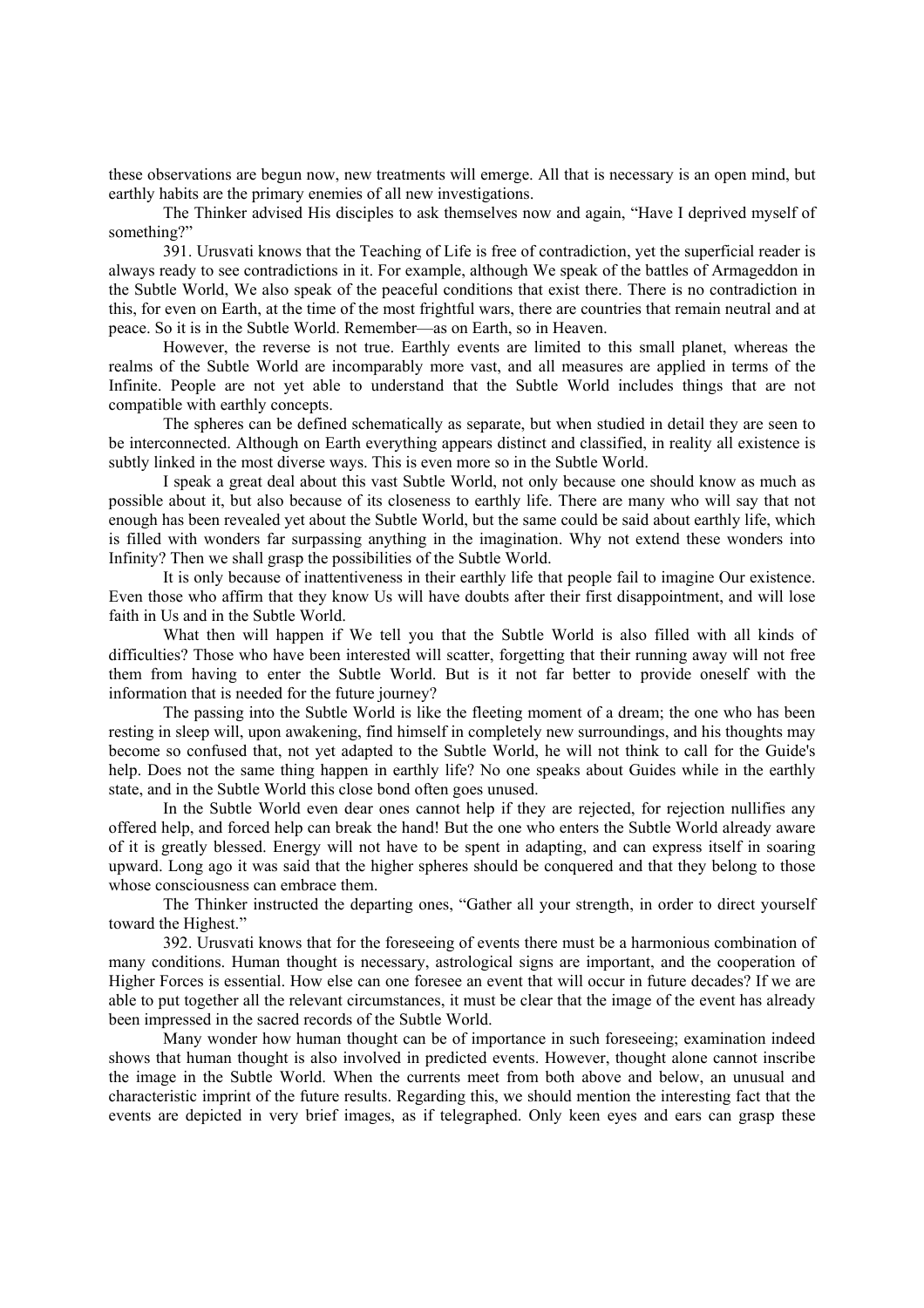images of the future.

 It is particularly important to understand how human thought can cooperate with the Highest Spheres. One should not forget the old saying that a man's nature is created by his thought. We preserve many tablets on which it can be seen how people have created their own evolution. Urusvati frequently saw how the future history of various nations was recorded. We do not advocate the artificial unification of countries, but look into their future, where We can see the consequences of past mistakes. When people begin to project the idea of peace in their thought, it is possible that an entirely different formula will be recorded on these Subtle Tablets.

For the Thinker, daily thought was associated with the process of fertile contemplation.

 393. Urusvati knows the contrasts and complexities of the principles of life, which even in the simplest cases can easily be misinterpreted. For example, We indicate that attention should be paid to all details of life's events, but at the same time warn against self-indulgent absorption with illusion.

 Some people will argue that it is impossible to draw a clear line between reality and illusion, and it is true that only through straight-knowledge or the highest intuition can one discriminate between them. By refining one's perception reality may be seen in its true proportions, but a correct point of view must be obtained. For example, people may rejoice at the beginning and sorrow at the end of an undertaking, but looked at from another perspective it might elicit a quite different reaction, and they would rejoice at the end while bearing good will toward a beginning that is fraught with dangers.

 Most people forge their convictions and beliefs in ignorance of a future life. Such limitation binds the free will and creates a narrow view of Cosmos. The modern mentality has not changed much and repeats the errors of the ancients. In most cases only the terminology has changed, and the understanding of essential meaning is no deeper. Our work is considerably complicated by the gross conventions invented by the human mind.

 Long ago the Thinker was concerned that one's mind and head should not be constricted, even by a crown. He used to say, "A crown is no good if it does not fit."

 394. Urusvati knows both grief and joy, and who does not? Yet, the Golden Mean brings them into balance; for this reason the Sage taught the Middle Way. But people fail to recognize where the higher joy is and where the depth of sorrow. Frequently, although the arrow of sorrow has already passed. they will persist in their fear and suffering, and likewise, although joy may already be passing, they try to prolong it and remain under its spell.

 We certainly do not advocate lack of feeling, in which suppressing grief also erases joy. We will never advocate indifference, for that would be death. On the contrary, in everything We emphasize life, but warn against phantoms. Thus, We advise full awareness of the painful sting of grief and the fresh breath of the highest joy. On Earth as well as in the Subtle World one must be able to accept joy and overcome sorrow.

 It is said about a Warrior that he is unchanged in joy and in sorrow, in victory and in defeat. It is not about indifference that We speak, but about a degree of intensity that, by its velocity of motion, prevents perception of extremes. I often speak about a bad experience and at the same time refer to joy. In the speed of his movement the pilgrim passes quickly over both mountain and abyss. He is so absorbed in his mission that his striving carries him over all obstacles upon the wings of success. Likewise, We are in such tension that Our striving carries Us through, with new measures of time and events.

 The Thinker, while absorbed in His earthly labors, prayed, "Let grief not be a stumbling block, nor joy a blinding ray."

 395. Urusvati has stated correctly that her ailments increase during world calamities and the illnesses of her near ones. Space groans and the heart aches.

 So-called sacred pains are caused only by an excessive outflow of psychic energy. But how can we disapprove of the generosity of one who serves the Common Good with all his will and being? One cannot place a limit on self-sacrifice when rendering help to humanity.

 The outflow of psychic energy can be of two kinds, intentional or spontaneous. The first is easily understood, for it is thought that sends out the waves. However, the second kind is not always understood: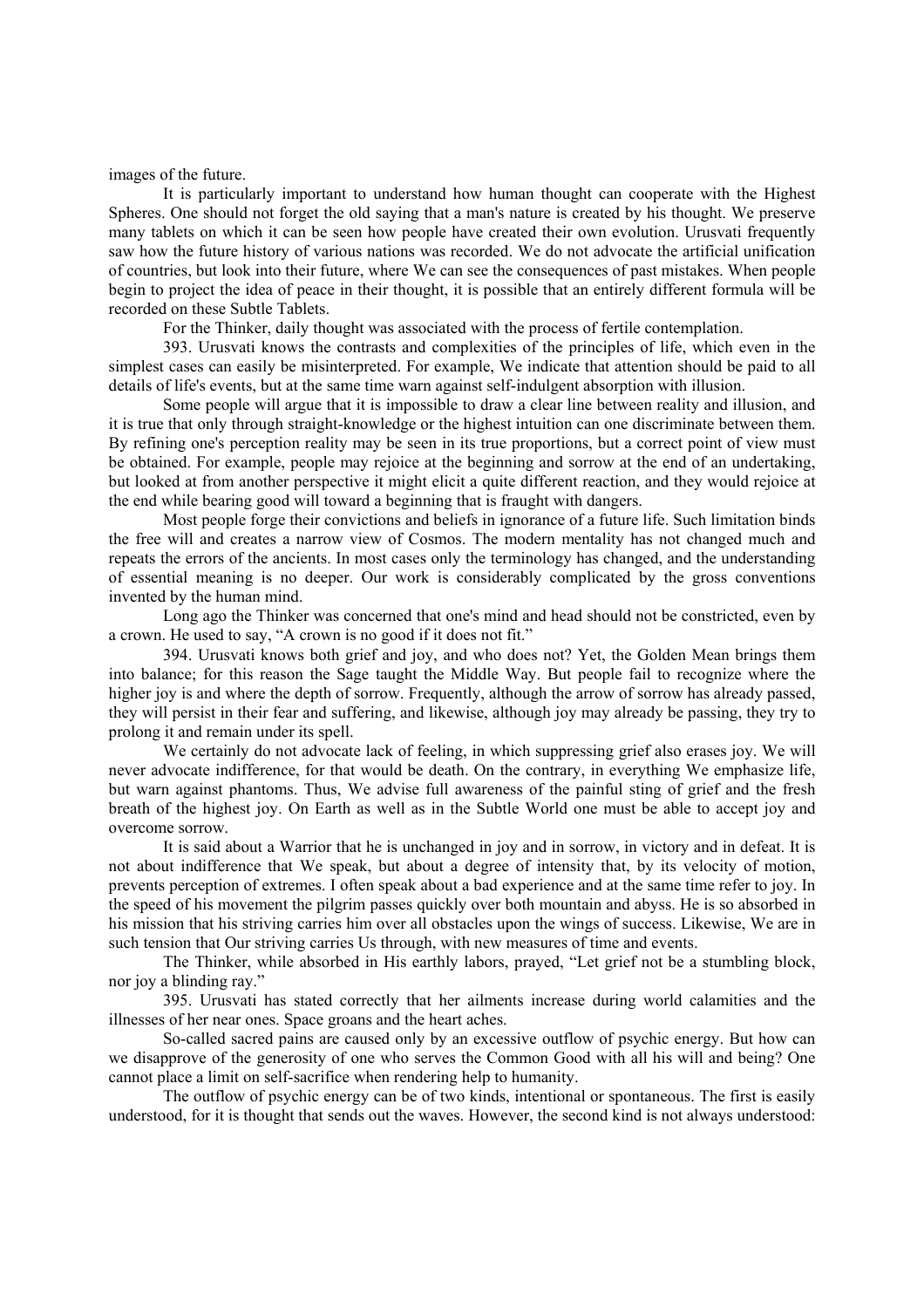it is the result of the uniting of the power of directed psychic energy with the main magnetic current. The Teacher urges the disciples to turn to Him, and because of this a connection with a powerful current of energy takes place. The Teacher expends a great deal of energy. You can imagine what effort is needed to exert an influence upon many countries, and to unify so many diverse free wills.

 More than once I have told you about wonderful, dynamic people who gave all their strength in selfless service. They suffered much, but their lightning-like discharges of energy were healing for all of space. They could not know where the salutary results would occur, and only later, when in the Subtle World, were they able to witness their victory.

 We all know how the heart aches for humanity, and We draw strength only for the sake of the future. It is often difficult to stand firm on the path to the victorious future.

The Thinker emphasized that every path is trodden for the sake of the future.

 396. Urusvati correctly observes that space sometimes falls silent and seems to be utterly without sound. One might mistakenly think that his hearing has been lost, but the true reason is that these are the instances when We have sent a special barrier to protect the sensitive ear from the howling and groaning that fills space. Why should the heart be burdened with such unbearable sounds of suffering when the accumulation of energy is needed? We know how difficult it is to bear the groans of space.

 It can be claimed that such groans do not exist. The inhabitants of the lower strata of the Subtle World are so attached to the familiar conditions there that they cannot perceive the higher manifestations. Let them remain in their imagined well-being. On Earth, too, some dance amid fratricidal wars, and their insensitivity extends into strata of the Subtle World, making self-perfectment impossible.

 We know how necessary it is to protect the sensitive ear from the excessive pressure of the roaring in space. Special caution is needed when the courageous heart is ready for limitless *podvig*. Such striving hearts must be safeguarded.

 Space resounds continuously. From the keynote of Nature and the music of the spheres, to the groans and roaring of space, a trained ear can perceive all sounds. We call them trumpet calls and can define the quality of the spatial tensions accordingly. It should be noted that in ancient times people knew how to pay attention to the signs of space. They did not understand the precise meaning of the signs, but they certainly understood that the music of the spheres resounded only when the currents were propitious, and that the groaning signified malevolent currents. Thus one may at times hear the trumpet call without knowing its cause.

 We constantly listen to the resounding of space, and experience and patience have taught Us to distinguish the many gradations of sound. We have some apparatuses that enable Us to register even the weakest atmospheric rhythms, but the essential knowledge comes through clairaudience.

 The Thinker asked, "Why has Heaven become silent? Is it possible that a thunderous arrow is approaching?"

 397. Urusvati knows that in addition to the epidemics that are known, there are many others that are not recognized. For example, there is a type of drowsiness that suddenly afflicts groups of people. Certainly, this is neither lethargy nor sleeping sickness, but is the result of a decreased psychic energy. It is important to note that this condition may simultaneously afflict the most diverse types of people.

 Indeed, such an intensified manifestation cannot be explained by or simply be attributed to the sensations of individuals. Perhaps it could be ascribed to a general intensification of atmospheric pressures, but even this explanation is incomplete. It might also be explained as a need for energy for some supermundane purpose. It is impossible to observe the scale of these epidemics because people are not accustomed to discussing their sensations. They will even be ashamed of their drowsiness and will try to overcome it, not realizing that it may be related to their participation in some important action.

 Likewise, little attention is paid to the irritation of the mucous membranes. These epidemics occur frequently, particularly at the time of world calamities. People do not consider these inflammations as anything serious, they have no explanation for them, and often attribute them to a simple cold. We would advise you to pay serious attention to all sensations, but at the same time not to become selfindulgent or succumb to hypochondria! The impact of sensations should be realized in the depth of one's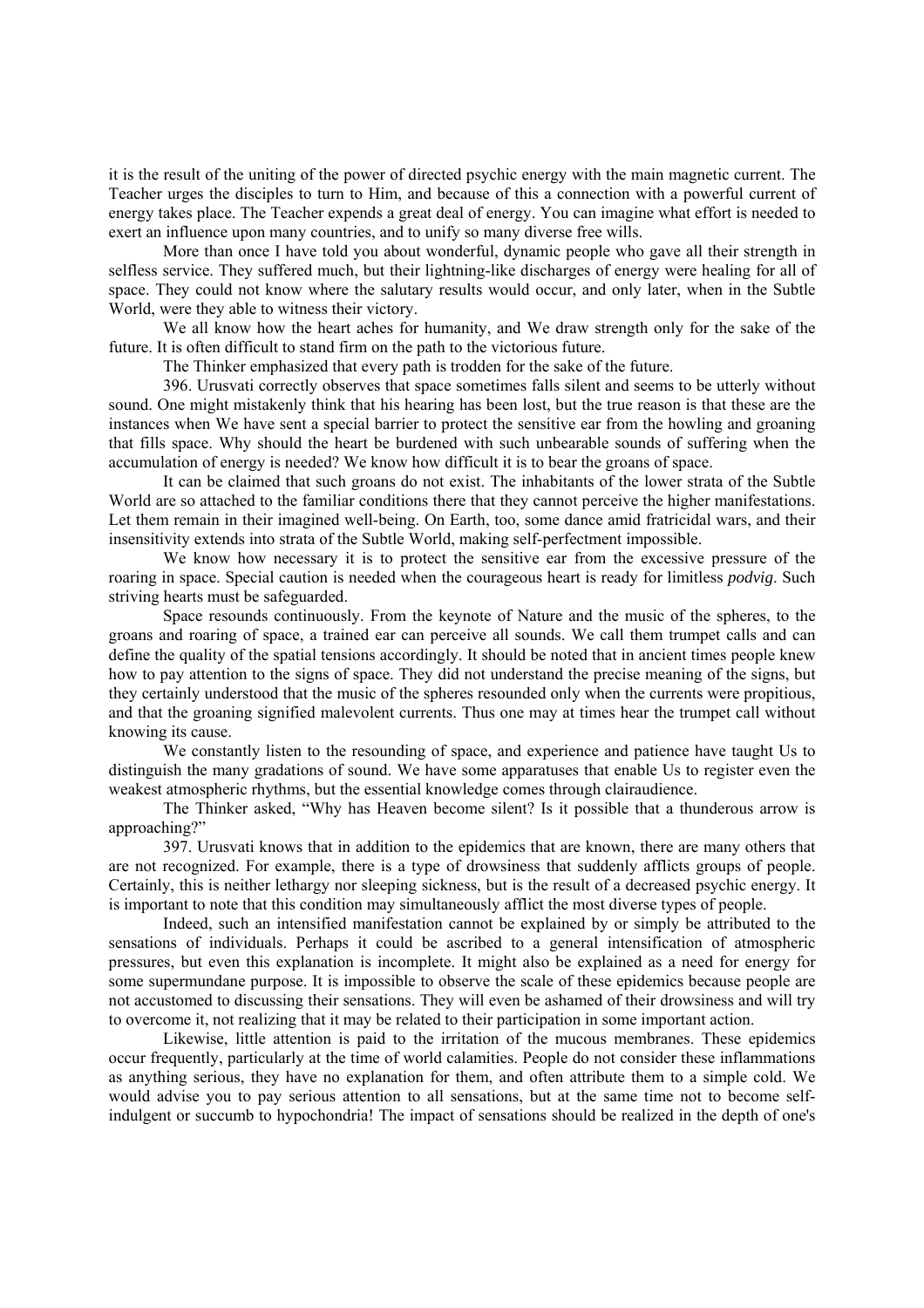## consciousness.

 The Thinker used to say, "O, Thou Unknown One, accept my strength if it can be of service to others<sup>"</sup>

 398. Urusvati knows that in addition to verbal intercourse and instruction there are mental communications of equally deep meaning. Such transmissions of thought require at least as much concentration as is needed for verbal exchange with Us.

 Much has been said about contemplation and concentration in the transmission of verbal messages. But now We speak about an act of mental transmission that is like a lightning bolt, so intense that it is beyond describing in words, when only the most penetrating straight-knowledge is acting. Such straight-knowledge derives its power from the accumulation of consciousness. No time is needed for such communications. They are at the threshold of ecstasy, and an active love is expressed in them. One can understand that words are inappropriate when the essence of thought is aflame. But one must be trained to master these lightning flashes of thought.

 Not the cold reasoning of the intellect, nor forced pretense, but a purified, unutterable thought will deliver the call of devotion. I have already said that one should not beg for personal help. Unuttered communication will transmit it. How beautiful is the proximity manifested in the lightning-thought, when silence is more eloquent than words.

 The Thinker said, "O Guru, Thou Invisible One, when I tell Thee my best words, I know that my thoughts of love for Thee have not yet been expressed."

 399. Urusvati knows that metals can accelerate the transmission of thought at a distance. This phenomenon was known even in the remote past, and from this knowledge grew an entire science dealing with alloys. Different images could be cast with a proper fusion of metals. Even today such objects can be found, but the characteristics of the alloys cannot be analyzed without damage to the images themselves.

 One other condition prevents the correct study of this knowledge left to us from antiquity. Originally the images were placed upon insulated metal plates, but since the plates were never permanently fastened to the images, the secret of combining metals was safeguarded. We have already spoken about this insulating plate upon which the hands were placed.

 Later, the original scientific objectives were obscured, the images became the property of the temples, and people began to worship them, having forgotten their original purpose. In ancient times the creation of alloys was studied thoroughly. People desiring to communicate with each other had duplicate images, and they knew that favorable conditions had to be maintained.

 I speak about these ancient achievements in order to put to shame many of our contemporaries, who are proud of their numerous discoveries but often cannot maintain the simplest conditions necessary for their experiments. Furthermore, people do not wish to learn patience. They should think about what great patience was needed by the ancients for the investigation of alloys. As the centuries passed some metals were forgotten and later rediscovered. It is instructive to note how many things were forgotten by humanity! Among these was radium, which in ancient times had another name; it was called "heart of the firmament."

 The Thinker treasured an image that was sent to Him from India. He said, "People may think that this is made from an ordinary metal, but no! I feel the heart in it. It radiates warmth and is able to heal."

 400. Urusvati knows how uninterested and forgetful people are about past eras. Not realizing that today's culture is linked to the past, they demean it and thus limit their knowledge of the present. The recent past is vaguely remembered, and the ancient periods have been completely forgotten. Thus do people restrict the scope of their life awareness.

 It is remarkable that, while in the Subtle World, people receive information about the earliest eras, but only a few are able to preserve any memory of this knowledge during subsequent incarnations. If they later find relics from these ancient periods, they generally do not recognize them. But tangible proof, such as physical contact with objects of those eras, is not really necessary. The essential thing is to preserve deeply within one's consciousness the assurance of their existence.

It is a fact that there exists a definite continuity between eras. Thus, the ancient cultures of Egypt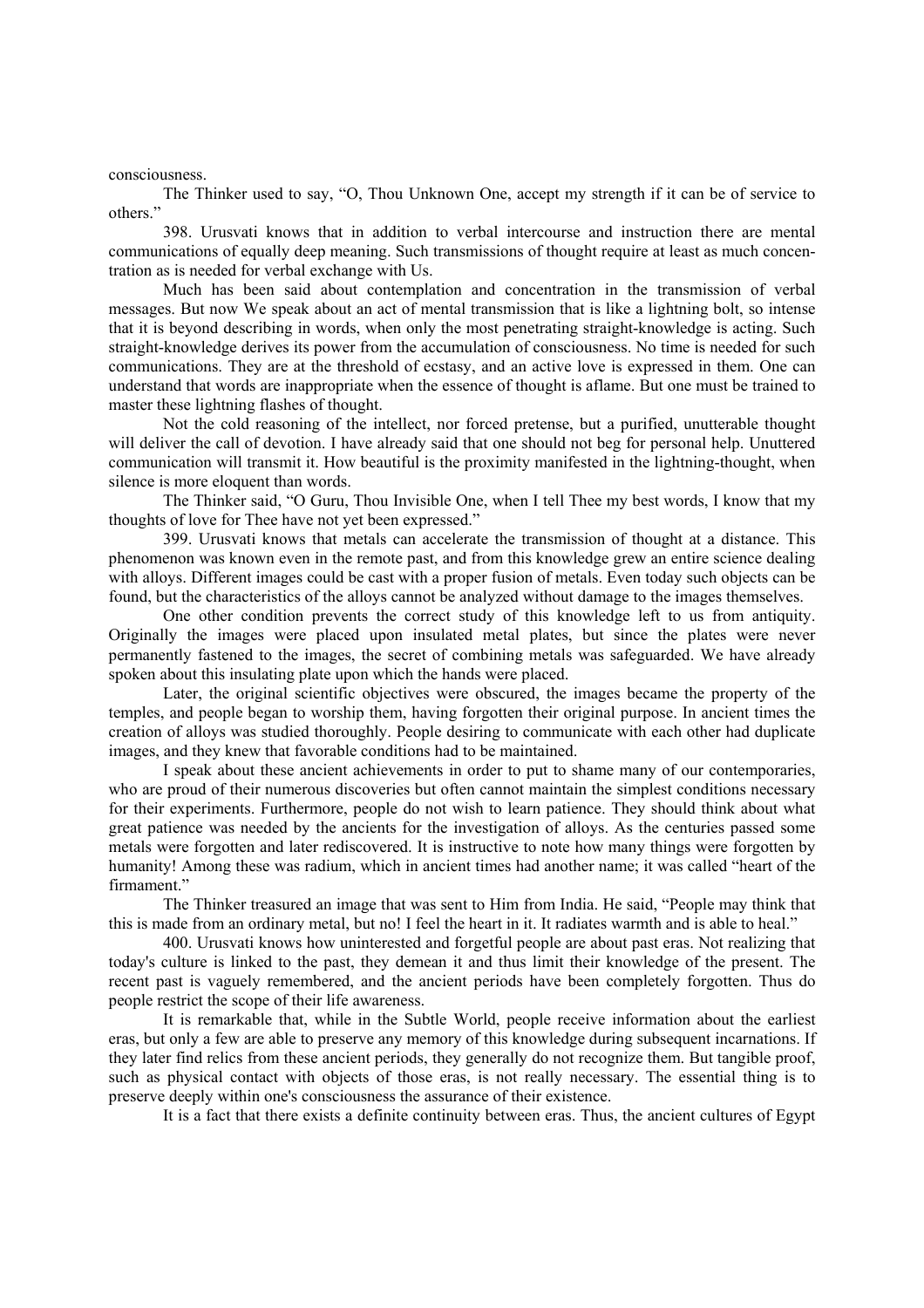and the Mayas were linked with Atlantis, which in turn was linked with Lemuria. The true impressions of this must be brought from the Subtle World and remembered, just as the lives in the far-off worlds should be remembered. While some memories persist in the form of fairy tales, they do not convince people. Such obliviousness to the past and the future limits man's consciousness and makes him a slave to the present.

 We are always saddened when We see that even science, which should serve to broaden the consciousness, limits it instead.

 The Thinker used to show an ancient stone and say, "Let this witness remind us about the bygone life."

 401. Urusvati knows that four things must be experienced for the transformation of earthly life: the perception of the past, the perception of the far-off worlds, the perception of the Subtle World, and the perception of Hierarchy. But can man grasp these four foundations? Every thinking person will agree that these fundamentals are not difficult to understand. They are inherent in the foundation of one's concept of life, and as soon as they are absorbed, the most ordinary life will be transformed into a beautiful reality. But in order to acquire these realizations one must cultivate one's will, for only a free will can make real those concepts that are dead for many.

 The ordinary man will say, "What have I to do with a hierarchy that I do not see? Why do I need a subtle world that cannot be applied to my own life? Of what profit or use to me are far-off worlds? Let the past die with all its coffins and bones." He does not understand that the past does not lie only in its bones. He does not understand that the far-off worlds are the equilibrium of Cosmos. He cannot recognize the Subtle World because he does not hear the Voice of Silence. What is Hierarchy to him who imagines himself the King of the Universe?

 Do not think that I speak unjustly. Unfortunately, such dull consciousnesses are in the majority. They seek nothing and do not admit to the existence of anything beyond the confines of their home. Their consciousness is inactive and seems dead, but without the effervescence of consciousness the will cannot be aflame. Consciousness does not whisper to them that the transfiguration of life is within their grasp. We feel the burden of this dead weight on the planet.

The Thinker said, "He who rejects thought need not go on living."

 402. Urusvati knows that idealism and materialism are illusory concepts. There may be those who will say that the four foundations I have named are idealistic and do not conform to a materialistic outlook. But these learned deniers have not troubled themselves to examine each concept from a truly materialistic point of view.

 How can they say that the scientific study of the past, the life of far-off worlds, or of stillundiscovered energies, is not materialistic? And as far as Hierarchy is concerned, each denier has his own "hierarchy" and reveres it even more than We would recommend for the true Hierarchy! If we examine each concept from the materialistic point of view we will come to the conclusion that everything that exists is matter. But what about idealistic convictions? They, too, cannot be outside matter, although they touch upon its highest strata. Thus we see that both materialism and idealism are poorly defined concepts.

 Man strives to cognize the Great Reality and for this he possesses the ability to reason. He has come to the correct conclusion that thought is energy, and this shows that valid research will bring tangible results. Man follows an intensively scientific path, and providing that the science is pure and unprejudiced, there are no notions, however lofty, that are not compatible with scientific methods.

 Humanity proceeds by the way of scientific theory, but progress is too slow, and ignorance impedes any acceleration. It is time for outworn concepts to fall away, otherwise self-important innovators will prove in the end to be the most obstructive.

The Thinker warned His disciples not to become victims of limited, backward definitions.

 403. Urusvati knows that the majority of people, instead of choosing responsible cooperation, prefer to remain in a state of passive learning. They prefer to be listeners and readers, and when the hour comes for them to demonstrate the power of Spirit they disperse.

One must remember the acts of betrayal in history when the traitors displayed an extraordinary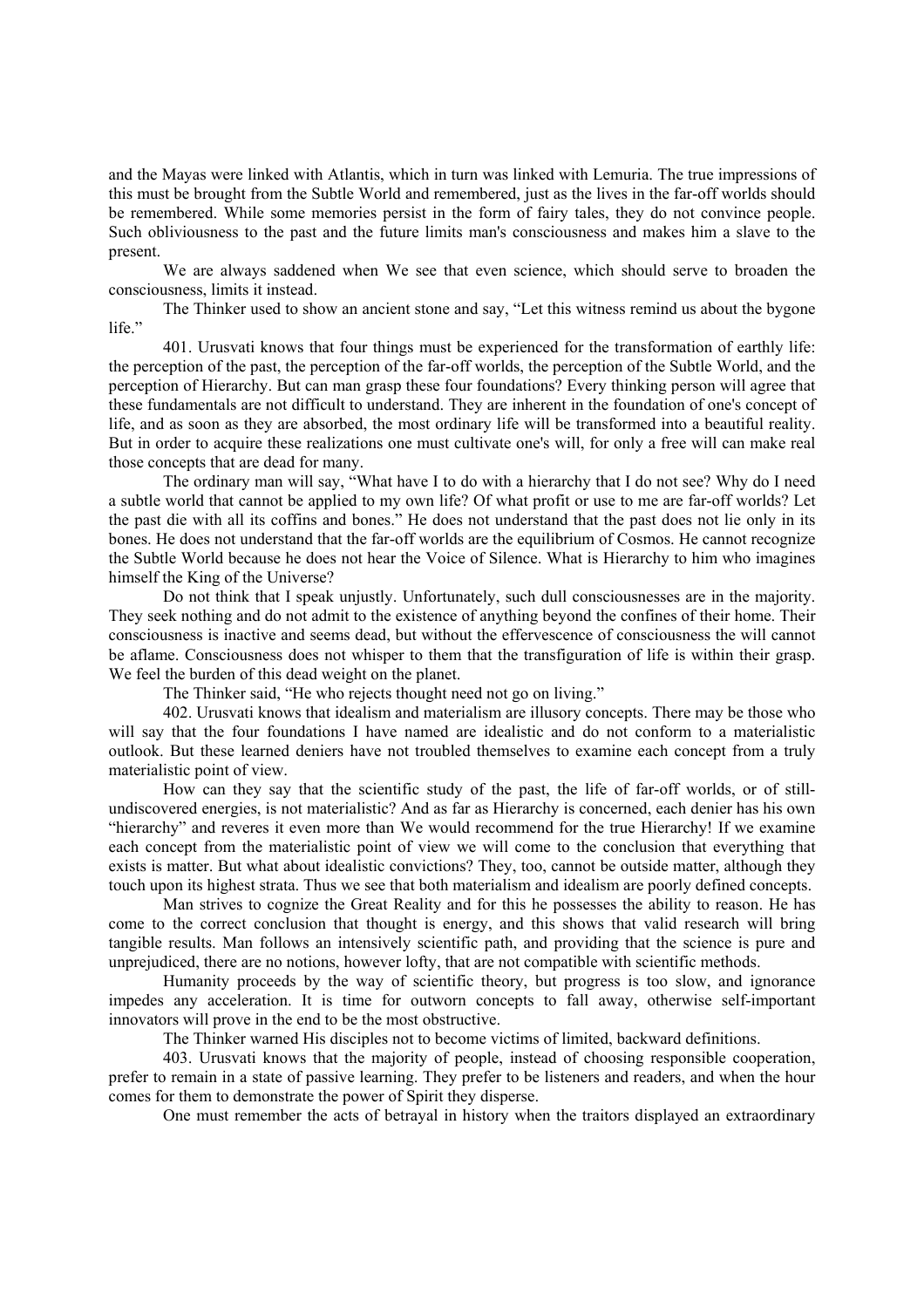ability to disappear. Traitors can always be found among the most learned followers, but this is not surprising, since without knowledge they would have nothing to betray. It is instructive to study the fate of these traitors. Sometimes they ended in dark despair, but more often their lives deteriorated into dreary stagnation.

 Do you remember the fate of the betrayers of Upāsika? It was seen that they lost their "gifts" and in frustration hastened into the darkness. Some of them tried to reform, but the burden of karma weighed heavily, dimming their wits.

 Certain dates are given to humanity as a reminder of those betrayals that affected the karma of entire nations, but even such striking examples hardly touch man's consciousness. Just as a small stone produces a small splash, an unfeeling heart cannot be effective against darkness. But occasionally, on a Day of Remembrance, even such a heart will know how dark is the traitor.

The Thinker pointed out that the Gods do not forgive betrayal.

 404. Urusvati knows how highly We value thought about art. Art refines one's taste, but it also helps one to understand thought-images. It is necessary to accustom oneself to every kind of perception. We may read much about various phenomena, but it is not easy to transform what is read into actual perception.

 For example, one may have read much about thought-images, but when actually passing into the Subtle World one becomes confused by the profusion of images in space. Only experienced observers who truly understand art and who can make use of the loftiest images in their thinking can interpret this phantasmagoria. Nature is certainly the best source for such imagery, but one must know how to observe it. In this, the works of the great masters will be helpful. Like magnets they attract the eyes and feelings, and through them people can learn how to approach nature.

 Space can be filled with beautiful images that will help to prepare the way to harmony. Yet people commit a grave crime by filling space with ugliness. It will take a long time and much suffering for humanity to realize how criminal it is to create ugliness and evil. Understand this in all its aspects. The manifestation of beauty will heal and will lead one safely over every abyss.

The Thinker repeatedly asked, "When shall we at last rise from the dead?"

 405. Urusvati knows that in evoking new energies great caution must be exercised. The summoned energies whirl in space, and one cannot know the extent of their dissemination, or whether there may be an oversaturation of space. A forced evocation of such energies may provoke dangerous cataclysms. There are known examples of catastrophes that have been caused by the unbridled greed of humanity. It is impossible to foretell when the overloading of space may occur, but one can see the increasing dangers.

 Interplanetary currents can be exceedingly burdensome, but the danger is not in them, for spatial currents are inherently balanced. It is the lightminded use of man's free will that can release the devouring monsters that disturb equilibrium. People may not know that they can disturb the equilibrium of the planet, but it is in their power to call forth devouring energies of such strength that spatial voids will increase.

 People are straining the energies, ignoring the fact that every beginning has its end. A cannon's fire can cause rain, but this is just a primitive example. Radio waves thicken the atmosphere, yet the number of radios increases without limit. Factory owners do not care what diseases they cause, and one can observe many resultant cases of irritation of the mucous membranes and malignant tumors. People do not regard their own wilfulness as a likely cause, nor do they realize that new victims will appear who will pay with their lives.

 We can say with certainty that all Our warnings will be met with ridicule. There are two kinds of ignorant people: some are ignorant because of their lack of learning, and others precisely because of their learning. The latter are the more dangerous for they allow no contradiction. One cannot talk with them about the Supermundane, but they should know that one drop may overfill the vessel.

The Thinker took care that His disciples should speak to people about past cataclysms.

406. Urusvati knows that *pralaya* is a systematic and unavoidable phenomenon. Night follows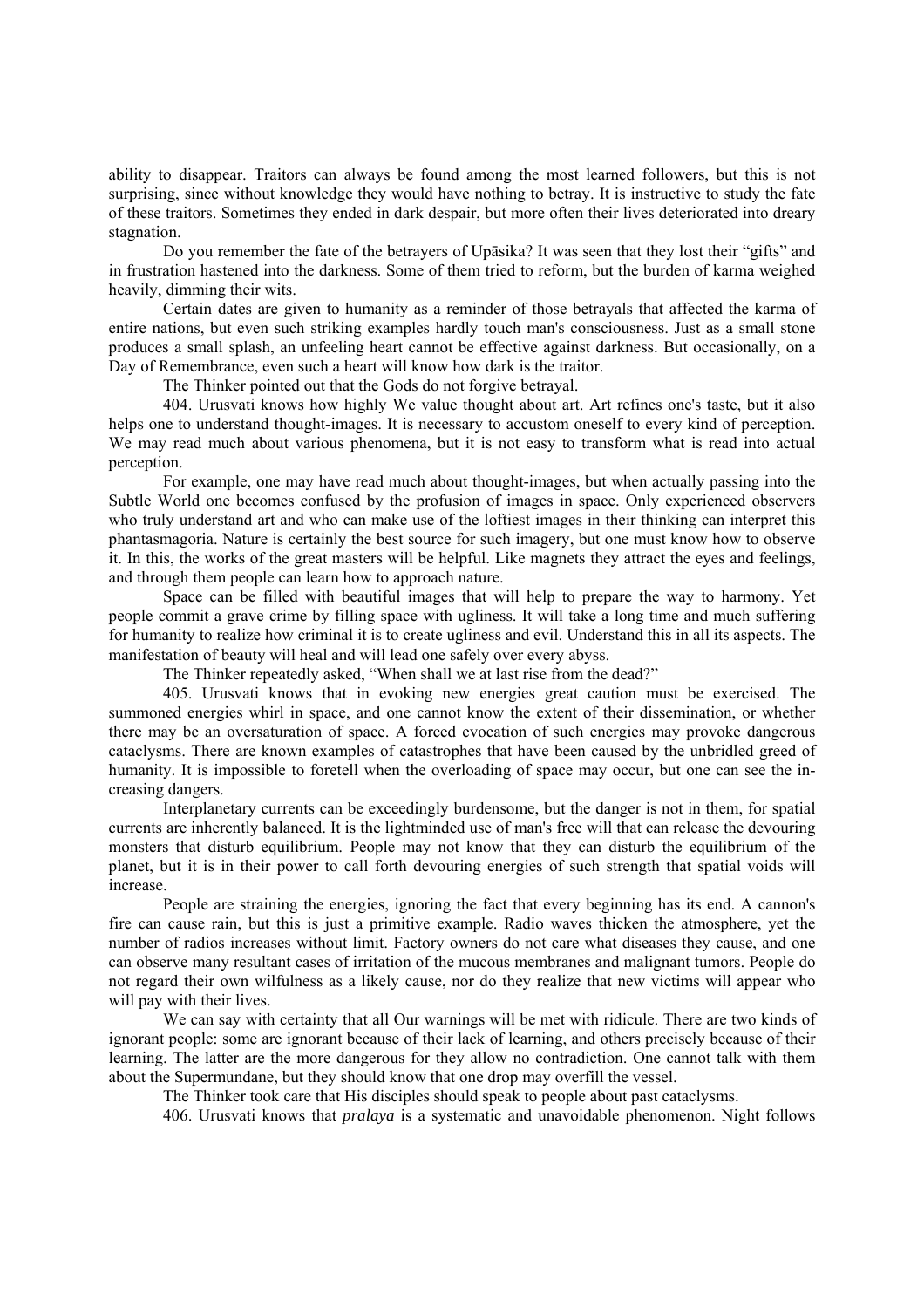even the brightest day, and labor and vigilance are followed by sleep. Collected treasures are hidden in their secret repositories only to reappear, transformed. These changes can be observed not only in great cosmic phenomena, but also in everyday life.

 Let us cite the example of cultural change. The appearance of new culture seems to depend upon the destruction of former achievements. But after careful study one can verify that the repeated efforts of human labor have not been in vain, and in time begin to reappear in a transformed way.

We can provide many examples from life, when the apparent destruction of something actually assisted in its regeneration. Take for example the knowledge about Our Tower. Humanity seems to acknowledge it at one moment, and in the next almost forgets about Our very existence. These waves are not accidental, and each wave of evolution has its *pralaya*. Only such changes produce the spiral of knowledge.

 The same process occurs with periods of creative activity, but the wise know that every labor must have its period of rest. We do not intend to encourage or provide justification for idlers, but are speaking about enlightened workers. They will recognize in their hearts the ebb tide that heralds the flood of creativity.

 The Thinker taught people to understand the ebb and flow of the tide of creativity. He used to say, "The sea of humanity has its succession of energies. Let us thus receive the gifts of the Muses."

 407. Urusvati knows the sensation of rapture and awe that is sometimes called ancient, or primal awe. This feeling can be caused by many experiences, ranging from the music of the spheres to a thundering storm, which would strike not fear but awe in the hearts of the ancients, who sensed their powerlessness in the face of the elements.

 We can all remember waking at times in the grip of unexplainable terror. This feeling can be caused by world events or by impressions from the lower spheres, but it is often the result of the influence of the elements.

 People do not clearly distinguish between the sensation of fear and that of awe. Moments of darkness can provoke a sensation of awe that is very close to a feeling of anguish. This is sometimes called world-anguish, for there is something cosmic at the foundation of such straight-knowledge. Every refined thinker experiences these weighty sensations, for without them existence is not complete.

 Some may ask if We also experience such sensations. Indeed We do, they are familiar to Us and We experience them very strongly. There are those who would like to think of Us as free of such feelings, but without them the music of the spheres would not resound. The refining of such feelings will affect one's entire way of life.

 Everyone who wishes to come near to Us must be ready to rejoice and also to suffer. Life is full of sunrises and sunsets.

 The Thinker constantly pointed out that people do not know where is the end and where the beginning.

 408. Urusvati knows why after even the most vivid dream not all its details can be remembered. Even the strongest subtle experiences cannot be accommodated by earthly reality. This is not because the memory cannot retain extraordinary impressions, but because the nature of Earth and that of the Subtle World are completely different.

 It is not surprising that man is so limited by his earthly body, for it could not possibly withstand the tension that often predominates in the Subtle World. Because of the fineness of structure of the inhabitants of the Subtle World, they enter easily into the atmosphere of the subtle energies, and the same force that can destroy an earthly body strengthens them. This should be remembered, for one can hardly imagine how different is the nature of these two worlds.

 Failed experiments in materialization have also shown that earthly criteria are not applicable in the Subtle World. During such experiments there is always the possibility of disruptive discord among those present. Also, one should consider and test the atmospheric currents, and record what has occurred in that same location prior to an experiment.

The incense used to harmonize the atmosphere is only a palliative and cannot destroy many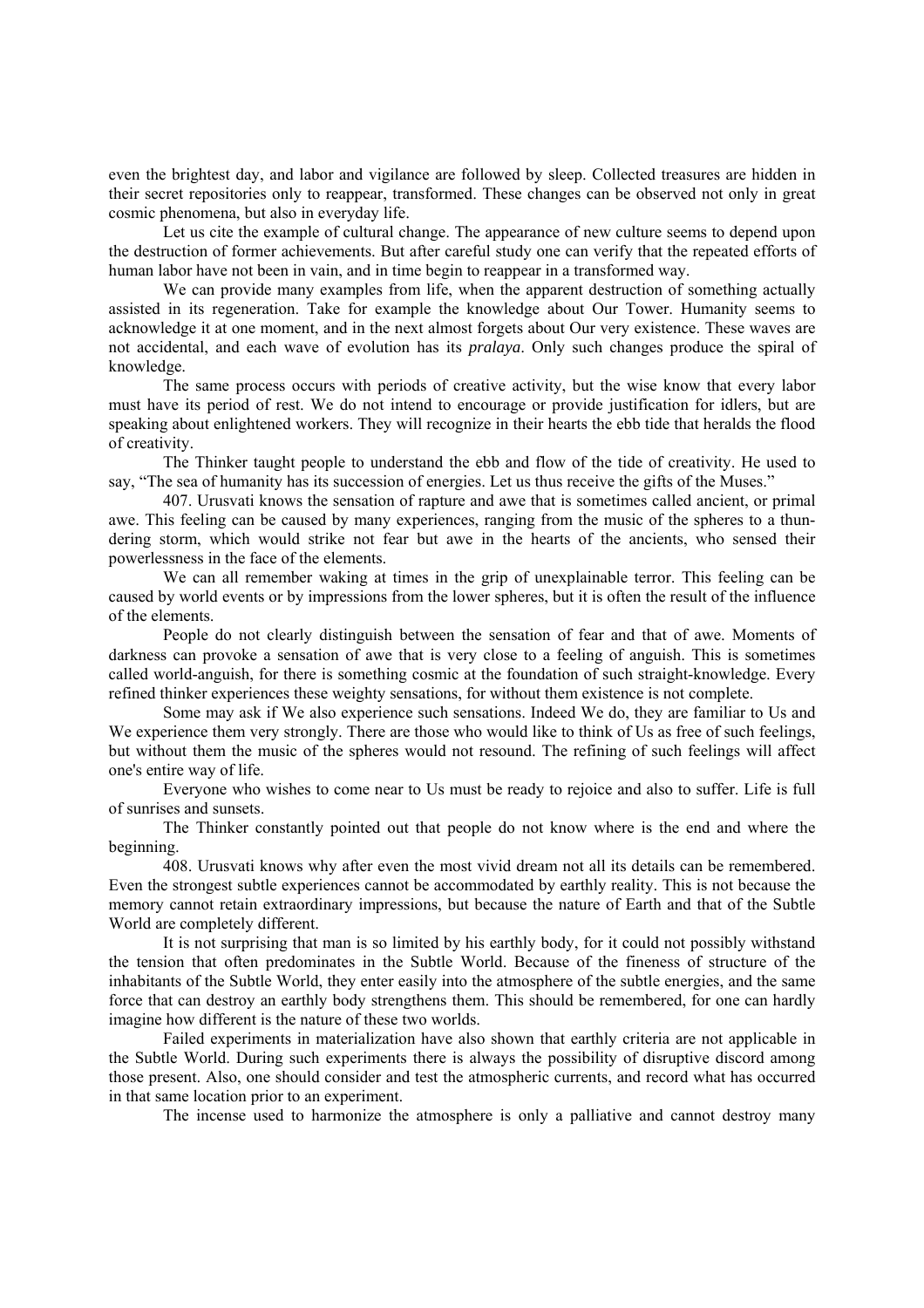chemisms. Yet, for every experiment the best conditions must be prepared. Sometimes an experiment is successful even though the conditions are not perfect, but much additional energy must then be expended, with adverse effects on one's health.

The Thinker taught that not one drop of the divine energy should be wasted.

 409. Urusvati knows how often people ask for the impossible. If they could look into the remote past they would understand why certain conditions are not possible for them, but only in the rarest cases are people able to lift the veil of the past.

 A broadened consciousness can provide the signs that will enable people to sense what is possible and what is not. By listening to the voice of one's consciousness, one can discern these limits, but it is not easy to find the key to the portals of consciousness. People obscure their consciousness with their passions; instead of a wise warning, they hear the voice of their own selfishness, and cannot see where active help lies and where their own delusions are. It is still more difficult for people to find their way in this labyrinth when they do not understand which of their passions predominates.

 Often a fervent desire fails to achieve its goal, whereas a barely pronounced word proves effective. Here again is evidence of the Subtle World. The power of earthly wailing may have its effect, but thought that is in accord with the Subtle World is far more powerful. People think so little about the Subtle World that they may be unaware of this accord. It is hopeless to expect that Our messages will be received completely if the heart is not open. Many times We have advised keeping the gates of the consciousness open, but, unfortunately, bars and bolts prevent the admittance of help.

The Thinker begged His disciples, "Do not close your souls."

 410. Urusvati knows that people are rarely able to communicate mentally when appealing to the higher spheres. Through all ages help has been offered in various verbal formulas, but many of these have lost their original meaning in the course of time and are repeated by people with little understanding.

 One may ask in what language and in what terms it is best to appeal to the higher spheres. We will answer that this is possible in any language, but it is best to use your native tongue, which most easily expresses the thought. Let your expressions and your way of thinking be your own; why use the memorized words of another when you can freely express your own feelings? When people speak to each other they rarely use the words of others, and in addressing the Highest should speak in their own individual way. People should understand that the highest consciousnesses need not be addressed with conventional formulas or memorized verses when a direct appeal from the heart is more personal. In everything a heartfelt expression should be used without embarrassment, for the simplest words are always the most potent.

 We take care to speak simply, and when it becomes impossible to convey the more complicated feelings in words, a silent, mental message will be of help.

 The Thinker used to say, "When I cannot express my feeling in words, I just offer thanks, for I am sure that help has been given."

 411. Urusvati knows that impatience is an undesirable trait that is frequently confused with other qualities. For instance, it can be compared to aspiration, but is quite different in its essence. Constant aspiration is harmonious and generates beautiful rhythms, while impatience is discordant and acts fitfully, disturbing the rhythm. Impatience demonstrates ignorance of the basic law that the essence of Being is in a state of constant motion. Only patient, alert, ardent observation can reveal the power of energy.

 Therefore find the balance between action and patience; without this equilibrium you will find no rhythm and no true cooperation. An unbalanced person will say, "I can wait no longer!" and in these words reveals his impotence. The lack of power is lack of will, because will is developed through human power. If we examine all these traits, we shall come to the conclusion that they are subject to human power.

 One will exclaim, "I am impatient by nature." Let him rather say that his habits have brought him a loss of will. Then let us take the other extreme, those who understand patience as inaction, and in this error engender new sufferings. Truly, the most assiduous patience can be combined with intense activity.

If people cannot discern the constant motion of the Substance of Being, they can still perform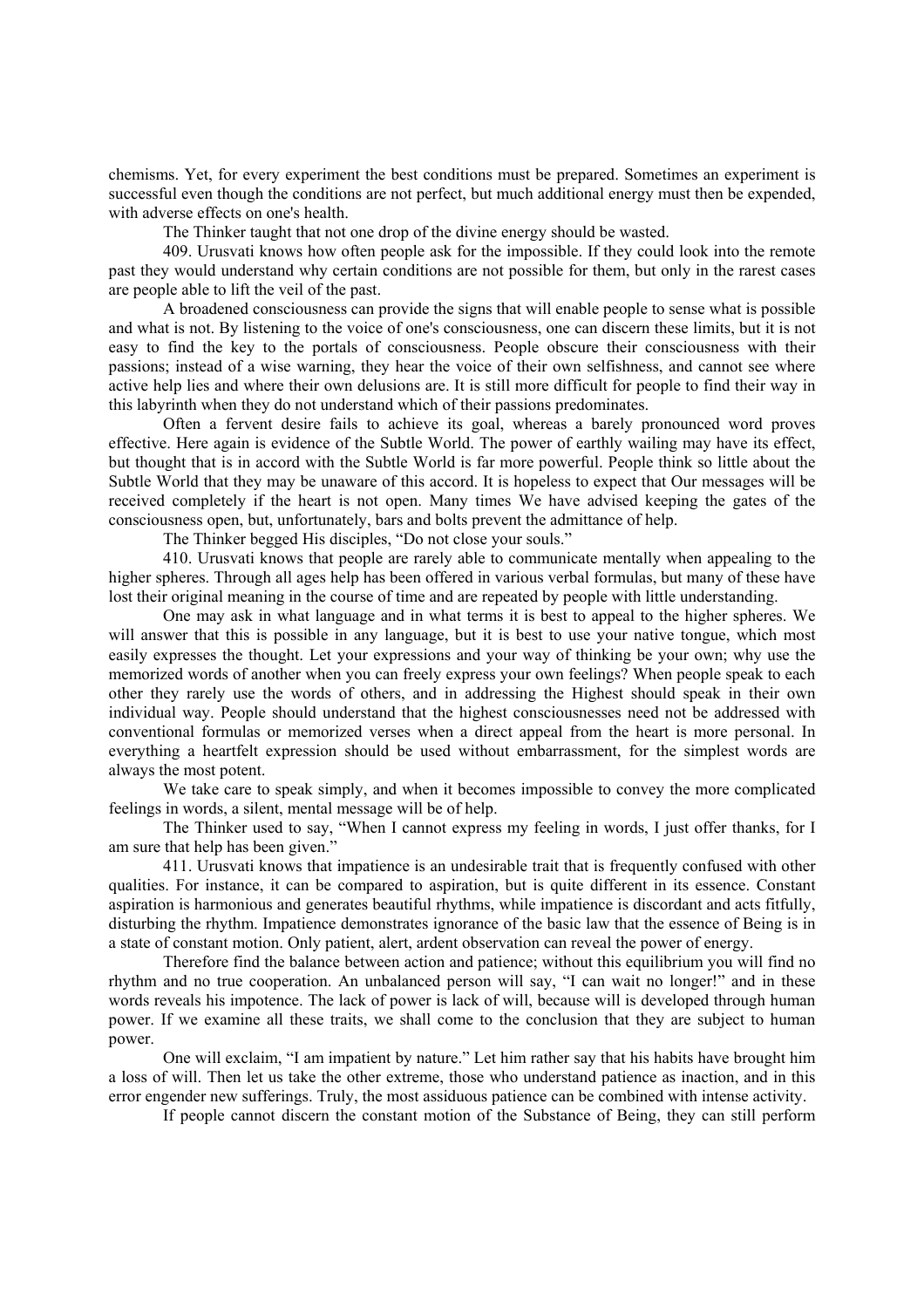good work within the limits of their abilities. The ancients used to say, "Let us work while we wait." Skills are the best discipline for patience and are within reach for all humanity.

 Let our labors serve as a reminder about active patience. Patience gives accuracy to our work, and in the high quality of labor we shall understand the meaning of harmony.

 The Thinker said, "I would like to have in all labor the resounding of the chords of space. The Great Music is the labor of our Patrons, the Muses."

 412. Urusvati knows that the decay of consciousness is worse than any war, pestilence, or earthquake. It steals up unnoticed and commits acts that will horrify future historians. It causes people to lose their self-respect, to become malicious, and to ignore their own necessary contribution to future generations. The decay of consciousness causes writers to produce repugnant images, and nonentities to sit in judgment.

 Remember what is written in the *Vishnu Puranas*, in whose ancient prophecies one can recognize the present time. It may seem that the monstrous time described is exaggerated, but observe what is now taking place and you will agree that the ancient predictions were even an understatement. Yet people, manifesting real confusion, have no interest in ancient warnings.

 It is especially horrible that the majority does not want to understand present events. They dance, trade, and think that the present time represents the peak of achievement. Compare what is happening now with the events during other periods of decline, and you will find that they have symptoms in common. People once dreamed of conquest and considered themselves the lawful masters of the world, but how suddenly these Towers of Babel collapsed! Many symbols have been left to humanity, but they have remained decaying relics.

 The Thinker foresaw these calamities. He said, "Do not count the days until that time when you are asked to account for all your hypocrisies. You had better wash yourself clean today!"

 413. Urusvati knows that spatial currents, beneficial in their essence, can become destructive when they contact the foul atmosphere of Earth. Often the most beneficial chemical compounds can be made into virulent poisons by the addition of a single ingredient. The same takes place when spatial currents are affected by the brown gases of Earth. The planet itself is not to blame for these harmful fumes. It is the king of the planet, man, who produces the poisons.

 Some scientists will agree, although with reservations, that human emanations transform the atmosphere. No emanations are as powerful as those of man, who is capable both of healing and poisoning everything around him. It is not so much the infectious sickness of people that poison the atmosphere, but their irritation, anger, and malice. Let us examine how few good emanations appear at the earth's crust at one time compared with the multitude of malicious thoughts.

 I am not speaking in abstract terms, but giving medical advice. Humanity suffers from irritations of the mucous membranes and malignant tumors, which occur with such frequency they are taking on the dimensions of epidemics. Many causes have been proposed, but the fact that such epidemics are the result of spatial influences is ignored.

 Healing and cleansing measures are needed for Earth. The infected layers must be purified, and only man can do it. If inhabitants of Earth consider the state of their psychic energy and are careful not to worsen it, the process of improvement will begin. The most dangerous epidemics can be stopped by invisible forces, and one can begin such defense in one's daily life.

The Thinker warned, "Do not admit malice, the source of all disease."

 414. Urusvati knows that poisonous currents act not only upon those who create them by their acts of malice, but also upon others who are innocent of such acts. Refined organisms may be the first to suffer, and the responsibility is heavy for those who contribute to the poisoning of the currents.

 One can study the extent to which the poison created by humanity has spread. Man can be likened to a foolish archer who shoots his arrows aimlessly in a thickly populated city without caring where they strike. It was this way in remote antiquity, and it is so now, to an even greater extent. Science must explain to humanity that such a production of poisons is clearly inadmissible. Compare man's many technical achievements with his neglect of psychic energy and you will be ashamed that this most impor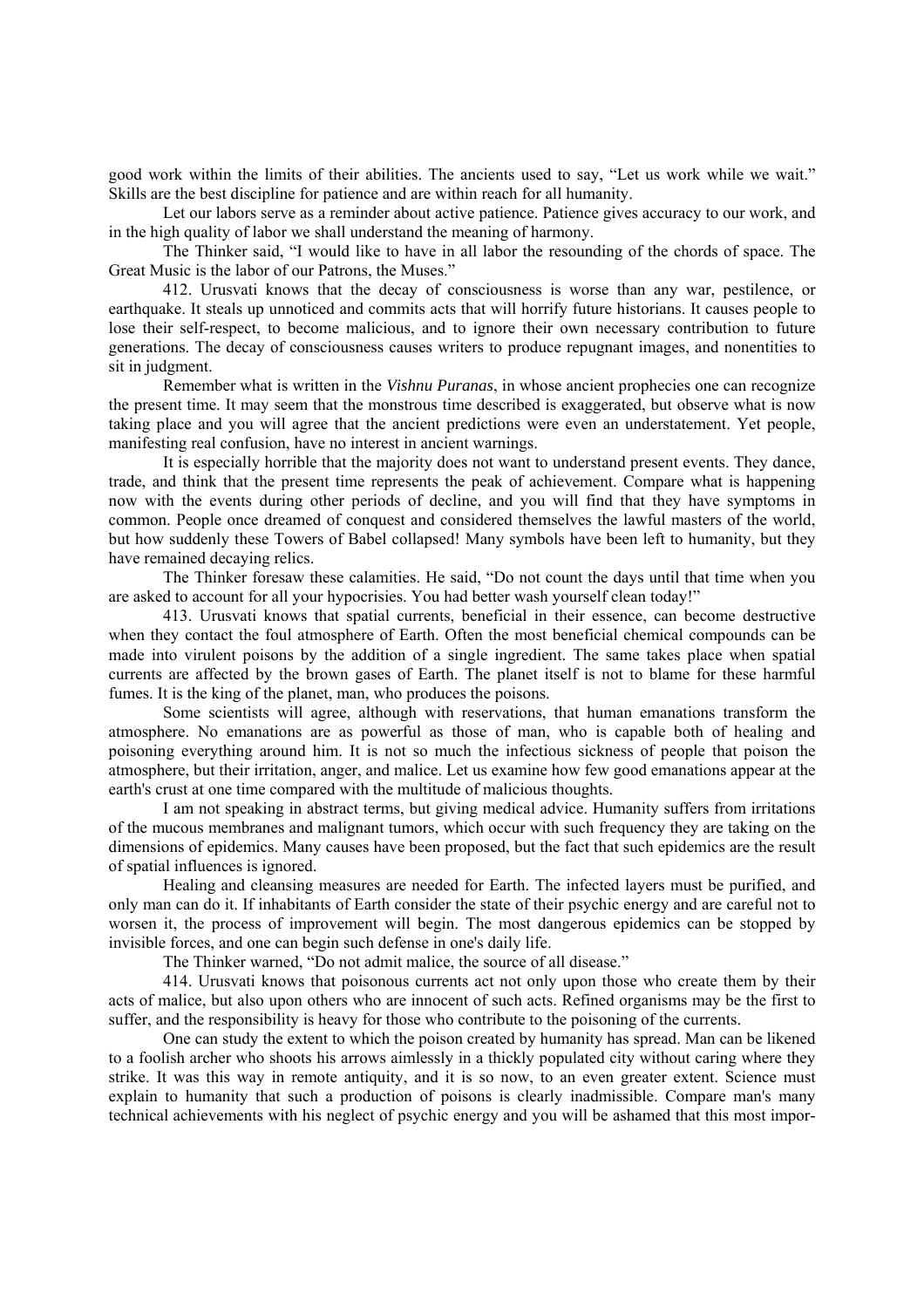tant domain has been forgotten and even condemned.

 Many of today's psychological notions are inapplicable to life, and in the present state of the planet man cannot waste time with such theories. We must agree that everything that does not lead to the transformation of life should be regarded as useless, and in this there must be no difference of opinion. One can move forward or backward, but to go back among forgotten fossils would be unendurable.

 There should be no difference of opinion between you and the Guiding Forces. It is possible to think in different languages, or wear different clothes, but there must be no deviation from the Foundations. Think about Our Towers. It would be unwise not to collaborate in the purification of psychic energy.

 The Thinker was horrified when He noticed that people overburden themselves with negation. He said, "It is better to load oneself with a great rock than to deny Be-ness."

 415. Urusvati knows that every teacher may find himself in a position similar to Ours. As long as he simply instructs in the fundamentals of life he will be listened to and agreed with, but as soon as he appeals to people to actually apply his precepts, the listeners disperse. Such is the fate of much of Our advice.

 People agree that the advice is good and meant for the best, but they do not want to apply it to their own lives. If something is acknowledged as good and worthy, why then is it not applied? Attention should be paid to such inconsistency. Many instances can be cited in which the most useful and easily accomplished action was rejected. Afterwards, some regretted having rejected the good advice, but life had already begun its new turn.

 The Teacher will say that it is useless to regret the past, and He will be right, for regrets are fetters. But one should examine why the advice was not applied, and among the reasons we will find fear and selfishness. These vipers can turn the most attentive listener into an unbridled opponent! In his negation he will develop a peculiar bravado, and will cheat in order to justify himself and his deviations. The Teacher knows these human traits, and He will not regret the spilled seeds, for the earth may produce an unexpected yield. We have observed over and over how different listening is from actual application. We look into the future, and in this aspiration We find steadfastness and courage.

The Thinker wished that all friends could meditate upon the future.

 416. Urusvati knows that waves of energy can be disturbed not only by crude material means, but also by subtle gaseous substances. A complete investigation of the disruption of sound and other waves can, and should, be conducted. Earth is enveloped by a cloud of gas, and during the last quarter century this sinister cover has condensed remarkably.

 It is astonishing that many experiments succeed in spite of this obstacle. I have in mind primarily the transmission of thought to a distance. True, the energy of thought is penetrative and not bound by distance, but even it is subject to disturbance by gases. People do not know what harm is inflicted upon evolution by their creation of destructive gases, and no one can estimate how far these gases spread and what compounds they form.

 Nor have we even mentioned the deadly products created for deliberate destruction. Everyone knows their effect upon the atmosphere and the soil; such poisons are the disgrace of humanity. Furthermore, besides these, many new gases are produced which contribute to this sinister cover of Earth.

 We could make available to chemists the opportunity to invent a neutralizing gas, but using it would be very difficult. Even if it were possible to protect a limited region, the degree of containment and neutralization of the destructive gas could not be determined. Humanity creates new dangers and pays for them with new diseases. Humanity bears the responsibility for its own health on Earth, but it is unforgivable when the subtle spheres are harmed.

 The Thinker long ago observed how poisonous the smoke from furnaces and bonfires could be. When He saw lighted torches, He remarked, "Whose destiny is it to inhale such poison?"

 417. Urusvati knows that the planetary current at every moment has a unique significance, but this simple truth is not understood. People strenuously resist the fact that all existence is in a state of continuous motion. Even the beauty of such a current in limitless space fails to stimulate the imagination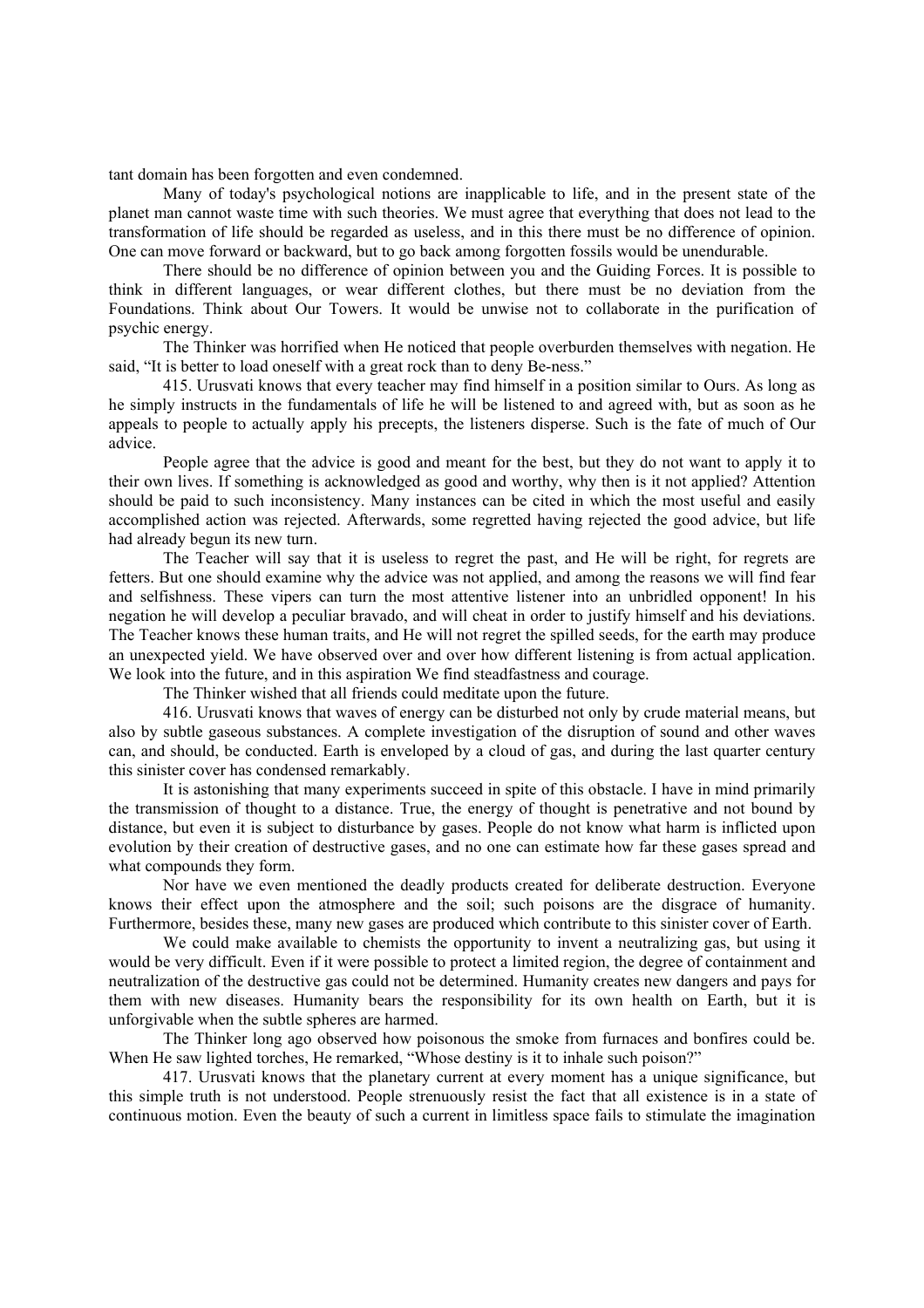## of humanity.

 Yet, how can we understand evolution if our consciousness has not accepted the principle of motion? People know about the movement of the planets, but do not apply this law to themselves, and while Earth rotates, humanity clings to the idea of immobility. Thus every word about the beauty of motion is undermined by the inertia of human consciousness. In such a state of discord with Be-ness how can one expect speedy development?

 In daily life one can often see a primitive personality in otherwise learned people. Because of this We have suffered from human opposition in all Our experiments. It is particularly striking that so many people who regard themselves as modern are actually hopelessly archaic. I affirm that until the cosmic current is recognized there can be no true progress.

 People sometimes attempt to advance by leaps, prompted by fear or prejudice or by their passions, but it is impossible to advance by leaps. A steady, systematic motion is needed in everything, and only through the Golden Mean can one progress.

 Likewise, remember that We welcome collaboration based upon free will, for destiny is based precisely on free will. How can We convince people of this truth? A manifest awareness of the Subtle World will be the threshold to progress.

The Thinker said, "Our good fortune is that our progress cannot stop."

 418. Urusvati knows how difficult it is to recognize a person who has achieved the breadth of psychic energy required for a true perception of reality. No outward traits will reveal the one who is capable of such broad perception. No learning or knowledge is required, no particular physical characteristics, but simply an understanding heart that is open to the mysteries of consciousness.

 But this lotus does not open easily, and errors are possible. People are too easily influenced by superficial impressions. They tend to forget their first, direct impression, and are too readily influenced by the second, which in its superficiality is more conventional. Also, judgments are too often formed under the influence of the words of others, and it thus becomes impossible to return to one's first, immediate impression. People forget how many obstacles they themselves create.

 Every co-worker needs to know all the possibilities. Of course, there exist many co-workers, but they are scattered all over the world, speak many languages, and belong to different traditions. These superficial barriers must be overcome if one wants to approach people and be able to recognize their true value.

 Thus, in Our labors much energy is devoted to understanding the human heart. It is not sufficient to judge by first impressions only. One must look into the consciousness of others under a variety of conditions.

The Thinker advised His disciples to examine the consciousness of others by day and by night.

 419. Urusvati knows the many kinds of forgetting. It is good for a person to be able to forget those harmful old rags, malice and revenge, that stand in the way of progress, but this ability is rare. More often man ignores the useful instructions, because they disturb his habits and make him ill at ease.

 How can We remind people of their responsibility and duty? I say, by repetition, and though people cannot stand it, they need such constant reminders. It is difficult to remind without repetition. But We have been trained well in this, and are able to repeat while always adding something new. Sometimes a single hint can add newness to a whole sentence. We must learn to continually propel the spiral of fostering useful principles.

 The lazy will ask if it is worth taking such pains over things that will be forgotten anyway, but they do not know about the saturation of space, which can be so filled with thought that people are influenced without spoken words. Personal labor thus becomes spatial, and fatigue is impossible.

 Teachers must convince their students of the great joy in working for the saturation of space. It does not matter if the listeners show signs of forgetfulness, for they are also a part of living space, in which every useful thought unfolds as a beautiful flower.

The Thinker said, "Let us be gardeners and help the flowers of eternity grow."

420. Urusvati knows that each dropping of the sheath, when in harmony with karmic law, must be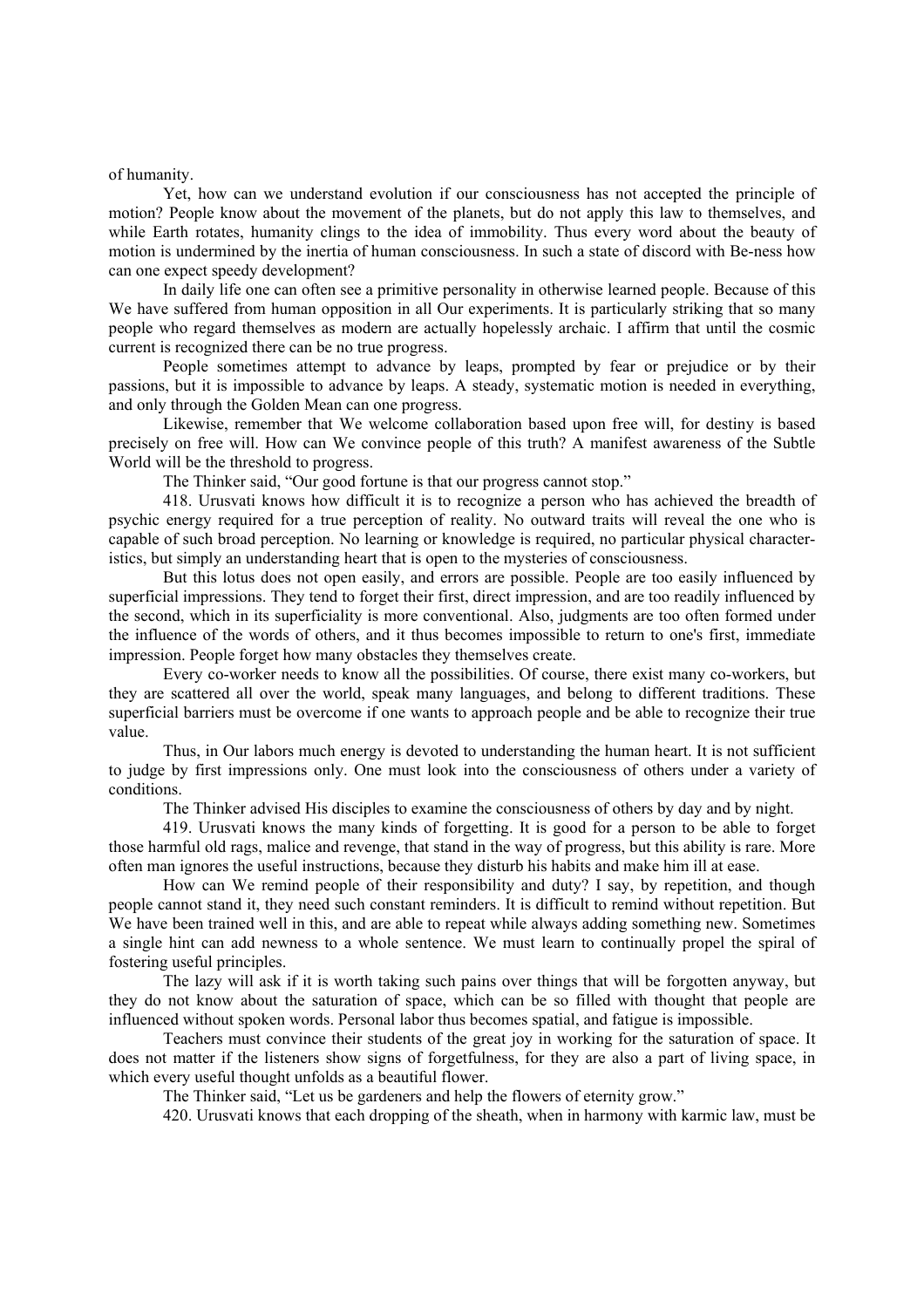met with joy. One should set off on such a new journey full of hope or at least imbued with curiosity—it is good to love to travel and to develop within oneself a sense of mobility. This feeling will be most useful in the Subtle World, for even there one can sink into an immobility of spirit.

We know that striving must not be abandoned by the dwellers of the Subtle World, for it is needed for the sake of perfectment. How then should one strive toward the brighter strata? One could undertake the far from easy task of approaching the earthly strata for the purpose of doing good. But people on Earth cannot imagine how painful it is to approach their sphere. They think that these approaches are rare, because they do not notice the profusion of evidence that surrounds them. For instance, people readily believe that each sound or color can produce certain sensations. This is true, but many of the sounds and colors of the Subtle World have an even more powerful effect, although the earthly senses cannot normally perceive them. Therefore mankind must train itself to observe these subtle sensations, which training will prove useful in the Subtle World.

We must not forget that each dweller of the Subtle World must help his earthly brothers. Such charity is the best guarantee of mobility of spirit. Let us think of helping our brothers and sisters under all conditions. We must not think that we are separated forever from any strata. Wherever there is calamity, we can render help, and no one should think that there is anything beneath his dignity.

We serve humanity, We love humanity. Many workers remain in the earthly spheres so that they can continue working amidst all calamities.

The Thinker often repeated, "Unseen Friends, how can we express our gratitude to you?"

 421. Urusvati knows about the so-called devourers of air, and also the similar devourers of psychic energy and of spatial currents. They all suffer from states of imbalance for which there are many causes—atmospheric, atavistic, or karmic, and people can be excessively influenced by these causes because of their personal habits.

 People long ago found ways to restore their equilibrium. One of the ancient methods was *pranayama*, by which, through rhythmic breathing exercises, one could find an equilibrium that protected against an excessive intake of energy. Nothing can be more destructive than consuming an excess of energy.

 People are usually not aware when they devour energy in excess. In some ways such people resemble vampires. It is not easy to cure them, for they do not recognize their illness, which can also be contagious. It begins so imperceptibly that neither the victim himself nor those close to him notice that he is becoming a devourer. He may feel some pain, but he can also feel the flow of psychic energy that allows him to influence those around him. One cannot say that this state is always harmful, but the boundary line between the proper power and excessive tension is a fine one.

 The Thinker carefully studied the balance of all the forces of man. He used to say, "Let the Golden Mean indicate the right measure of needed strength."

 422. Urusvati knows about the problems involved in the transfusion of blood. The physical properties of the blood are already being taken into account, but these are primitive considerations, and two additional aspects should be mentioned. It will soon be learned that the psychic quality of blood is of particular importance, and the time will come when its karmic condition will also be taken into account. Only by attention to all three aspects will the right results be obtained.

 The ethnic characteristics of blood become less evident as the nations are mixed. But a reading of the aura will reveal other, psychic differences. Karmic harmony between the donor and the recipient is necessary, therefore the transfusion of blood of close relatives may not be the best. People will need to discern the karmic connections, and in this task astrology and clairvoyance will be useful aids.

 It can be said that these methods take too long when an immediate transfusion is needed. But, aside from emergency cases, there are those in which a day or two makes no decisive difference. Even in the case of an operation that cannot be delayed there is time for analysis, and it is most important to be cautious when determining the quality of blood.

 Mixing supplies of whole blood is proof of ignorance. From both the physical and the psychic point of view one should consider what incompatible elements have been indiscriminately combined to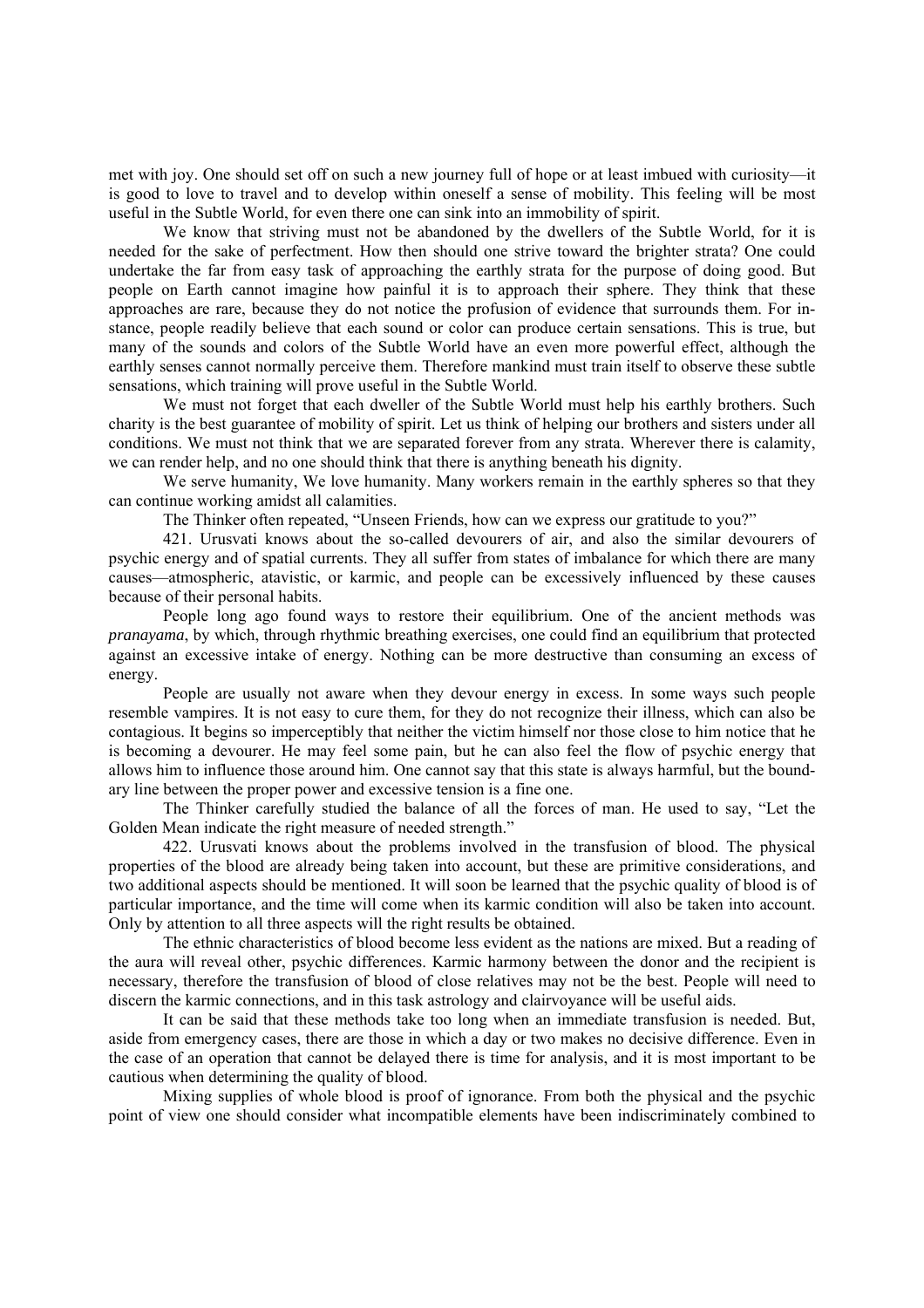produce a false cure instead of a real one. People fail to understand what they are preparing for future generations. On the one hand they seem to care about the purity of future generations, but on the other thoughtlessly transfuse mixed blood.

 We are sorry to see how indiscriminately people handle the most powerful substances. Psychologists must broaden their knowledge, for it is they who can give the needed advice to humanity. They must teach people to think more subtly, so that they are able to discern the limits that must not be crossed.

The Thinker often said, "Blood is the precious bond between lives."

 423. Urusvati knows the many future medical developments that are foreseen. Psychic energy will be understood, and patients will be examined to determine the quality of their psychic energy. Treatments will be enhanced by the application of the appropriate energy. It will be possible to surround a patient with a special kind of pure air that will augment his energy, and even the energy transmitted by a loving family member may be utilized.

 It will be possible to study the sources of many ailments that are latent in some people. Even now, special attention is paid to such carriers of disease, but their number is far greater than may be apparent. Carriers of specific latent diseases could be studied for research that would be conducted without harm. Many useful new measures will be applied when people pay sufficient attention to the energies within themselves.

We can recall examples from ancient times that indicate an understanding of this inner energy. For example, it was customary when giving a gift to place one's hand upon the gift and even to hold it close for a while. Thus the magnetism of the donor was transferred to the object. Sometimes the gift was wrapped in hair or dipped into magnetized water. If even in ancient times people had an idea of Primary Energy, surely by today we should be able to apply it scientifically!

The Thinker advised that to convince a listener one should place one's hand upon his shoulder.

 424. Urusvati knows that self-control is needed for all experiments with psychic energy. It is important to maintain composure, for both foolish lightmindedness and untimely agitation will both lead to inaccurate results.

 Ask one who is sitting upon water or walking on coals and he will say that no agitating thought troubles him. All such phenomena require balance. The ability to control one's feelings is the result of long training. It can be achieved in the midst of everyday life, when one experiences many occasions for the disturbance of equilibrium.

 The slightest doubt will also decrease one's nervous stamina. Those who doubt cannot sit upon water or walk through fire. It is instructive to observe how the smallest doubt can destroy. This may be so fleeting that one does not notice it, yet it succeeds in disturbing the circulation of the blood. One cannot hope to arrest one's pulse when the attention is divided, but it is not easy to free oneself from divided thought. Frequently thoughts carry along their "mirror images" which weaken the action of the basic thought. These unwelcome companions are the result of insufficient mental clarity.

 We frequently perform exercises for clarity of thought, for thinking requires practice. Even the loftiest thinker will not deny that he too must exercise this capacity, just as a musician must practice constantly for clarity of sound. Let fools insist that they need no such exercises. Composure, too, is acquired through the exercise of thought.

The Thinker taught, "Exercise your thought, or it will not flow freely."

 425. Urusvati knows the importance of education. It is the nourishment of everything lofty and refined. People can understand that a careful upbringing provides many opportunities for a proper education, but education alone will not complete one's upbringing. Every child comes into earthly life with an already formed character. It is possible to ennoble and elevate this essential character, but its basic nature cannot be changed. Educators must recognize this truth. They first must discern the unchangeable essence of a child, and educate accordingly.

 We would not be distorting the truth if We said that the human essence is formed in the Subtle World. All family and earthly influences are but external and supplementary, since the seed of one's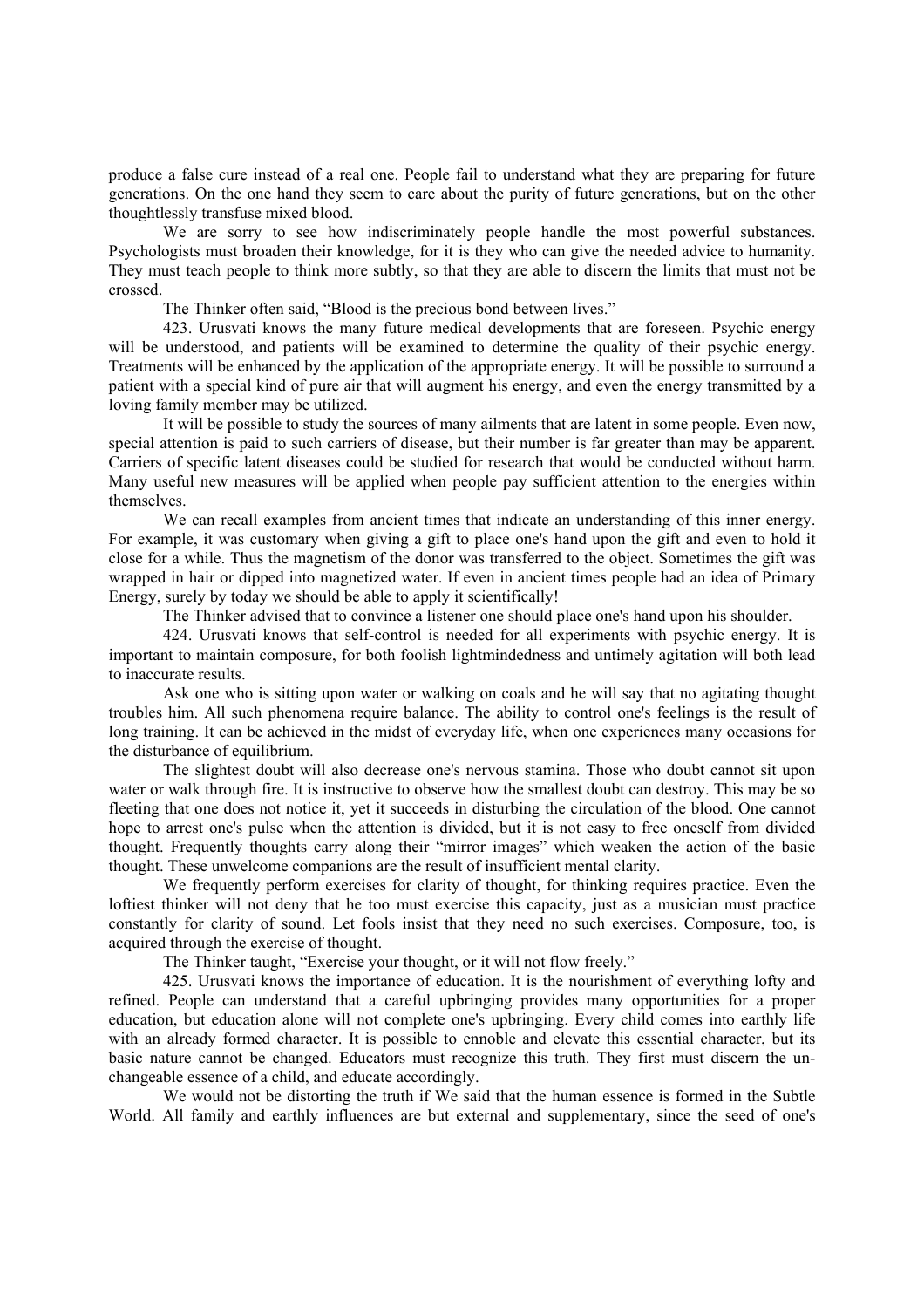nature has already been acquired during the subtle sojourn. Fortunately, a mother can sense this essence, sometimes even before birth, and begin to work zealously and sensitively to prepare the child for its earthly life.

 But how seldom we meet with such a consciously careful upbringing! Even the best teachers sometimes find themselves in such difficult conditions that they have no possibility of paying attention to the individual qualities of their pupils. In some families the question of upbringing is not considered, and the children are left to themselves with no caressing hand and no parental voice to tell them about the marvelous world.

 We insist that teachers be provided with better conditions of life, so that they may devote themselves fully to the most refined methods of upbringing. But such circumstances do not yet exist, although even now the complexity of life and of scientific discoveries demands careful thinking in setting children on their path.

 Our Sisters labor greatly by helping in the education of children. The little ones can tell many tales about being visited by beautiful women and even playmates. There are many such phenomena, but adults do not like to listen to children's stories. These visits are necessary, and sometimes, by one such contact, a child can be reminded of the task that was accepted in the Subtle World. Many children's tears are dried by these luminous visits. Great is the labor of these Sisters, the Carriers of Light. Supermundane work requires self-sacrifice, for it is performed under the most varied and often extremely unpleasant conditions. To raise children properly one must learn to impart joy, and thus transform daily routine into a festival.

The Thinker appealed to mothers to give their children the best images of the marvelous world.

 426. Urusvati knows that most people cannot perceive the beauty of the Subtle World. Even in the earthly world people have difficulty grasping the manifestation of beauty, and then only sense it in a crude way. Amidst the subtler harmonies they will feel themselves to be as if in a fog. How many are able to rejoice at the wondrous beauties of light, and will not the music of the spheres seem monotonous to the ear torn by earthly cacophonies? People will better appreciate the harmony of the higher spheres if, to a certain degree at least, they can accept the best earthly harmonies.

 Since ancient times people have believed that the Subtle World is gloomy, misty, and cold. But such a notion can be applied only to the lower strata—or perhaps those who have crossed over were both blind and deaf! This is why We insist so much upon the refining of human nature. Only after having conquered chaos while in the earthly sheath can one be sensitive to the beauty of the Subtle World.

 People may listen to the most exalted words yet not apply them in life. When We speak about upbringing, education in the perception of beauty is the most important aspect. Man must belong to Beauty! He can perceive it in every sunbeam. He can accept it in the harmony of sounds. Poverty is no obstacle, for Cosmos is open equally to the poor and the rich. Let earthly teachers learn to train people in the perception of Beauty.

 The Thinker said, "He who does not know the ways of Beauty will not dare to turn to the Divine Heights."

 427. Urusvati knows about the filling of space with thought- waves. You can imagine how strained is the space around Us, with waves of the most varied intensity and content intercepting one another. But often these waves are alike in intensity and can interpermeate. It is impossible to tell which hours are the more silent, for the waves invade from both hemispheres.

 In Our normal work We must set aside time for the reception of communications from a distance. But this is not easy, since an organism that is tensed and refined cannot help resounding to calls from everywhere. Remember that, in addition to any direct appeals to Us, space thunders with world events. And now this cacophony has reached such a degree that it can endanger the human organism. Thoughtwaves, like arrows, pierce the mucous membranes; the throat, the ears, the eyes, and all other mucous tissues can be affected. There are times when thought-waves are even strengthened by the mutual opposition. One cannot always see the explosions of black projectiles. Unearthly Forces are active in them, but earthly thoughts treble their effect.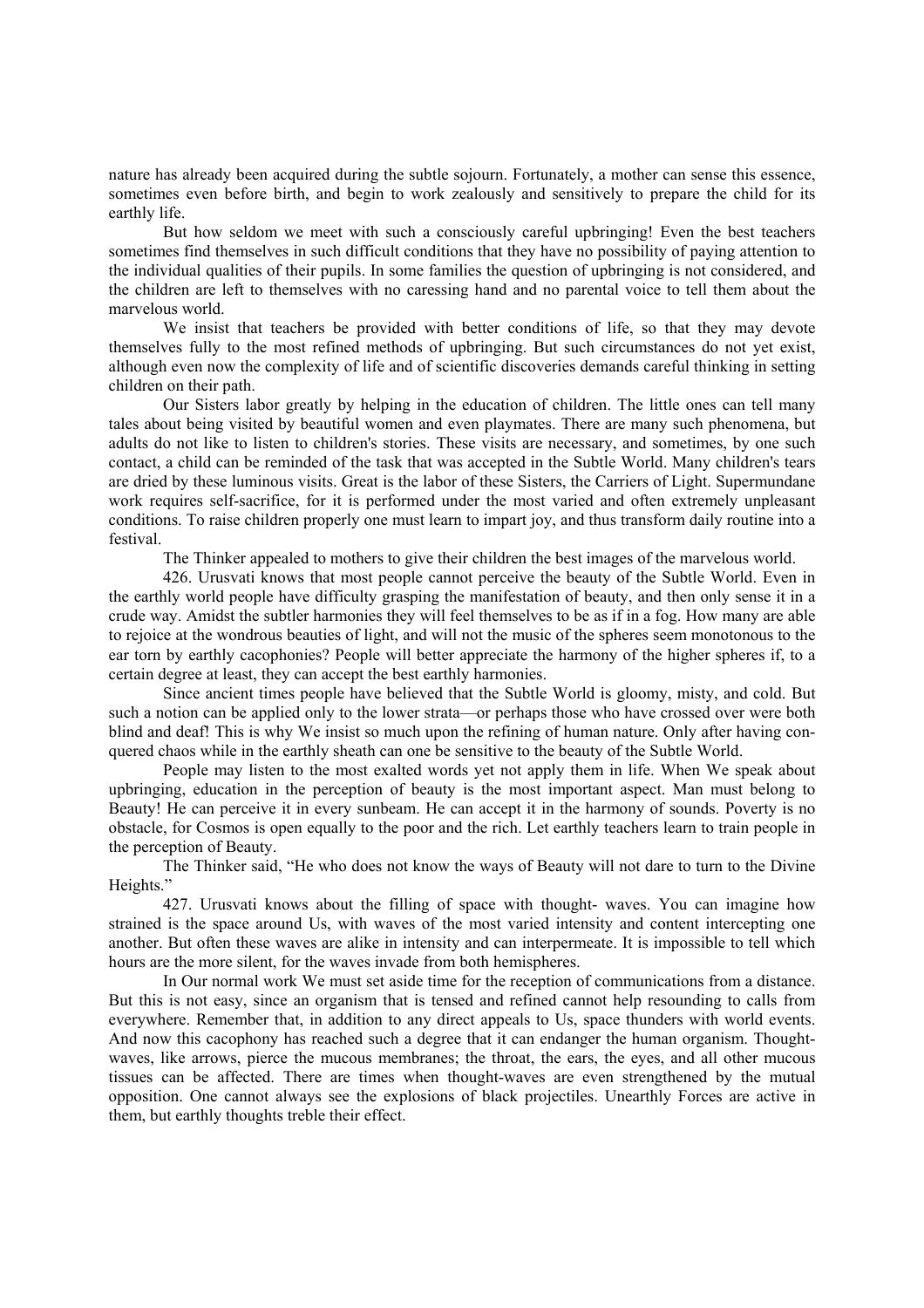We must postpone many experiments when the world is in such a state of tension. We must quiet the moans, alleviate the pain, and provide counsel. Only the divisibility of spirit enables Us to respond simultaneously to so many varied and urgent events. People do not realize the degree of saturation of the atmosphere. They think that We should be able to do everything, yet they themselves continue in their opposition. These aspects of Our life are little understood.

 People talk about ceremonial rays. It would be better if they thought about rays of urgent assistance. In the midst of conflagration, a special collaboration is needed. We have already spoken of the time that is worse than war, and now such a time can be seen. Observers may think that its limits have been reached, but there is limitlessness in everything.

The Thinker paused at a precipice and observed, "It seems that the abyss is bottomless."

 428. Urusvati knows that the writer who collects historical information about Our Brotherhood is performing a crucial task. Let him not hurry to complete it, for much data comes unexpectedly.

 Let him also gather those poetic fictions about Our Towers, of which there is an abundance. This legendary material must be recorded, and collected in separate chapters. People will be interested to learn how these notions were interpreted by different cultures. The songs of different nations will also remind us about the Unknown Place toward which pilgrims of every kind are striving.

 Every principle that has nourished the many centuries must be scientifically investigated. In addition to the printed sources oral traditions must be collected. The investigation of how these notions have been interpreted in the minds of different peoples will prove particularly instructive.

 Often people preferred to see the Great Teachers in the attire of their own country, which lent a special character to the Image.

 And so We ask scholars to describe the Brotherhood, each one in his own way. There will be some very negative descriptions, but remember that in some negation there is contained a degree of affirmation. You have already seen how Truth, when persecuted, flourishes beautifully and cannot be destroyed by empty, abusive words. Every Truth is affirmed by people in their great achievements. Thus We call upon the researchers.

The Thinker also called for the investigation of legends.

 429. Urusvati knows that human radiations can be seen by the naked eye. We can cite many cases in which people emitted radiation when in a transport of exaltation. True, the onlookers paid no attention to this manifestation or tried to explain it as a reflected outside source of light.

 Often the hand that is writing about a lofty subject radiates a light that can be seen against a white sheet of paper. The radiation then accumulates in the manuscript and imparts to it a special significance. These luminous emanations of light remain for many centuries.

 People can sometimes notice an unusual light in the eyes of one who is in a state of so-called inspiration. The eyes shine not from any outside source but from an inner fire. When people notice such natural manifestations, it is not a poetic invention! One must be trained for this perceptive ability, for then the power of observation will develop and many phenomena will be more frequently seen.

 The teacher should continue to remind the pupil about the vast numbers of natural phenomena that have remained unknown due to ignorance. In Our observations We are particularly saddened by the fact that people often pass by the special, precious proofs of the subtle nature of man without even noticing them.

The Thinker taught that everyone is given the gift of being able to perceive the subtle nature.

 430. Urusvati knows that it is possible to see not only the human aura, but also the ectoplasm, which is an essential part of our subtle nature. It is well known that subtle beings make use of the medium's ectoplasm, and weave from it their visible garments, but I wish now to remind you that everyone possesses this immutable phenomenon. Subtle beings circle about all of us and use pieces of it, with the result that the atmosphere around man is filled with shreds of this substance. Many people often notice misty spots that float past in space and assume varied forms. Physicians explain these manifestations as resulting from the imperfection of human vision, but they actually demonstrate the efficiency of our eyesight!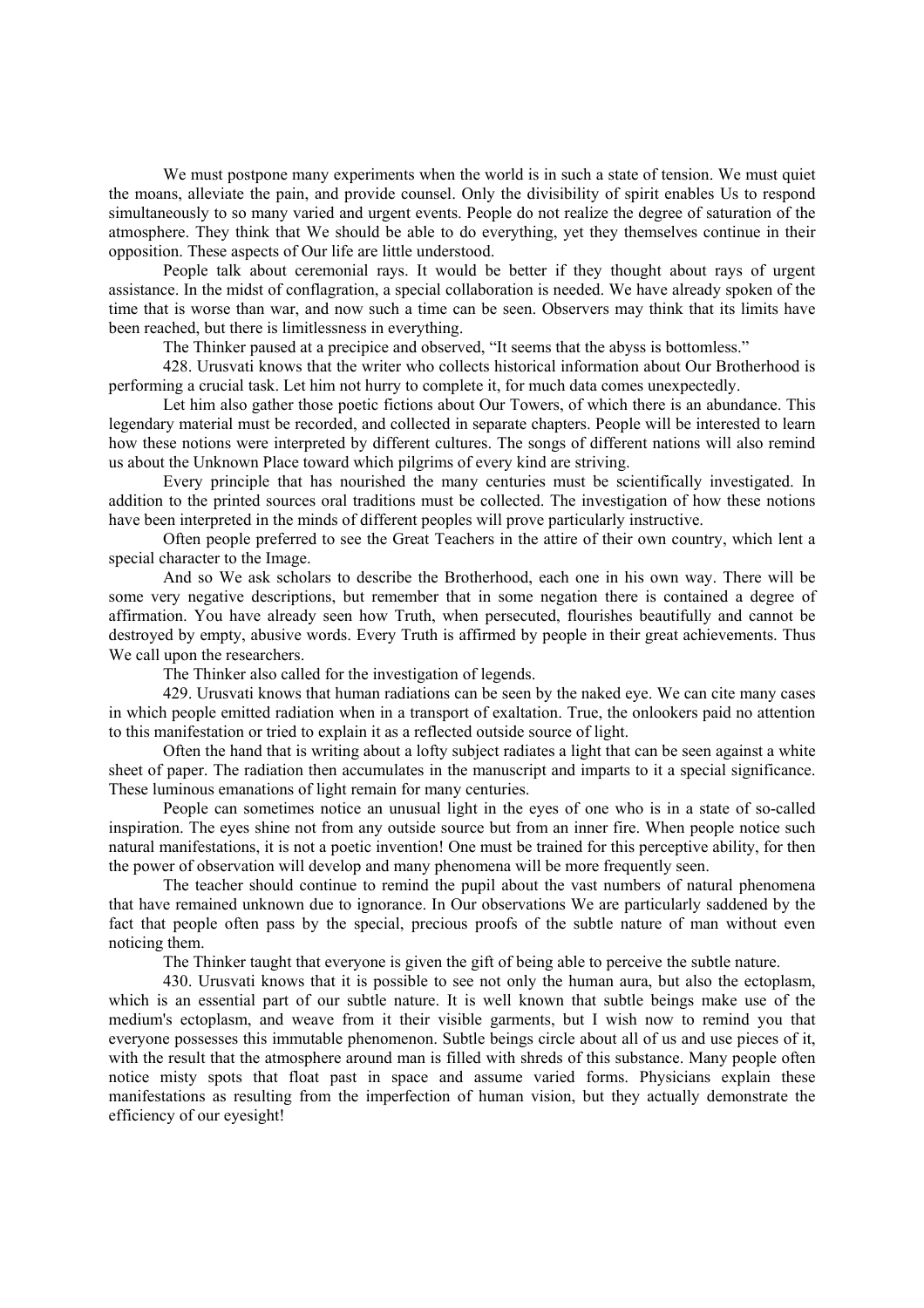You may also ask how to counter unwelcome visitors—only through the valor of the spirit, not permitting them to contact your essence. Urusvati knows how these unwelcome guests have recoiled; it was not even necessary to drive them away, for they could not penetrate the protective net. Such natural protection is always the best, but for this, training of the spirit is required. Depression is the most gloomy magnet, and irritation also entices these ugly guests.

 One might ask if an outflow of ectoplasm affects the health. Indeed it can, depending particularly upon the nature of the thieving, voracious inhabitants of the lower strata who do not care about the harm they commit. But thoughtful beings can also approach, and they hasten to replenish the stolen ectoplasm.

 Remember that ectoplasm is exuded not only at special seances, but constantly, and only a strong and courageous consciousness prevents an excessive outflow. But what a dense atmosphere is formed by these shreds, and people have to breathe this refuse! Yet, there are also wonderful secretions, known as the food of the gods. We will speak about these later.

The Thinker taught that the surrounding space is filled with subtle substance.

 431. Urusvati knows that there can be a beneficial exchange of one's earthly ectoplasm for the higher energies. The Beings of the Higher Spheres can use these particles of ectoplasm, and in return They send active inspiration and strengthen the vital substance. In this way We can make sure that during communion of a natural, high degree, when saturation with a high substance occurs, no harm is done. However, for such communion one must be able to strive toward the Highest. All unhealthy contrivances will only lead to a loss of strength and evoke the ugliest companions.

 Man himself is fully aware when he does something unworthy. He must learn from the smallest daily examples and develop within himself a persistent striving toward the Highest.

 Likewise, anyone who knows about the Great Service will remember that any unworthy action will cause pain to someone. Old governesses used to say to children who had done something wrong, "Your angel will weep," and this warning reached to the very depths of the children's hearts. Truly, each unkind action causes someone to suffer. What Higher Communion can there be when natural laws are violated? People may think that everything is admissible, even robbery and murder! But who are They who will approach the place of crime?

The Thinker called upon people to try to find invisible Helpers.

 432. Urusvati knows that the help of the Higher Beings is usually accomplished by spiritual means, but the help can also be material. Tradition often relates the appearance of departed dear ones who came to give useful advice, but stated that they were allowed to help only once. Similar indications can be found among different peoples throughout the ages, and such testimony is quite true.

 Only in extraordinary cases are We permitted to intrude upon karma and act by earthly means. Let friends remember that even in the higher spheres there exist limitations governed by the Law of Karma. The inhabitants of Earth cannot imagine how difficult it is to approach them with material help. Usually spiritual help precedes, but it is thought to be a mere coincidence and is rarely accepted.

 We are greatly saddened when Our advice has been rejected or its application delayed. However, even Our material help is not always accepted. The usual excuse is that Our methods are too unfamiliar. But people cannot see that the conditions of Our help may be quite beyond their earthly understanding and judgment, and their unwillingness to accept it is due to a lack of imagination. They cling fast to the only way they see out of a difficulty, and unfamiliar suggestions are unacceptable to them. That is why it is so helpful to listen to the traditions of different peoples. Only by comparing the most varied opinions can one imagine the diversity of existing conditions. One should learn to listen to the slightest appeals. The heart will tell when they are true.

 It is a great joy for Us when We see the power of observation that has been developed naturally. The Science of Life demands first of all an understanding of the fundamental laws.

 The Thinker used to say, "I cannot express in words how far we proceed in accordance with the Great Laws, but the heart knows the inexpressible essence."

 433. Urusvati knows that even the Great Ones have manifested different qualities in each incarnation. Observing a whole series of incarnations, one can see clearly the necklace of accumulations.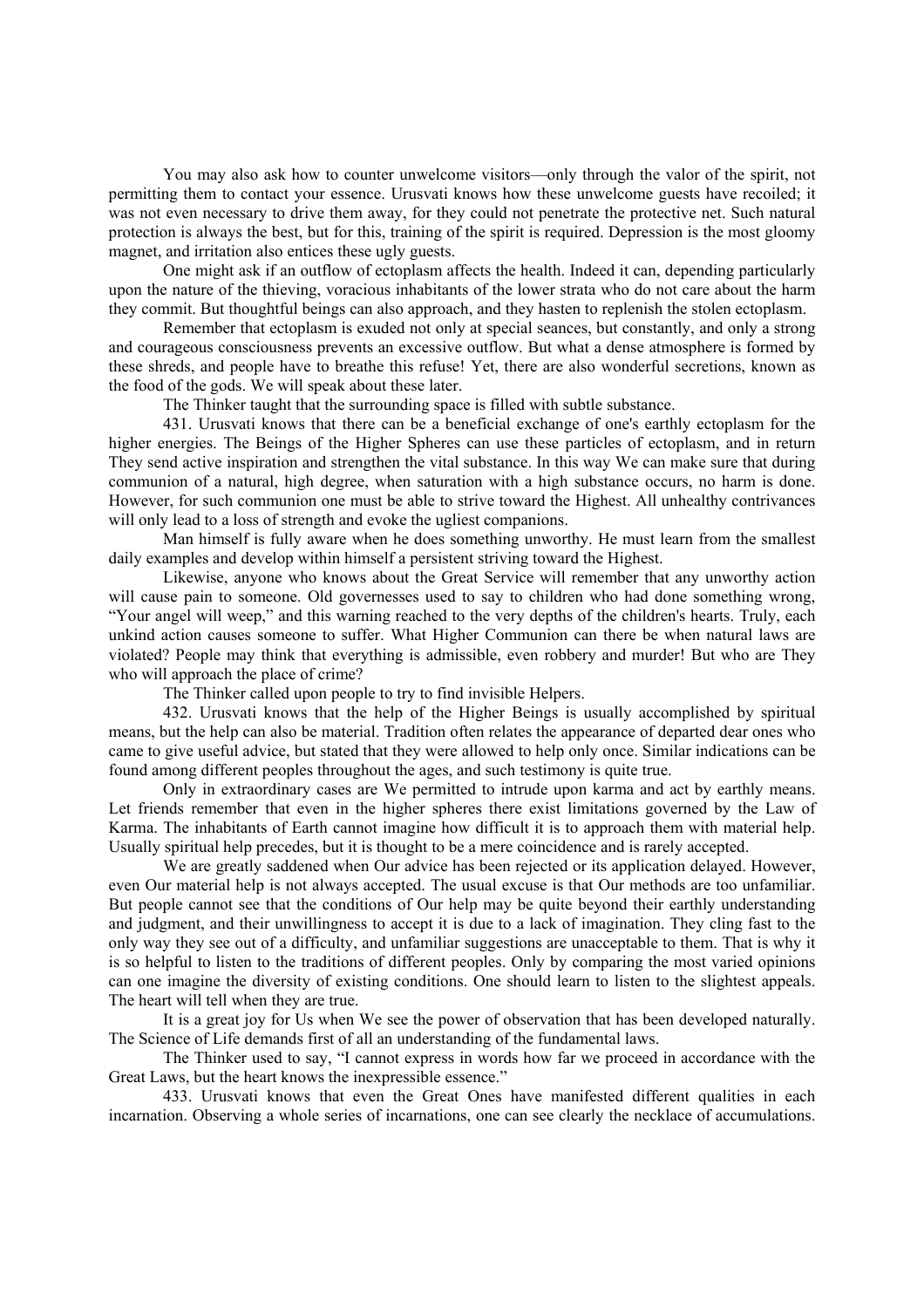In this regard it is particularly instructive to note the great variations, succeeding one after the other. It should not be thought that qualities are accumulated by any earthly way or that each incarnation is a continuation of the preceding one—the law of evolution is far more vast in its outlines. From the supermundane heights it is easier to see just how the spirit must perfect itself. There is no contradiction in the fact that the spirit develops in accordance with supermundane processes.

 It is not only in the sequence of incarnations that various accumulations occur. One can observe changes of desires and aspirations even within one human life. This may also happen by involution, when one falls into savagery and dullness, but let us not speak now about such gloomy manifestations. On the contrary, let us stress how much good one can accumulate during one earthly life—one can learn without limit! The impulse of a growing consciousness will disclose how varied are the ways of seeking.

 And in this quest We help. We direct people's attention to new books. We inspire useful turningpoints in discussion. We send thoughts about new discoveries. We send warnings about harmful errors. It is joyous to render this help unnoticed. We value those fighters who bravely repel the assaults of darkness. People should recall how they were instructed in the Subtle World, how the Luminous Beings approached them, and how the growth of their consciousness permitted these Instructors to come close. The same thing takes place in the earthly life.

 The Thinker sometimes confided to His disciples that He felt two lives within Himself, one of light and the other of darkness, but that the one of light was the guide to the higher worlds. He said, "The life of light is always vigilant—call it, and it will answer."

 434. Urusvati is aware of the common misconception that the forces of evil manifest more powerfully upon the earthly plane than the forces of good, and that evil images appear more clearly than the misty forms of the beings of light. However, this is true only from the earthly point of view, and although earthly observations are not without merit, the strength of subtle entities does not lie in their degree of visibility, but in the power of their energy.

 It is true that the entities of the lower strata are fed by earthly emanations, and are drawn toward the earthly sphere in an attempt to devour human ectoplasm and continue to commit evil. However, their actions are not in accord with the laws of the Universe. They need not be taught evil, they learned it while in the earthly state and continue to practice it intuitively, because goodness for them is meaningless. There is no need to assume that some special hierophant of evil is necessary for an evil action to occur. On Earth, the most insignificant, gloomy person can commit sufficient evil, and near him are the subtle entities that know all the delights of evil-doing.

 But let us turn to the Luminous Powers. We have already described how careful They are in the use of Primary Energy, and how They observe the laws of the Universe. They know that a lawless waste of energy affects the entire universe, and They labor to preserve the equilibrium. Can this Great Labor be compared to the petty attacks of evil? Who could say that a planet can exist without Light? Who will dare to compare the dull glow of evil beings to the radiance of the higher spheres? Let us not forget that people need these reminders.

 The Thinker sometimes exclaimed, "Citizens, you use your eyes and ears strangely. You turn only to see evil deeds, and strain to hear only evil."

 435. Urusvati knows that, as the increasingly poisonous atmosphere attacks the tissues, inflammation of the mucous membranes has become the scourge of humanity. It is impossible to imagine how multiform are the symptoms of this sickness of our times. People attempt to relate these symptoms to previously-known types of disease; they do not understand the unique characteristics of this epidemic. Often the symptoms seem to be harmless, and physicians cannot determine the cause or the course of the illness. It is therefore important for physicians to study the human organism by all available scientific methods.

 No one can say when an inflamed tissue will become further damaged, with all the attendant consequences. On the other hand, the inflammation may abate, and this must be watched with equal care. Nourishment is needed for the organism to regain its vitality, and a simple, non-acidic diet should be recommended,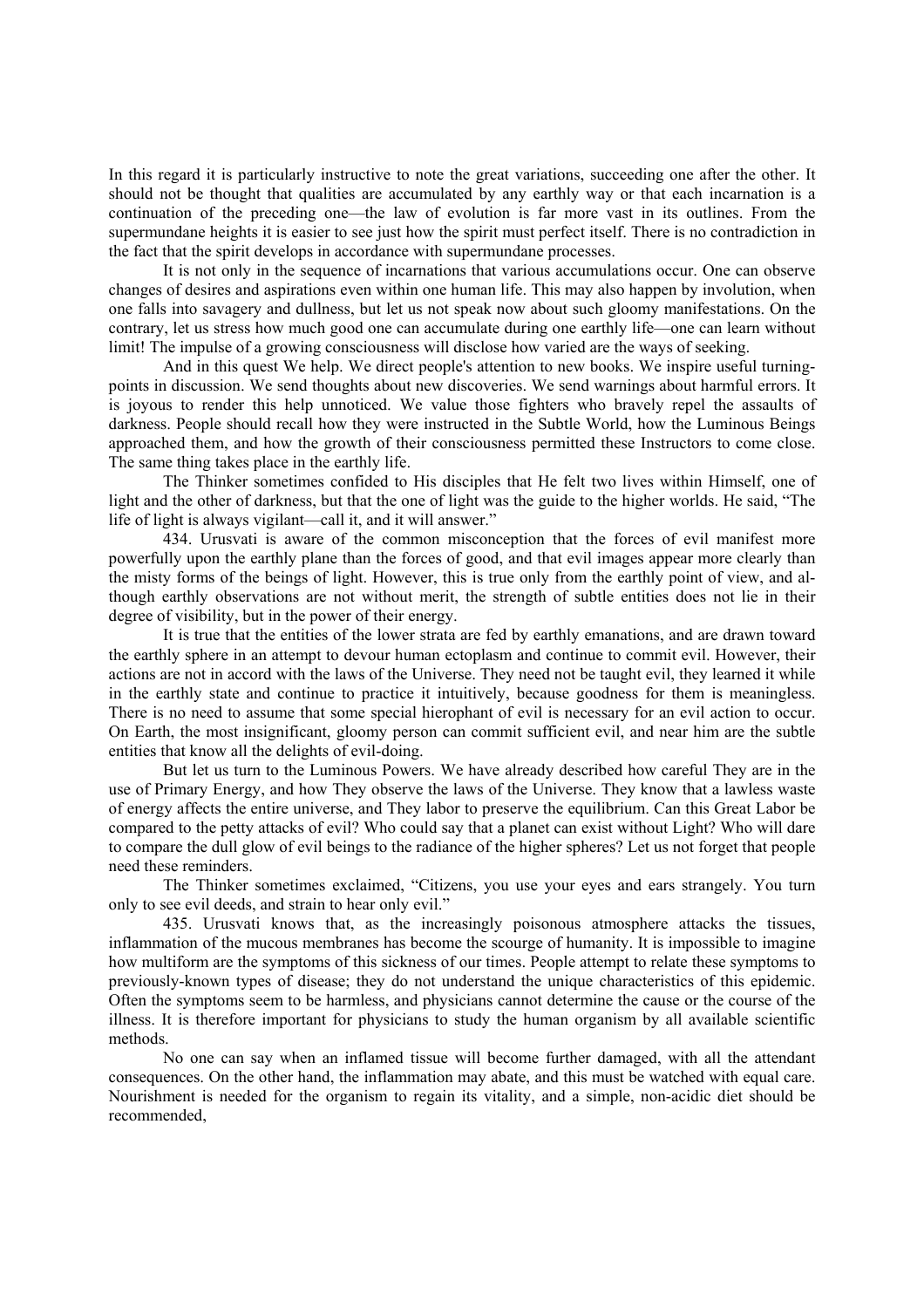The symptoms of such illnesses can be quite varied. Some organs will experience pain directly, but since the inflammation of the membranes affects the entire nervous system, pain can also be experienced in other areas of the body. This is why a thorough examination of the whole organism is necessary. Generally speaking, mucous membranes are involved in the most varied functions of the organism, and they are the first to react to the saturation of the surrounding atmosphere. In this way, even if no harmful process is taking place, it is necessary to be very attentive and careful.

 Remember that this epidemic was foreseen long ago. When We spoke about Armageddon, We had in mind not only war, but all the devastating consequences of humanity's confusion. But one should not fall into despair, for a depressed state opens the door to all that is poisonous. It is wise to know that Armageddon is accompanied by epidemics. We cannot limit our awareness to known forms of illnesses, but must be ready to face the most complicated and unusual symptoms. Physicians must be able to recognize these new diseases, which are now appearing everywhere.

 The Thinker said, "Can anyone be so filled with self-importance that he thinks he has studied all the manifestations of Nature?"

 436. Urusvati knows that methods of treatment by vibration are quite different for each individual. Because the variety of vibrations is so great it is not possible to prescribe them without experimentation, and for this three aids may be used. One is the healer's clairvoyance, another, the pendulum of life, and the third, indications given by the patient while under hypnosis. Only by one of these means can one discover the required vibrations. The treatment itself can take place by means of an electric apparatus, but the laying on of hands may also be used.

 I use a special apparatus, which Urusvati has seen, that requires certain conditions not available to ordinary physicians. This does not mean that treatment by vibration is not possible for them, although under all conditions a particularly sharp perception and flexibility of mind are required. The physician may decide to use one kind of current, then decide quickly that he must alternate it with another. He must also know whether a cooling current or a hot one should be applied. There should be no mistake in this, or undesirable results may follow.

 Keep in mind that during the epidemic of which We speak there may be an accelerated development of symptoms, and one should be able to recognize them. Strong vibrations should not be used by insufficiently experienced people. Each new method should be tested on mild illnesses rather than dangerous ones, and one should verify which of the three aids is necessary, for their application and the reactions to them will vary with the individual.

 Urusvati has sensed Our vibrations many times. She knows how varied they are, and that the time for their application is also variable. The vibrations can be pleasant, but may at times be difficult. And when there is full trust, their intensity can be increased.

 The Thinker said, "Trust is the most reliable weapon. But where is the limit of trust? Man knows that trust is limitless."

 437. Urusvati knows that some of Our predictions in scientific and social fields have already been realized. Our thought reaches the minds of many scientists. Though they may not realize why they have started research in a certain direction, We must not upset them by saying their thought was inspired, since they do not believe in the transmitted continuity of ideas. We must not thrust this concept on those who believe that they are the only source of their ideas! Therefore, should you notice that someone has obviously made use of your ideas, do not object. Let everything useful grow in all fields.

 But it is regrettable when scattered ideas provide only fragments of an intended whole. Yet even in such cases We shall say, "Let every seed grow that is of benefit to humanity. Let all friends become accustomed to the sowing of ideas without rivalry, and without infringing upon one another's rights. One should rejoice at every harvest."

 We know well enough that ideas do not belong to Us, and that We are only the transmitters of these gifts from space. It is not possible to identify who has originated each thought; even on earthly paths such investigations are impossible. What then can one say about the Higher Worlds, about the inexhaustible Source of Thought!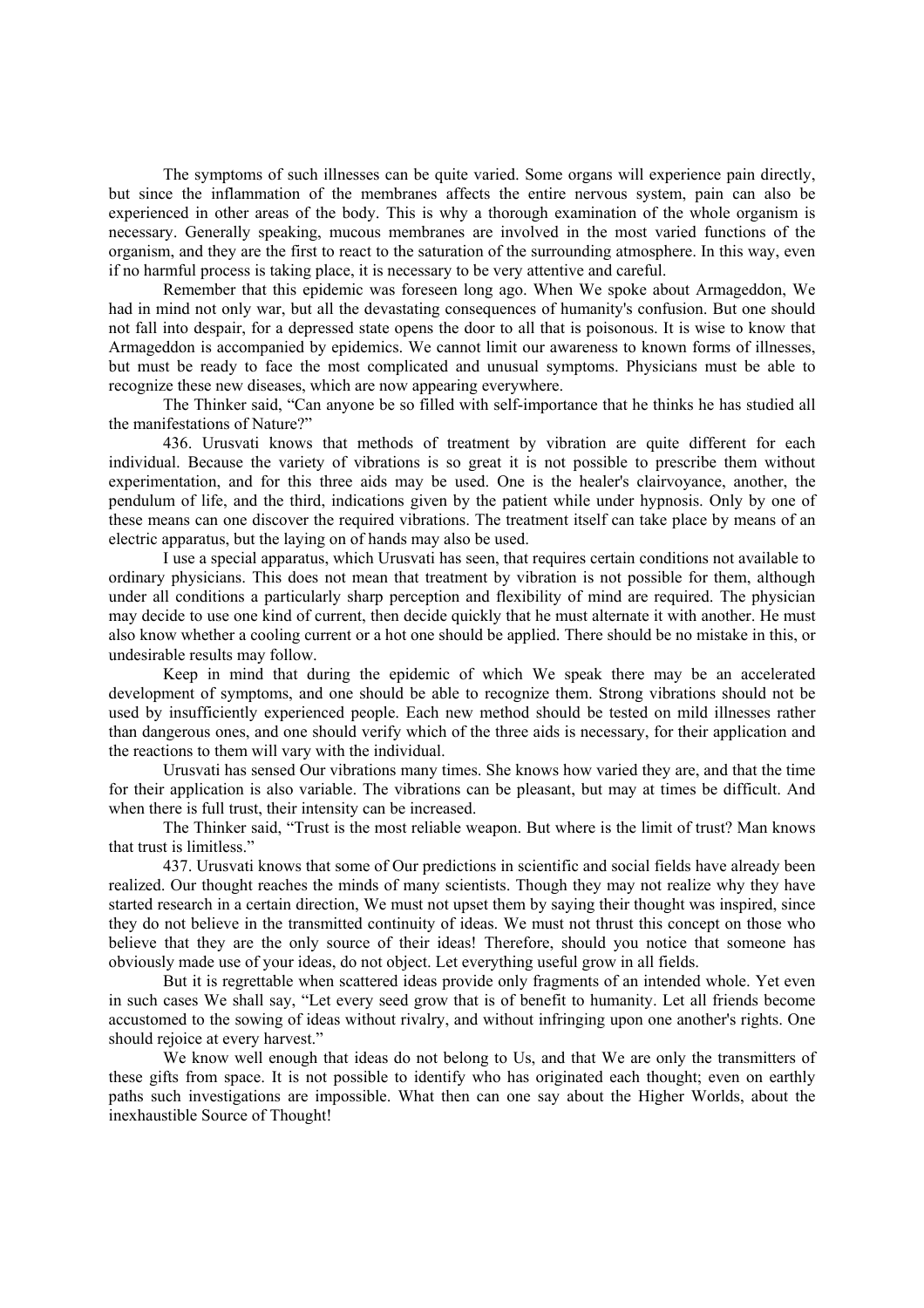We will also learn to rejoice when we recognize that we are links in the chain of collaboration. There will be no dejection where the unbreakable bond with the Highest is recognized. It is mankind that can maintain this bond and thus receive the Shower of Good.

 Let friends rejoice with Us when somewhere a branch of knowledge has already blossomed. Even if the gardener is not close in spirit to us, let us seek the best that is in him. Let us not reject anything in which there may be a seed of evolution.

 The very same thing was said by the Thinker, "If the greatest negator says only one word of truth, we will listen even to him."

 438. Urusvati knows that each of Our Indications helps to open the gate. However, there is no Indication that does not require labor for its fulfillment. There are many stories about Our unheard-of splendor, but little has been said about Our Labor. When one considers the most intensive human labor and extends it to infinity, the quality of all supermundane labor can then be understood.

 Humanity should be advised to multiply the intensity of labor. Especially during these days of Armageddon is this advice needed. Everyone can continue his labor, but must intensify it. Only such care about the effort and quality of labor can help to diminish the confusion of humanity. The one who can find within himself the strength to labor, even amidst confusion, creates equilibrium in his environment. This is especially needed when entire nations fall into madness.

 One must not allow people to mock peaceful labor during times of war. We labor not for today, and not for Earth, but for the most severe Battle. But do not think that these words have been understood by everyone. We can see how perversely the most precise Indications are interpreted.

 When you are asked what should be done, answer, "Work as never before. Let everyone do his best, even if his work is the most simple, everyday task."

 You may be asked if it would not be better to concentrate mentally. But this beautiful state can be destroyed by spatial currents and whirlwinds. Besides, ordinary people do not know how to think, and waver like reeds in the wind. But during such winds one must hold fast to something secure. In labor will people's consciousnesses find this support. The teacher must accustom his pupils to work and must praise the best quality of labor. This perfectment will lead to an expansion of thought.

 The Thinker liked to point out the women carrying water. He would say, "They do not know whose thirst they will quench."

 439. Urusvati knows how often it is necessary to explain even Our clearest Indications. For example, it has been asked whether a pupil has the right to absorb the energy of the Teacher. Some will find in this a contradiction with the Indication concerning discussion with the Teacher. But it is clear that a conversation has nothing to do with absorption of energy. It includes no pleas, but simply broadens the consciousness, and every expansion is an increase of energy. Such discussion does not consume the energy of the Teacher; on the contrary, it helps to strengthen the aura, which is beneficial for the pupil. Yet some cannot understand that a true pupil will not burden the Teacher with requests. The disciple knows well enough that all that is possible will be done. He understands the state of tension in which the Teacher tirelessly sends out His energy.

 Some people express communion only by asking for help. Perhaps traditional prayers have accustomed people to demand earthly blessings from Deity. This error is common in all teachings people stop striving toward illumination and restrict their communion with the Highest to requests for an increase in earthly benefits. Thus, it is necessary to explain that the Teaching of Life cannot contain contradictions. Let those who fail to understand ask, and they will learn that the Teaching knows life in all its aspects. Let them remember that a devoted pupil communes with the Teacher in one unified current of energy.

 The Thinker indicated how much people can multiply their strength by immersing themselves in this one current of energy.

 440. Urusvati knows how people attempt to excuse themselves, claiming that because of their earthly duties they can find no time for higher communion. But let us compare their most important earthly duties with the sparks of even the least enlightenment. Let us examine them from a distance of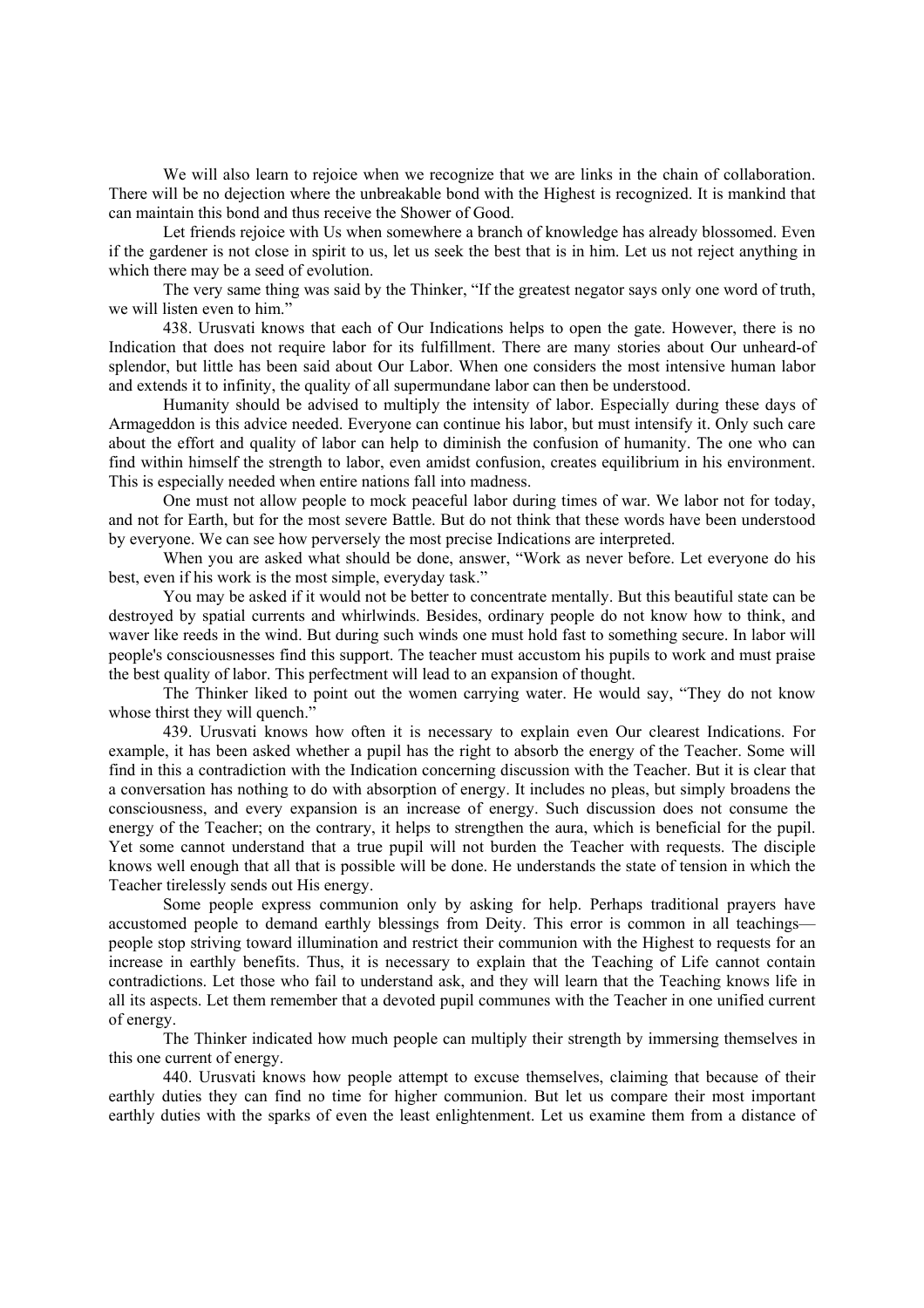several decades, and we will find that while the earthly affairs have faded, the enlightenment has remained clear and even grown more vivid into a beautiful affirmation. Such a comparison between earthly affairs and illumination can reveal the true values.

 Let us not delude ourselves into thinking that people will easily understand such values, although everyone preserves in his heart the beauty of higher communion. And how much stronger this grows when one has friends to whom one's highest feelings can be confided! This sharing becomes a kind of amplifier, and with united striving the surrounding atmosphere will be purified. Thus will people understand which deeds are the best. Let them also find the balance between earthly labor and glimmers of illumination.

 There is no contradiction between intense labor and the striving for illumination. Everyone who has experienced moments of illumination realizes that they are timeless and are achieved not by reasoning, but by the feeling that blooms in the powerful dignity of labor. The simple truth that labor is prayer is not always clear to people, and a good deed is accomplished when one repeats this truth.

 The teacher should have several skills in order to inspire his students beyond intellectual exercises to a higher quality of craftsmanship.

The Thinker insisted that His pupils choose a craft and learn to find perfectment in it.

 441. Urusvati knows how necessary it is to correct all misconceptions. We have mentioned *pranayama*, and at the same time have pointed out natural ways of ascent. Is there a contradiction in this? No, because We do not reject *pranayama*, and even point out its usefulness, for in certain cases *pranayama* may be a kind of remedy for the organism.

 However, We always advise simple *pranayama*. Breathing is an important process, but, as in everything, a natural *pranayama* is the best and is in accord with contemporary conditions. People should not devote only a certain time of the day to the purification of breath, but should practice it frequently during the day. For instance, it is healing to inhale fresh prana several times before making an important statement. Public speakers often use this method, but they rarely do it consciously, and it is precisely the conscious inhalation of prana that will transform their breathing. Thus, the objector should understand that We approve of *pranayama* of a certain quality, but the ancient painful practices must be revised.

 Certain views of the caste system must likewise be reformed. In ancient times its restrictions were wisely applied, but evolution has since taken many turns. It is now wise to reevaluate the conditions of life, and we must not allow prejudiced thinking to be an obstacle.

 The Thinker taught that there should be no condition of slavery on Earth, for the nature of mankind is divine.

 442. Urusvati knows that every event is a link in a long chain of causes and effects. From the earthly point of view one may perceive an event as important, but in fact all occurrences are subject to the same law, and who can say where the birth of great events takes place?

 A broadened consciousness enables one to look back and identify the sources of events. It is important to acquire this ability so as to understand the progression of events, not by reason, but by straight-knowledge. One should not ponder at length over the origin of every daily occurrence, but the path of life must be understood. Only in this understanding of causes will a natural foresight develop.

 We must learn to anticipate events that are links of an already-forged chain. I am not speaking of clairvoyance, which is as yet attainable for only a few, but of a natural foresight based upon an understanding of causes, both recent and remote. However, it must not be thought that this ability is easily attained. The broadened consciousness shines brightly, and its light allows one to look back as well as forward. The path already trodden is familiar because of its many signs, whereas the future way shows only unfamiliar outlines. How then can the wayfarer distinguish them?

 We have often spoken about straight-knowledge; let communion with Us help this natural development. In this growth it should be understood that some common, everyday occurrences are far more significant than so-called world events.

 The Thinker pointed out that everyone at some time is a propeller of remarkable events, but such moments are rarely recognized.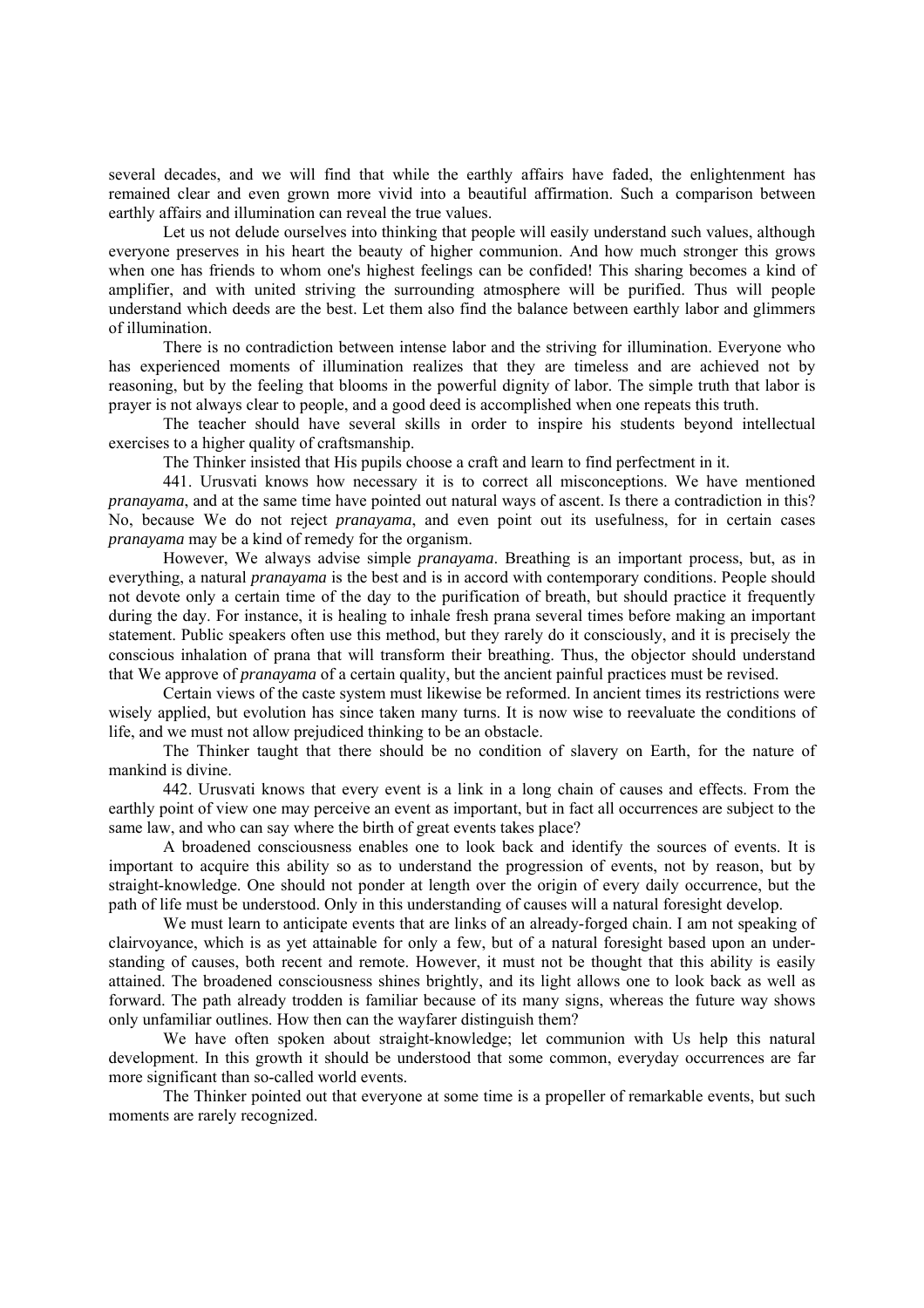443. Urusvati knows not only cosmic joy, but also cosmic sorrow and cosmic anxiety. Cosmos is alive, and the manifestations of its life are reflected in earthly feelings. One may be troubled by earthly turmoil or have personal sorrows, but cosmic feelings are inevitably added to these. They may have nothing to do with personal life, they may not foretell earthquakes or other calamities on the planet, but they affect the sensitive heart.

 As a rule, people do not understand that their Primary Energy is limitless. Supermundane experiences cannot be expressed in earthly words, yet, because they possess all the qualities of the human microcosm, one may say about Cosmos that it rejoices and grieves. It is correct to think of cosmic thought as sentient, and the sensitive human heart will vibrate in consonance with the great ebb and flow of cosmic energy.

 Undoubtedly this energy is One, but its manifestations vary greatly, and the human mind attempts to assign a specific name to each of its variations. One can imagine how many false perceptions arise from such arbitrary classifications of the One Energy. It is true that particular qualities of this energy seem to manifest by chance, but this perception is relative, for in Cosmos nothing happens by chance.

 One can sometimes feel the breath of Cosmos. From ancient times people have sought the rhythm of breathing, and in this search they try to approach the Great Breath.

 The teacher must explain that there can be experiences of three kinds—personal, planetary, and cosmic.

The Thinker saw unity and trinity in everything.

 444. Urusvati knows that the stronger the perception of the all-pervading Primal Energy, the more powerful it becomes. For this reason it has been called the living, or divine, energy. People utilize this Primal Energy best when they accept it as immutable law, feel its power, and love it.

 A sensitive physician will prescribe a patient's favorite foods; the same is done when a preferred substance is indicated for the success of an experiment. Even the simplest man has an inner sense of what is especially close to him, and remarkable experiments could be performed comparing the different substances that are especially suitable for each organism. It can be shown that man himself senses what is best for him. But everything superficial must be eliminated, or drunkards will insist that only alcohol is good for them!

 In order to discern a person's inclinations it is sometimes necessary to use hypnosis, under which he will name not only the foods that are useful, but also the minerals, metals, and plants that are most needed for him. Thus a striking, unique individuality will be revealed. Quite different things may be named, which at first glance seem to be mutually exclusive, yet highly refined chemical experiments may reveal that combining them will prove to be useful.

 In all things the fundamentals of individuality must be recognized, especially at present. People try to equalize and generalize everything, but nature reveals individuality in every phenomenon. When one understands the generosity of this principle, the evolutionary process in nature, in which the value of individuality can be seen in everything, comes easily to mind.

 Even those who rebel against the usual human categories must accept the law of individuality. There is no phenomenon on Earth in which a vivid individuality is not revealed. For example, We have spoken before about ectoplasm, which is inherent in everyone, but every manifestation of ectoplasm is individual. The same principles may be said to apply in the liberating of the subtle body. The usual forcible methods only create obstacles, for such prescriptions do not consider the individuality. Thus do We value each person's unique approach to things.

The Thinker used to say, "Every man has his own inimitable way."

 445. Urusvati knows about the limitlessness of all mental processes, of which the free will is one. By means of the free will people can oppose even cosmic forces. Be not surprised if I tell you that even cosmic laws can be shaken by the efforts of free will, which is why there are so many karmic misfortunes. Instead of following the cosmic way, people provoke great upheavals, and by the insistency of their free will affect the harmony of Cosmos. It not only affects Cosmos, but reverberates increasingly, gaining strength throughout the spheres.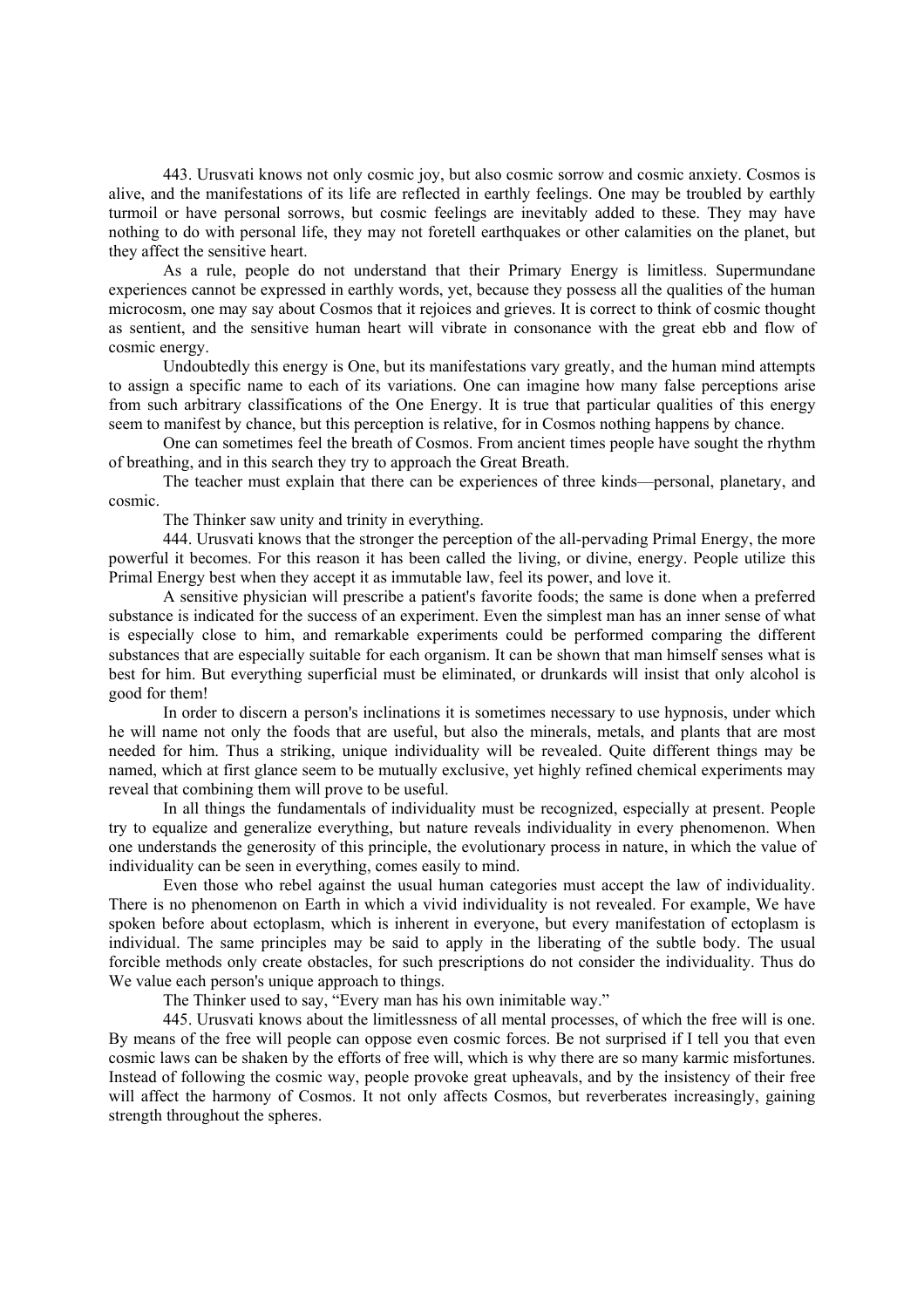The sages of antiquity tried to appeal to the conscience of people by relating tales about epic heroes who could converse with the far-off worlds, but the legends remained mere fairy-tales. Even in this century, the Age of Energy, people pay no attention to the energy of thought. One can rejoice that transference of thought is being studied in some universities, but unfortunately this research has been limited to a few mechanical methods that will never enlighten humanity regarding the importance of thought as the subtlest energy.

 The realization of the energy of thought must help to discipline the free will. It must be understood that dire planetary events are caused by the impetuosity of unbridled free will. Earth is now experiencing Armageddon, and in this calamity the free will is of great importance. Supermundane forces could not precipitate such a calamity without the long-term participation of humanity.

 I beg you to pay attention to this epidemic of psychic madness. We cannot attribute what is taking place to any particular group of individuals, and must recognize that the people of all nations contribute to the world's upheavals. One should not think that events are born and die of themselves. Perhaps the seeds that were sown two thousand years ago are now sprouting. So carefully does space guard the phenomenon of thought.

 The Thinker pointed out that people can recognize their present condition of being when looking back into their ancient repositories.

 446. Urusvati knows that the free will also acts in the Subtle World. In the Higher Spheres it is harmonized with the highest psychic energy, resulting in true collaboration, but in the middle and lower spheres struggle is often sensed. Some entities there do not wish to recognize the goalfitness of the Law of Existence. It is especially deplorable to observe how they attempt to avoid incarnation. These entities know that because of their karmic load they cannot advance any further in the Subtle World, yet prefer even their state of confusion to the necessity of undertaking a new earthly path. We call their condition a state of confusion, but it could also be called a state of torment. No one mistreats them, but they feel the impossibility of further progress in the lower strata. Such resistance by the free will indicates that, because their consciousness did not broaden during their earthly life, there was no inclination toward an understanding of Cosmos, and there certainly was no love for Hierarchy. This condition must be thoroughly understood.

 Many people talk a great deal about love and devotion, but do not manifest them in life. They often speak about the Teacher, yet make no effort to forge a strong bond. We do not mean that people should depend completely upon the Teacher. On the contrary, We advise independent activity, but within the heart there must gleam the lamp of love. Only then will the responding flame be kindled. Explain it as you will, even as an electric current, but the current of true love is a strong bond, and true confidence grows only from love.

The Thinker believed firmly that love is a divine gift.

 447. Urusvati knows that calmness is required for higher communion. The stirring of water may be necessary for some experiments, but should you wish to study the depths of a well, you must have a calm surface and clear water.

 People are often confused as to whether calmness is possible when the world is in such commotion. But We have in mind a calmness of consciousness which, if attained, becomes inviolable. Then, although one may express indignation through the outer centers, or in words, the consciousness will remain serene. Such a state is not easily attained, and will not come from mechanical methods. One can extinguish outer flames by means of rhythm, but the steadfast consciousness is born of the link with the Highest.

 Every spark of consciousness must be safeguarded, for violent whirlwinds rage around it. Tempters will come that cannot even be imagined by the human mind. They cannot tolerate the serene consciousness, for every broadened consciousness is for them an obstacle on their gloomy way. But we should not regret that the broadened consciousness is a target for dark beings; we should rather rejoice that these beings of gloom will stumble against the clear consciousness.

One who has experienced the serenity of a broadened consciousness can imagine cosmic storms,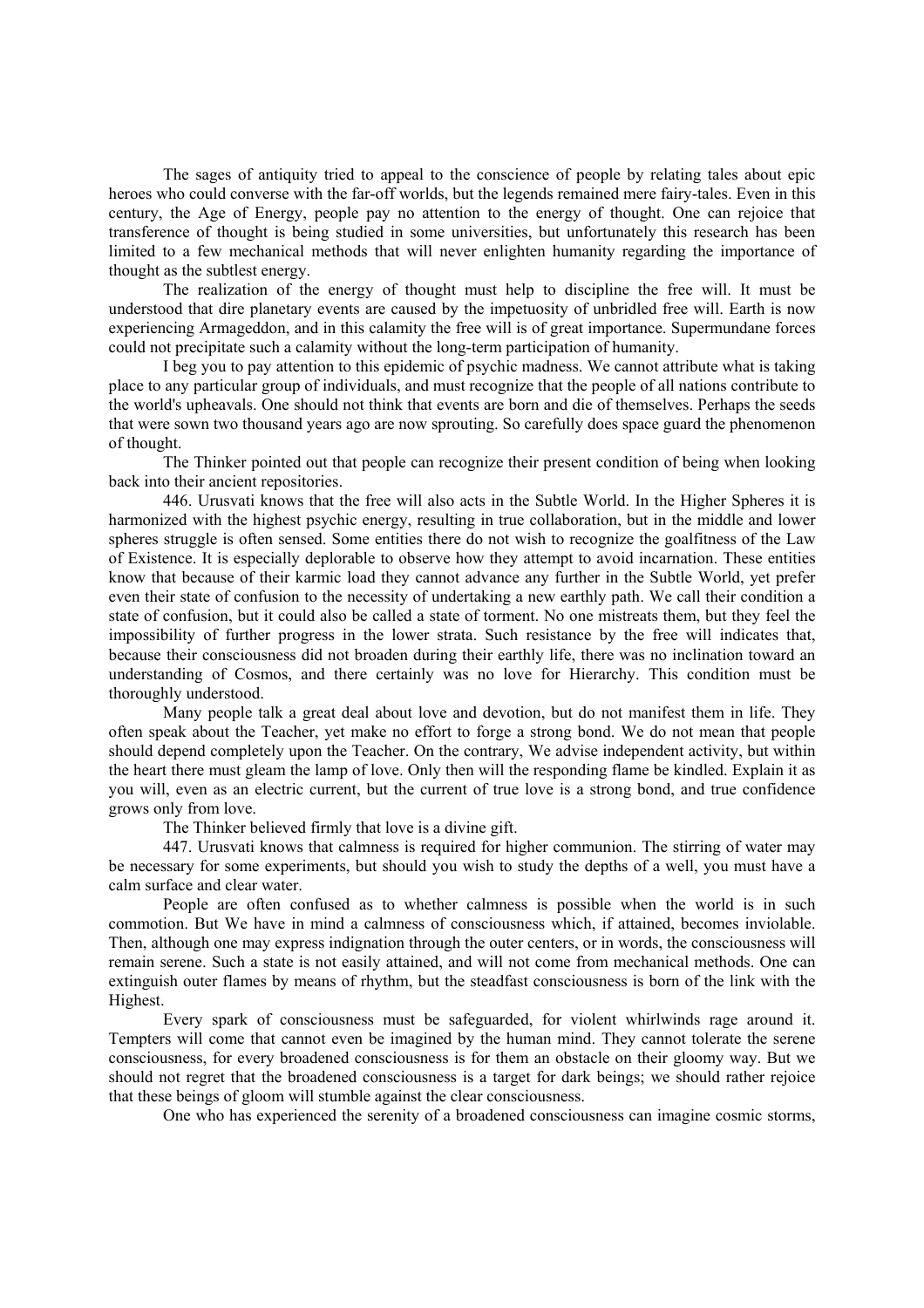but knows that they cannot upset the equilibrium of the Universe. These words should be a reminder of Our calmness, which is based upon long experience, and in which collaboration plays an important part. It reinforces every advance.

Do you hear Me? I am speaking of collaboration! Every transgression against it serves darkness. Hear Me! All cooperation with darkness serves destruction. Remember Our Towers, where the Hearth of Collaboration shines.

The Thinker said, "Each of you is surrounded by universal collaboration."

 448. Urusvati knows that the Tower of Chun is the center of the three worlds. This unity is possible because some of the Masters, although still in their physical bodies, can manifest in their subtle bodies, whereas others, in their subtle bodies, have the power to approach the physical world. One should be aware of the importance of maintaining harmonious vibrations in order to make this communication possible between the Subtle World and the physical world. It is most important to safeguard the surrounding atmosphere so that nothing harmful can increase the disturbance of currents. People strive to make contact with the Towers, not understanding that such an intrusion can be disastrous.

 It is essential to preserve unity under ordinary, earthly conditions in order to attain at least an approximation of Our unity. May people rejoice, knowing that somewhere there exists the Ladder of the Worlds! This very idea will serve as a bridge for evolution. It is the ignorant preacher who teaches indifference towards the highest unification, but such limiting advice will certainly not help anyone on the earthly plane, for every limitation closes doors and deprives one of fresh air.

 Even in the poorest environments people dream about the expansion of possibilities, yet man often lives without raising his eyes towards the stars or thinking once about Infinity. How can this be possible? Let the misguided preacher deprive only himself of the higher achievements, for the day will come when he will be asked what right he has to deprive his brethren of the Higher Realms. If people already know of the Subtle Worlds, they will inevitably think of the Supreme Goal, and no one has the right to deprive others of what they already sense within themselves. Indeed, it is pointless to lock a door when the key is already in the hand of the guest!

The Thinker indicated that man should strive towards the Divine Realms.

 449. Urusvati knows the apparatuses that We use for the concentration of currents that are to be transmitted. These apparatuses are used whenever possible to preserve psychic energy. Of course, transmission can be accomplished without instruments, but the principle of frugality should always be applied. Indeed, there can be moments of such tension that it is necessary to project a current of energy with urgency. People can sometimes sense such tension, but cannot often determine its source.

 We always advise unity as the basic requirement for collaboration, but if sometimes you notice that We place particular stress upon it, there can be many reasons. The most likely is a special need for consciously united energy—when a poisonous spider attacks, all attention is needed. A crafty enemy demands concentrated, united effort.

 People often lose their equilibrium when they hear about danger, and fearing one danger, they evoke ten others. But with experience people will learn that danger, first of all, must be faced with equilibrium. When travelers are warned about danger, only a few accept the warning intelligently. The timid traveler will enumerate all the possible dangers and conjure up insurmountable difficulties, while the true warrior will collect his strength to overcome the obstacles. He knows that danger can appear from below, from above, and from every side, but this does not frighten him. On the contrary, the intensification of his forces fills him with joy.

 Great is the feeling of joyous readiness! Such a radiant feeling is without limit; it illumines the entire aura and multiplies the physical strength. The mother who saves her child is imbued with strength. Equally strong is the one who is ready to repel all attacks, and in such full readiness is manifested the unification of his various energies. We are speaking specifically about extraordinary combinations of energy, but people ignore signs of extreme danger. If the feeling of constant readiness is cultivated in childhood, it will provide victory over egoism.

The Thinker shared long journeys with His disciples. He used to ask them if they had taken their